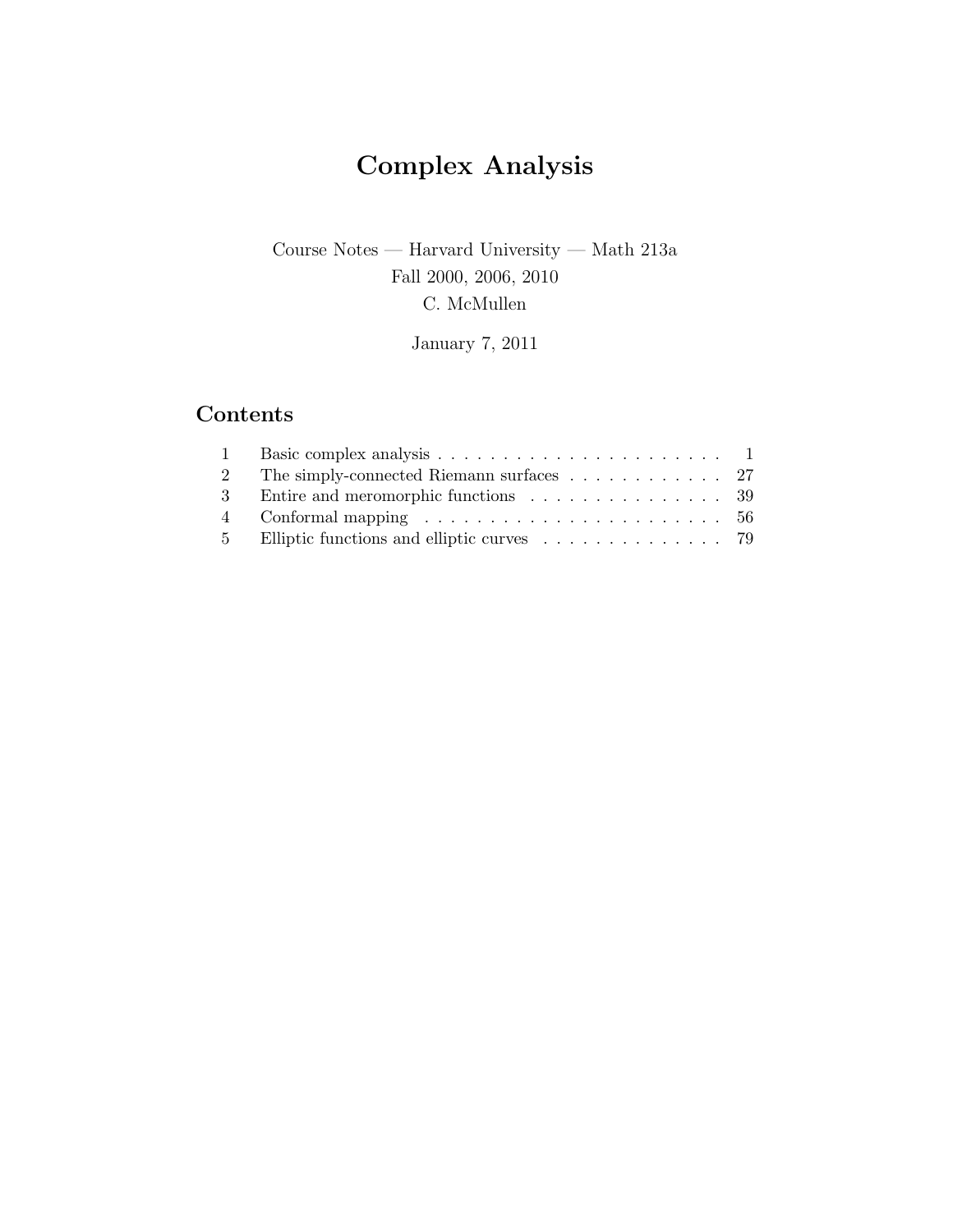### Forward

Complex analysis is a nexus for many mathematical fields, including:

- 1. Algebra (theory of fields and equations);
- 2. Algebraic geometry and complex manifolds;
- 3. Geometry (Platonic solids; flat tori; hyperbolic manifolds of dimensions two and three);
- 4. Lie groups, discrete subgroups and homogeneous spaces (e.g.  $\mathbb{H}/SL_2(\mathbb{Z})$ ;
- 5. Dynamics (iterated rational maps);
- 6. Number theory and automorphic forms (elliptic functions, zeta functions);
- 7. Theory of Riemann surfaces (Teichm¨uller theory, curves and their Jacobians);
- 8. Several complex variables and complex manifolds;
- 9. Real analysis and PDE (harmonic functions, elliptic equations and distributions).

This course covers some basic material on both the geometric and analytic aspects of complex analysis in one variable.

Prerequisites: Background in real analysis and basic differential topology (such as covering spaces and differential forms), and a first course in complex analysis.

## 1 Basic complex analysis

We begin with a quick review of elementary facts about the complex plane and analytic functions.

**Some notation.** The complex numbers will be denoted  $\mathbb{C}$ . We let  $\Delta$ ,  $\mathbb{H}$ and  $\hat{\mathbb{C}}$  denote the unit disk  $|z| < 1$ , the upper half plane Im(z) > 0, and the Riemann sphere  $\mathbb{C} \cup \{\infty\}$ . We write  $S^1(r)$  for the circle  $|z| = r$ , and  $S^1$  for the unit circle, each oriented counter-clockwise. We also set  $\Delta^* = \Delta - \{0\}$ and  $\mathbb{C}^* = \mathbb{C} - \{0\}.$ 

Algebra of complex numbers. The complex numbers are formally defined as the field  $\mathbb{C} = \mathbb{R}[i]$ , where  $i^2 = -1$ . They are represented in the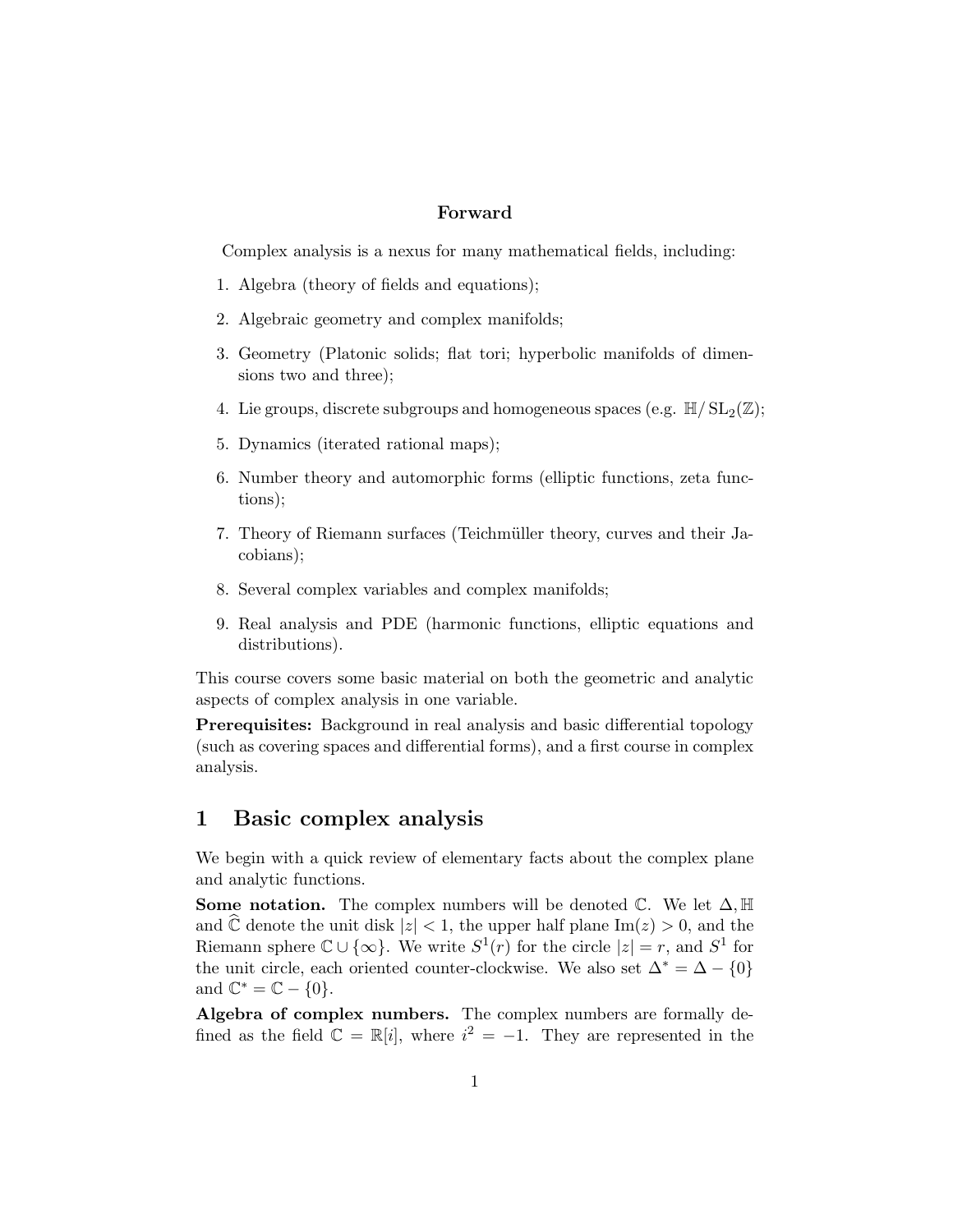Euclidean plane by  $z = (x, y) = x + iy$ . There are two square-roots of -1 in  $\mathbb{C}$ ; the number i is the one with positive imaginary part.

An important role is played by the Galois involution  $z \mapsto \overline{z}$ . We define  $|z|^2 = N(z) = z\overline{z} = x^2 + y^2$ . (Compare the case of a real quadratic field, where  $N(a + b\sqrt{d}) = a^2 - db^2$  gives an *indefinite* form.) Compatibility of |z| with the Euclidean metric justifies the identification of  $\mathbb C$  and  $\mathbb R^2$ . We also see that z is a field:  $1/z = \overline{z}/|z|$ .

It is also convenient to describe complex numbers by polar coordinates

$$
z = [r, \theta] = r(\cos \theta + i \sin \theta).
$$

Here  $r = |z|$  and  $\theta = \arg z \in \mathbb{R}/2\pi\mathbb{Z}$ . (The multivaluedness of arg z requires care but is also the ultimate source of powerful results such as Cauchy's integral formula.) We then have

$$
[r_1, \theta_1][r_2, \theta_2] = [r_1r_2, \theta_1 + \theta_2].
$$

In particular, the linear maps  $f(z) = az + b$ ,  $a \neq 0$ , of  $\mathbb C$  to itself, preserve angles and orientations.

This formula should be proved *geometrically*: in fact, it is a consequence of the formula  $|ab| = |a||b|$  and properties of similar triangles. It can then be used to derive the addition formulas for sine and cosine (in Ahflors the reverse logic is applied).

Algebraic closure. A critical feature of the complex numbers is that they are *algebraically closed*; every polynomial has a root. (A proof will be reviewed below).

Classically, the complex numbers were introducing in the course of solving *real* cubic equations. Staring with  $x^3 + ax + b = 0$  one can make a Tschirnhaus transformation so  $a = 0$ . This is done by introducing a new variable  $y = cx^2 + d$  such that  $\sum y_i = \sum y_i^2 = 0$ ; even when a and b are real, it may be necessary to choose  $c$  complex (the discriminant of the equation for c is  $27b^2 + 4a^3$ .) It is negative when the cubic has only one real root; this can be checked by looking at the product of the values of the cubic at its max and min.

Polynomials and rational functions. Using addition and multiplication we obtain naturally the polynomial functions  $f(z) = \sum_0^n a_n z^n : \mathbb{C} \to \mathbb{C}$ . The ring of polynomials  $\mathbb{C}[z]$  is an integral domain and a unique factorization domain, since  $\mathbb C$  is a field. Indeed, since  $\mathbb C$  is algebraically closed, fact every polynomial factors into linear terms.

It is useful to add the allowed value  $\infty$  to obtain the Riemann sphere  $\hat{\mathbb{C}} = \mathbb{C} \cup \{\infty\}.$  Then rational functions (ratios  $f(z) = p(z)/q(z)$  of relatively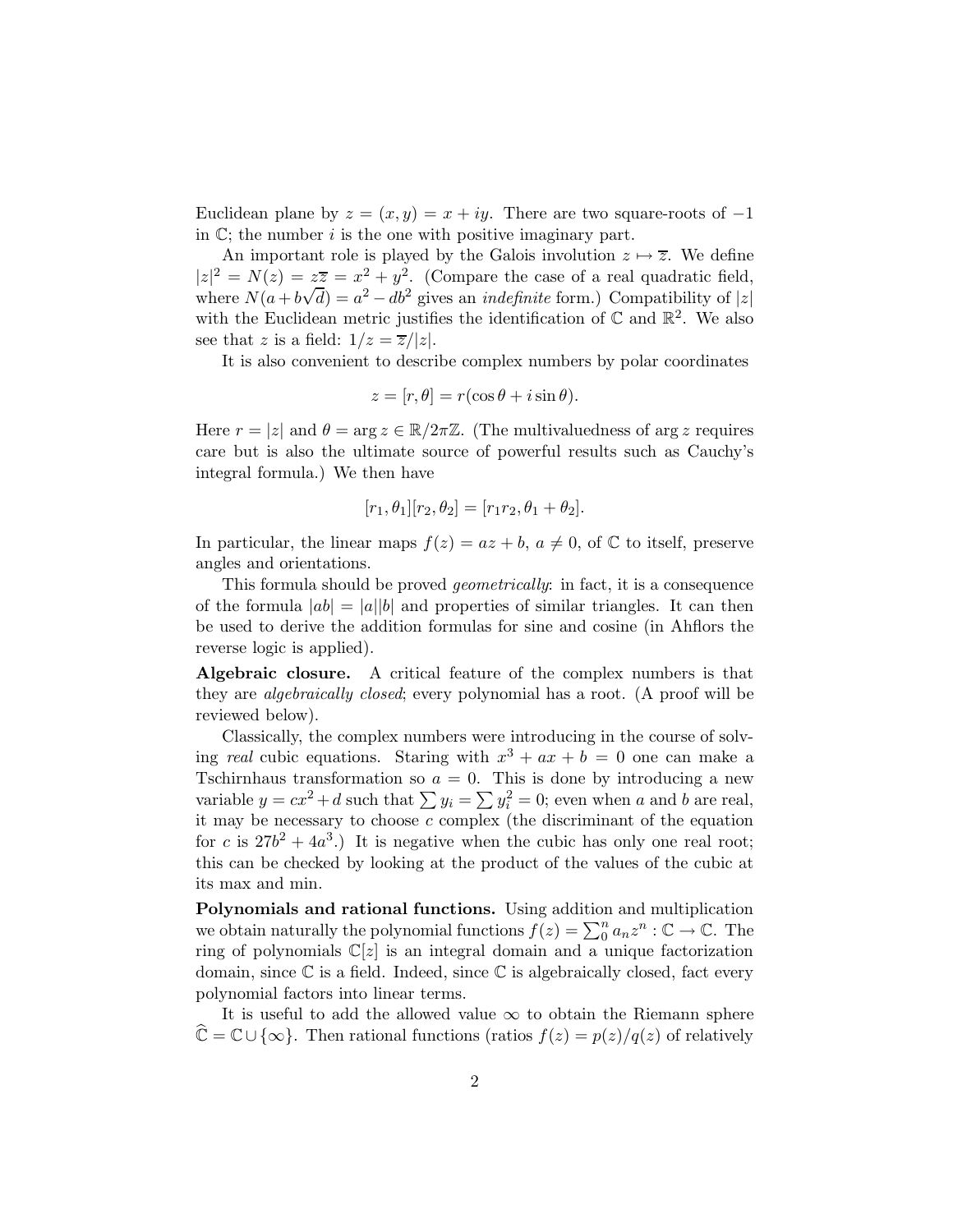prime polynomials, with the denominator not identically zero) determine rational maps  $f: \mathbb{C} \to \mathbb{C}$ . The rational functions  $\mathbb{C}(z)$  are the same as the field of fractions for the domain  $\mathbb{C}[z]$ . We set  $f(z) = \infty$  if  $q(z) = 0$ ; these points are called the *poles* of f.

**Analytic functions.** Let U be an open set in  $\mathbb{C}$  and  $f: U \to \mathbb{C}$  a function. We say f is *analytic* if

$$
f'(z) = \lim_{t \to 0} \frac{f(z+t) - f(z)}{t}
$$

exists for all  $z \in U$ . It is crucial here that t approaches zero through arbitrary values in  $\mathbb C$ . Remarkably, this condition implies that f is a smooth  $(C^{\infty})$ function. For example, polynomials are analytic, as are rational functions away from their poles.

Note that any *real linear* function  $\phi : \mathbb{C} \to \mathbb{C}$  has the form  $\phi(v) = av+b\overline{v}$ . The condition of analytic says that  $Df_z(v) = f'(z)v$ ; in other words, the  $\overline{v}$ part is absent.

To make this point systematically, for a general  $C^1$  function  $F: U \to \mathbb{C}$ we define

$$
\frac{dF}{dz} = \frac{1}{2} \left( \frac{dF}{dx} + \frac{1}{i} \frac{dF}{dy} \right) \quad \text{and} \quad \frac{dF}{d\overline{z}} = \frac{1}{2} \left( \frac{dF}{dx} - \frac{1}{i} \frac{dF}{dy} \right).
$$

We then have

$$
DF_z(v) = \frac{dF}{dz}v + \frac{DF}{d\overline{z}}\overline{v}.
$$

We can also write complex-valued 1-form  $dF$  as

$$
dF = \partial F + \overline{\partial} F = \frac{dF}{dz} dz + \frac{dF}{d\overline{z}} d\overline{z}
$$

Thus F is analytic iff  $\overline{\partial}F = 0$ ; these are the *Cauchy-Riemann* equations.

We note that  $\left(\frac{d}{dz}\right)z^n = n\overline{z}^{n-1}$ ; a polynomial  $p(z,\overline{z})$  behaves as if these variables are independent.

#### Sources of analytic functions.

*Algebraic functions.* Beyond the rational and polynomial functions, the analytic functions include *algebraic* functions such that  $f(z) = \sqrt{z^2 + 1}$ . A general algebraic function  $f(z)$  satisfies  $P(f) = \sum_{n=0}^{N} a_n(z) f(z)^n = 0$  for some rational functions  $a_n(z)$ ; these arise, at least formally, when one forms algebraic extension of  $\mathbb{C}(z)$ . Such functions are generally *multivalued*, so we must choose a particular branch to obtain an analytic function.

*Differential equations.* Analytic functions also arise when one solves differential equations. Even equations with constant coefficients, like  $y'' + y =$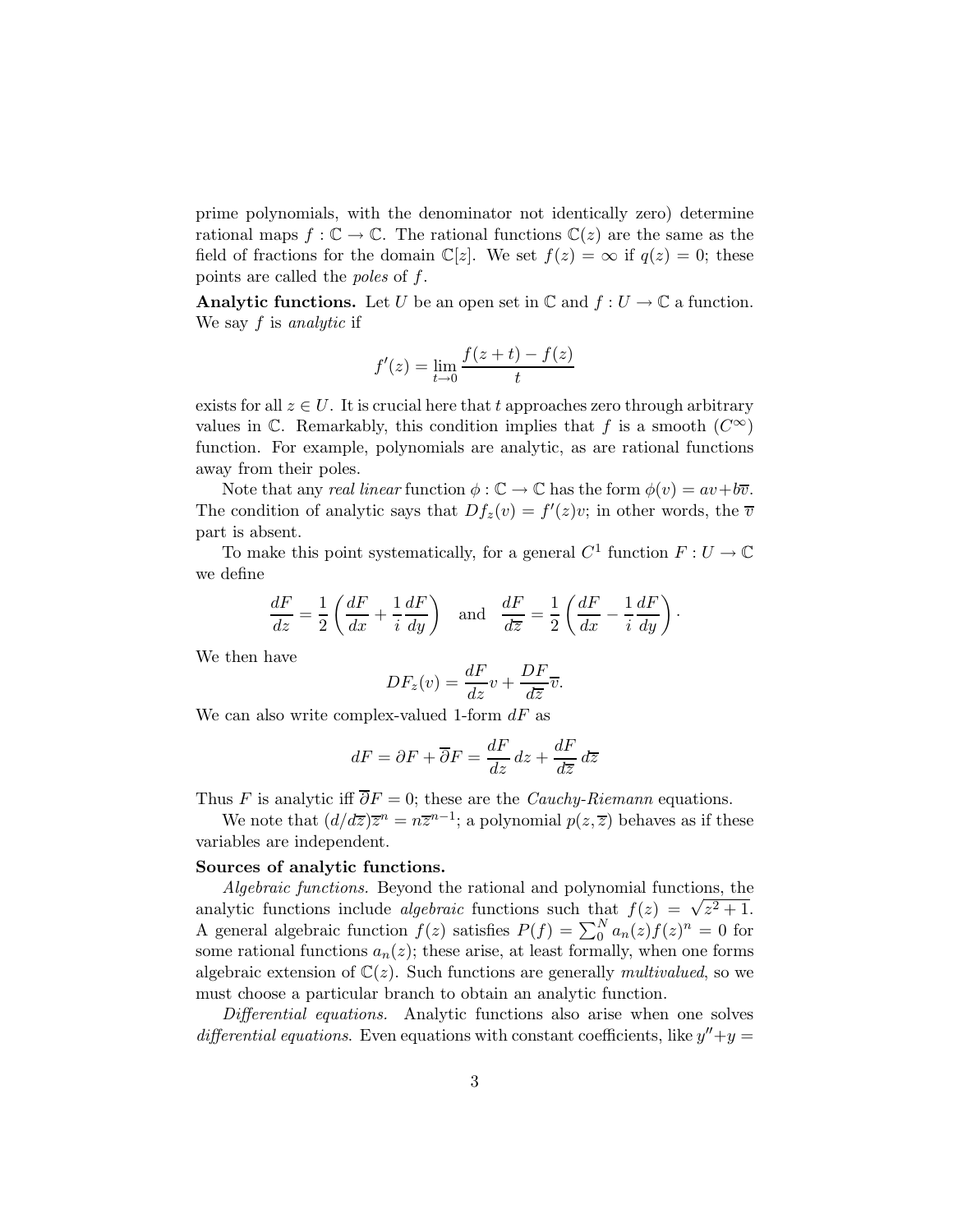0, can give rise to transcendental functions such as  $sin(z)$ ,  $cos(z)$  and  $e^z$ . A special case of course is integration. While  $\int (x^2 + ax + b)^{1/2} dx$  can be given explicitly in terms of trigonometric functions, already  $\int (x^3 + ax + b)^{1/2} dx$ leads one into elliptic functions; and higher degree polynomials lead one to hyperelliptic surfaces of higher genus.

*Power series.* Analytic functions can be given concretely, locally, by power series such as  $\sum a_n z^n$ . Conversely, suitable coefficients determine analytic functions; for example,  $e^z = \sum z^n/n!$ .

*Riemann surfaces and automorphy.* A third natural source of complex analytic functions is functions that satisfy invariant properties such as  $f(z+$  $\lambda$ ) = f(z) for all  $\lambda \in \Lambda$ , a lattice in  $\mathbb{C}$ ; or  $f(g(z)) = f(z)$  for all  $g \in \Gamma \subset \Lambda$  $Aut(\mathbb{H}).$ 

The *elliptic modular functions*  $f : \mathbb{H} \to \mathbb{C}$  with have the property that  $f(z) = f(z + 1) = f(1/z)$ , and hence  $f((az + b)/(cz + d)) = f(z)$  for all  $\left(\begin{smallmatrix} a & b \\ c & d \end{smallmatrix}\right) \in \mathrm{SL}_2(\mathbb{Z}).$ 

*Geometric function theory.* Finally a complex analytic function can be specified by a domain  $U \subset \mathbb{C}$ ; we will see that for simply-connected domains (other than C itself), there is an essentially unique analytic homeomorphism  $f: \Delta \to U$ . When U tiles  $\mathbb H$  or  $\mathbb C$ , this is related to automorphic functions; and when ∂U consists of lines or circular arcs, one can also give a differential equation for f.

Example. We can also define analytic functions by taking limits of polynomials or other known functions. For example, consider the formula:

$$
e^z = \lim (1 + z/n)^n.
$$

The triangle with vertices 0, 1 and  $1 + i\theta$  has a hypotenuse of length 1 +  $O(1/n^2)$  and an angle at 0 of  $\theta + O(1/n^2)$ . Thus one finds *geometrically* that  $z_n = (1 + i\theta/n)^n$  satisfies  $|z_n| \to 1$  and  $\arg z_n \to \theta$ ; in other words,

$$
e^{i\theta} = \cos\theta + i\sin\theta.
$$

In particular,  $e^{\pi i} = -1$  (Euler).

Exponential and trigonometric functions in C. Here are some useful facts about these familiar functions when extended to C:

$$
|\exp(z)| = \exp \text{Re } z
$$
  
\n
$$
\cos(iz) = \cosh(z)
$$
  
\n
$$
\sin(iz) = i \sinh(z)
$$
  
\n
$$
\cos(x + iy) = \cos(x) \cosh(y) - i \sin(x) \sinh(y)
$$
  
\n
$$
\sin(x + iy) = \sin(x) \cosh(y) + i \cos(x) \sinh(y)
$$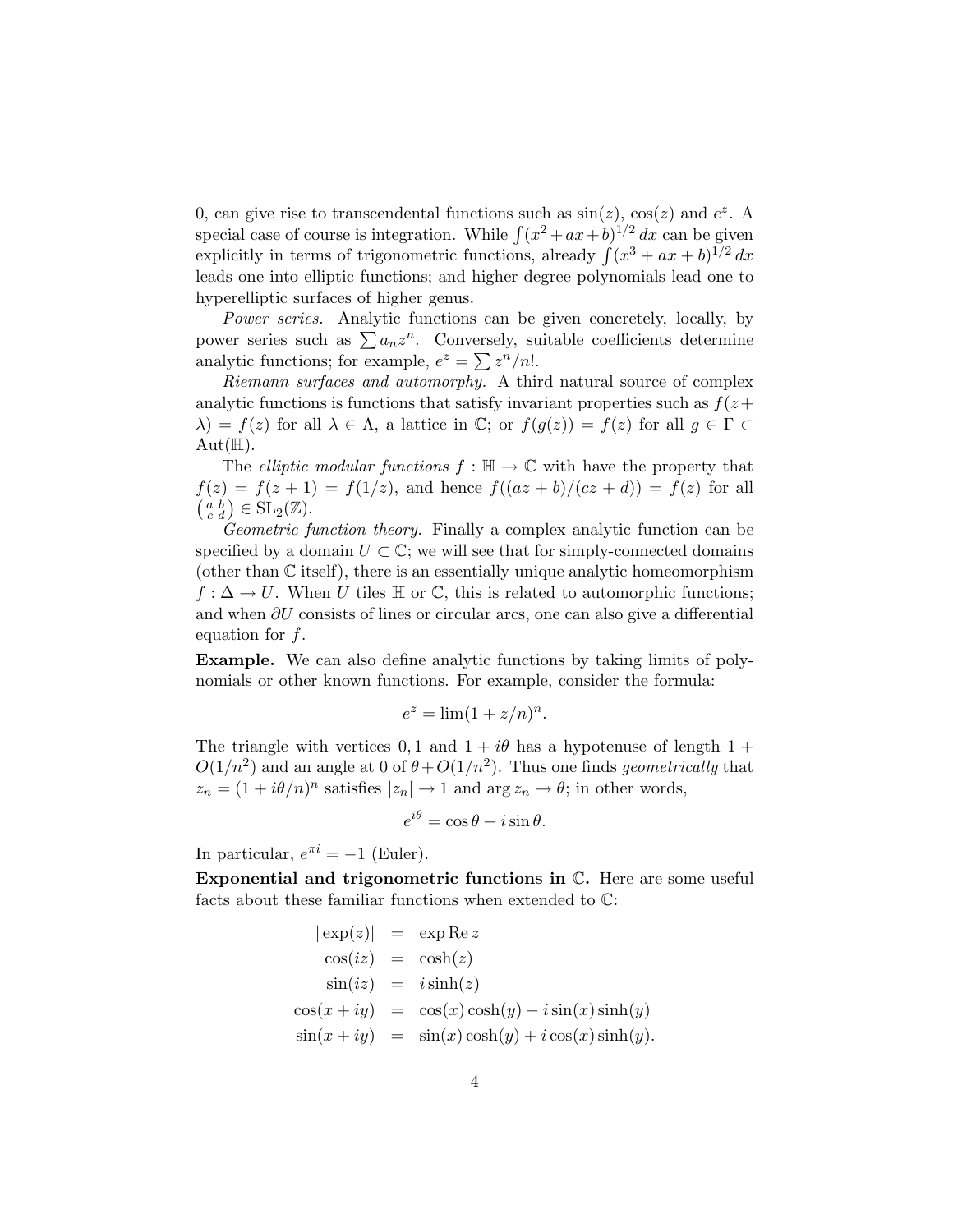In particular, the apparent *boundedness* of  $sin(z)$  and  $cos(z)$  fails badly as we move away from the real axis, while  $|e^z|$  is actually very small in the halfplane  $\text{Re } z \ll 0$ .

Complex integration; Cauchy's theorem. Now suppose  $\overline{U}$  is a compact, *connected*, smoothly bounded region in  $\mathbb{C}$ ,  $f : \overline{U} \to \mathbb{C}$  is continuous and  $f: U \to \mathbb{C}$  is analytic. We then have:

**Theorem 1.1 (Cauchy)** For any analytic function  $f: U \to \mathbb{C}$ , we have  $\int_{\partial U} f(z) dz = 0.$ 

Remark. It is critical to know the *definition* of such a path integral. (For example,  $f(z) = 1$  is analytic, its average over the circle is 1, and yet  $\int_{S^1} 1 \, dz = 0$ ; why is this?)

If  $\gamma : [a, b] \to \mathbb{C}$  parameterizes an arc, then we define

$$
\int_{\gamma} f(z) dz = \int_{a}^{b} f(\gamma(t)) \gamma'(t) dt.
$$

Alternatively, we choose a sequence of points  $z_1, \ldots, z_n$  close together along  $\gamma$ , and then define

$$
\int_{\gamma} f(z) = \lim_{i} \sum_{1}^{n-1} f(z_i)(z_{i+1} - z_i).
$$

(If the loop is closed, we choose  $z_n = z_1$ ).

This should not be confused with the integral with respect to arclength:

$$
\int_{\gamma} f(z) |dz| = \lim \sum f(z_i) |z_{i+1} - z_i|.
$$

Note that the former *depends* on a choice of orientation of  $\gamma$ , while the latter does not.

**Proof of Cauchy's formula:** (i) observe that  $d(f dz) = (\overline{\partial} f) d\overline{z} dz = 0$ and apply Stokes' theorem. (ii — Goursat). Cut the region  $U$  into small squares, observe that on these squares  $f(z) \approx az + b$ , and use the fact that  $\int_{\alpha z} (az + b) dz = 0$ .  $\int_{\partial U} (az + b) dz = 0.$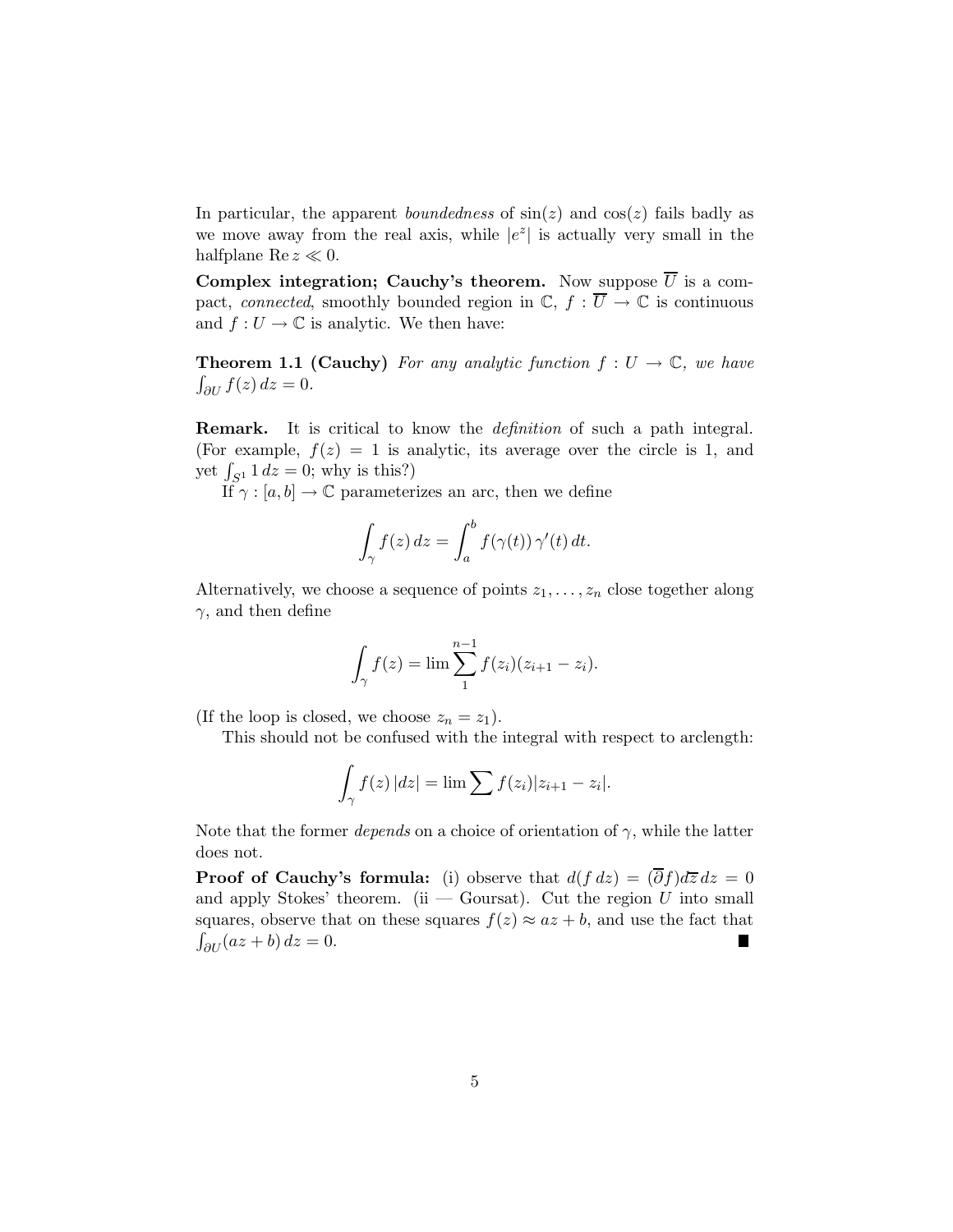Aside: distributions. The first proof implicitly assumes  $f$  is  $C<sup>1</sup>$ , while the second does not. (To see where  $C^1$  is used, suppose  $\alpha = u dx + v dy$ and  $d\alpha = 0$  on a square S. In the proof that  $\int_{\partial S} \alpha = 0$ , we integrate vdy over the vertical sides of S and observe that this is the same as integrating  $dv/dx dx dy$  over the square. But if  $\alpha$  is not  $C^1$ , we don't know that  $dv/dx$ is integrable.)

Notes. More on the Cauchy–Riemann equations and with minimal smoothness assumptions can be found in [GM].

More generally, we say a distribution (e.g. an  $L^1$  function f) is (weakly) analytic if  $\int f \overline{\partial} \phi = 0$  for every  $\phi \in C_c^{\infty}(U)$ . By convolution with a smooth function (a *mollifier*), any weakly analytic function is a limit of  $C^{\infty}$  analytic functions. We will see below that uniform limits of  $C^{\infty}$  analytic functions are  $C^{\infty}$ , so even weakly analytic functions are actually smooth.

Cauchy's integral formula: Differentiability and power series. Because of Cauchy's theorem, only one integral has to be explicitly evaluated in complex analysis (hence the forgetability of the definition of the integral). Namely, setting  $\gamma(t) = e^{it}$  we find, for any  $r > 0$ ,

$$
\int_{S^1(r)} \frac{1}{z} \, dz = 2\pi i.
$$

By integrating between  $\partial U$  and a small loop around  $p \in U$ , we then obtain *Cauchy's integral formula:*

**Theorem 1.2** For any  $p \in U$  we have

$$
f(p) = \frac{1}{2\pi i} \int_{\partial U} \frac{f(z) dz}{z - p}.
$$

Now the integrand depends on  $p$  only through the rational function  $1/(z - p)$ , which is infinitely differentiable. (It is the *convolution* of  $f|\partial U$ and  $1/z$ .) So we conclude that  $f(p)$  itself is infinitely differentiable, indeed, it is approximated by a sum of rational functions with poles on  $\partial U$ . In particular, differentiating under the integral, we obtain:

$$
\frac{f^{(k)}(p)}{k!} = \frac{1}{2\pi i} \int_{\partial U} \frac{f(z) dz}{(z - p)^{k+1}}.
$$
\n(1.1)

If  $d(p, \partial U) = R$ , the length of  $\partial U$  is L and sup<sub> $\partial U$ </sub> |f| = M, then this gives the bound:

$$
|a_k| = \left|\frac{f^{(k)}(p)}{k!}\right| \le \frac{ML}{2\pi R^{k+1}}.
$$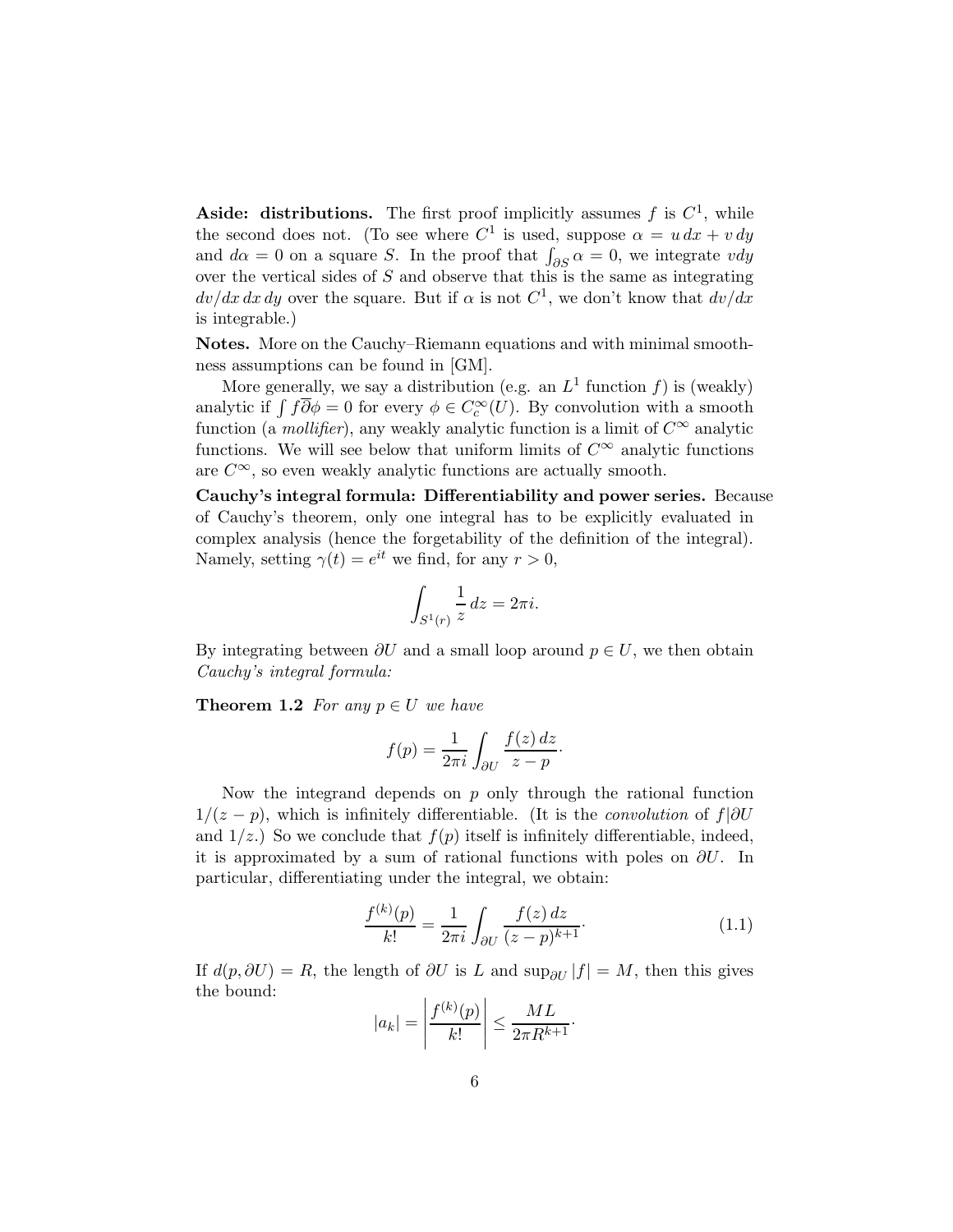In particular,  $\sum a_k(z - p)^k$  has radius of convergence at least R, since  $\limsup |a_k|^{1/k} < 1/R$ . This suggests that f is represented by its power series, and indeed this is the case:

**Theorem 1.3** If f is analytic on  $B(p, R)$ , then  $f(z) = \sum a_k(z-p)^k$  on this *ball.*

**Proof.** We can reduce to the case  $z \in B(0,1)$ . Then for  $w \in S^1$  and fixed z with  $|z| < 1$ , we have

$$
\frac{1}{w-z} = \frac{1}{w} (1 + (z/w) + (z/w)^2 + \cdots),
$$

converging uniformly on the circle  $|w|=1$ . We then have:

$$
f(z) = \frac{1}{2\pi i} \int_{S^1} \frac{f(w) \, dw}{w - z} = \sum z^k \frac{1}{2\pi i} \int_{S^1} \frac{f(w) \, dw}{w^{k+1}} = \sum a_k z^k
$$

 $\blacksquare$ 

as desired.

Corollary 1.4 *An analytic function has at least one singularity on its circle of convergence.*

That is, if f can be extended analytically from  $B(p, R)$  to  $B(p, R')$ , then the radius of convergence is at least  $R'$ . So there must be some obstruction to making such an extension, if  $1/R = \limsup |a_k|^{1/k}$ .

**Example: Fibonacci numbers.** Let  $f(z) = \sum a_n z^n$ , where  $a_n$  is the *n*th Fibonacci number. We have  $(a_0, a_1, a_2, a_3, ...) = (1, 1, 2, 3, 5, 8, ...)$ . Since  $a_n = a_{n-1} + a_{n-2}$ , except for  $n = 0$ , we get

$$
f(z) = (z + z2)f(z) + 1
$$

and so  $f(z) = 1/(1 - z - z^2)$ . This has a singularity at  $z = 1/\gamma$  and thus  $\limsup |a_n|^{1/n} = \gamma$ , where  $\gamma = (1 + \sqrt{5})/2 = 1.618...$  is the golden ratio (slightly more than the number of kilometers in a mile).

Theorem 1.5 *A power series represents a rational function iff its coefficients satisfy a recurrence relation.*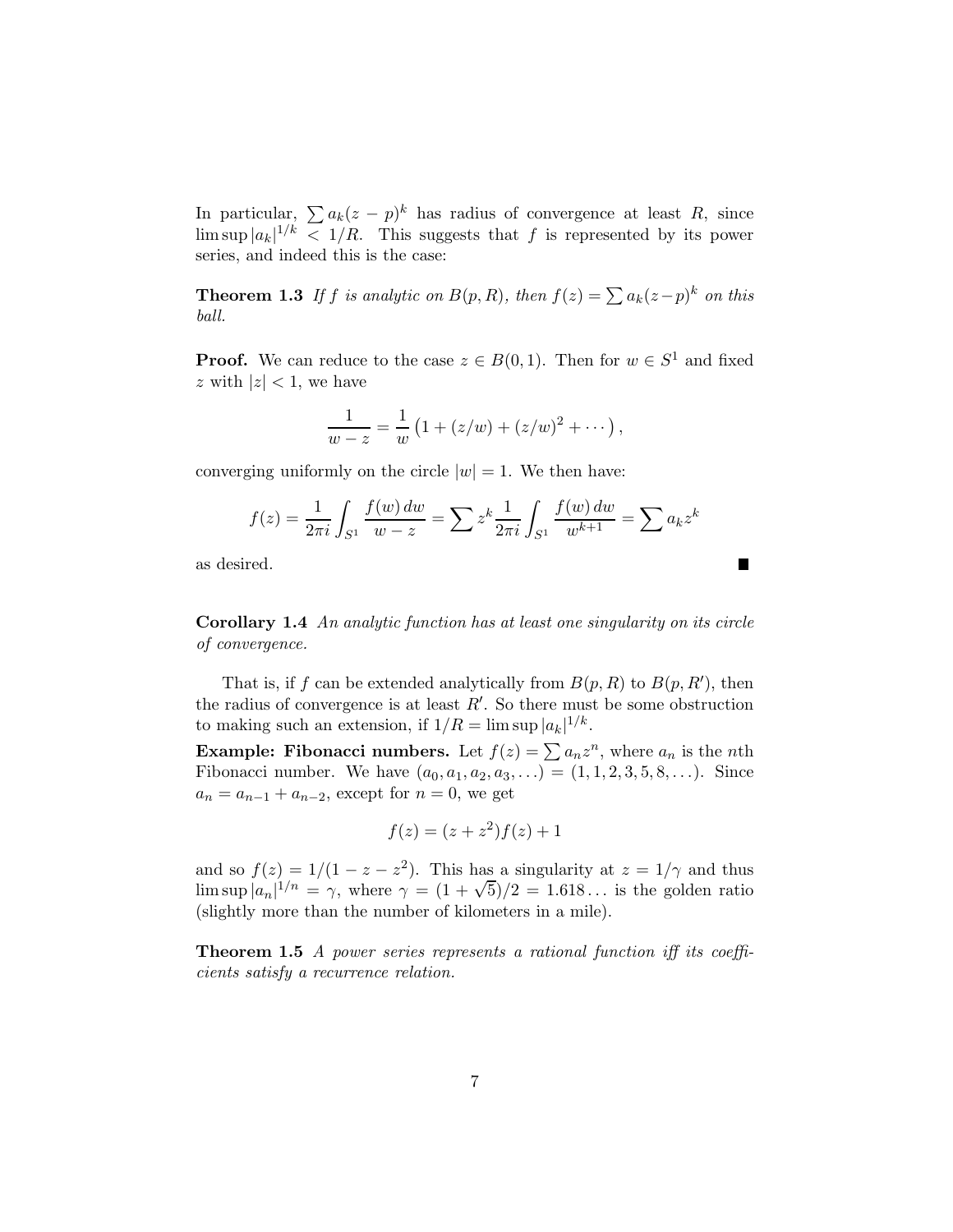Aside: Pisot numbers. The golden ratio is an example of a Pisot number; it has the property that  $d(\gamma^n, \mathbb{Z}) \to 0$  as  $n \to \infty$ . It is an unsolved problem to show that if  $\alpha > 1$  satisfies  $d(\alpha^n, \mathbb{Z}) \to 0$ , then  $\alpha$  is an algebraic number.

*Kronecker's theorem* asserts that  $\sum a_i z^i$  is a rational function iff determinants of the matrices  $a_{i,i+j}$ ,  $0 \leq i,j \leq n$  are zero for all n sufficiently large [Sa, §I.3]

Question: why are 10:09 and 8:18 such pleasant times? [Mon].

**Isolation of zeros.** If  $f(z) = \sum a_n(z - p)^n$  vanishes at p but is not identically zero, then we can factor out the leading term and write:

$$
f(z) = (z - p)^n (a_n + a_{n+1}(z - p) + \cdots) = (z - p)^n g(z)
$$

where g is analytic and  $g(p) \neq 0$ . This is the simplest case of the *Weierstrass preparation theorem*: it shows germs of analytic functions behave like polynomials times units (invertible functions).

In particular, we find:

Theorem 1.6 *The zeros of a nonconstant analytic function are isolated.*

Warning: we are assuming the domain is connected!

**Proof.** Let  $U_0 \subset U$  be the largest open set with  $f|U_0 = 0$ . Let  $U_1 = U - U_0$ . Then by the factorization theorem above, the zeros of f in  $U_1$  are isolated. Thus  $U_1$  is open as well. So either  $U = U_0$  — in which case f is constant or  $U = U_1$  — in which case f has isolated zeros. П

Corollary 1.7 *An analytic function which is constant along an arc, or even on a countable set with an accumulation point, is itself constant.*

**Corollary 1.8** *The extension of a function*  $f(x)$  *on* [a, b]  $\subset \mathbb{R}$  *to an analytic function*  $f(z)$  *on a connected domain*  $U \supseteq [a, b]$  *is* unique  $\longrightarrow$  *if it exists.* 

**Mean value and maximum principle.** On the circle  $|z| = r$ , with  $z = re^{i\theta}$ , we have  $dz/z = i d\theta$ . Thus Cauchy's formula gives

$$
f(0) = \frac{1}{2\pi i} \int_{S^1(r)} f(z) \frac{dz}{z} = \frac{1}{2\pi} \int_{S^1(r)} f(z) d\theta.
$$

In other words, analytic functions satisfy:

**Theorem 1.9 (The mean-value formula)** The value of  $f(p)$  is the av*erage of*  $f(z)$  *over*  $S^1(p,r)$ *.*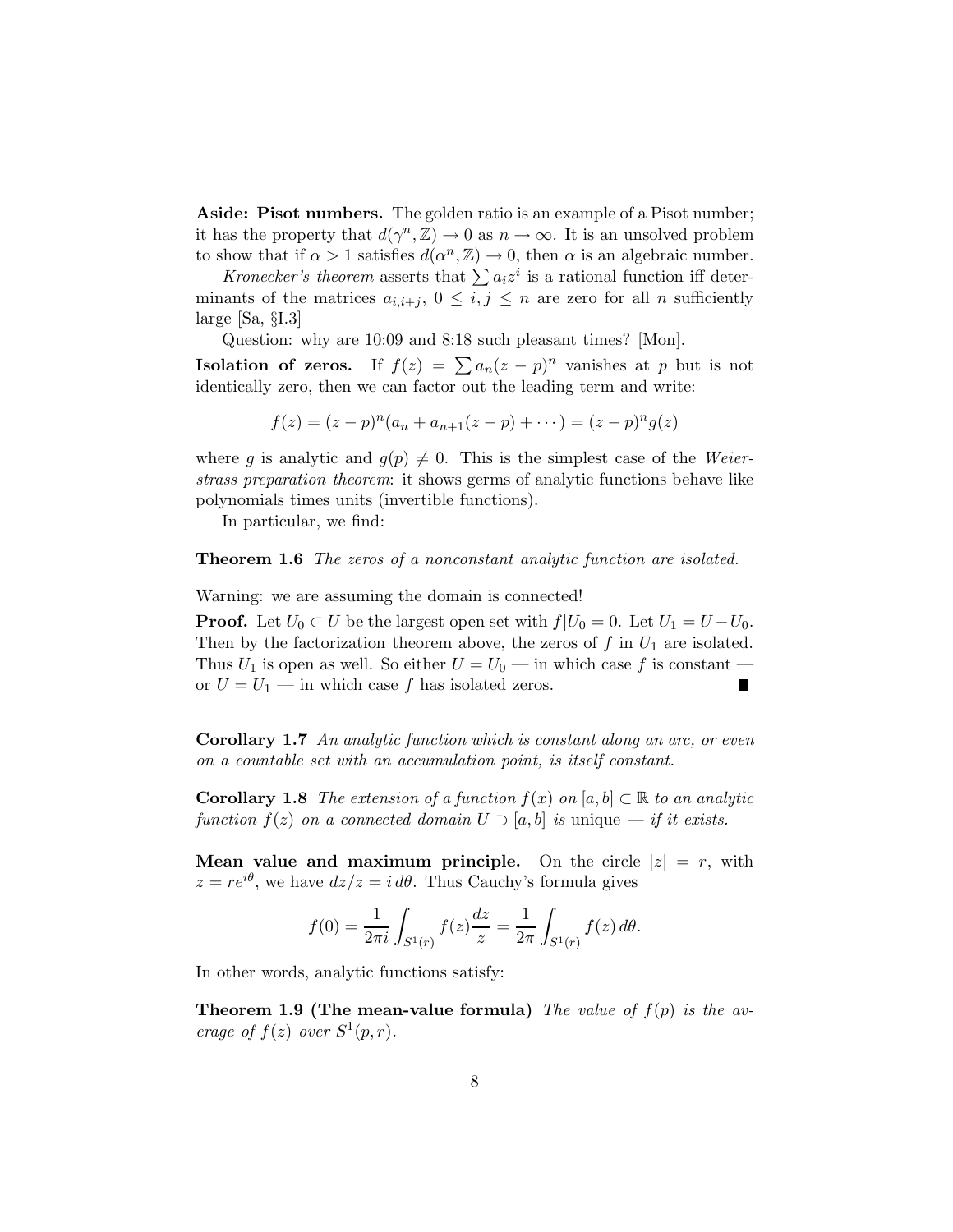Corollary 1.10 (The Maximum Principle) *A nonconstant analytic function does not achieve its maximum in* U*.*

**Proof.** Suppose  $f(z)$  achieves its maximum at  $p \in U$ . Then  $f(p)$  is the average of  $f(z)$  over a small circle  $S^1(p,r)$ . Moreover,  $|f(z)| \leq |f(p)|$  on this circle. The only way the average can agree is if  $f(z) = f(p)$  on  $S^1(p, r)$ . But then  $f$  is constant on an arc, so it is constant in  $U$ .

Corollary 1.11 *If*  $\overline{U}$  *is compact, then*  $\sup_{U} |f| = \sup_{\partial U} |f|$ *.* 

Cauchy's bound and algebraic completeness of  $\mathbb{C}$ . Suppose f is analytic on  $B(p, R)$  and let  $M(R) = \sup_{|z-p|=R} |f(z)|$ ; then Cauchy's bound (1.1) becomes:

$$
\frac{|f^{(n)}(p)|}{n!} \le \frac{M(R)}{R^n}.
$$

On the other hand, if  $U = \mathbb{C}$  — so f is an *entire* function — then the bound above forces  $M(R)$  to grow unless some derivative vanishes identically. Thus we find:

Theorem 1.12 *A bounded entire function is a constant. More generally, if*  $M(R) = O(R^n)$ , then f is a polynomial of degree at most n.

Corollary 1.13 *Any polynomial*  $f \in \mathbb{C}[z]$  *of degree* 1 *or more has a zero in* C*.*

Otherwise  $1/f(z)$  would be a nonconstant, bounded entire function. Alternatively,  $1/f(z) \to \infty$  as  $|z| \to \infty$ , so we obtain a violation of the maximum principle.

Corollary 1.14 *There is no conformal homeomorphism between*  $\mathbb C$  *and*  $\Delta$ *.* 

(An analytic map with no critical points is said to be *conformal*, because it preserves angles.)

**Aside:** quasiconformal maps. A diffeomorphism  $f: U \to V$  between domains in  $\mathbb C$  is *quasiconformal* if  $\sup_U |\partial f/\partial f| < \infty$ . Many qualitative theorems for conformal maps also hold for quasiconformal maps. For example, there is no quasiconformal homeomorphism between  $\mathbb C$  and  $\Delta$ .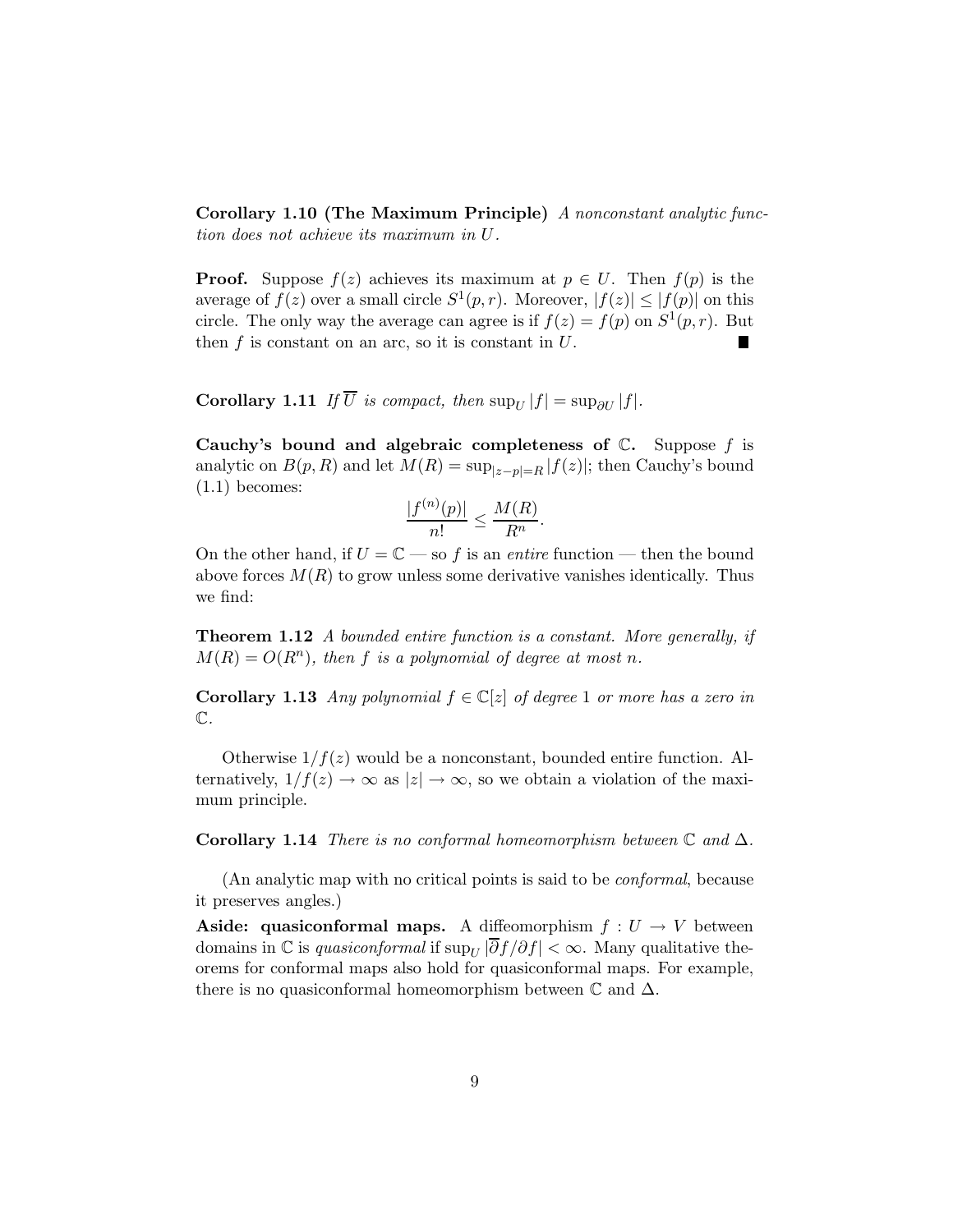Parseval's theorem. The power series of an analytic function on the ball  $B(0, R)$  also contains information about its  $L^2$ -norm on the circle  $|z| = R$ : namely if  $f(z) = \sum a_n z^n$ , then we have:

$$
\sum |a_n|^2 R^{2n} = \frac{1}{2\pi} \int_{|z|=R} |f(z)|^2 d\theta.
$$

This comes from the fact that the functions  $z^n$  are orthogonal in  $L^2(S^1)$ . It also gives another important perspective on holomorphic functions: they are the elements in  $L^2(S^1)$  with *positive* Fourier coefficients, and hence give a half–dimensional subspace of this infinite–dimensional space.

Compactness of bounded functions. Cauchy's bound on a disk also implies that if  $f$  is small, then  $f'$  is also small, at least if we are not too near the edge of  $U$ .

**Theorem 1.15** Let  $f(z)$  be analytic on U and bounded by M. Then  $|f'(z)| \le$  $M/d(z, \partial U)$ .

Corollary 1.16 *If*  $f_n$  *are analytic functions and*  $f_n \to f$  *uniformly, then*  $f'$  exists and  $f'_n \to f'$  locally uniformly.

Corollary 1.17 *A uniform limit of analytic functions is analytic.*

Note: *Many fallacies in real analysis become* theorems *in complex analysis.* Note that  $f_n(z) = z^n/n$  tends to zero uniformly on  $\Delta$ , but  $f'_n(z) = z^{n-1}$ only tends to zero *locally* uniformly.

**Corollary 1.18** Let  $f_n$  be a sequence of functions on U with  $|f_n| \leq M$ . *Then after passing to a subsequence, there is an analytic function* g *such that*  $f_n \to g$  *locally uniformly on*  $U$ *.* 

**Proof.** For any compact set  $K \subset U$ , the restrictions  $f_n|K$  are equicontinuous. Apply the Arzela–Ascoli theorem.

**Laurent series.** Using again the basic series  $1/(1-z) = \sum z^n$  and Cauchy's formula over the two boundary components of the *annulus*  $A(r, R) = \{z :$  $r < |z| < R$ , we find: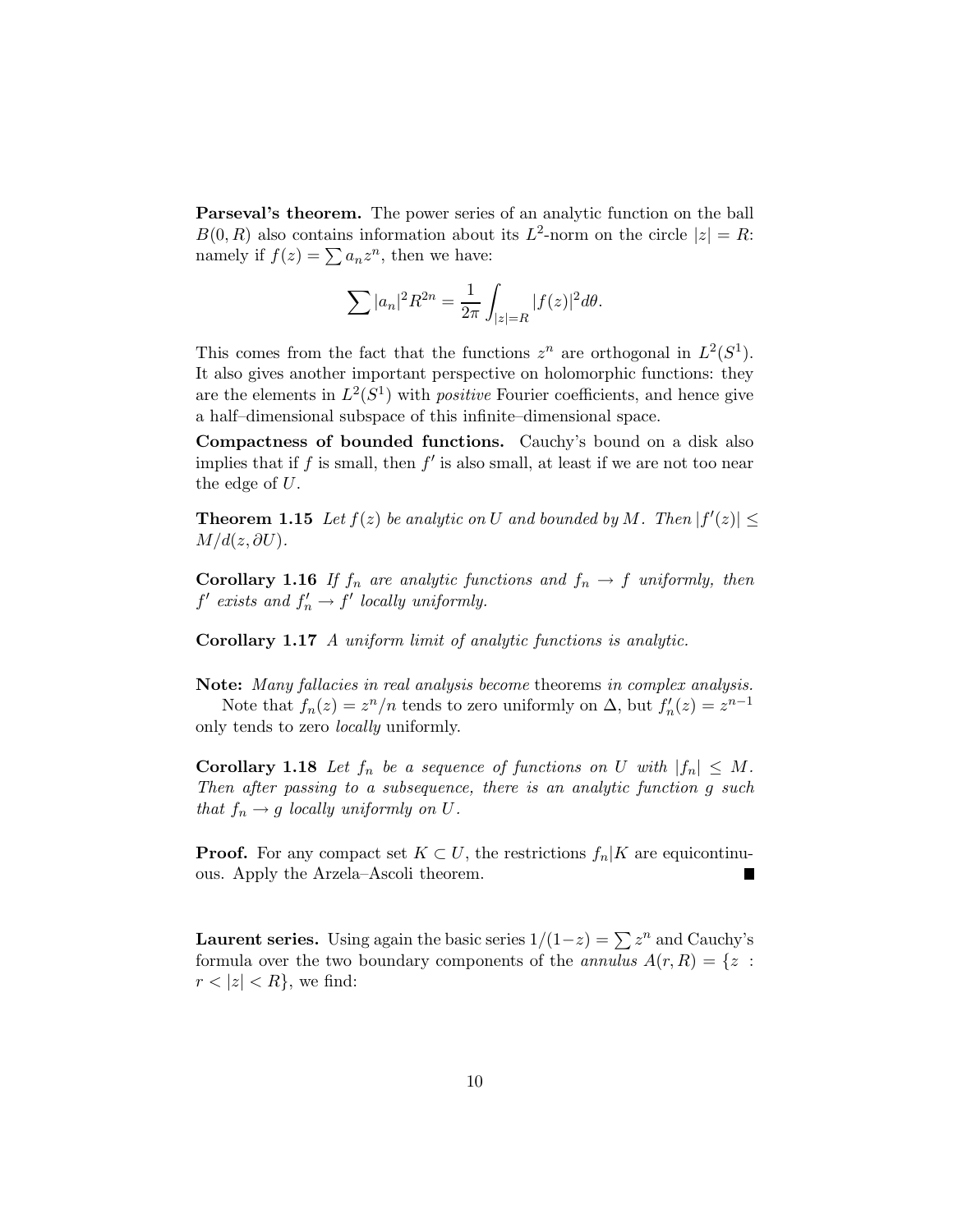**Theorem 1.19** If  $f(z)$  is analytic on  $A(r, R)$ , then in this region we have

$$
f(z) = \sum_{n = -\infty}^{\infty} a_n z^n.
$$

*The positive terms converge for*  $|z| < R$ *, and the negative terms converge for*  $|z| > r$ .

**Corollary 1.20** An analytic function on the annulus  $r < |z| < R$  can be *expressed as the sum of a function analytic on* |z| < R *and a function analytic on*  $|z| > r$ .

**Isolated singularities.** As a special case, if f is analytic on  $U - p$ , with  $p \in$ U, then near p we have a Laurent series expansion  $f(z) = \sum_{-\infty}^{\infty} a_n(z - p)^n$ . We say f has an *isolated singularity* at p.

We write  $\text{ord}(f, p) = n$  if  $a_n \neq 0$  but  $a_i = 0$  for all  $i < 0$ . The values  $n = -\infty$  and  $+\infty$  are also allowed. If  $n \geq 0$ , the apparent singularity at p is removable and f has a *zero* of order n at p. If  $-\infty < n < 0$ , we say f has a *pole* of order −n at p. In either of these cases, we can write

$$
f(z) = (z - p)^n g(z),
$$

where  $g(p) \neq 0$  and  $g(z)$  is analytic near p (so  $\mathcal{O}(g, p) = 0$ ).

If ord $(f, p) > -\infty$ , then f has a *finite Laurent series* 

$$
f(z) = \frac{a_{-n}}{(z-p)^n} + \dots + \frac{a_{-1}}{z-p} + \sum_{n=0}^{\infty} a_n z^n
$$

near  $p$ . The germs of functions at  $p$  with finite Laurent tails form a local field, with ord $(f, p)$  as its discrete valuation. (Compare  $\mathbb{Q}_p$ , where  $v_p(p^n a/b) = n$ .)

If  $\text{ord}(f, p) = -\infty$  we say f has an *essential singularity* at p. (Example:  $f(z) = \sin(-1/z)$  at  $z = 0$ .)

**The residue.** A critical role is played by the *residue* of  $f(z)$  at p, defined by Res $(f, p) = a_{-1}$ . It satisfies

$$
\int_{\gamma} f(z) dz = 2\pi i \operatorname{Res}(f,p)
$$

for any small loop encircling the point  $p$  in  $U$ . Thus the residue is intrinsically an invariant of the 1-form  $f(z) dz$ , *not* the function  $f(z)$ . (If we regard  $f(z)$  dz as a 1-form, then its residue is invariant under change of coordinates.)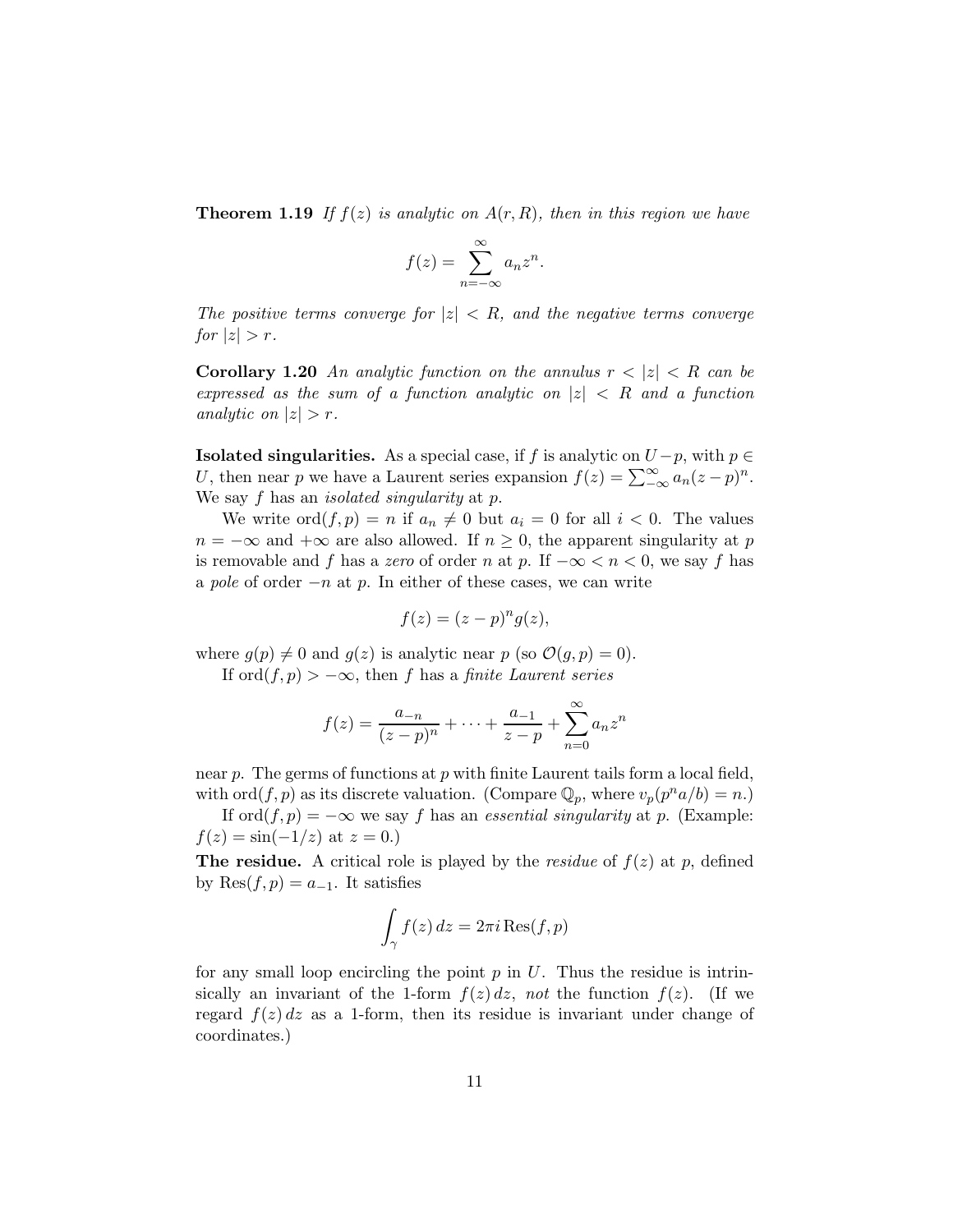**Theorem 1.21 (The residue theorem)** Let  $f: U \to \mathbb{C}$  be a function *which is analytic apart from a finite set of isolated singularities. We then have:*

$$
\int_{\partial U} f(z) dz = 2\pi i \sum_{p \in U} \text{Res}(f, p).
$$

We will develop two applications of the residue theorem: the argument principle, and the evaluation of definite integrals.

The argument principle. The previous argument for algebraic completeness of  $\mathbb C$  is clever and nonconstructive. One way to make the proof more transparent and constructive is to employ the *argument principle*.

We first observe that if f has at worst a pole at p, then its *logarithmic derivative*

$$
d\log f = f'(z)/f(z) \, dz
$$

satisfies

$$
Res(f'/f, p) = ord(f, p).
$$

We thus obtain:

Theorem 1.22 (Argument principle) *If* f *is analytic in* U *and* f|∂U *is nowhere zero, then the number of zeros of* f *in* U *is given by*

$$
N(f,0) = \sum_{p \in U} \text{ord}(f,p) = \frac{1}{2\pi i} \int_{\partial U} \frac{f'(z) dz}{f(z)}.
$$

Corollary 1.23 (Rouché's Theorem) *If*  $|f| > |g|$  *along* ∂U, then f and  $f + g$  *have the same number of zeros in U.* 

**Proof.** The continuous, integer-valued function  $N(f + tg, U)$  is constant for  $t \in [0, 1]$ . H.

**Example.** Consider  $p(z) = z^5 + 14z + 1$ . Then all its zeros are inside  $|z| < 2$ , since  $|z|^5 = 32 > |14z + 1|$  when  $|z| = 2$ ; but only one inside  $|x| < 3/2$ , since  $|z^5 + 1| \le 1 + (3/2)^5 < 9 < |14z|$  on  $|z| = 3/2$ . (Intuitively, the zeros of  $p(z)$ ) are close to the zeros of  $z^5 + 14z$  which are  $z = 0$  and otherwise 4 points on  $|z| = 14^{1/4} \approx 1.93$ .

**Corollary 1.24** *Let*  $p(z) = z^d + a_1 z^{d-1} + ... + a_d$ , and suppose  $|a_i| < R^i/d$ . *Then*  $p(z)$  *has d zeros inside the disk*  $|z| < R$ *.* 

**Proof.** Write  $p(z) = f(z) + g(z)$  with  $f(z) = z<sup>d</sup>$ , and let  $U = B(0, R)$ ; then on  $\partial U$ , we have  $|f| = R^d$  and  $|g| < R^d$ ; now apply Rouché's Theorem.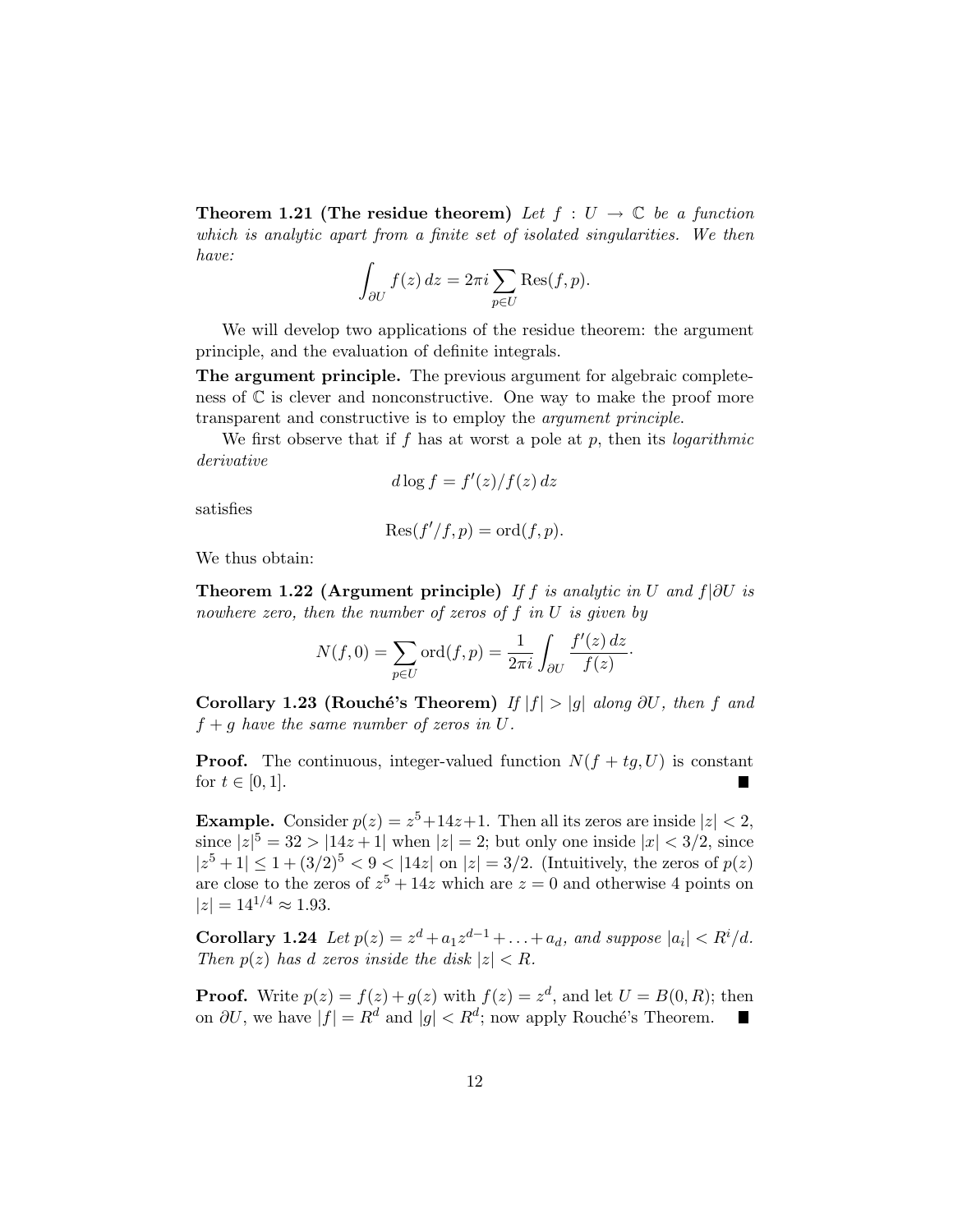Corollary 1.25 *A nonconstant analytic function is an open mapping.*

**Proof.** Suppose  $f(p) = q$ . Then p is an isolated zero of  $f(z) - q$ . Choose a ball  $B(p, r)$  so there are no other zeros inside this ball, and let s by the minimum of  $|f(z) - q|$  over  $\partial B(p, r)$ . Then if  $|q - q'| < s$ , we find  $f(z) - q'$ also has a zero in  $B(p,r)$ , and thus  $f(B(p,r))$  contains  $B(q,s)$ . This shows  $f(U)$  is open whenever U is open.

The open mapping theorem gives an alternate proof of the maximum principle *and* its strict version:

Corollary 1.26 *If* |f| *achieves its maximum in* U*, then* f *is a constant.*

**Geometric picture.** Suppose for simplicity that U is a disk, and  $p \notin \mathbb{R}$  $f(\partial U)$ . The the number of solutions to  $f(z) = p$  in U, counted with multiplicity, is:

$$
N(f, p) = \frac{1}{2\pi i} \int_{\partial U} d\log(f(z) - p) = \frac{1}{2\pi} \int_{\partial U} d\arg(f(z) - p)
$$

This is nothing more than the *winding number* of  $f(\partial U)$  around p. Observe that  $N(f, p)$  is a locally constant function on  $\mathbb{C} - f(\partial U)$ , zero on the noncompact component. Summing up:

**Theorem 1.27** *For any*  $p \in \mathbb{C} - f(\partial U)$ *, the number of solutions to*  $f(z) = p$ *in* U *is the same as the winding number of*  $f(\partial U)$  *around* p.

Using isolation of zeros, we have:

**Corollary 1.28** If  $f'(p) \neq 0$ , then f is a local homeomorphism at p.

In fact for r sufficiently small and  $q$  close to p, we have

$$
f^{-1}(q) = \frac{1}{2\pi} \int_{B(p,r)} \frac{zf'(z) dz}{f(z) - q}.
$$

Aside: the smooth case. These results also hold for *smooth mappings* f once one finds a way to count the number of solutions to  $f(z) = p$  correctly. (Some may count negatively, and the zeros are only isolated for *generic* values of p.)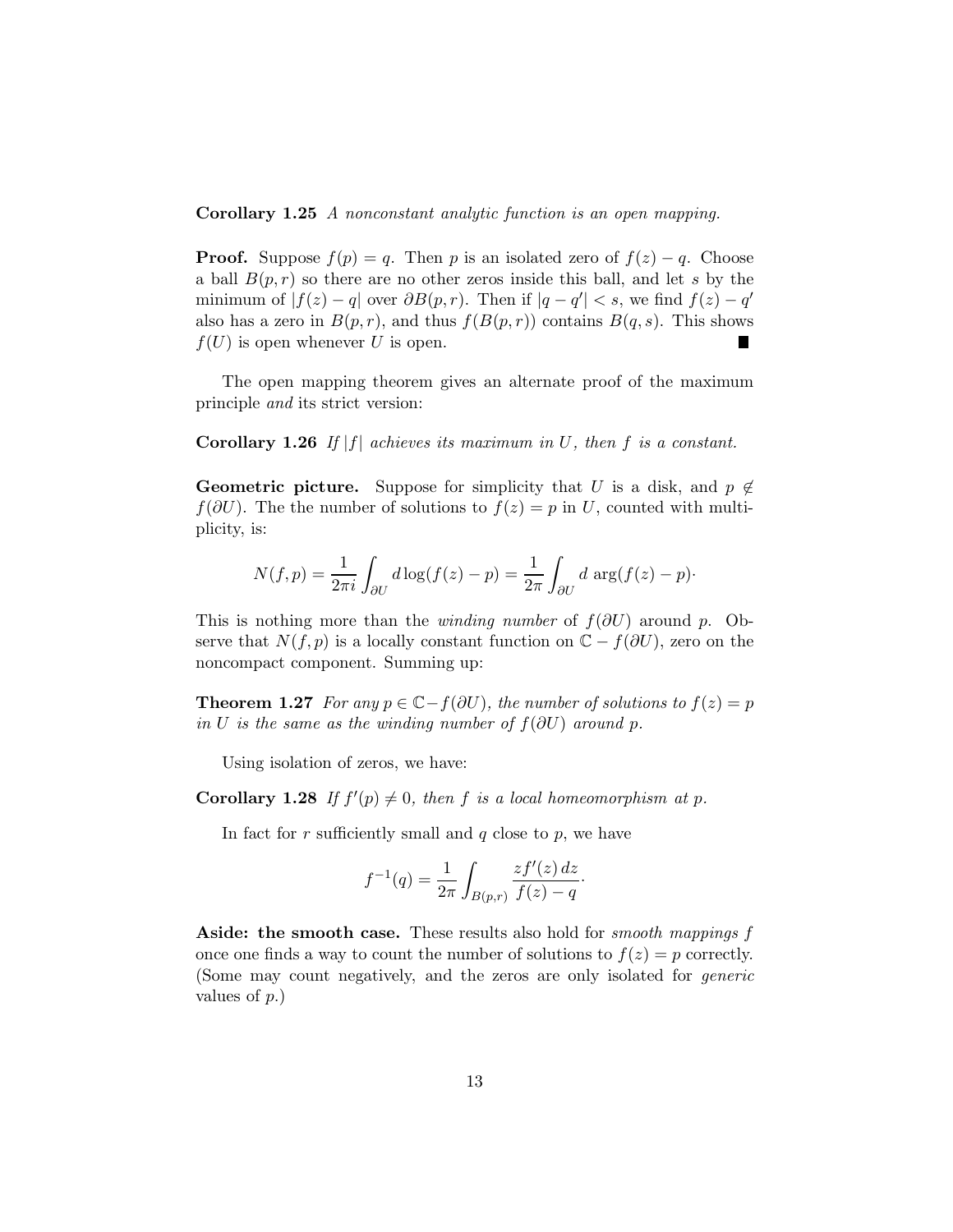Aside: Linking numbers and intersection multiplicities of curves in  $\mathbb{C}^2$ . Counting the number of zeros of  $y = f(x)$  at  $x = 0$  is the same as counting the multiplicity of intersection between the curves  $y = 0$  and  $y = f(x)$  in  $\mathbb{C}^2$ , at  $(0, 0)$ .

In general, to an analytic curve C defined by  $F(x, y) = 0$  passing through  $(0,0) \in \mathbb{C}^2$ , we can associate a *knot* by taking the intersection of C with the boundary  $S^3(r)$  of a small ball centered at the origin.

A pair of distinct, irreducible, curves  $C_1$  and  $C_2$  passing through  $(0, 0)$ (say defined by  $f_i(x, y) = 0$ ,  $i = 1, 2$ ), have a *multiplicity* of intersection  $m(C_1, C_2)$ . This can be defined geometrically by intersection with a small sphere  $S^3(r)$  in  $\mathbb{C}^2$  centered at  $(0,0)$ . Then we get a pair of *knots*, and their *linking number* is the same as this multiplicity.

**Examples.** It is often simpler the use  $S^3 = \partial \Delta^2$  instead of  $|x|^2 + |y|^2 = 1$ . Then  $S^3$  is the union of two solid tori,  $\Delta \times S^1$  and  $S^1 \times \Delta$ . The axes  $x = 0$ and  $y = 0$  are the core curves of these tori; they have linking number one. The line  $y = x$  is a  $(1, 1)$  curve on  $S^1 \times S^1$ ; more generally, for  $gcd(a, b) = 1$ ,  $y^a = x^b$  is an  $(a, b)$  curve, parameterized by  $(x, y) = e^{ita}, e^{itb}$ . In particular, the cusp  $y^2 = x^3$  meets  $S^3$  in a trefoil knot. It links  $x = 0$  twice and  $y = 0$ three times.

Problem. Show that the figure-eight knot cannot arise from an analytic curve.

Multivalued functions. It is useful to have a general discussion of the sometimes confusing notion of 'branch cuts' and 'multivalued functions'. Here are 2 typical results.

**Theorem 1.29** *Let*  $U \subset \mathbb{C}^*$  *be a simply-connected region, and suppose*  $e^a$  =  $b \in U$ . Then there is a unique analytic function  $L : U \to \mathbb{C}$  such that  $L(b) = a$  and  $\exp L(z) = z$  for all  $z \in U$ .

This function is a 'branch' of  $log(z)$ . To define it, we simply set

$$
L(z) = a + \int_b^z dt/t.
$$

The integral is over any path in U connecting b to z. Since U is simplyconnected and does not contain zero, this integral is path independent, and we have  $L'(z) = 1/z$  and  $L(b) = a$ . Thus  $f(z) = e^{L(z)}/z$  satisfies  $f'(z) = 0$ , and hence  $f(z)$  is a constant. Since  $f(b) = e^a/b = 1$ , we conclude that  $f(z) = \log z$ .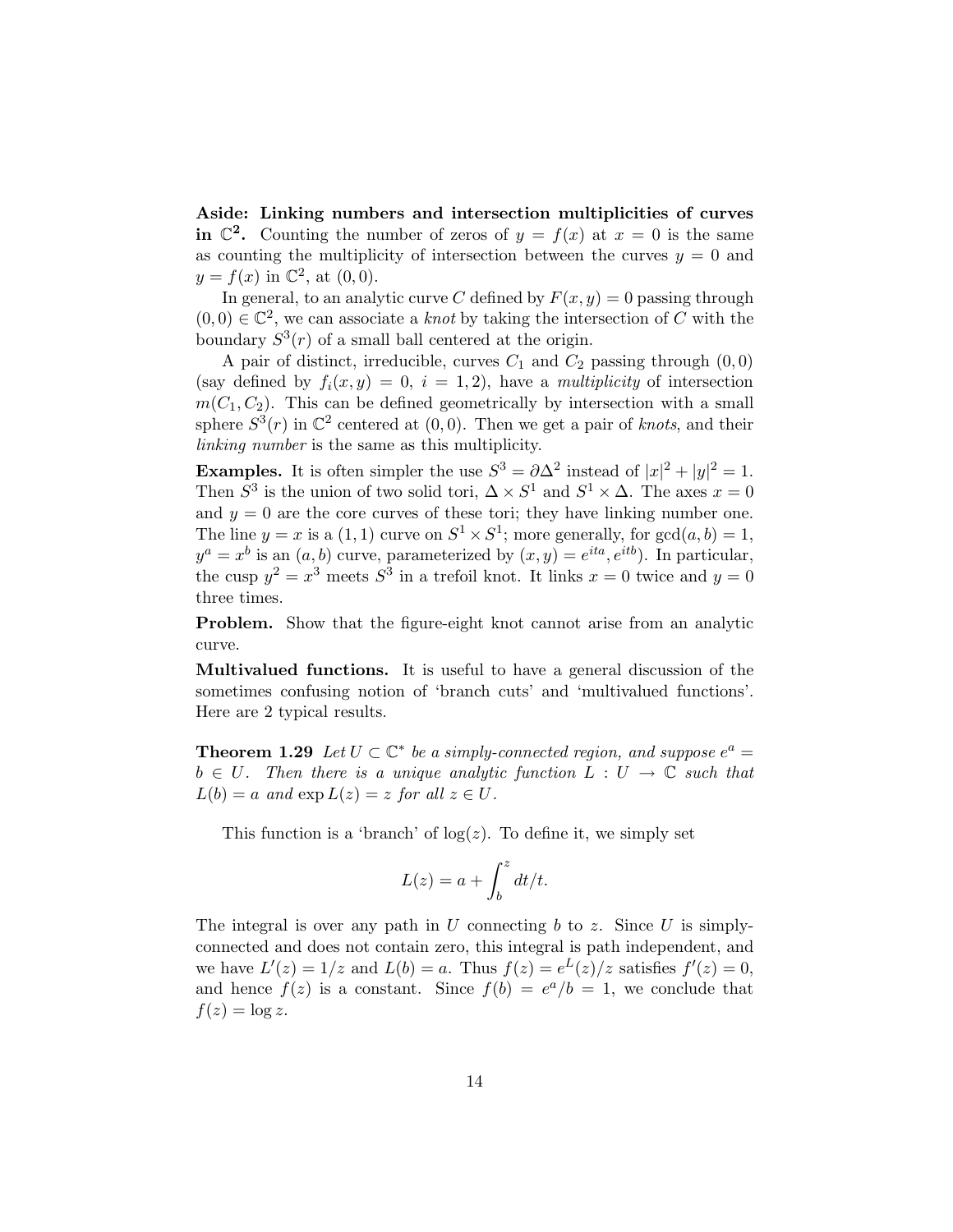**Corollary 1.30** If  $a^n = b$  then there is a unique analytic function  $R: U \rightarrow$  $\mathbb C$  *such that*  $R(b) = a$  *and*  $R(z)^n = z$  *for all*  $z \in U$ *.* 

Of course near  $z = 1$  with the usual normalizations these functions can be written down explicitly. Integrating  $1/(1+z)$ , we find:

$$
\log(1+z) = z - z^2/2 + z^3/3 - \cdots
$$

and, by the binomial theorem,

$$
(1+z)^{\alpha} = 1 + \alpha z + \alpha(\alpha - 1)z^2/2 + \cdots
$$

Functional factorization. Here is an alternate proof of the open mapping theorem. It is clear that  $p_n(z) = z^n$  is an open map, even at the origin; and (by the inverse function theorem) that an analytic function is open at any point p where  $f'(p) \neq 0$ . The general case follows from these via:

**Theorem 1.31** Let f be an analytic map at p with  $\text{ord}(f',p) = n \geq 0$ . Then *up to a local chance of coordinates in domain and range,*  $f(z) = z^{n+1}$ . That *is, there exist analytic diffeomorphisms with*  $h_1(0) = p$ *, and*  $h_2(0) = f(p)$ *, such that*

$$
h_2 \circ f \circ h_1^{-1} = z^{n+1}.
$$

**Proof.** We may assume  $p = f(p) = 0$  and  $f(z) = z^n g(z)$  where  $g(0) \neq 0$ 0. Then  $h(z) = g(z)^{1/n}$  is a well-defined analytic function near  $z = 0$ , once we have chosen a particular value for  $g(0)^{1/n}$ . It follows that  $f(z) =$  $(zh(z))^n = p_n(h_1(z))$  where  $h'_1(z) \neq 0$ . Thus  $h_1$  is a local diffeomorphism, and  $f \circ h_1^{-1}(z) = z^n$ .

#### Bounded functions and essential singularities.

Theorem 1.32 *Every isolated singularity of a bounded analytic function is removable.*

**Proof.** Suppose the singularity is at  $z = 0$ , and write  $f(z)$  as a Laurent series  $\sum a_n z^n$ . Then for any  $r > 0$  we have

$$
Res(f,0) = a_{-1} = \frac{1}{2\pi i} \int_{S^1(r)} f(z) dz.
$$

But if  $|f| \leq M$  then this integral tends to zero as  $r \to 0$ , and hence  $a_{-1} = 0$ . Similarly  $a_{-(n+1)} = \text{Res}(z^n f(z), 0) = 0$  for all  $n \geq 0$ . Thus the Laurent power series gives an extension of f to an analytic function at  $z = 0$ .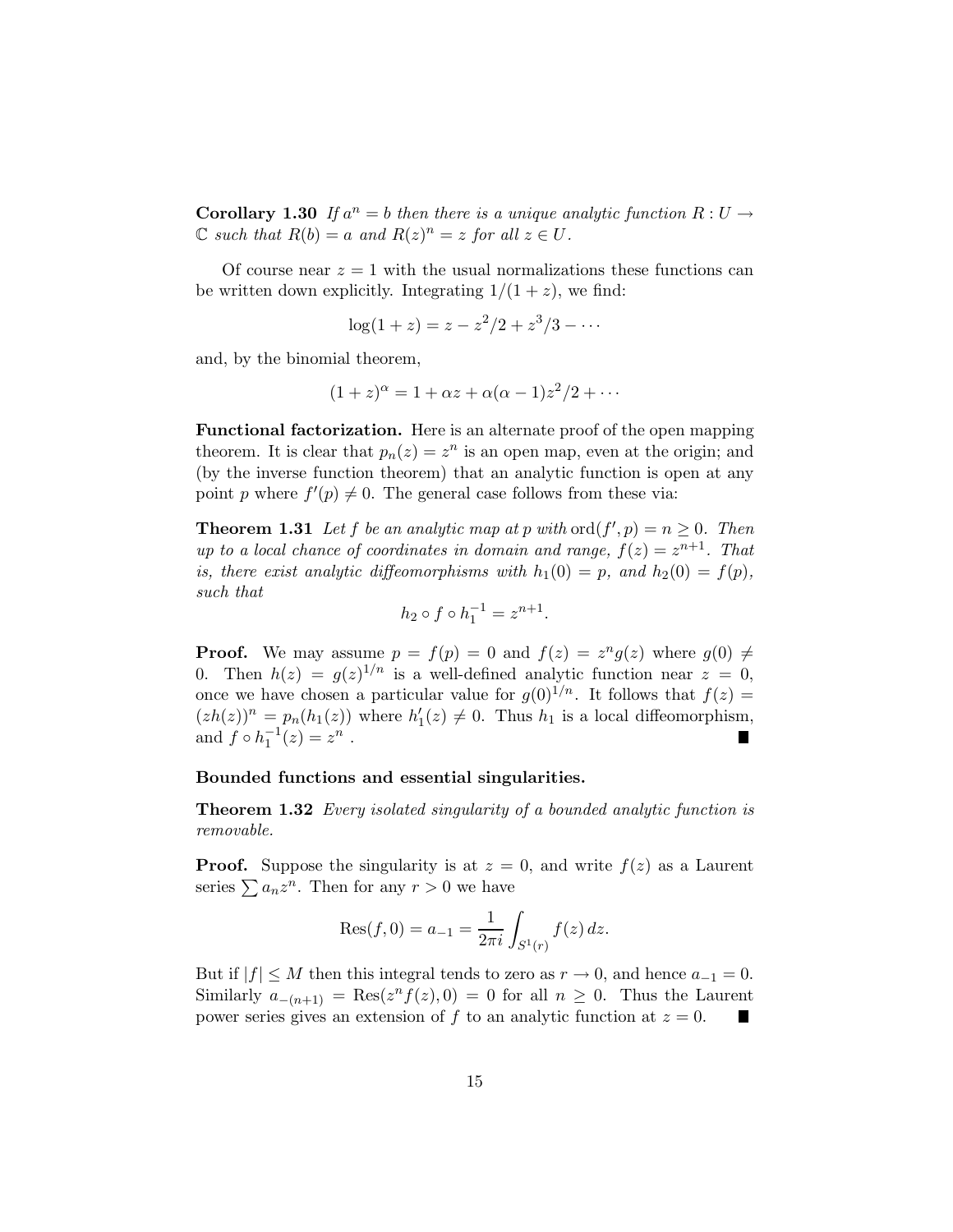Corollary 1.33 (Weierstrass-Casorati) *If* f(z) *has an essential singularity at* p, then there exist  $z_n \to p$  such that  $f(z_n)$  is dense in  $\mathbb{C}$ *.* 

**Proof.** Otherwise there is a neighborhood U of p such that  $f(U - {p})$  omits some ball  $B(q, r)$  in  $\mathbb C$ . But then  $g(z) = 1/(f(z) - q)$  is bounded on U, and hence analytic at p, with a zero of finite order. Then  $f(z) = q + 1/g(z)$  has at worst a pole at  $p$ , not an essential singularity.

Aside: several complex variables. Using the same type of argument and some basic facts from several complex variables, it is easy to show that if  $V \subset U \subset \mathbb{C}^n$  is an analytic hypersurfaces, and  $f: U - V \to \mathbb{C}$  is a bounded analytic function, then  $f$  extends to all of  $U$ .

More remarkably, if V has codimension two or more, then *every* analytic function extends across  $V$ . For example, an isolated point is always a removable singularity in  $\mathbb{C}^2$ .

Residue calculus and definite integrals. The residue theorem can be used to systematically evaluate various definite integrals.

Definite integrals 1: rational functions on R. Whenever a rational function  $R(x) = P(x)/Q(x)$  has the property that  $\int_{\mathbb{R}} |R(x)| dx$  is finite, we can compute this integral via residues: we have

$$
\int_{-\infty}^{\infty} R(x) dx = 2\pi i \sum_{\text{Im } p > 0} \text{Res}(R, p).
$$

(Of course we can also compute this integral by factoring  $Q(x)$  and using partial fractions and trig substitutions.)

**Example.** Where does  $\pi$  come from? It emerges naturally from rational functions by integration — i.e. it is a *period*. Namely, we have

$$
\int_{-\infty}^{\infty} \frac{dx}{1+x^2} = 2\pi i \operatorname{Res}(1/(1+z^2), i) = 2\pi i (-i/2) = \pi.
$$

Of course this can also be done using the fact that  $\int dx/(1+x^2) = \tan^{-1}(x)$ . More magically, for  $f(z) = 1/(1 + z<sup>4</sup>)$  we find:

$$
\int_{-\infty}^{\infty} \frac{dx}{1+x^4} = 2\pi i (\text{Res}(f, (1+i)/\sqrt{2}) + \text{Res}(f, (1+i)/\sqrt{2}) = \frac{\pi}{\sqrt{2}}.
$$

Both are obtain by closing a large interval  $[-R, R]$  with a circular arc in the upper halfplane, and then taking the limit as  $R \to \infty$ .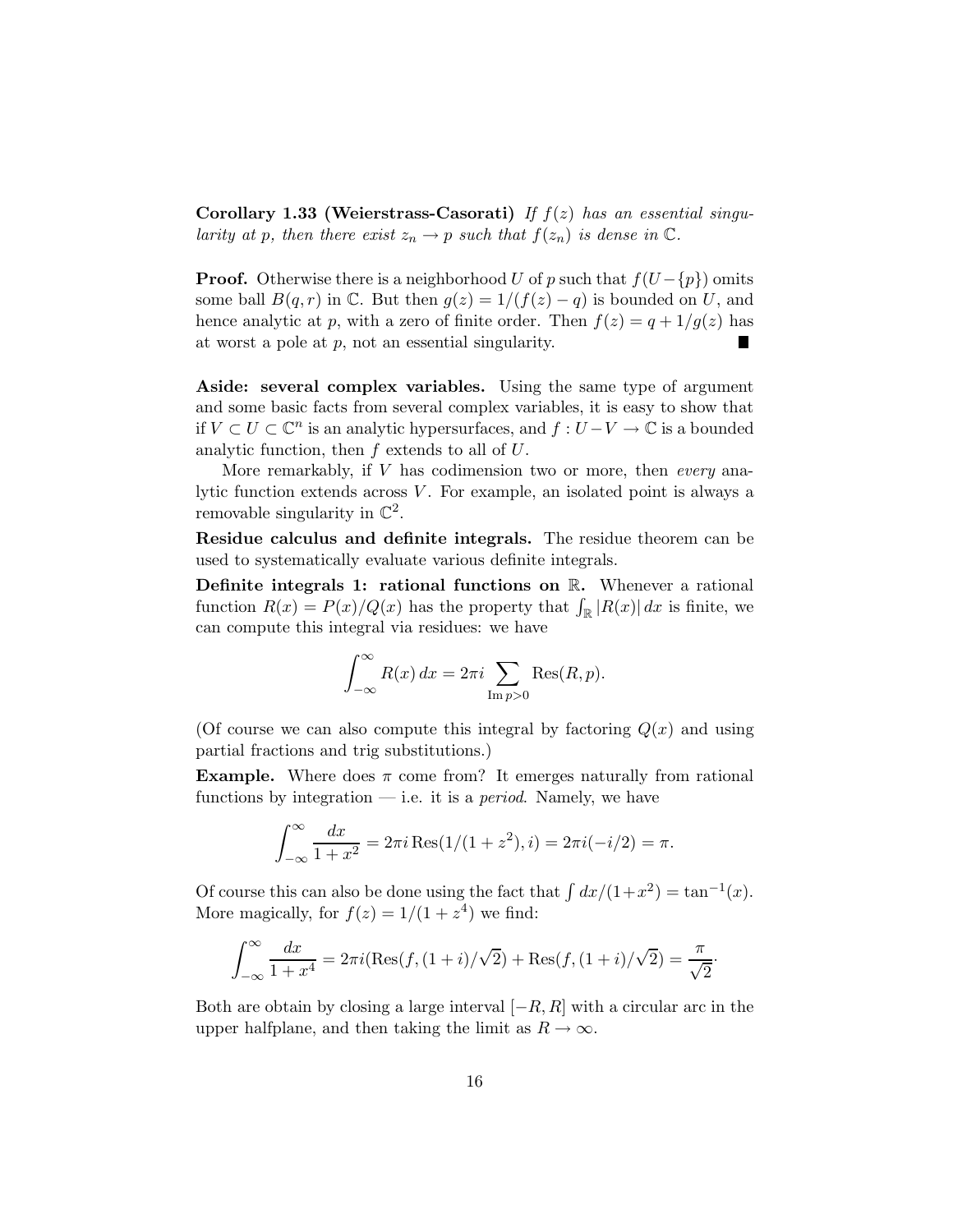We can even compute the general case,  $f(z) = 1/(1 + z^n)$ , with *n* even. For this let  $\zeta_k = \exp(2\pi i/k)$ , so  $f(\zeta_{2n}) = 0$ . Let P be the union of the paths  $[0, \infty)$  $\zeta_n$  and  $[0, \infty)$ , oriented so P moves positively on the real axis. We can then integrate over the boundary of this pie-slice to obtain:

$$
(1 - \zeta_n) \int_0^\infty \frac{dx}{1 + x^n} = \int_P f(z) dz = 2\pi i \text{Res}(f, \zeta_{2n}) = 2\pi i / (n\zeta_{2n}^{n-1}),
$$

which gives

$$
\int_0^\infty \frac{dx}{1+x^n} = \frac{2\pi i}{n(-\zeta_{2n}^{-1} + \zeta_{2n}^{+1})} = \frac{\pi/n}{\sin \pi/n}.
$$

Here we have used the fact that  $\zeta_{2n}^n = -1$ . Note that the integral tends to 1 as  $n \to \infty$ , since  $1/(1 + x^n)$  converges to the indicator function of [0, 1].

Definite integrals 2: rational functions of  $sin(\theta)$  and  $cos(\theta)$ . Here is an even more straightforward application of the residue theorem: for any rational function  $R(x, y)$ , we can evaluate

$$
\int_0^{2\pi} R(\sin \theta, \cos \theta) \, d\theta.
$$

The method is simple: set  $z = e^{i\theta}$  and convert this to an integral of an analytic function over the unit circle. To do this we simple observe that  $\cos \theta = (z + 1/z)/2$ ,  $\sin \theta = (z - 1/z)/(2i)$ , and  $dz = iz d\theta$ . Thus we have:

$$
\int_0^{2\pi} R(\sin \theta, \cos \theta) d\theta = \int_{S^1} R\left(\frac{1}{2i}\left(z - \frac{1}{z}\right), \frac{1}{2}\left(z + \frac{1}{z}\right)\right) \frac{dz}{iz}.
$$

For example, for  $0 < a < 1$  we have:

$$
\int_0^{2\pi} \frac{d\theta}{1+a^2 - 2a\cos\theta} = \int_{S^1} \frac{i\,dz}{(z-a)(az-1)} = 2\pi i (i/(a^2-1)) = \frac{2\pi}{1-a^2}.
$$

Definite integrals 3: fractional powers of  $x$ .  $\int_0^\infty x^a R(x) dx$ ,  $0 < a < 1$ , R a rational function.

For example, consider

$$
I(a) = \int_0^\infty \frac{x^a}{1+x^2} \, dx.
$$

Let  $f(z) = \frac{z^a}{(1 + z^2)}$ . We integrate out along  $[0, \infty)$  then around a large circle and then back along  $[0, \infty)$ . The last part gets shifted by analytic continuation of  $x^a$  and we find

$$
(1 - 1a)I(a) = 2\pi i(\text{Res}(f, i) + \text{Res}(f, -i))
$$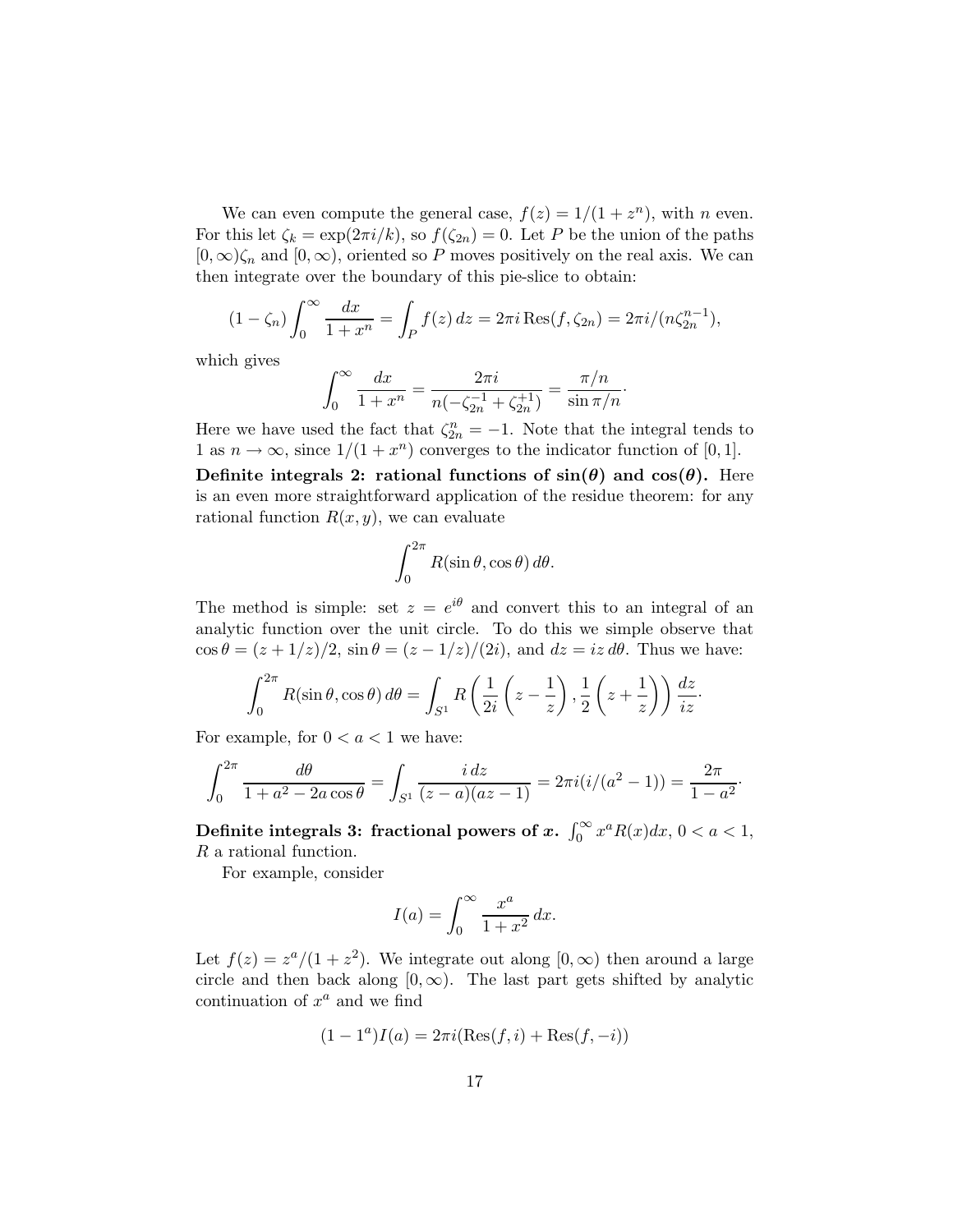and Res $(f, i) = i^a/(2i)$ , Res $(f, -i) = (-i)^a/(-2i)$  (since  $x^a/(1+x^2) =$  $x^a/(x-i)(x+i)$ . Thus, if we let  $i^a = \omega = \exp(\pi i a/2)$ , we have

$$
I(a) = \frac{\pi(i^a - (-i)^a)}{(1 - 1^a)} = \pi \frac{\omega - \omega^3}{1 - \omega^4} = \frac{\pi}{\omega + \omega^{-1}} = \frac{\pi}{2\cos(\pi a/2)}.
$$

For example, when  $a = 1/3$  we get

$$
I(a) = \pi/(2\cos(\pi/6)) = \pi/\sqrt{3}.
$$

**Residues and infinite sums.** The periodic function  $f(z) = \pi \cot(\pi z)$  has the following convenient properties: (i) It has residues 1 at all the integers; and (ii) it remains bounded as Im  $z \to \infty$ . From these facts we can deduce some remarkable properties: by integrating over a large rectangle  $S(R)$ , we find for  $k \geq 2$  even,

$$
0 = \lim_{R \to \infty} \frac{1}{2\pi i} \int_{S(R)} \frac{f(z) dz}{z^k} = \text{Res}(f(z)/z^k, 0) + 2 \sum_{1}^{\infty} 1/n^k.
$$

Thus we can evaluate the sum  $\sum 1/n^2$  using the Laurent series

$$
\begin{array}{rcl}\n\cot(z) & = & \frac{\cos(z)}{\sin(z)} = \frac{1 - z^2/2! + z^4/4! - \dots}{z(1 - z^2/3! + z^4/5! - \dots)} \\
& = & z^{-1}(1 - z^2/2! + z^4/4! - \dots)(1 + z^2/6 + 7z^4/360 + \dots) \\
& = & z^{-1} - z/3 - z^3/45 - \dots\n\end{array}
$$

(using the fact that  $(1/(3!)^2 - 1/5! = 7/360)$ . This shows Res $(f(z)/z^2, 0) =$  $-\pi^2/3$  and hence  $\sum 1/n^2 = \pi^2/6$ . Similarly,  $2\zeta(2k) = -\text{Res}(f(z)/z^{2k}, 0)$ . For example, this justifies  $\zeta(0) = 1 + 1 + 1 + \cdots = -1/2$ .

Little is known about  $\zeta(2k+1)$ . Apéry showed that  $\zeta(3)$  is irrational, but it is believed to be transcendental.

We note that  $\zeta(s) = \sum 1/n^s$  is analytic for Re  $s > 1$  and extends analytically to  $\mathbb{C} - \{1\}$  (with a simple pole at  $s = 1$ ). In particular  $\zeta(0)$  is well-defined. Because of the factorization  $\zeta(z) = \prod (1 - 1/p^s)^{-1}$ , the behavior of the zeta function is closely related to the distribution of prime numbers. The famous *Riemann hypothesis* states that any zero of  $\zeta(s)$  with  $0 < \text{Re } s < 1$  satisfies  $\text{Re } s = 1/2$ . It implies a sharp form of the prime number theorem,  $\pi(x) = x/\log x + O(x^{1/2+\epsilon}).$ 

The zeta function also has *trivial zeros* at  $s = -2, -4, -6, \ldots$ Hardy's paper on  $\int \sin(x)/x \ dx$ . We claim

$$
I = \int_0^\infty \frac{\sin x \, dx}{x} = \frac{\pi}{2}.
$$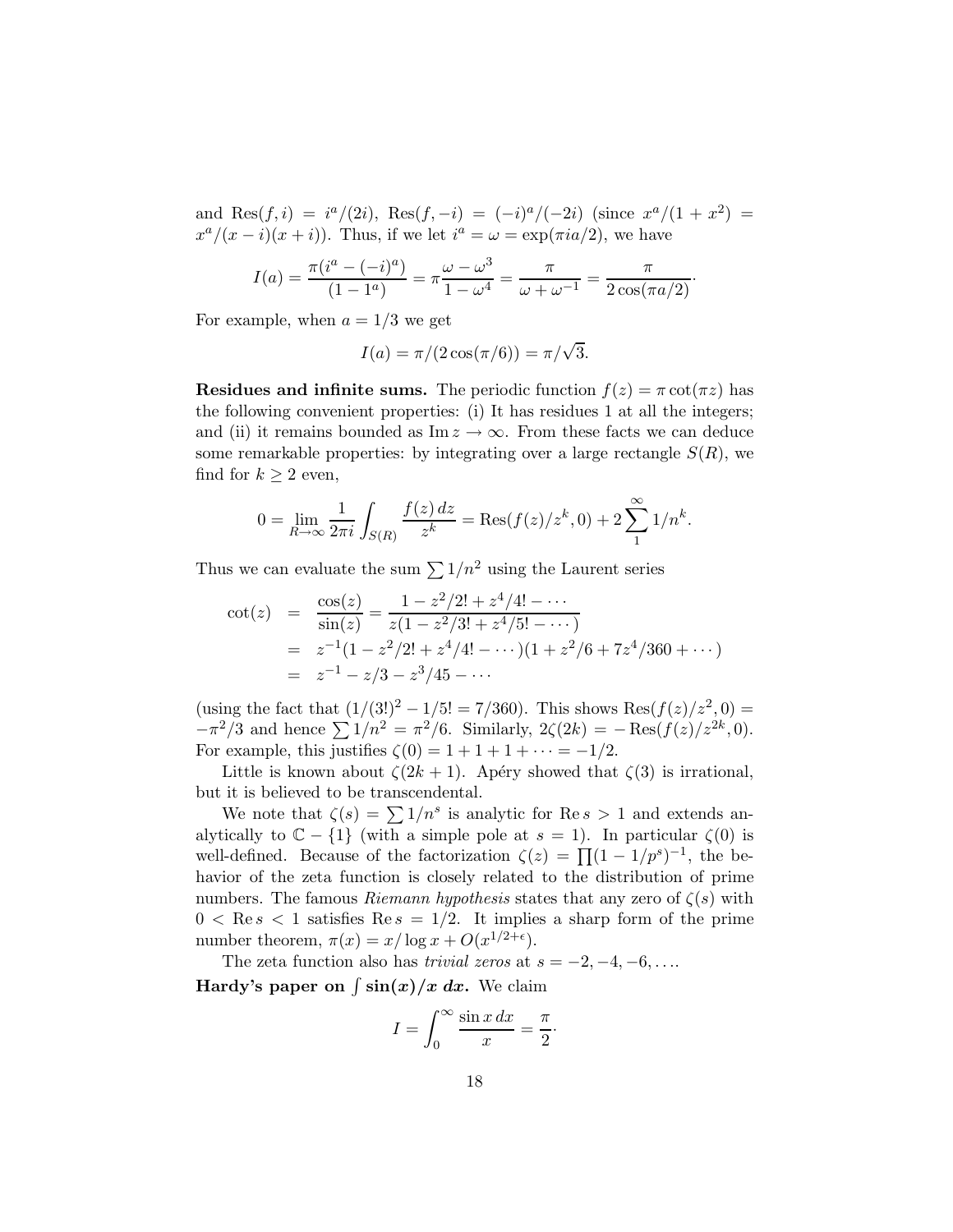Note that this integral is improper, i.e. it does not converge absolutely. Also, the function  $f(z) = \frac{\sin(z)}{z}$  has no poles — so how can we apply the residue calculus?

The trick is to observe that

$$
-2iI = \lim_{r \to 0} \int_{r < |x| < 1/r} \frac{e^{ix} \, dx}{x}.
$$

We now use the fact that  $|e^{ix+iy}| \leq e^{-y}$  to close the path in the upper halfplane, and conclude that

$$
2iI = \lim_{r \to 0} \int_{S^1(r)_+} \frac{e^{iz} \, dz}{z} \cdot
$$

(Here the semicircle is oriented counter-clockwise, as usual.) Since  $\text{Res}(e^{iz}/z,0) =$ 1, we find  $2iI = (2\pi i)(1/2)$  and hence  $I = \pi/2$ .

Harmonic functions. A  $C^2$  real-value function  $u(z)$  is *harmonic* if

$$
\Delta u = \frac{d^2 u}{dx^2} + \frac{d^2 u}{dy^2} = 4 \frac{d^2}{dz \, d\overline{z}} = 0.
$$

Equivalently, we have

$$
d * du = 0,
$$

where  $*$  is the Hodge star operator (given by  $*dx = dy$  and  $*dy = -dx$ ). In terms better adapted to complex analysis,  $u$  is harmonic iff

$$
\overline{\partial}\partial u=0.
$$

In physical terms,  $\nabla \cdot \nabla u = 0$ , and  $d^2u = 0$  implies  $\nabla \times \nabla u = 0$ ; i.e., u generates a *volume preserving flow* with *zero curl*.

Note. The operators  $\partial$  and  $\overline{\partial}$  extend naturally to maps from 1-forms to 2-forms; they satisfy  $\partial (f(z) d\overline{z}) = (\partial f) d\overline{z}$ ,  $\partial (f(z) dz) = 0$ . Then  $d = \partial + \overline{\partial}$ on 1-forms as well.

Basic facts:

- 1. If  $f = u + iv$  is analytic, then f,  $\overline{f}$ , u and v are harmonic.
- 2. A function u is harmonic iff  $du/dz$  is holomorphic.
- 3. Any real-valued harmonic function is locally the real part of a holomorphic function.

(Integrate  $\partial u$  to obtain an analytic function with  $\partial f = \partial u$ . Then  $\overline{\partial f} = \overline{\partial}u$ ; thus  $d(f + \overline{f}) = du$  and so  $u = f + \overline{f}$  up to an additive constant.)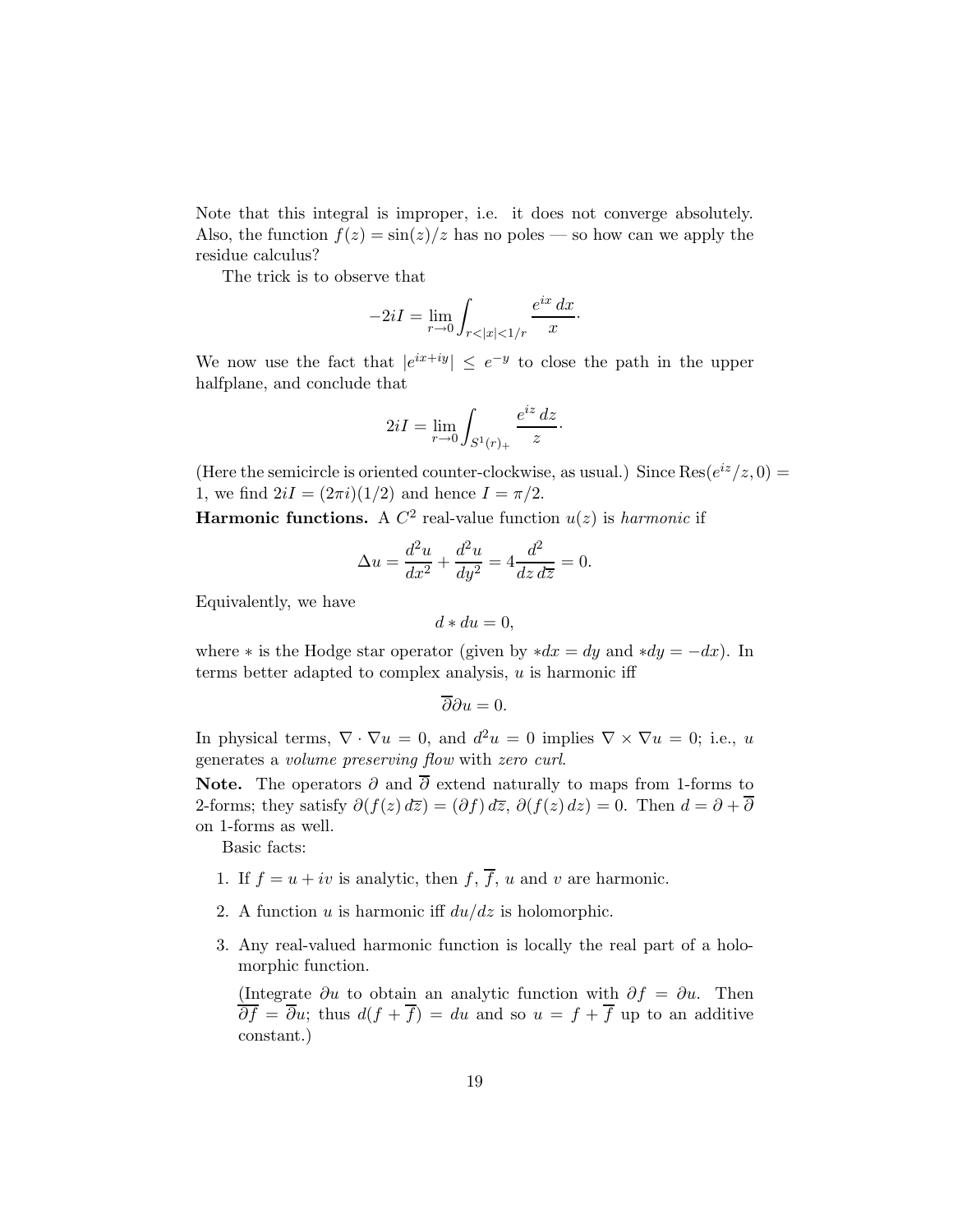- 4. Thus any  $C<sup>2</sup>$  harmonic function is actually infinitely differentiable.
- 5. A harmonic function satisfies the mean-value theorem:  $u(p)$  is the average of  $u(z)$  over  $S^1(z, p)$ . This implies:
- 6. A harmonic function satisfies the maximum principle.
- 7. If u is harmonic and f is analytic, then  $u \circ f$  is also harmonic.
- 8. If  $f = u + iv$  is analytic, we say v is a *harmonic conjugate* of u. Then  $-u$  is a harmonic conjugate of v.
- 9. A uniform limit of harmonic functions is harmonic.



Figure 1. Orthogonal level sets.

**Examples.** The function  $\text{Re}(z^3) = x^3 - 3xy^2$  is a harmonic polynomial. The function  $\arg z$  is the harmonic conjugate of  $\log |z|$ . This shows the harmonic conjugate may be multivalued.

**Flows.** The level sets of u and v are orthogonal. Thus the area-preserving flow generated by  $\nabla u$  follows the level sets of v, and vice-versa. A simple example is provided by polar coordinates, which give the level sets of  $u$  and v where  $\log |z| = u + iv$ . The area-preserving flows are rotation around the origin, and the radial flow at rate  $1/r$  through circles of radius r.

See Figure 1 for another example, this time on  $U = \mathbb{C} - \{-2, 2\}$ , where the level sets are conics. These conics are the images of radial lines and circles under  $f(z) = z + 1/z$ , so they are also locally level sets of harmonic functions.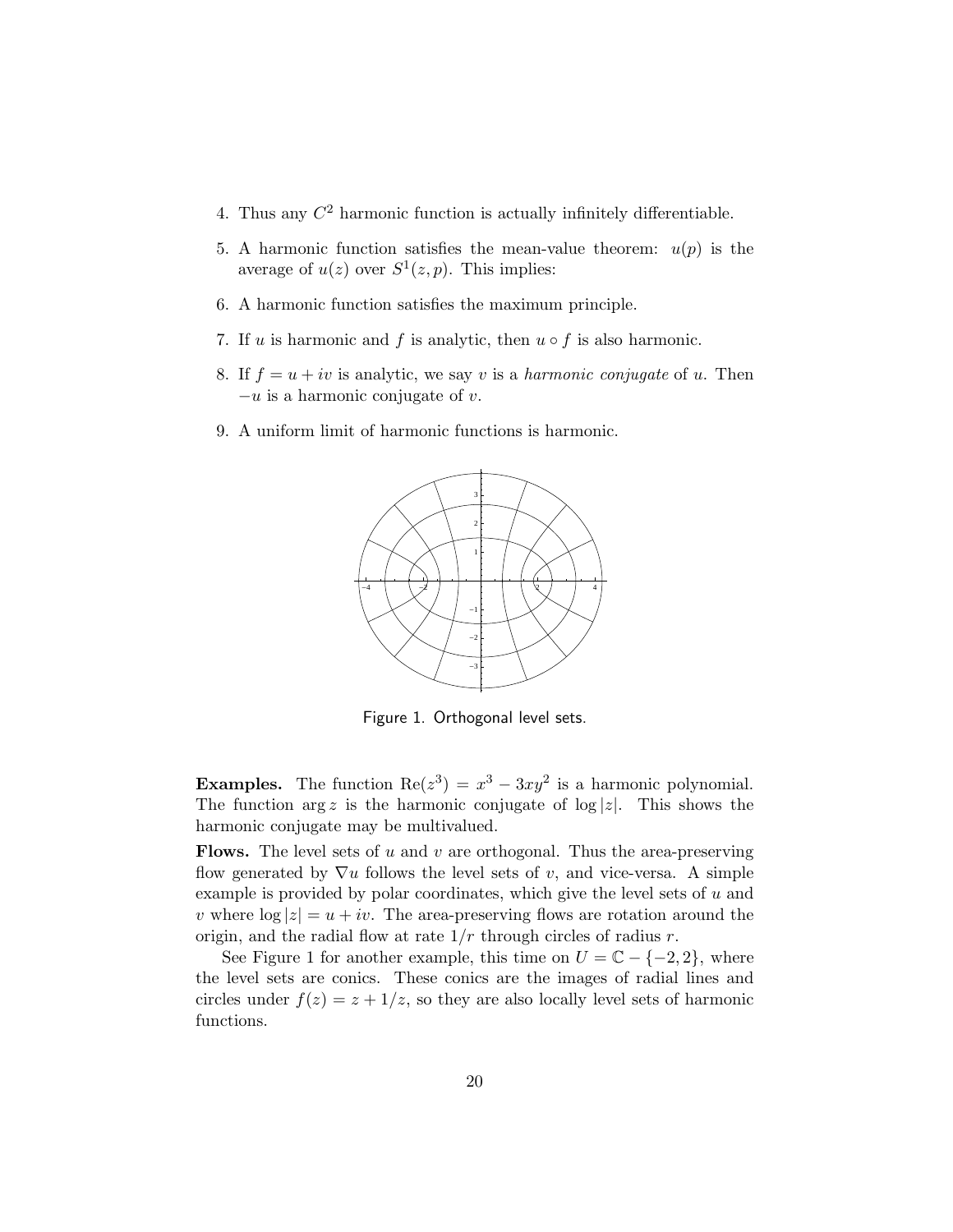Harmonic extension. Here is one of the central existence theorems for harmonic functions.

**Theorem 1.34** *There is a unique linear map*  $P: C(S^1) \to C(\overline{\Delta})$  *such that*  $u = P(u)|_{S^1}$  *and*  $P(u)$  *is harmonic on*  $\Delta$ *.* 

Proof. Uniqueness is immediate from the maximum principle. To see existence, observe that we must have  $P(\overline{z}^n) = \overline{z}^n$  and  $P(z^n) = z^n$ . Thus P is well-defined on the span S of polynomials in z and  $\overline{z}$ , and satisfies there  $||P(u)||_{\infty} = ||u||_{\infty}$ . Thus P extends continuously to all of  $C(S^1)$ . Since the uniform limit of harmonic functions is harmonic,  $P(u)$  is harmonic for all  $u \in C(S^1).$ 

Poisson kernel. The map P can be given explicit by the *Poisson kernel*. For example,  $u(0)$  is just the average of u over  $S<sup>1</sup>$ . We can also say  $u(p)$  is the expected value of  $u(z)$  under a random walk starting at p that exits the disk at z.

To find the Poisson kernel explicitly, suppose we have a  $\delta$ -mass at  $z = 1$ . Then it should extend to a positive harmonic function u on  $\Delta$  which vanishes along  $S^1$  except at 1, and has  $u(0) = 0$ . In turn, u should be the real part of an analytic function  $f: \Delta \to \mathbb{C}$  such that  $f(0) = 1$  and  $\text{Re } f | S^1 = 0$ and f has a pole at  $z = 1$ . Such a function is given simply by the Möbius transformation  $f : \Delta \to U = \{z : \text{Re } z > 0\}$ :

$$
f(z) = \frac{1+z}{1-z}.
$$

Convolving, we find the analytic function with Re  $f = u$  for a given  $u \in$  $C(S^1)$  is given by

$$
F(z) = \frac{1}{2\pi} \int_{S^1} f(z/t)u(t)|dt|,
$$

and thus

$$
u(r,\alpha) = \frac{1}{2\pi} \int_{S^1} P_r(\alpha - \theta) u(\theta) d\theta,
$$

where, for  $z = re^{i\theta}$ , we have

$$
P_r(\theta) = \text{Re } f(z) = \frac{1 - |z|^2}{|1 - z|^2} = \frac{1 - r^2}{1 - 2r\cos\theta + r^2}.
$$

Relation to Fourier series. The above argument suggests that, to define the harmonic extension of u, we should just write  $u(z) = \sum_{-\infty}^{\infty} a_n z^n$  on  $S^1$ ,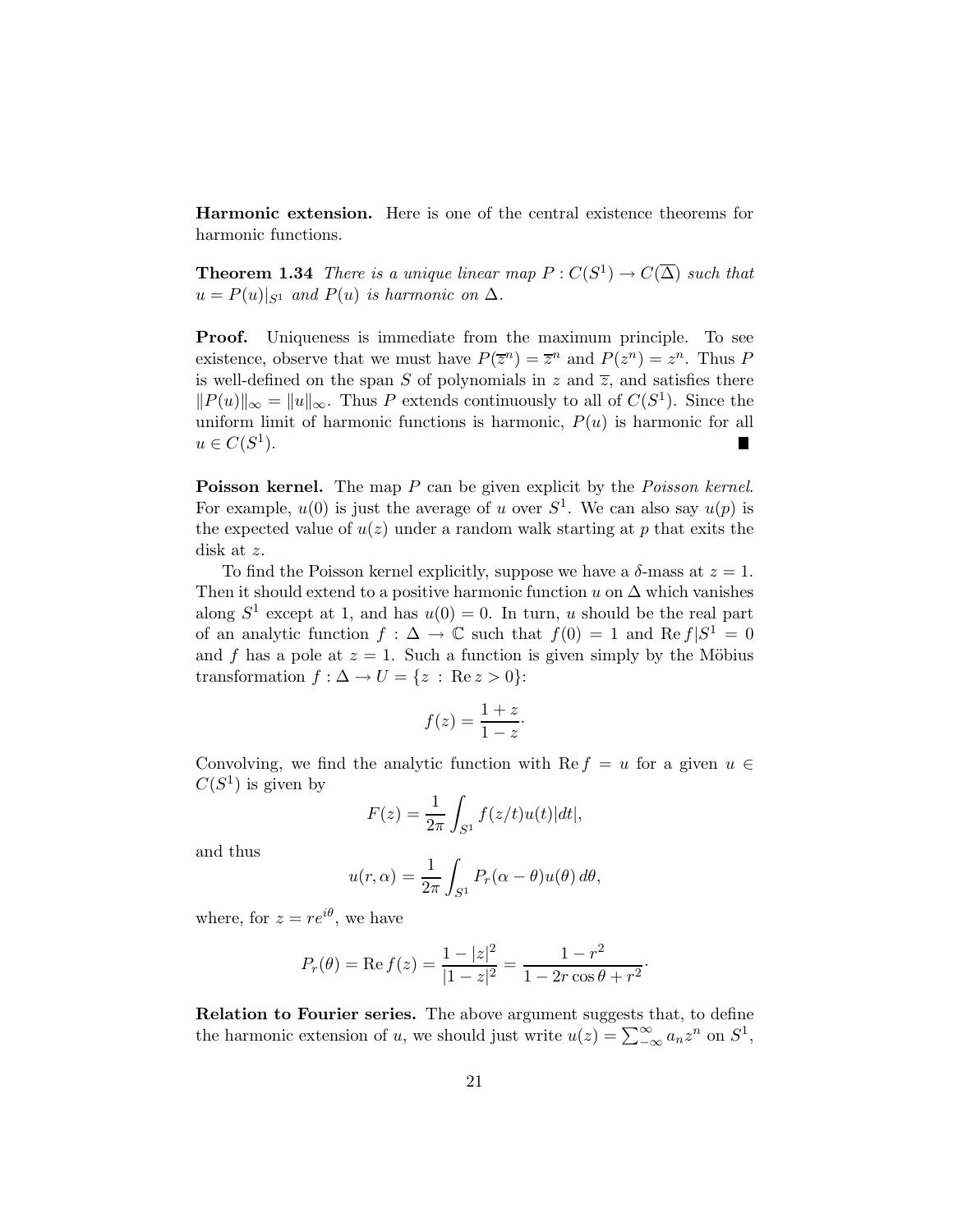

Figure 2. The Poisson kernel  $P_r(\theta)$  for  $r = 0.5, 0.7, 0.8$ .

and then replace  $z^{-n}$  by  $\overline{z}^n$  to get its extension to the disk. This actually works, and gives another approach to the Poisson kernel.

Given  $f \in C(S^1)$ , it is not true, in general, that its Fourier series  $\sum a_n z^n$ converges for all  $z \in S^1$ . However, it *is* true that this series converges in the unit disk and defines a harmonic function there. As we have seen, this harmonic function provides a continuous extension of  $f$ . This shows:

**Theorem 1.35** *If*  $f \in C(S^1)$  *has Fourier coefficients*  $a_n$ *, then for all*  $z \in S^1$ *we have*

$$
f(z) = \lim_{r \to 1^-} \sum_{-\infty}^{\infty} a_n r^{|n|} z^n.
$$

(Here  $a_n = (1/2\pi) \int_{S^1} f(z) \overline{z}^n |dz|$ .)

**Abel summation.** In general, we say S is the *Abel sum* of the series  $\sum b_n$ if  $S = \lim_{r \to 1^-} \sum b_n r^n$ . For example,

$$
1 - 2 + 3 - 4 + \dots = \lim(1 - 2r + 3r^{2} - \dots) = \lim_{n \to \infty} \frac{-1}{(1 + r)^{2}} = -\frac{1}{4}.
$$

The result above shows the Fourier series of f is *Abel summable* to the original function  $f$ .

Laplacian as a quadratic form, and physics. Suppose  $u, v \in C_c^{\infty}(\mathbb{C})$  $-$  so  $u$  and  $v$  are smooth, real-valued functions vanishing outside a compact set. Then, by integration by parts, we have

$$
\int_{\Delta} \langle \nabla u, \nabla v \rangle = -\int_{\Delta} \langle u, \Delta v \rangle = -\int_{\Delta} \langle v, \Delta u \rangle.
$$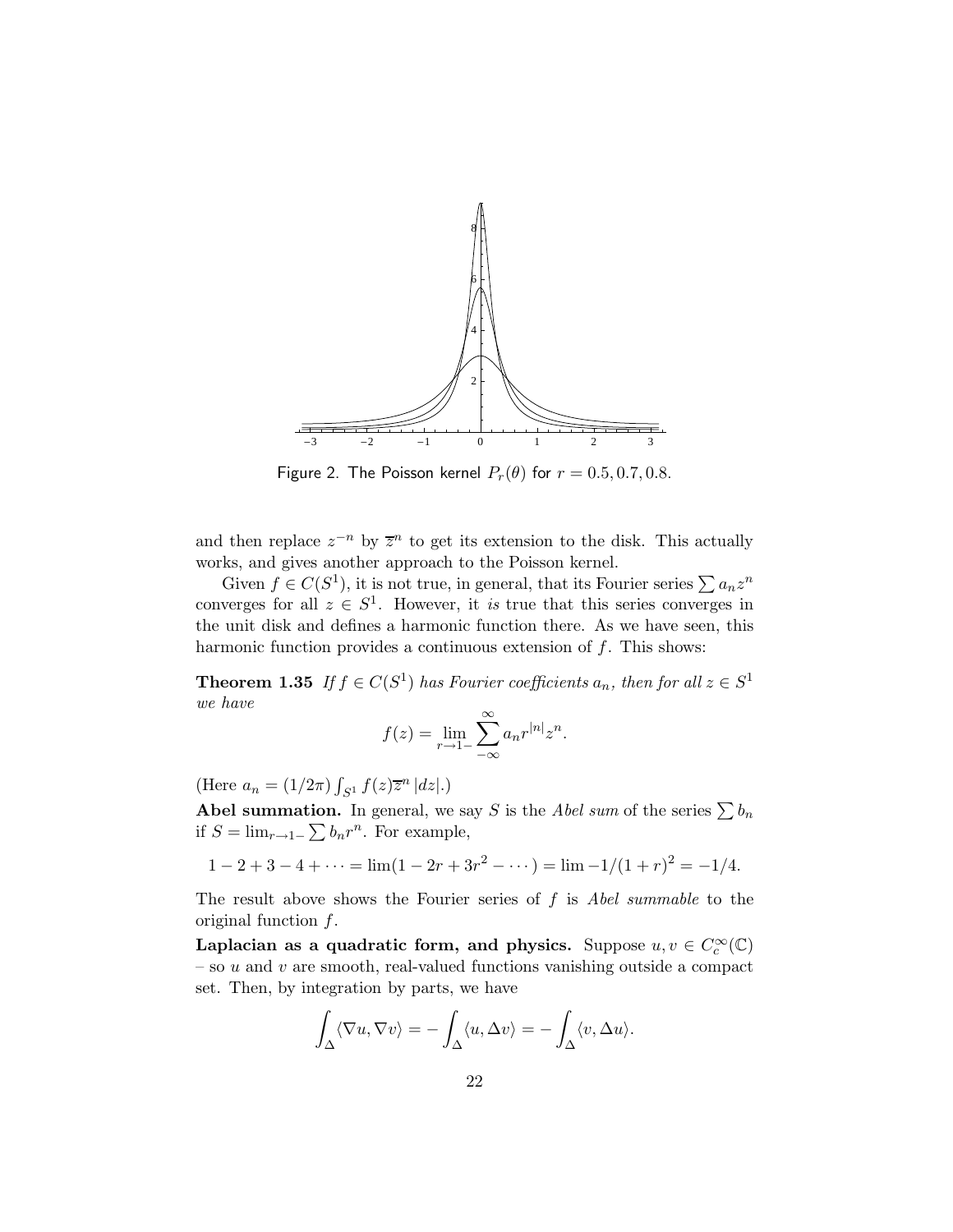To see this using differential forms, note that:

$$
0 = \int_{\Delta} d(u * dv) = \int_{\Delta} (du)(* dv) + \int_{\Delta} u(d * dv).
$$

In particular, we have

$$
\int_{\Delta} |\nabla u|^2 = -\int_{\Delta} u \Delta u.
$$

Compare this to the fact that  $\langle Tx, Tx \rangle = \langle x, T^*Tx \rangle$  on any inner product space. Thus  $-\Delta$  defines a positive-definite quadratic form on the space of smooth functions.

The extension of u from  $S^1$  to  $\Delta$  is a 'minimal surface' in the sense that it minimizes  $\int_{\Delta} |\nabla u|^2$  over all possible extensions. Similarly, minimizing the energy in an electric field then leads to the condition  $\Delta u = 0$  for the electrical potential.



Figure 3. Streamlines around a cylinder.

Probabilistic interpretation. Brownian motion is a way of constructing random paths in the plane (or  $\mathbb{R}^n$ ). It leads to the following simply interpretation of the extension operator P. Namely, given  $p \in \Delta$ , one considers a random path  $p_t$  with  $p_0 = p$ . With probability one, there is a first  $T > 0$ such that  $|p_T| = 1$ ; and then one sets  $u(p) = E(u(p_T))$ . In other words,  $u(p)$ is the expected value of  $u(p_T)$  at the moment the Brownian path exits the disk.

Using the Markov property of Brownian motion, it is easy to see that  $u(p)$ satisfies the mean-value principle, which is equivalent to it being harmonic.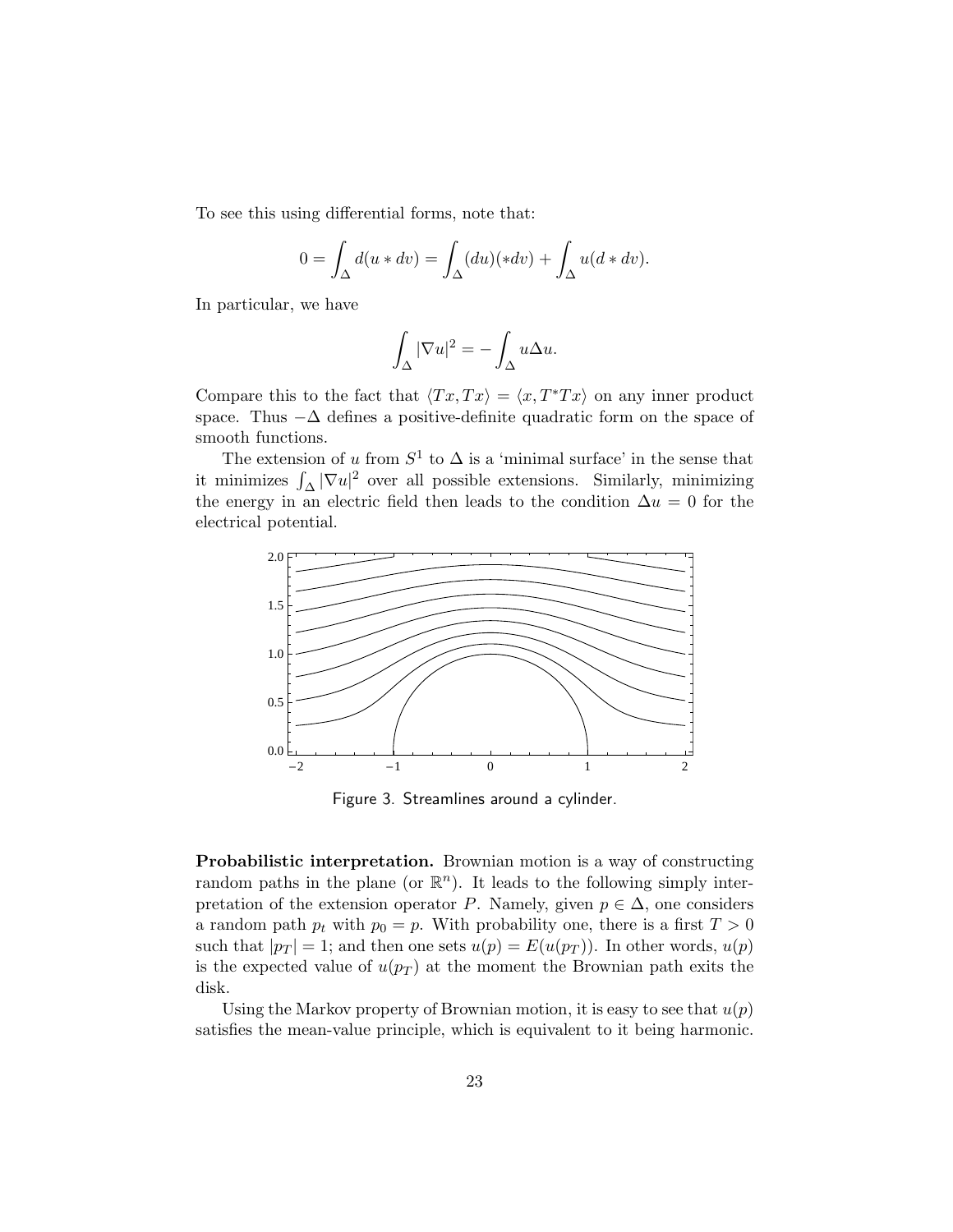It is also easy to argue that  $|p_0 - p_T|$  tends to be small when  $p_0$  is close to  $S^1$ , and hence  $u(p)$  is a continuous extension of  $u|S^1$ .

The Poisson kernel  $(1/2\pi)P_r(\theta)d\theta$  gives the *hitting density* on  $S^1$  for a Brownian path starting at  $(r, 0)$ .

**Hyperbolic geometry interpretation.** Alternatively,  $u(z)$  is the expected value of  $u(p)$  and the endpoint of a random hyperbolic geodesic ray  $\gamma$  in  $\Delta$  with one vertex at z. (The angle of the ray in  $T_z\Delta$  is chosen at random in  $S^1$ .)

Example: fluid flow around a cylinder. We begin by noticing that  $f(z) = z + 1/z$  gives a conformal map from the region  $U \subset \mathbb{H}$  where  $|z| > 1$ to H itself, sending the circular arc to  $[-2, 2]$ . Thus the level sets of Im  $f =$  $y(1 - 1/(x^2 + y^2))$  describe fluid flow around a cylinder. Note that we are modeling incompressible fluid flow with *no rotation*, i.e. we are assuming the curl of the flow is zero. This insures the flow is given by the gradient of a function.

Harmonic functions and the Schwarz reflection principle. Here is an application of harmonic functions that will be repeatedly used in geometric function theory.

Let  $U \subset \mathbb{C}$  be a region invariant under  $z \mapsto \overline{z}$ . Suppose  $f : U \to \mathbb{C}$  is continuous,

$$
f(\overline{z}) = \overline{f(z)},\tag{1.2}
$$

and f is analytic on  $U_+ = U \cap \mathbb{H}$ . We can then conclude that f *is analytic on* U. In particular, f is analytic at each point of  $U \cap \mathbb{R}$ .

Here is a stronger statement:

**Theorem 1.36** Suppose  $f: U_+ \to \mathbb{C}$  is analytic and  $\text{Im } f(z) \to 0$  as  $\text{Im } z \to 0$ 0*. Then* f *extends to an analytic function on* U *satisfying (1.2).*

**Proof.** The statement is local, so we can assume  $U = B(p, r)$  where  $p \in \mathbb{R}$ . Let  $f(z) = u(z) + iv(z)$ ; then v is harmonic on  $U_+$  and v extends continuously to the real axis, with  $v(x) = 0$ . Extend v to U by  $v(\overline{z}) = -v(z)$ .

Now by the Poisson integral,  $v|S^1(p,r)$  extends to a unique harmonic function h on  $B(p,r)$ . By uniqueness,  $h(\overline{z}) = -h(z)$ , and hence h also vanishes on the real axis. Thus  $h = v$  on  $\partial U_+$ . By the maximum principle,  $h = v$  on  $U_+$ , and hence on U.

We are now done: by the existence of harmonic conjugates, there is *some* analytic function on U with  $\text{Im } F = v$ . But then  $\text{Im } F = \text{Im } f$  on U, so F and f differ by a real constant, which can be normalized to be zero. H.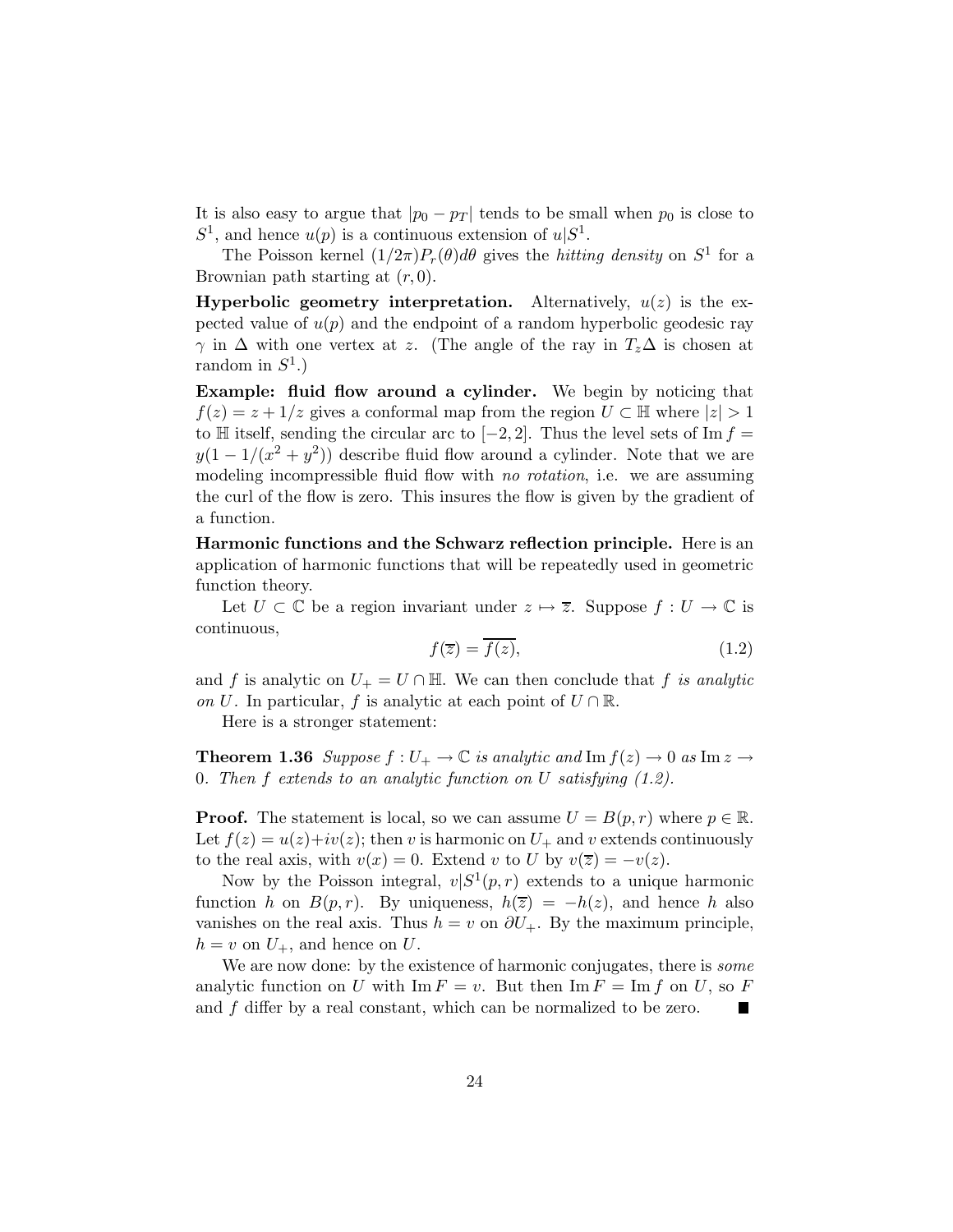**Remark.** One can replace  $z \mapsto \overline{z}$  with reflection through any circle, or more generally with local reflection through a real-analytic arc.

**Example.** Suppose  $f(z)$  is analytic on H and  $f(z) \to 0$  along an interval in  $\mathbb R$ . Then  $f$  is identically zero. This extends the 'isolated zero' principle to the boundary of a region.

#### Additional topics.

The Phragmen–Lindelöf Theorems. These theorems address the following question. Suppose  $f(z)$  is an analytic function on the horizontal strip  $U = \{x + iy : a < y < b\}$ , and continuous on  $\overline{U}$ . Can we assert that  $\sup_U |f| = \sup_{\partial U} |f|?$ 

The answer is no, in general. However, the answer is yes if  $f(x+iy)$  does not grow too rapidly as  $|x| \to \infty$ . In fact, this is a property of harmonic functions  $u(z)$ . The point is that if we truncate the strip to a rectangle by cutting along the lines where  $|x| = R$ , then the harmonic measure of the ends (as seen from a fixed point  $z \in U$ ) tends to zero exponentially fast. Thus if  $|u(x+iy)| = O(|x|^n)$  for some n, we get the desired control.

Runge's theorem. Here is an interesting and perhaps surprising application of Cauchy's formula.

Let  $K \subset \mathbb{C}$  be a compact set, let  $C(K)$  denote the Banach space of continuous functions with the sup-norm, and let  $A(K)$ ,  $R(K)$  and  $P(K) \subset$  $C(K)$  denote the closures of the analytic, rational and polynomial functions. *Note that all three of these subspaces are algebras*.

**Example.** For  $K = S^1$  we have  $R(K) = A(K) = C(K)$  by Fourier series, but  $P(K) \neq C(K)$ , since  $\int_{S^1} p(z) dz = 0$  for any polynomial. In particular,  $1/z \notin P(S^1)$ .

Remarkably, if we remove a small interval from the circle to obtain an arc  $K = \exp[0, 2\pi - \epsilon]$ , then  $1/z$  *can* be approximated by polynomials on K.

**Theorem 1.37 (Runge)** For any compact set  $K \subset \mathbb{C}$  we have  $R(K) =$  $A(K)$ *, and*  $P(K) = A(K)$  *provided*  $\mathbb{C} - K$  *is connected.* 

**Proof.** For the first result, suppose  $f(z)$  is analytic on a smoothly bounded neighborhood  $U$  of  $K$ . Then we can write

$$
f(z) = \frac{1}{2\pi i} \int_{\partial U} \frac{f(t) dt}{t - z} = \int_{\partial U} F_z(t) dt.
$$

Since  $d(z, \partial U) \geq d(K, \partial) > 0$ , the functions  $\{F_z\}$  range in a compact subset of  $C(\partial U)$ . Thus we can replace this integral with a finite sum at the cost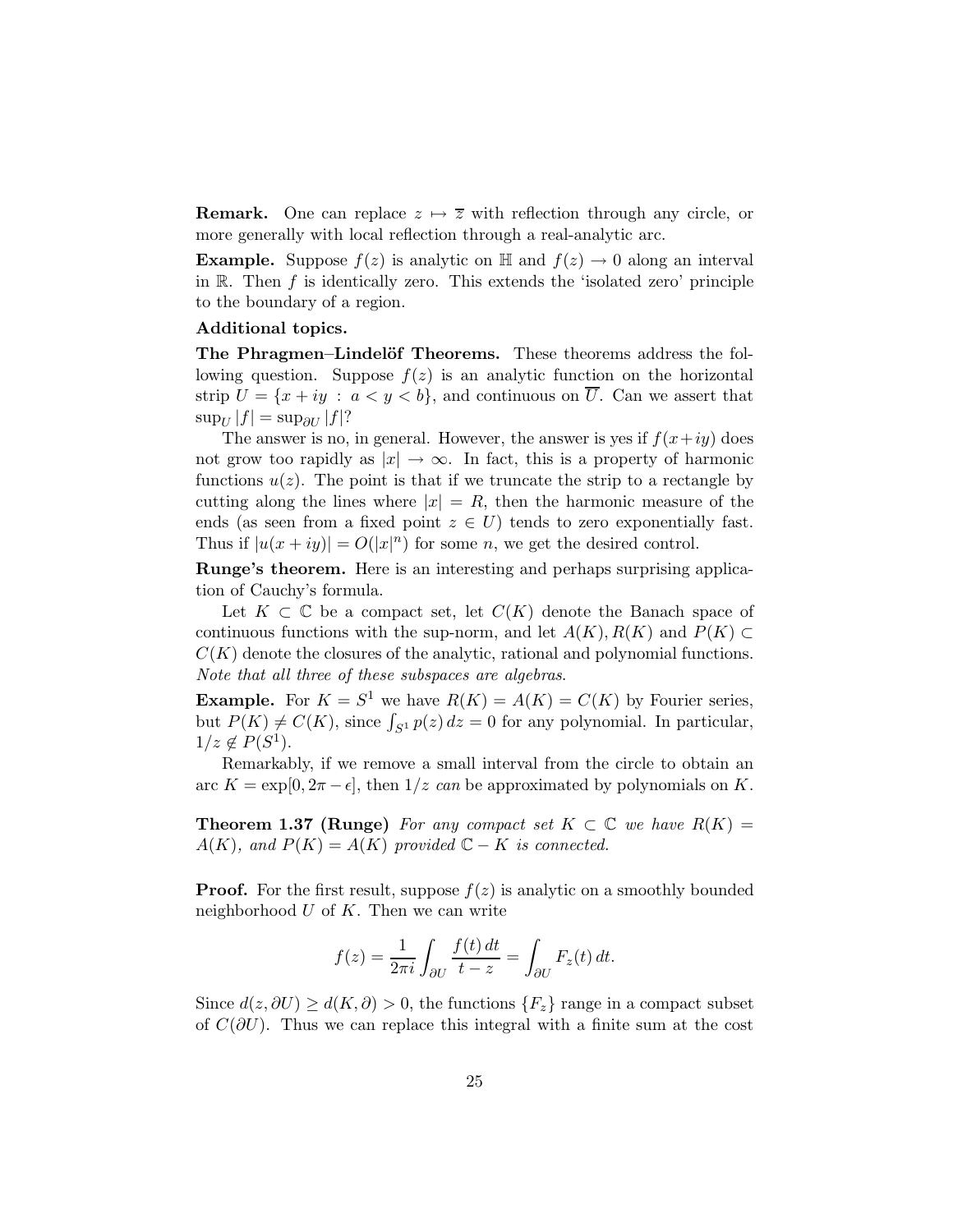of an error that is small independent of z. But the terms  $f(t_i)/(t_i - z)$ appearing in the sum are rational functions of z, so  $R(K) = A(K)$ .

The second result is proved by pole–shifting. By what we have just done, it suffices to show that  $f_p(z) = 1/(z - p) \in P(K)$  for every  $p \notin K$ . Let  $E \subset \mathbb{C} - K$  denote the set of p for which this is true.

Clearly  $E$  contains all  $p$  which are sufficiently large, because then the power series for  $f_p(z)$  converges uniformly on K. Also E is closed by definition. To complete the proof, it suffices to show  $E$  is open.

The proof that E is open is by 'pole shifting'. Suppose  $p \in E$ ,  $q \in B(p,r)$ and  $B(p,r) \cap K = \emptyset$ . Note that  $f_q(z)$  is analytic on  $\mathbb{C} - B(p,r)$ , and tends to zero as  $|z| \to \infty$ . Thus  $f_q(z)$  can be expressed as a power series in  $1/(z - p)$ :

$$
(z-q)^{-1} = \sum_{n=0}^{\infty} a_n (z-p)^{-n} = \sum_{n=0}^{\infty} a_n f_p(z)^n,
$$

convergent for  $|z - p| > |z - q|$ , and converging uniformly on K. (Compare the expression

$$
\frac{1}{z-1} = \sum_{n=1}^{\infty} \frac{1}{z^n},
$$

valid for  $|z| > 1$ .) Since  $(z - q)^{-1} \to 0$  as  $|z| \to \infty$ , only terms with  $n \ge 0$ occur on the right. But  $f_p \in A(K)$  by assumption, and  $A(K)$  is an algebra, so it also contains  $f_p^n$ . Thus  $f_q \in A(K)$  as well.

Aside: Lavrentiev's Theorem. It can be shown that if  $\mathbb{C}-K$  is connected and K has no interior, then  $A(K) = C(K)$ . This is definitely false for a fat Swiss cheese: if  $\partial K$  is rectifiable and of finite length, then  $\int_{\partial K} f(z) dz = 0$ for all f in  $A(K)$ , and so  $A(K) \neq C(K)$ . For more details see [Gam].

Applications: pointwise convergence. Runge's theorem can be used to show easily that there is a sequence of polynomials  $f_n(z)$  that converge pointwise, but whose limit is not even continuous. Indeed, let  $A_n = [0, n]$ and let  $B_1 \subset B_2 \subset \cdots$  be an increasing sequence of compact sets such that  $\bigcup B_n = \mathbb{C} - [0, \infty)$ . Then every  $z \in \mathbb{C}$  eventually belongs to  $A_n$  or  $B_n$ . Let  $f_n(z)$  be a polynomial, whose existence is guaranteed by Runge's theorem, such that  $|f_n(z)| < 1/n$  on  $A_n$  and  $|f_n(z) - 1| < 1/n$  on  $B_n$ . Then clearly  $\lim f_n(z) = 0$  on  $[0, \infty)$  and  $\lim f_n(z) = 1$  elsewhere.

Applications: embedding the disk into affine space. Runge's theorem can also be used to show there is a *proper* embedding of the unit disk into  $\mathbb{C}^3$ . See [Re, §12.3].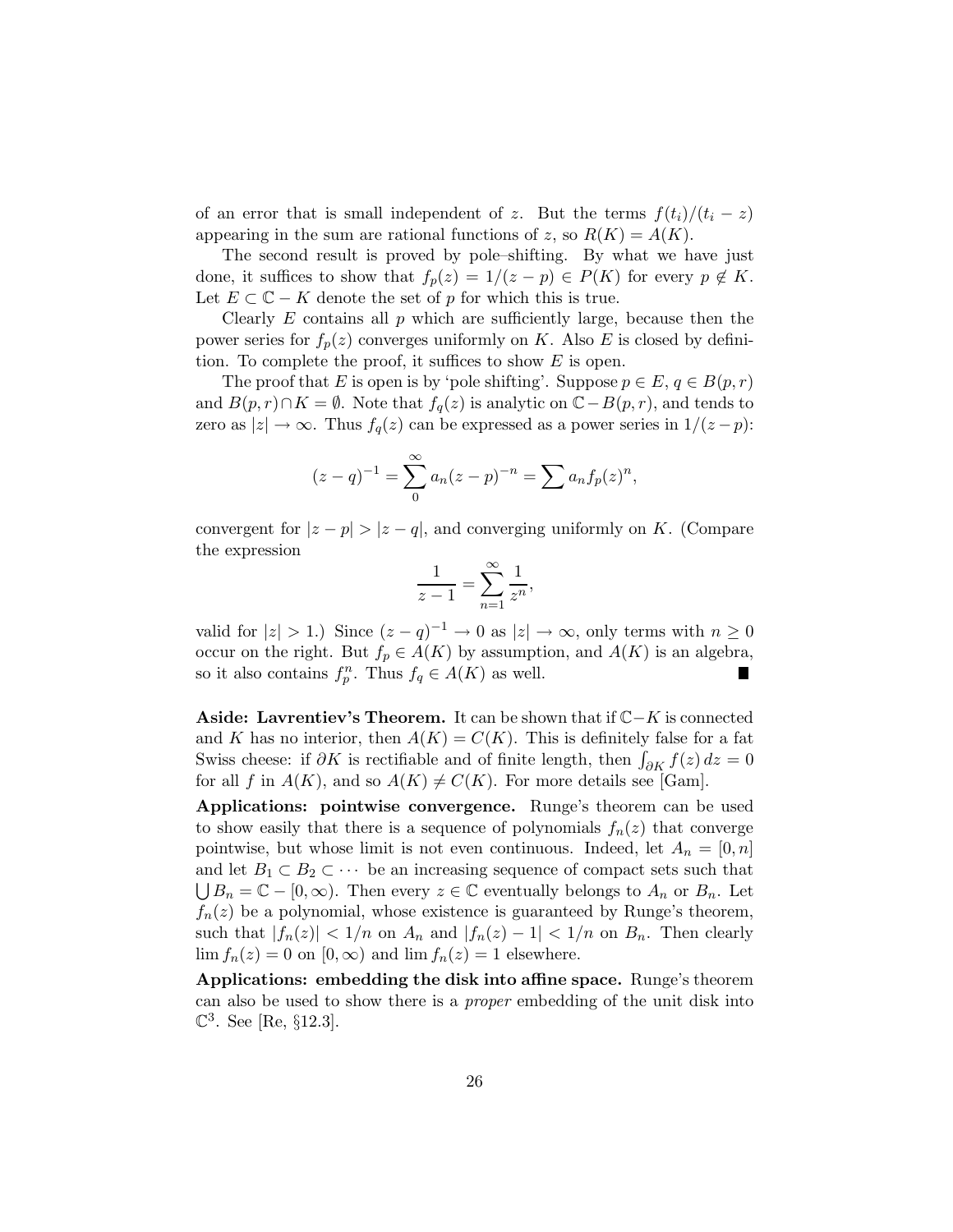## 2 The simply-connected Riemann surfaces

Riemann surfaces. A *Riemann surface* X is a *connected* complex 1 manifold. This means  $X$  is a Hausdorff topological space equipped with charts (local homeomorphisms)  $f_i: U_i \to \mathbb{C}$ , and the transition functions  $f_{ij} = f_i \circ f_j^{-1}$  are analytic where defined.

It then makes sense to discuss analytic functions on  $X$ , or on any open subset of X. Technically we obtain a *sheaf of rings*  $\mathcal{O}_X$  with  $\mathcal{O}_X(U)$  consisting of the analytic maps  $f: U \to \mathbb{C}$ .

Aside from  $\mathbb C$  and *connected* open sets  $U \subset \mathbb C$ , the first interesting Riemann surface (and the basic example of a *compact* Riemann surface) is the Riemann sphere  $\hat{\mathbb{C}}$ . The map  $f : \hat{\mathbb{C}} - \{0\} \to \mathbb{C}$  given by  $f(z) = 1/z$  provides a chart near infinity.

Meromorphic functions. There is also a natural notion of holomorphic (analytic) maps *between* Riemann surfaces. A *meromorphic function* on X is an analytic map  $f : X \to \mathbb{C}$  that is *not* identically  $\infty$ .

Since X is *connected*, the ring  $K(X)$  of all meromorphic functions on X forms a *field*, and the ring  $\mathcal{O}(X)$  of all analytic functions forms an *integral domain*.

We will see that  $K(\widehat{\mathbb{C}}) = \mathbb{C}(z)$ , while  $\mathcal{O}(\widehat{\mathbb{C}}) = \mathbb{C}$ , so not every meromorphic function is a quotient of holomorphic functions. We will see that  $\mathcal{O}(\mathbb{C})$ is much wilder (it contains  $\exp(\exp z)$ , etc.), and yet  $K(\mathbb{C})$  *is* the field of fractions of  $\mathcal{O}(\mathbb{C})$ .

Classification. In principle the classification of Riemann surfaces is completed by the following result:

Theorem 2.1 (The Uniformization Theorem) *Every simply-connected Riemann surface is isomorphic to*  $H$ *,*  $\mathbb{C}$  *or*  $\widehat{\mathbb{C}}$ *.* 

Then by the theory of covering spaces, an arbitrary Riemann surface satisfies  $X \cong \widehat{\mathbb{C}}, X = \mathbb{C}/\Gamma$ , or  $X = \widehat{\mathbb{C}}/\Gamma$ , where  $\Gamma$  is a group of automorphisms. Such Riemann surfaces are respectively *elliptic*, *parabolic* and *hyperbolic*. Their natural metrics have curvatures  $1,0$  and  $-1$ .

In this section we will discuss each of the simply-connected Riemann surfaces in turn. We will discuss their geometry, their automorphisms, and their proper endomorphisms.

#### 2.1 The complex plane

An analytic map  $f: X \to Y$  is *proper* if  $f^{-1}$  sends compact sets to compact sets. This is equivalent to the condition that  $f(z_n) \to \infty$  whenever  $z_n \to \infty$ .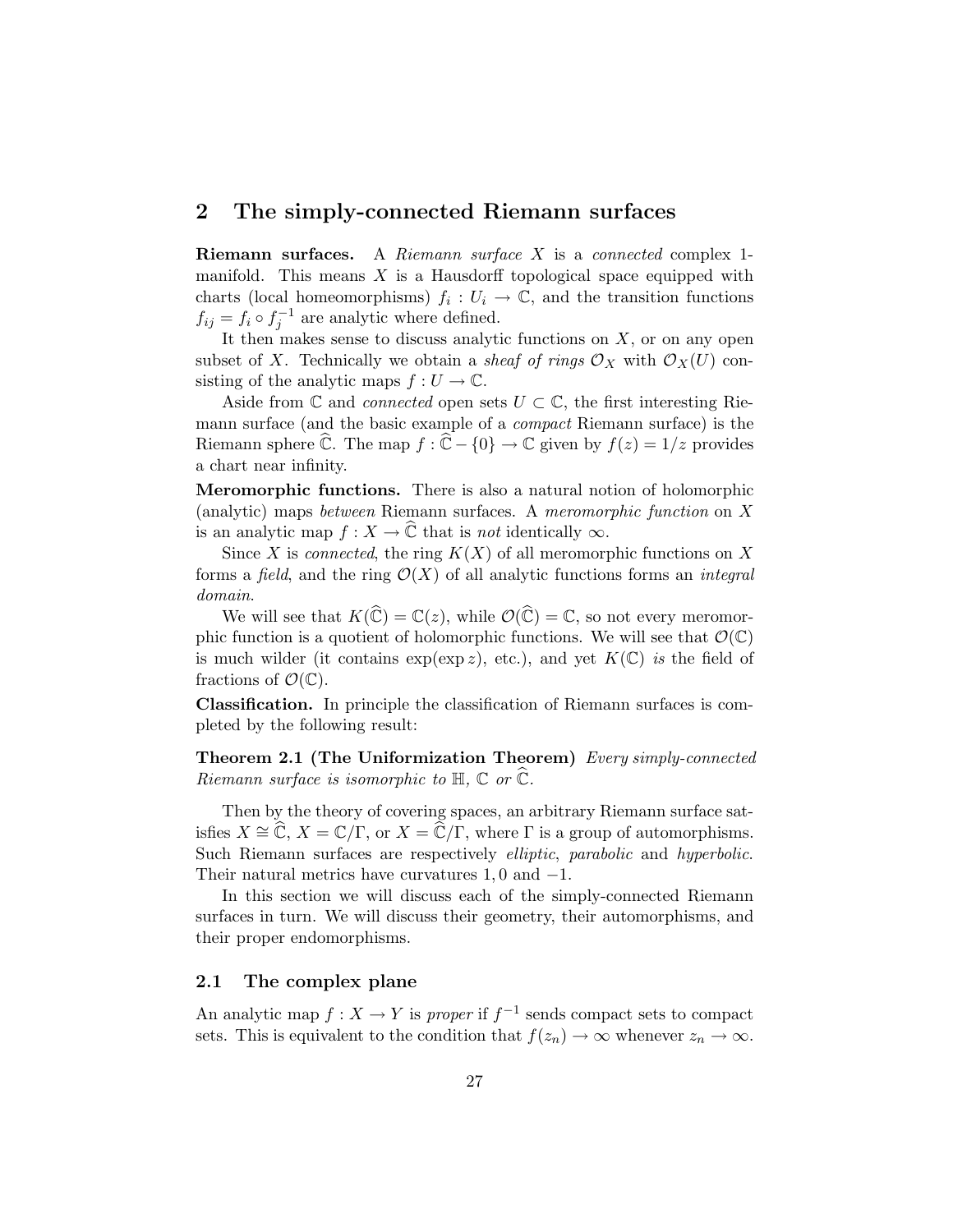Proper analytic maps  $f : X \to Y$  are the 'tamest' maps between Riemann surfaces. For example, they have the following properties:

- 1. If  $f$  is not constant, it is surjective.
- 2. If  $f'$  never vanishes, then  $f$  is a covering map.
- 3. If  $f'$  never vanishes and Y is simply-connected, then  $f$  is an isomorphism.

**Example.** The entire function  $\exp : \mathbb{C} \to \mathbb{C}$  is not proper, since it omits the point 0.

**Theorem 2.2** An analytic function  $f : \mathbb{C} \to \mathbb{C}$  is proper iff  $f(z)$  is a non*constant polynomial.*

**Proof.** Clearly a polynomial of positive degree is proper. Conversely, if f is proper, then f has finitely many zeros, and so no zeros for  $|z| >$  some R. Then  $g(z) = 1/f(1/z)$  is a nonzero, bounded analytic function for  $0 <$  $|z|$  < R. Consequently  $g(z)$  has a zero of finite order at  $z = 0$ . This gives  $|g(z)| \geq \epsilon |z|^n$ , and hence  $|f(z)| \leq M |z|^n$ . By Cauchy's bound, f is a polynomial. П

To say  $f: \mathbb{C} \to \mathbb{C}$  is proper is the same as to say that f extends to a continuous function  $F: \widehat{\mathbb{C}} \to \widehat{\mathbb{C}}$ . The same argument shows, more generally, that if  $f: X \to Y$  is a continuous map between Riemann surfaces, and f is analytic outside a discrete set  $E \subset X$ , then f is analytic.

Corollary 2.3 *The automorphisms of* C *are given by the affine maps of the form*  $f(z) = az + b$ , where  $a \in \mathbb{C}^*$  and  $b \in \mathbb{C}$ .

Thus Aut( $\mathbb{C}$ ) is a *solvable group*. If  $f \in Aut(\mathbb{C})$  is fixed-point free, then it must be a translation. This shows:

**Corollary 2.4** *Any Riemann surface covered by*  $\mathbb C$  *has the form*  $X = \mathbb C/\Lambda$ *, where*  $\Lambda$  *is a discrete subgroup of*  $(\mathbb{C}, +)$ *.* 

**Example.** We have  $\mathbb{C}/(z \mapsto z + 1) \cong \mathbb{C}^*$ ; the isomorphism is given by  $\pi(z) = \exp(2\pi i z).$ 

**Degree.** For a proper map  $f: X \to Y$ , the number of points in  $f^{-1}(z)$ , counted with multiplicity, is independent of z. This number is called the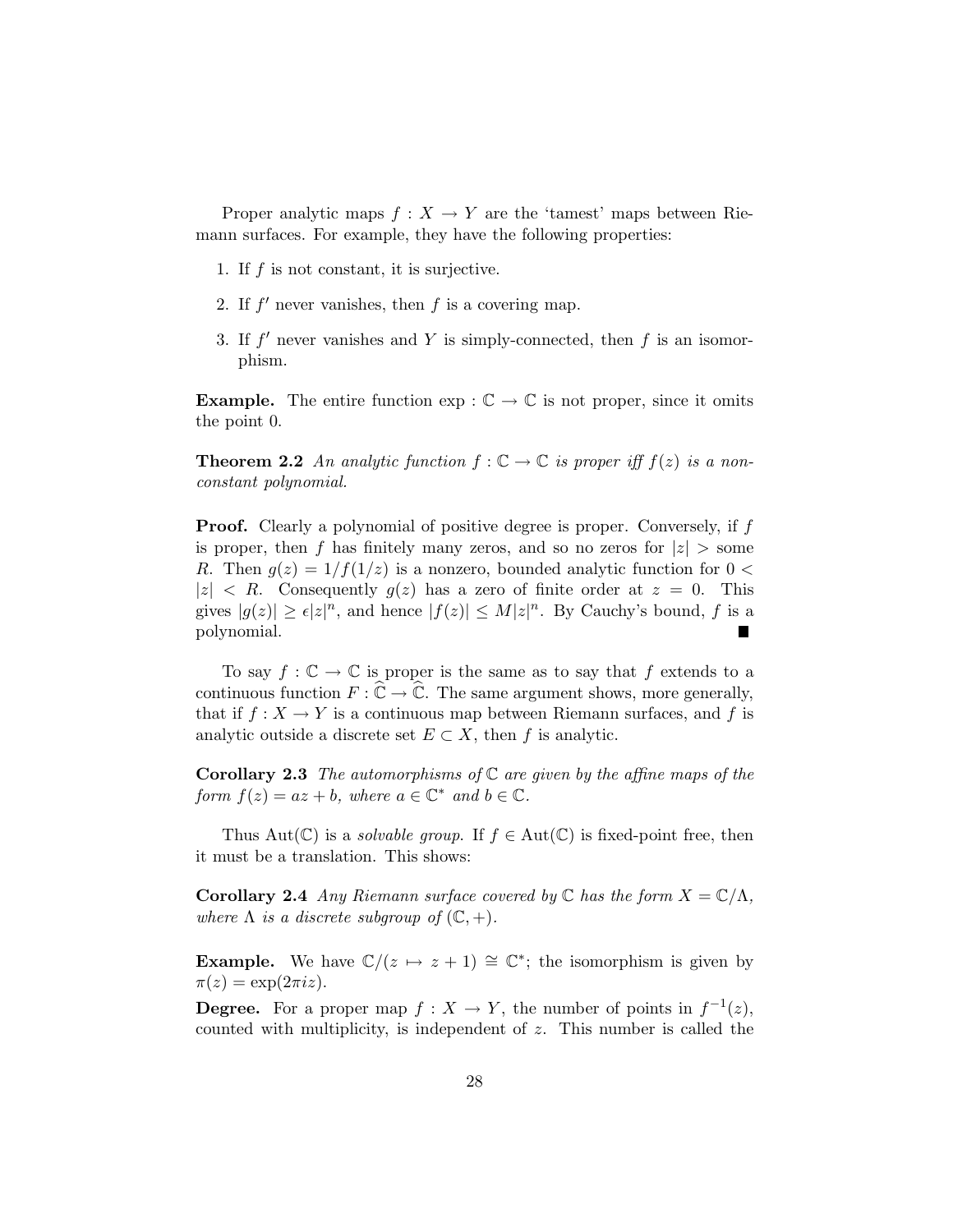*degree* of f. In the case  $X = Y = \mathbb{C}$ , it is the same as the degree of the polynomial f.

Metrics. A *conformal metric* on a Riemann surface is given in local coordinates by  $\rho = \rho(z) |dz|$ . We will generally assume that  $\rho(z) \geq 0$  and  $\rho$  is continuous, although metrics with less regularity are also useful.

A conformal metric allows one to measure lengths of arcs, by

$$
L(\gamma, \rho) = \int_{\gamma} \rho = \int_{a}^{b} \rho(\gamma(t)) |\gamma'(t)| dt;
$$

and areas of regions, by

$$
A(U, \rho) = \int_U \rho^2 = \int_U \rho^2(z) |dz|^2 = \int_U \rho^2(z) dx dy.
$$

Metrics pull back under analytic maps by the formula:

$$
f^*(\rho) = \rho(f(z)) |f'(z)| |dz|,
$$

and satisfy natural formulas such as

$$
L(\gamma, f^*\rho) = L(f(\gamma), \rho)
$$

(so long as  $f(\gamma)$  is understood as the parameterized path  $\gamma \circ f$ ).

A metric allows us to intrinsically measure the size of the derivative a map  $f: (X_1, \rho_1) \to (X_2, \rho_2)$ : it is given by

$$
||Df|| = |f'|_{\rho} = \frac{|f'(z)|\rho_2(f(z))}{\rho_1(z)} = \frac{f^*\rho_2}{\rho_1}.
$$

We have  $|f'| = 1$  iff f is a local isometry.

**Flat metrics.** The Euclidean metric on the plane is given by  $\rho = |dz|$ . Since  $|dz|$  is  $\Lambda$ -invariant, we find:

Theorem 2.5 *Every Riemann surface covered by* C *admits a complete flat metric, unique up to scale.*

For example, on  $\mathbb{C}^* \cong \mathbb{C}/\mathbb{Z}$  we have the *cylindrical metric*  $\rho = |dz|/|z|$ . Every circle  $|z| = r$  has length  $2\pi$  in this metric.

**Cone metrics.** Consider the metric  $\rho = |z|^{\alpha} |dz| / |z|$  on C. We claim this is a flat metric, making the origin into a cone point of total angle  $\theta = 2\pi\alpha$ .

To see this is plausible, note that the unit ball  $B(0, 1)$  has radius  $R =$  $\int_0^1 t^{\alpha} dt/t = 1/\alpha$ , and circumference  $C = 2\pi$ , so  $C/R = 2\pi\alpha$ .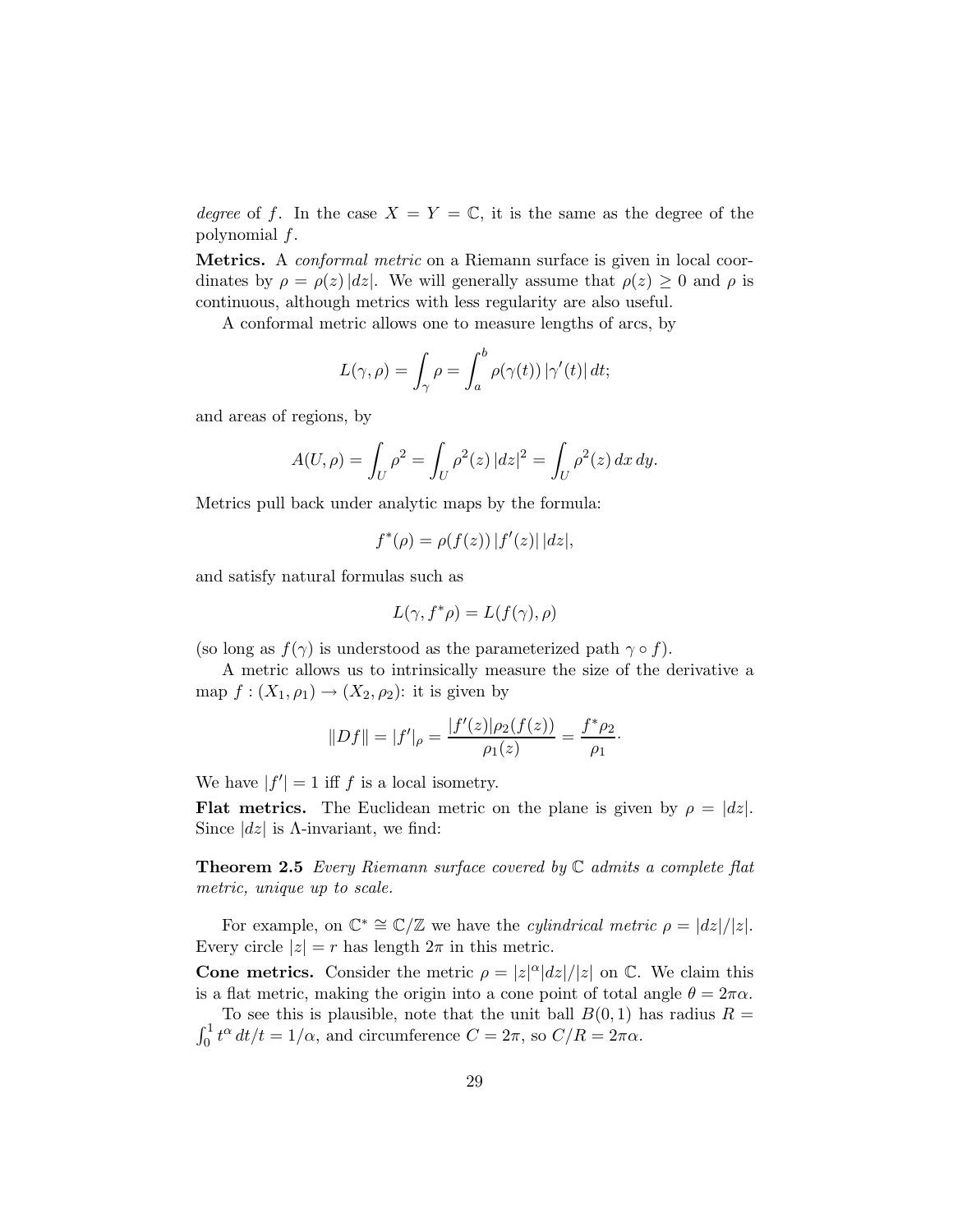Alternatively, let  $f(z) = z^n$ . Then we find

$$
f^*(\rho) = |z|^{n\alpha} n|dz|/|z| = n|dz|
$$

if  $\alpha = 1/n$ . Thus the case  $\alpha = 1/n$  gives the quotient metric on  $(\mathbb{C}, n|dz|)/\langle\zeta_n\rangle$ , where  $\zeta_n = \exp(2\pi i/n)$ .

**Orbifold quotients.** We can also take the quotient of  $\mathbb{C}$  by the infinite dihedral group,  $D_{\infty} = \langle z + 1, -z \rangle \subset \text{Aut } \mathbb{C}$ . The result is  $\mathbb{C}$  itself, which the quotient map given by  $cos(2\pi z)$ .

Closely related is the important map

$$
\pi:\mathbb{C}^*\to\mathbb{C}
$$

given by  $\pi(z) = z + 1/z$ . This degree two map gives the orbifold quotient of  $\mathbb{C}^*$  by  $z \mapsto 1/z$ . It gives an intermediate covering space to the one above, if we regard  $\mathbb{C}^*$  as  $\mathbb{C}/\mathbb{Z}$ .

The map  $\pi$  sends circles to ellipse and radial lines to hyperboli, with foci [−2, 2]. In fact all conics with these foci arise in this way. (See Figure 1.)

By attaching cone angles to  $\pm 2$ , one turns  $\mathbb C$  into the  $(2, 2, \infty)$  *orbifold* X. A loop around a cone point of order n has order n in the orbifold fundamental group, so  $\pi_1(X) = \mathbb{Z}/2 \times \mathbb{Z}/2$ . In general, by broadening the scope of covering spaces and deck groups to include orbifolds and maps with fixed points, we enrich the supply of Euclidean (and other) Riemann surfaces. For example, the  $(3,3,3)$  orbifold is also Euclidean — it is the double of an equilateral triangles.

**Chebyshev polynomials.** Now let  $S_n(z) = z^n$ . Since  $S_n(1/z) = 1/S_n(z)$ , there is a sequence of polynomials  $P_1(z) = z$ ,  $P_2(z) = z^2 - 2$ ,  $P_3(z) = z^3 - 3z$ , etc. satisfying

$$
P_n(z+1/z) = (z+1/z)^n,
$$

or equivalently

$$
P_n(\pi(z)) = \pi(S_n(z)).
$$

These *Chebyshev* polynomials are related to multiple angle formulas for cosine, since for  $z = e^{i\theta}$  we have  $\pi(z) = 2 \cos \theta$ , and thus:

$$
P_n(2\cos\theta) = 2\cos(n\theta).
$$

Since  $S_n(z)$  preserves circles and radial lines, we have:

Theorem 2.6 *The Chebyshev polynomials preserve the hyperbolas and ellipses with foci at* ±2*.*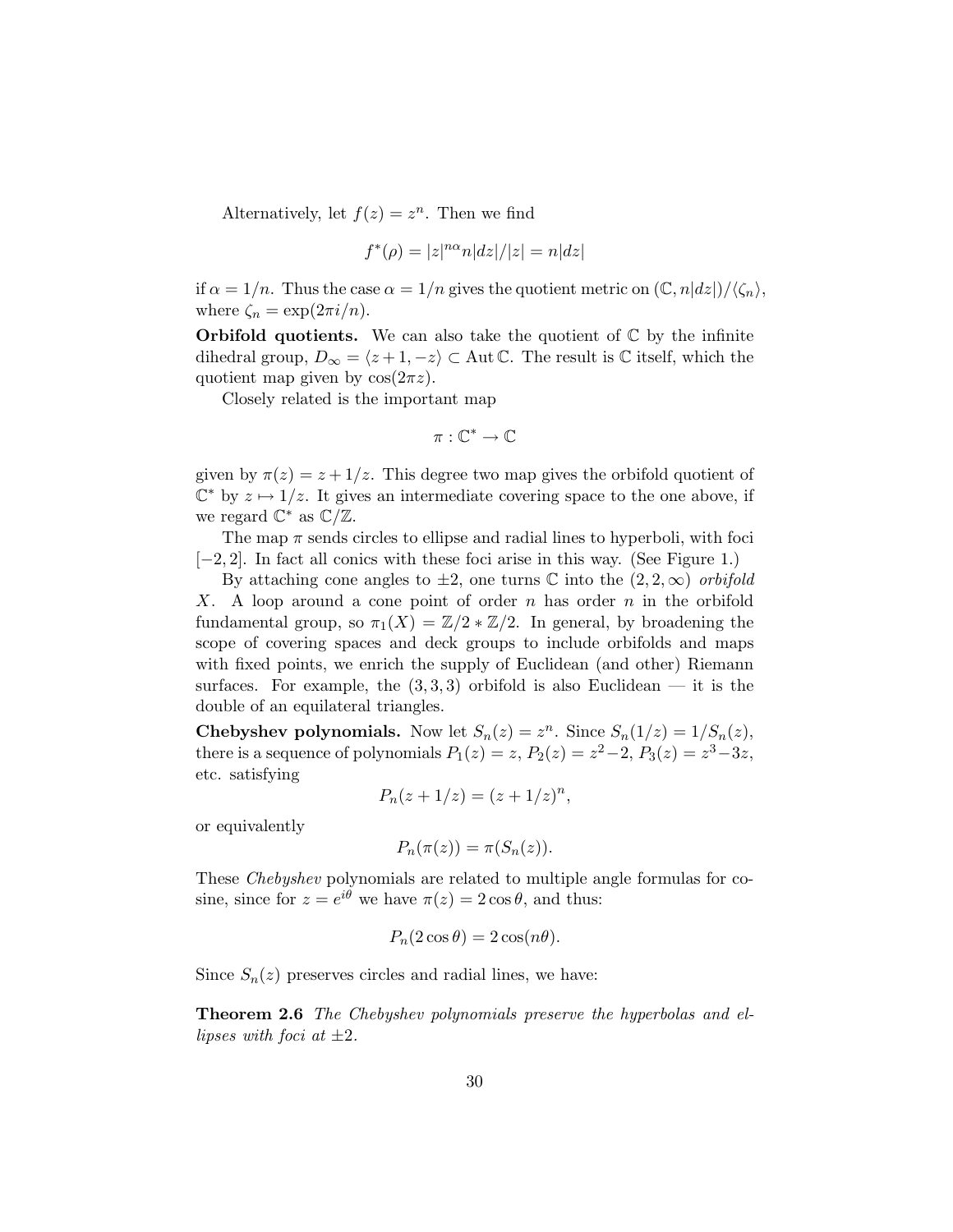In particular  $P_n : [-, 2, 2] \to [-2, 2]$  by degree n, and  $P_n^k(z) \to \infty$  for all other  $z \in \mathbb{C}$ . (Thus the Julia set of  $P_n$  is  $[-2, 2]$ .)

Solving the cubic. Complex algebra finds its origins in the work of Cardano et al on solving cubic polynomial equations. Remarkably, complex numbers intervene even when the root to be found is real.

One can always make a simple transformation of the form  $x \mapsto x + c$  to reduce to the form

$$
x^3 + ax + b = 0.
$$

One can further replace x with  $cx$  to reduce to the form

$$
x^3 - 3x = b.
$$

Thus the solution to the cubic involves inverting a *single* cubic function  $P_3(z) = z^3 - 3z.$ 

But to solve  $P_n(x) = a$ , we just write  $a = y + 1/y$  (by solving a quadratic equation), and then we have  $x = y^{1/n} + y^{-1/n}$ . In particular, this method can be used to solve  $x^3 - 3x = b$ .

**Classification of polynomials.** Let us say  $p(z)$  is equivalent to  $q(z)$  is there are  $A, B \in Aut(\mathbb{C})$  such that  $Bp(Az) = q(z)$ . Then every polynomial is equivalent to one which is monic and centered (the sum of its roots is zero). Every quadratic polynomial is equivalent to  $p(z) = z^2$ .

The reasoning above shows, every cubic polynomial with distinct critical points is equivalent to  $P_3(z) = z^3 - 3z$ . Otherwise it is equivalent to  $z^3$ . But for degree 4 polynomials we are in new territory: the cross-ratio of the 3 critical points, together with infinity, is an invariant.

It is a famous fact (proved using Galois theory) that a general quintic polynomial (with integral coefficients) cannot be solved by radicals.

#### 2.2 The Riemann sphere

We now turn to the Riemann sphere  $\hat{\mathbb{C}} = \mathbb{C} \cup \{\infty\}$ . We will examine the sphere from several perspectives: as a Riemann surface, as a round sphere, as the projectively line, and as the boundary of hyperbolic space.

The projective line. We have a natural projection

$$
\pi : \mathbb{C}^2 - \{(0,0)\} \to \widehat{\mathbb{C}} \cong \mathbb{P}^1
$$

given by  $\pi(z_0, z_1) = z_0/z_1$ ; it records the slope of each line. This gives a natural identification of  $\widehat{\mathbb{C}}$  with the *projective line*  $\mathbb{P}^1$ , i.e. the space of lines in  $\mathbb{C}^2$ .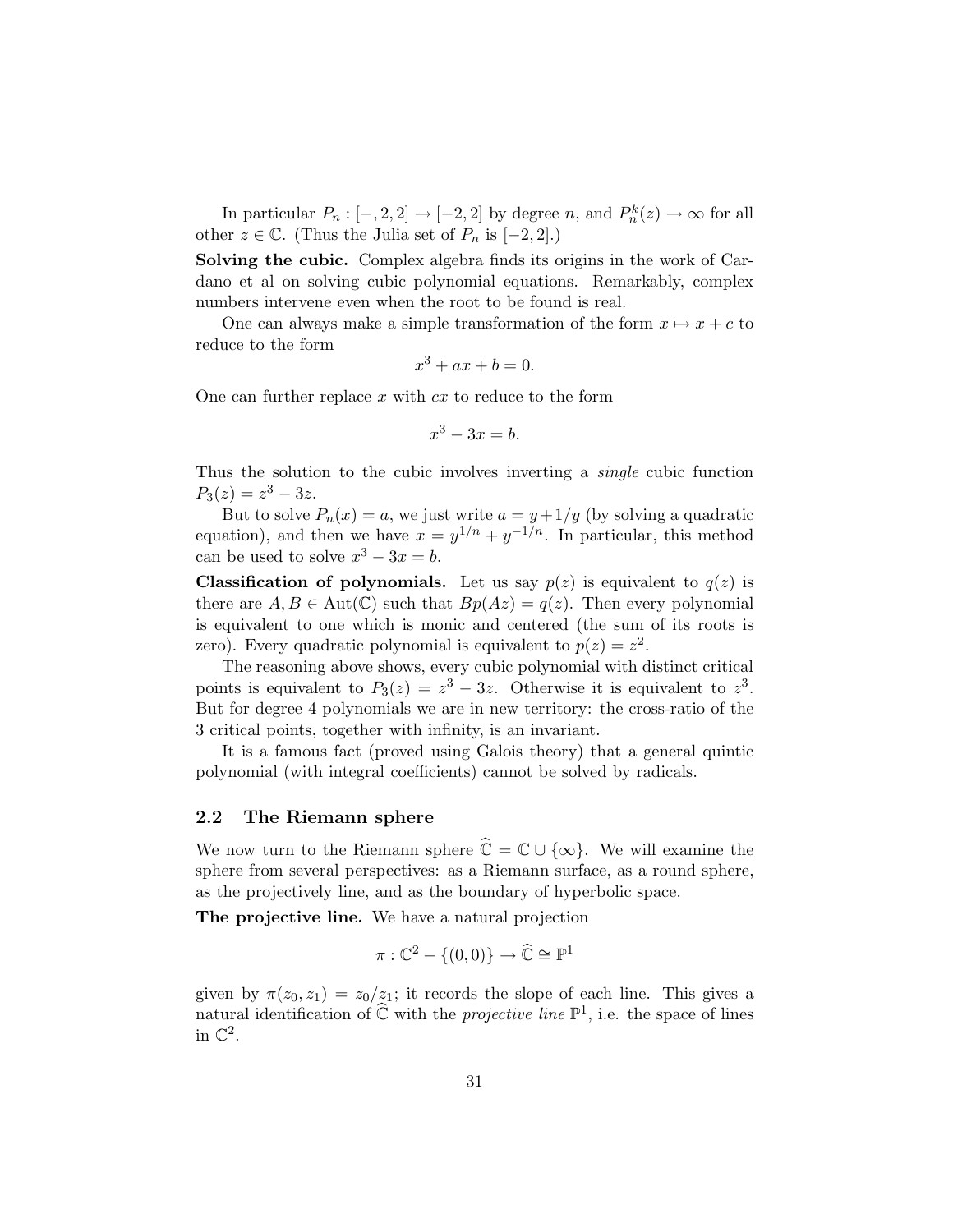Aside: Some topology of projective spaces. The real projective plane  $\mathbb{RP}^2$  is the union of a disk and a Möbius band. The natural map  $p : \mathbb{C}^2 - \{(0,0)\} \to$  $\widehat{\mathbb{C}}$  factors through the Hopf map  $S^3 \to S^2$ , whose fibers have linking number one. This map generates  $\pi_3(S^2)$ .

Möbius transformations. So long as  $ad - bc \neq 0$ , the map  $f(z) =$  $\frac{(\alpha z + b)}{cz + d}$  defines an automorphism of  $\hat{\mathbb{C}}$ . Its inverse can be found by inverting the matrix  $\begin{pmatrix} a & b \\ c & d \end{pmatrix}$ . In fact, the map  $\pi$  above transports the linear action of  $SL_2(\mathbb{C})$  on  $\mathbb{C}^2$  to the fractional linear action of  $PSL_2(\mathbb{C})$  on  $\widehat{\mathbb{C}}$ .

**Theorem 2.7** *We have*  $Aut(\widehat{\mathbb{C}}) = PSL_2(\mathbb{C})$ *.* 

**Proof.** Given  $f \in Aut(\widehat{\mathbb{C}})$ , pick  $g \in \mathrm{PSL}_2(\widehat{\mathbb{C}})$  so  $g(f(\infty)) = \infty$ . Then  $g \circ f \in \text{Aut}(\mathbb{C}) \subset \text{PSL}_2(\mathbb{C}), \text{ so } f \in \text{PSL}_2(\mathbb{C}).$ 

**Corollary 2.8** The action of Aut $(\widehat{C})$  is uniquely triply-transitive: any dis*tinct triple of points can be sent to*  $(0,1,\infty)$  *by a unique Möbius transformation.*

**Corollary 2.9** *The group*  $PSL_2(\mathbb{C})$  *is isomorphic, as a complex manifold, to the space of distinct triples of points on*  $\tilde{\mathbb{C}}$ *.* 

Classification of automorphisms up to conjugacy. There is a natural map tr :  $PSL_2(\mathbb{C}) \to \mathbb{C}/\langle \pm 1 \rangle$ . This is clearly a class function (it is constant on conjugacy classes), and in fact the conjugation class is almost determined by this map. Namely we have the following classes:

- (1) The identity map,  $tr(A) = \pm 2$ .
- (2) Parabolics,  $A(z) = z + a$ ;  $tr(A) = \pm 2$ .
- (3) Elliptics:  $A(z) = e^{i\theta} z$ ;  $tr(A) = 2 \cos \theta / 2 \in [-2, 2]$ .
- (4) Hyperbolics:  $A(z) = e^t z$ , Re  $t \neq 0$ ;  $\text{tr}(A) = 2 \cosh(t/2)$ .

Note that a Möbius transformation (other than the identity) either has two simple fixed points, or a single fixed point of multiplicity two. The fixed points of A correspond to its eigenvectors on  $\mathbb{C}^2$ .

Note also that all these elements, except for irrational elliptics, generate discrete subgroups of  $Aut(\widehat{\mathbb{C}})$ .

If A has eigenvalues  $\lambda^{\pm 1}$ , then  $tr(A) = \lambda + 1/\lambda$ . Our previous analysis of this map shows, for example, that the traces of matrices a given value for  $|\lambda|$  correspond to an ellipse with foci  $\pm 2$ .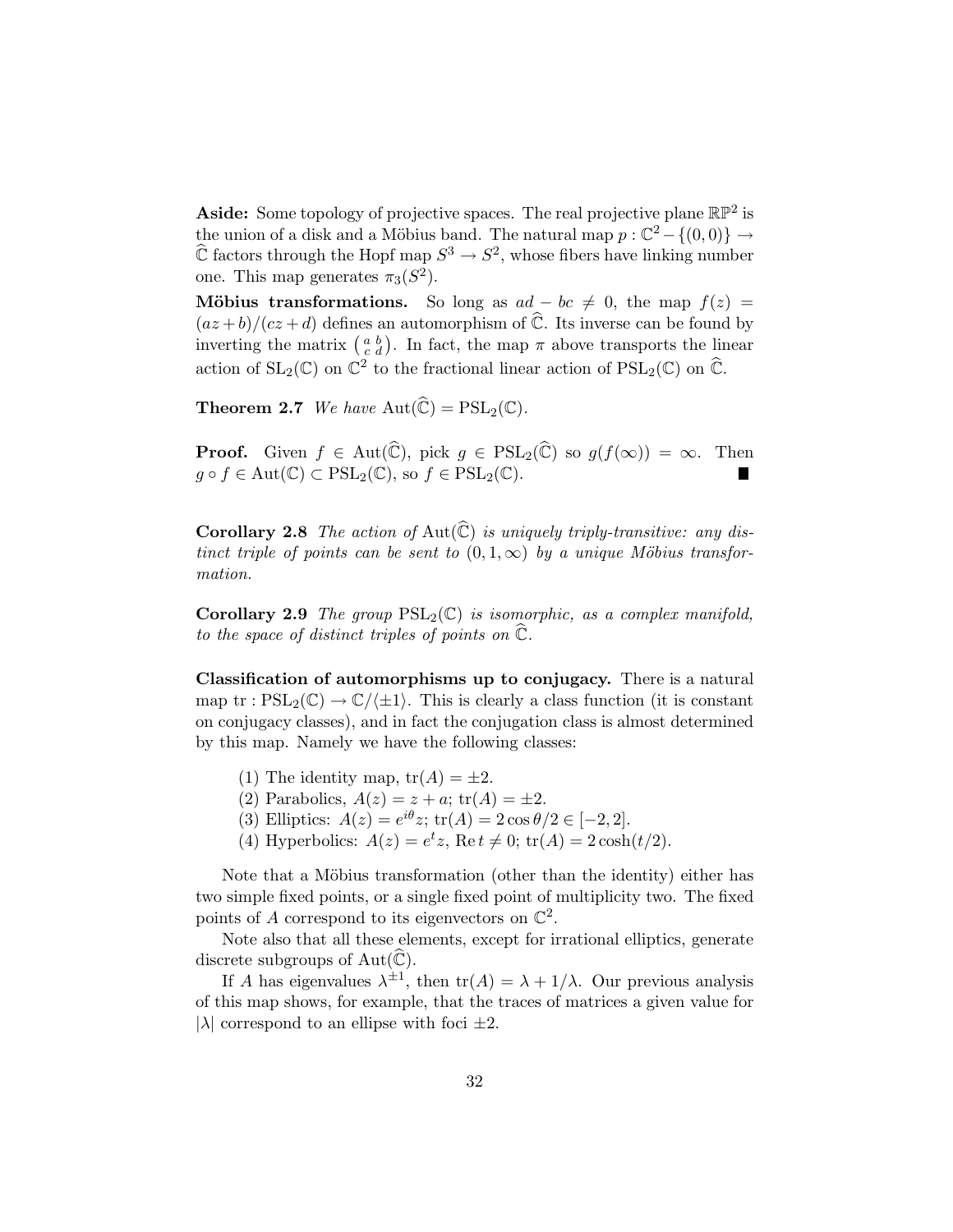Cross-ratios. The *cross-ratio* is an invariant of ordered 4-tuples of points, characterized by the conditions that  $[a : b : c : d] = [ga : gb : gc : gd]$ for all  $g \in Aut(\mathbb{C})$ , and  $[0 : 1 : \infty : \lambda] = \lambda \in \mathbb{C} - \{0, 1, \infty\}$ . The crossratio gives an explicit isomorphism between the *moduli space*  $\mathcal{M}_{0,4}$  and the triply-punctured sphere.

Stereographic projection. There is a geometric identification between the unit sphere  $S^2 \subset \mathbb{R}^3$  and the Riemann sphere  $\widehat{\mathbb{C}}$  in which the north pole N becomes  $\infty$  and the rest of the sphere is projected linearly to  $\mathbb{C} = \mathbb{R}^2 \times \{0\}.$ 

Theorem 2.10 *Stereographic projection is a conformal map that sends circles to circles.*

**Proof of conformality.** Consider two vectors at a point  $p \neq N$  on  $S^2$ . Construct a pair of circles tangent to these vectors at  $p$  and passing through N. Then these circles meet in the same angles at  $p$  and  $N$ . On the other hand, each circle is the intersection of the sphere with a plane. These planes meet  $\mathbb C$  in the same angle they meet a plane tangent to the sphere at the north pole N. Thus stereographic projection preserves angles.



Figure 4. Stereographic projection on  $S^1$ .

Theorem 2.11 *The Euclidean metric on* S 2 *is transported, by stereographic* projection, to the metric  $2|dz|/(1+|z|^2)$  on  $\widehat{\mathbb{C}}$ *.* 

Proof. Reducing dimensions by one, we obtain the stereographic projection  $p: S^1 - N \to \mathbb{R}$ . If  $\theta \in [-\pi, \pi]$  is the angle on the sphere normalized so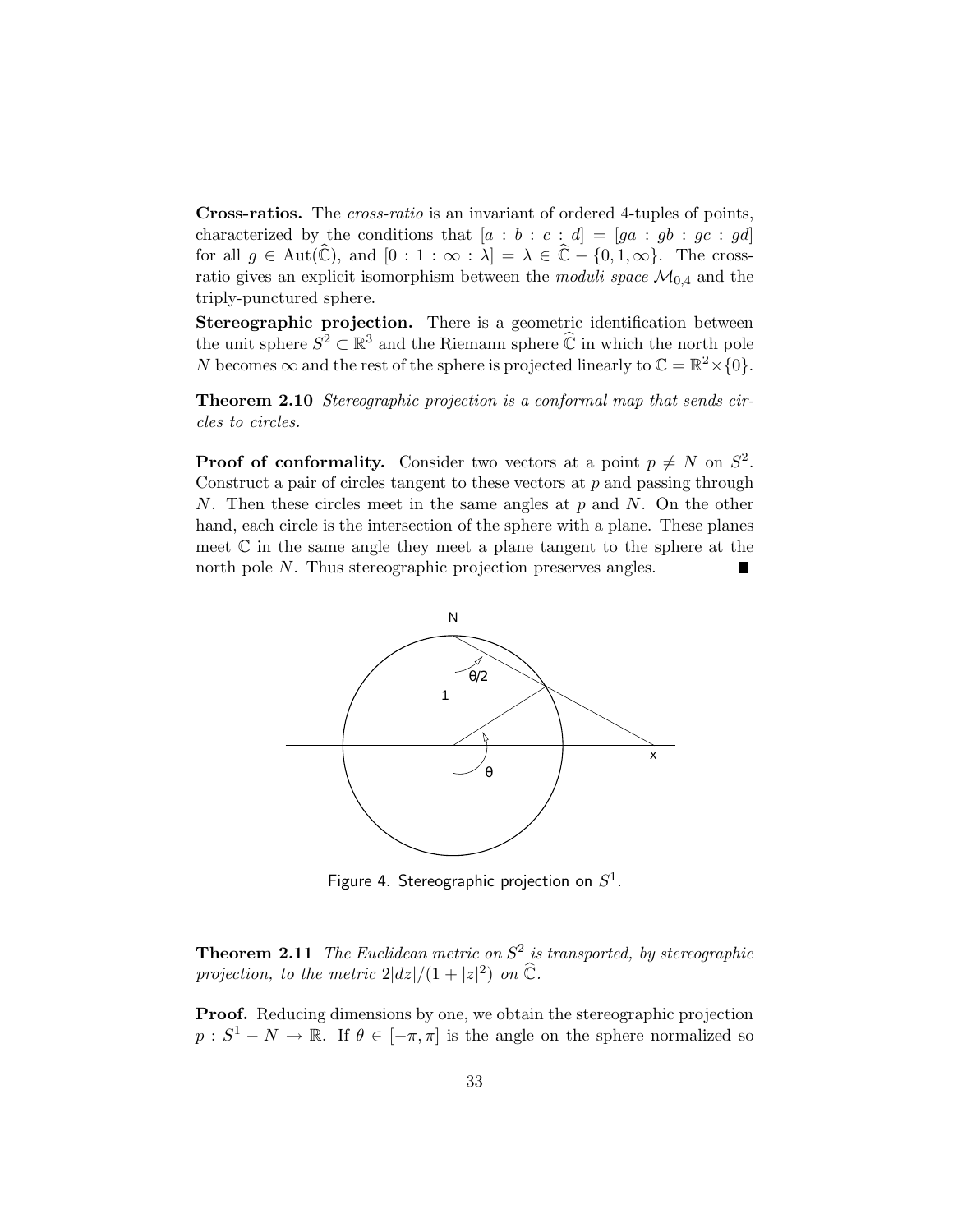$\theta(N) = \pi$ , then we find  $x = p(\theta) = \tan(\theta/2)$ . Thus  $dx = 2\sec^2(\theta/2) d\theta =$  $2(1+x^2)$ , which gives  $d\theta = 2dx/(1+x^2)$ . The case of  $S^2$  follows by conformality and rotation invariance.

The unitary point of view. Here is an alternative perspective on the spherical metric. Let  $\langle v, w \rangle = v_0 \overline{w}_0 + v_1 \overline{w}_1$  be the usual Hermitian metric on  $\mathbb{C}^2$ . Define the angle  $\theta$  between two lines  $\mathbb{C}v, \mathbb{C}w \subset \mathbb{C}^2$  by

$$
\cos(\theta/2) = \frac{|\langle v, w \rangle|}{|v| |w|}.
$$

This  $\theta$  agrees with the spherical distance on  $\hat{\mathbb{C}}$ . (To check this, consider the points 1 and  $\exp(i\alpha)$  in  $S^1$ . Their spherical distance is  $\alpha$ , and if we set  $v = [1, 1]$  and  $w = [e^{i\theta/2}, e^{-i\theta/2}]$ , then  $|v||w| = 2$  and  $\langle v, w \rangle = 2 \cos(\alpha/2)$ .)

Given this agreement, it is now clear that the group  $SU(2) \subset SL_2(\mathbb{C})$ acts *isometrically* on  $\hat{\mathbb{C}}$ . In fact this group is the full group of orientationpreserving isometries.

**Theorem 2.12** *The isometry group of*  $\hat{\mathbb{C}}$  *in the spherical metric is given by* 

$$
Isom^{+}(S^{2}) = \left\{ \begin{pmatrix} a & b \ -\overline{b} & \overline{a} \end{pmatrix} : |a|^{2} + |b|^{2} = 1 \right\} \subset \text{PSL}_{2}(\mathbb{C}).
$$

Note that these matrices satisfy  $AA^* = I$ .

**Exercise.** What is the distance, in the spherical metric, from 1 to  $1 + i$ ? For  $[1:1]$  and  $[1 + i:1]$  we get

$$
\cos \theta / 2 = \sqrt{5}/\sqrt{6},
$$

and hence  $\theta = 2 \arccos(\sqrt{5/6}) \approx 0.841069 \dots$ 

**Circles and lines.** A *circle*  $C \subset \hat{C}$  is either a line through  $\infty$ , or an ordinary Euclidean circle in C.

Theorem 2.13 *Möbius transformations send circles to circles, and any two circles are equivalent.*

**Proof 1.** A circle  $x^2 + y^2 + Ax + By + C = 0$  is also given by  $r^2 + r(A \cos \theta +$  $B \sin \theta$  +  $C = 0$ , and it is easy to transform the latter under  $z \mapsto 1/z$ , which replaces r by  $1/r$  and  $\theta$  by  $-\theta$ .

Proof 2. A circle is the same, projectively, as the set of null vectors for a Hermitian form on  $\mathbb{C}^2$  of signature  $(1,1)$ . Any two such forms are, up to scale, related by an element of  $SL_2(\mathbb{C})$ .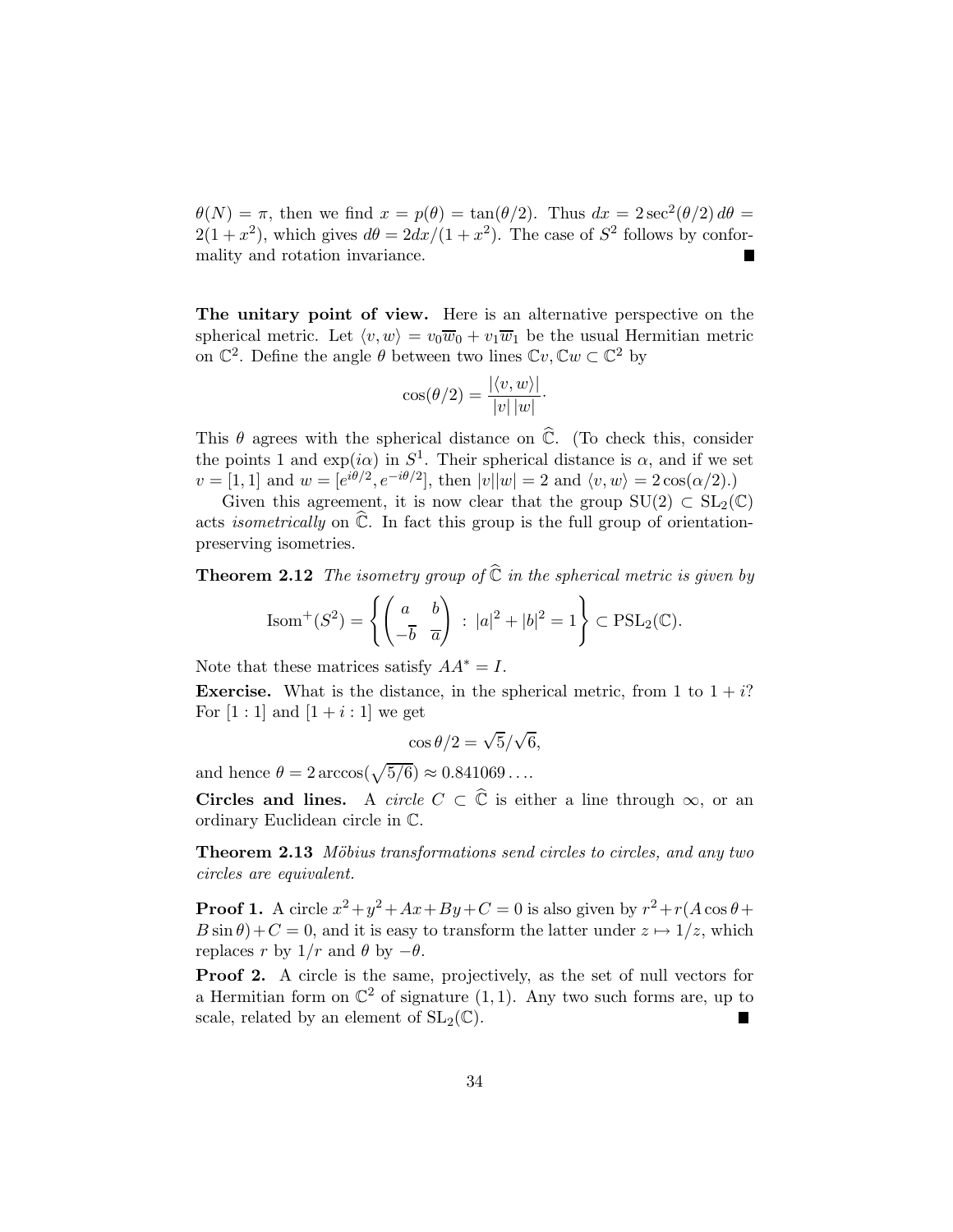Area of triangles. The geodesics on  $S<sup>2</sup>$  are arcs of great circles. Their angle sum always exceeds  $\pi$ , and in fact we have:

Theorem 2.14 *The area of a spherical triangle is equal to its excess angle,*  $\alpha + \beta + \gamma - \pi$ .

**Proof.** Since the sphere has area  $4\pi$ , a lune of angle  $\theta$  has area  $4\theta$ . The three lunes coming from a given triangle  $T$  cover the whole sphere, with points inside T and its antipode triply covered and the rest simply covered. Thus  $4\pi + 4 \operatorname{area}(T) = 4(\alpha + \beta + \gamma)$ .

This result is a special case of the Gauss-Bonnet formula:

$$
2\pi\chi(X) = \int_X K + \int_{\partial X} k.
$$

The general formula can be deduced from the constant curvature formulas (for  $K = \pm 1$ ) by subdivision.

#### 2.3 The hyperbolic plane

We now turn to a discussion of the hyperbolic plane  $\mathbb{H} = \{z \in \mathbb{C} : \text{Im}(z) >$ 0}. This is the most versatile of the simply-connected Riemann surfaces. Note that H is isomorphic to  $\Delta$ , e.g. by the Möbius transformation  $z \mapsto$  $\frac{z-i}{z+i}$  which sends  $(i, 0, \infty)$  to  $(0, -1, 1)$ . One often uses these two models interchangeably.

First, observe that the Schwarz reflection principle implies:

**Theorem 2.15** *Every automorphism of*  $H$  *or*  $\Delta$  *extends to an automorphism of*  $\mathbb{C}$ *.* 

**Corollary 2.16** Aut( $\mathbb{H}$ ) *corresponds to the subgroup*  $SL_2(\mathbb{R}) \subset SL_2(\mathbb{C})$ *.* 

**Proof.** Suppose  $g(z) = (az + b)/(cz + d)$  preserves H. Then g preserves  $\partial \mathbb{H} = \mathbb{R} \cup \{\infty\}$ , so we can assume the coefficients of g are real. Then  $\text{Im } g(i) = \text{Im}(ai+b)(-ci+d)/|ci+d|^2 = (ad-bc)/|ci+d|^2 > 0$ , so  $\det(g) > 0$ 0. Thus we can be further rescale by  $1/\sqrt{\det(g)}$  so that  $\begin{pmatrix} a & b \\ c & d \end{pmatrix} \in SL_2(\mathbb{R})$ . Conversely, every Möbius transformation represented by a matrix in  $SL_2(\mathbb{R})$ preserves H.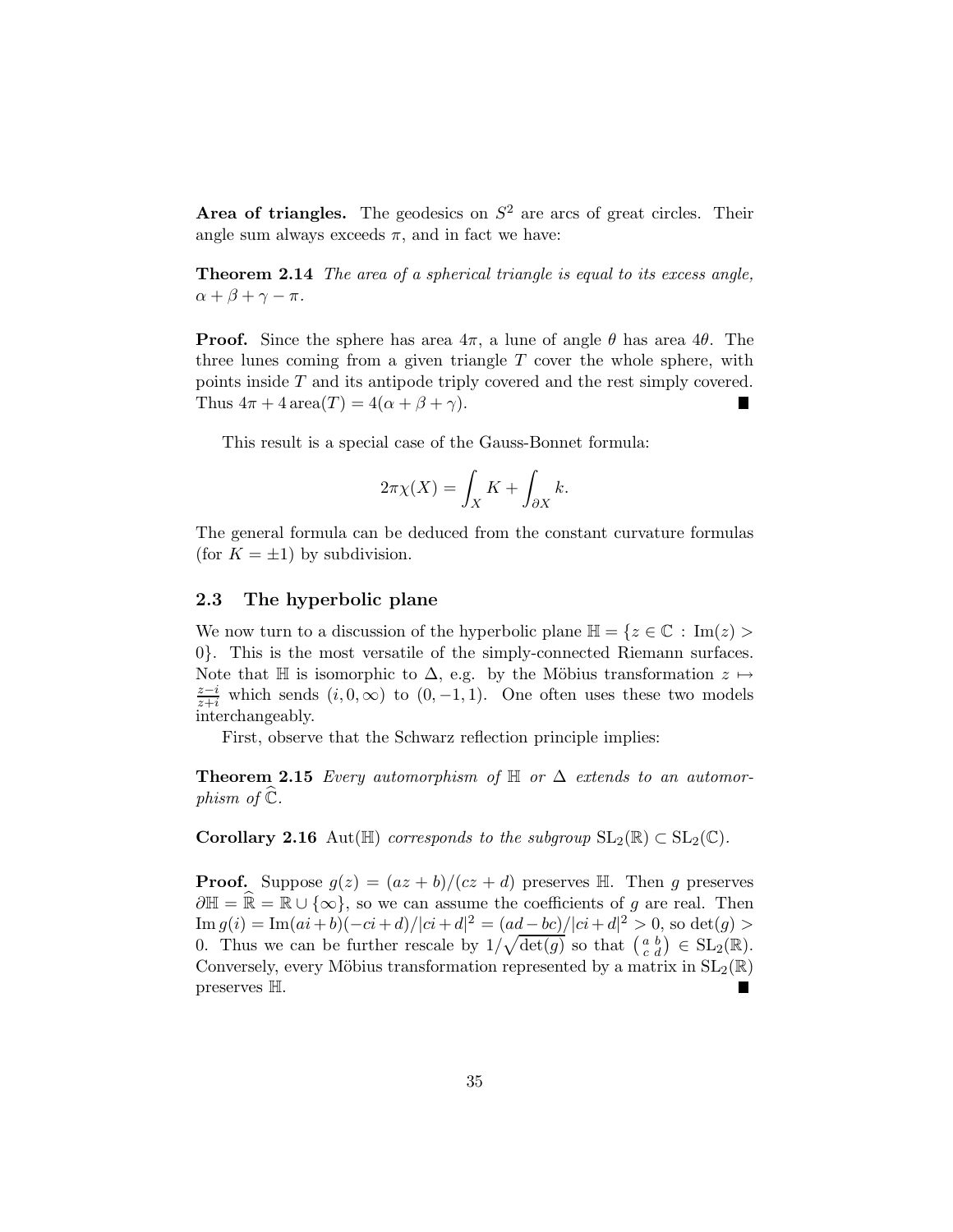**Corollary 2.17** Aut $(\Delta)$  *corresponds to the subgroup* SU(1, 1) *of isometries of the form*  $|Z|^2 = |Z_0|^2 - |Z_1|^2$ .

**Proof.** This can be deduced from the preceding result by a change of coordinates. Note that the vectors in  $\mathbb{C}^2$  with  $|Z|^2 = 0$  correspond to  $\partial \Delta$ , and  $\Delta$  itself corresponds to the cone  $|Z|^2 < 0$ .

Corollary 2.18 *The automorphism group of the disk is given by the subgroup*

$$
Aut(\Delta) = \left\{ \begin{pmatrix} a & b \\ \overline{b} & \overline{a} \end{pmatrix} : |a|^2 - |b|^2 = 1 \right\} \subset \mathrm{PSL}_2(\mathbb{C}).
$$

Note that these matrices satisfy  $AQA^* = Q$ , where  $Q = \begin{pmatrix} 1 & 0 \\ 0 & -1 \end{pmatrix}$ .

**Hyperbolic geometry.** The *hyperbolic metric* on  $\mathbb{H}$  is given by  $\rho =$  $|dz|/\text{Im } z = |dz|/y$ . On the unit disk  $\Delta$ , the hyperbolic metric becomes  $\rho = 2|dz|/(1-|z|^2).$ 

Theorem 2.19 *Every automorphism of* H *is an isometry for the hyperbolic metric.*

**Proof.** This is clear for automorphisms of the form  $g(z) = az + b$ , and can be easily checked by  $g(z) = -1/z$ . These two types of automorphisms generate  $Aut(\mathbb{H}).$ 

The *geodesics* for the hyperbolic metric are given by circles orthogonal to the boundary (of  $\mathbb H$  or  $\Delta$ ). For example, in the case of the imaginary axis  $\gamma = i\mathbb{R}_+ \subset \mathbb{H}$ , it is easy to see that the projection  $\pi : \mathbb{H} \to \gamma$  given by  $\pi(x, y) = (0, y)$  is distance-decreasing, and so  $\gamma$  gives a shortest path between any two of its points. The general case follows from this one, since any circle orthogonal to the boundary of  $\mathbb H$  is equivalent, under Aut $(\mathbb H)$ , to γ.

These geodesics satisfy all of Euclid's postulates except the fifth. Thus if we declare them to be straight lines, we find:

Theorem 2.20 *Euclid's fifth postulate cannot be deduced from the other axioms of geometry.*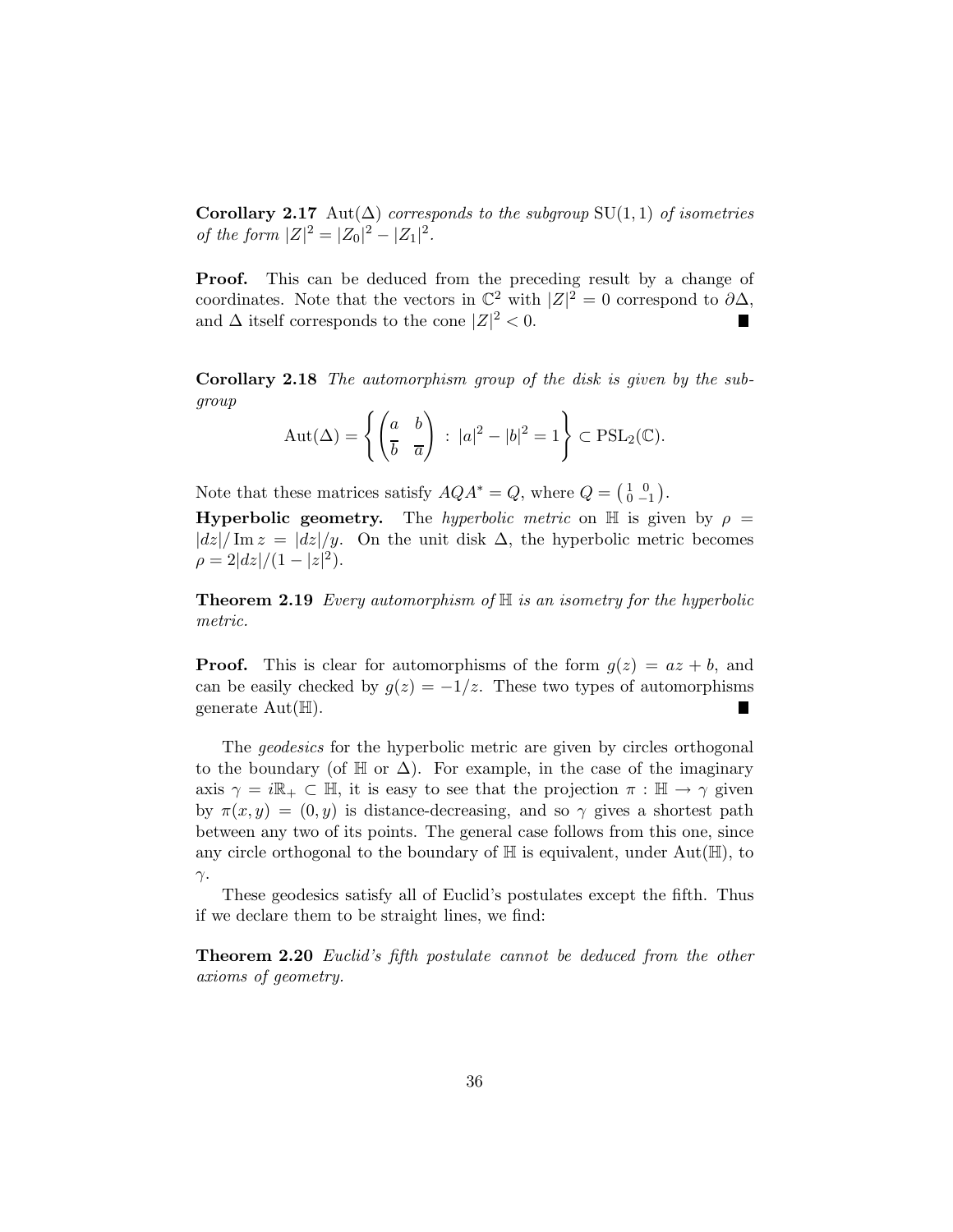Triangles. Gauss-Bonnet for hyperbolic triangles reads:

$$
\operatorname{area}(T) = \pi - \alpha - \beta - \gamma.
$$

For example, an *ideal triangle* in H has vertices at infinity and internal angles of 0. Its area is  $\pi$ .

Curvature. We remark that the Gauss curvature of a conformal metric  $\rho(z)|dz|$  is readily computed in terms of the Laplacian of  $\rho$ : we have

$$
K(\rho) = -\rho^{-2} \Delta \log \rho.
$$

Note that this expression is invariant under change of coordinates, since an analytic function satisfies  $\Delta \log |f'| = 0$ . It is particularly easy to check that  $K(1/y) = -1$ , so (H,  $|dz|/y$ ) has constant curvature -1.

**Classification of isometries.** Let  $f : \mathbb{H} \to \mathbb{H}$  be an automorphism. Then f is an isometry, and we can define its *translation distance* by

$$
\tau(f) = \inf_{\mathbb{H}} d(x, f(x)).
$$

This invariant is useful for the classification of isometries. Here are the possibilities:

1. (Elliptic)  $\tau(f) = 0$ , achieved. Then f is conjugate to a rotation fixing i, of the form

$$
\begin{pmatrix} a & b \\ c & d \end{pmatrix} = \begin{pmatrix} \cos \theta & -\sin \theta \\ \sin \theta & \cos \theta \end{pmatrix}.
$$

(Note that when  $\theta = \pi$  above, the matrix is  $-I$  and so  $f(z) = z$ .) In the disk model, we can simply conjugate so  $f(z) = e^{2i\theta}z$ .

- 2. (Hyperbolic)  $\tau(f) > 0$ . In this case  $\tau(f)$  is achieved along a unique geodesic  $\gamma \subset \mathbb{H}$  which is translated distance  $\tau(f)$  by f. Up to conjugacy,  $f(z) = e^t z$  where  $t = \tau(f)$ .
- 3. (Parabolic)  $\tau(f) = 0$ , not achieved. Then f is conjugate to  $f(z) =$  $z+1$ .

The Schwarz Lemma. The following fundamental fact is central to the theory of analytic maps between hyperbolic Riemann surfaces.

**Theorem 2.21** *Let*  $f : \Delta \to \Delta$  *be an analytic function such that*  $f(0) = 0$ *. Then*  $|f'(0)| \leq 1$  *and*  $|f(z)| \leq |z|$  *for all z*. *Equality holds (for some*  $z \neq 0$ ) *iff*  $f(z) = e^{i\theta}$  *is a rotation.*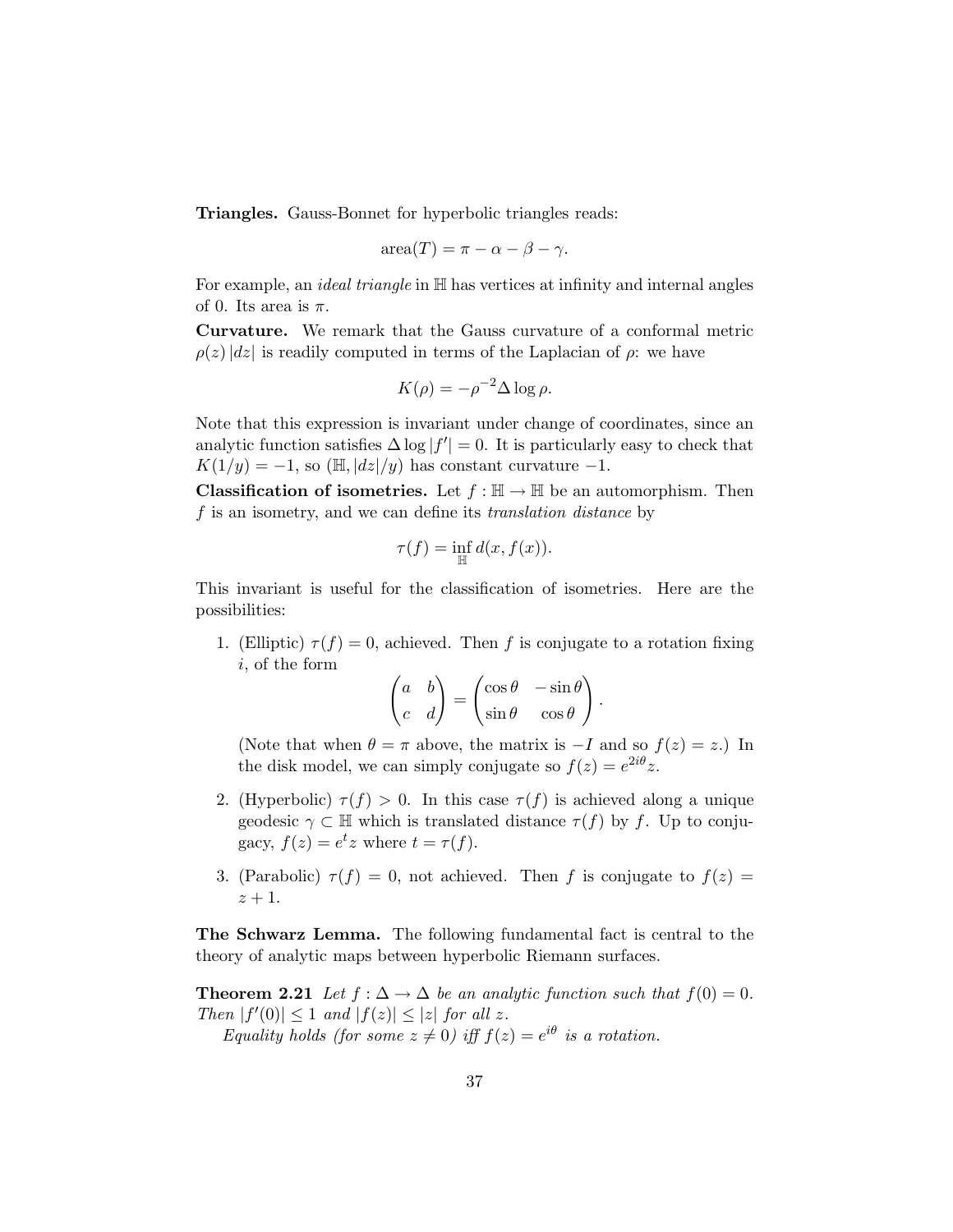**Proof.** The maximum principle implies that the analytic function  $g(z)$  =  $f(z)/z$  satisfies  $|g(z)| \leq 1$ . If equality holds, then g is constant. п

Corollary 2.22 *A holomorphic map*  $f : ∆ → ∆$  *is either an isometry, or it is distance decreasing for the hyperbolic metric. (This means*  $|f'|_{\rho} < 1$  *and*  $d(f(x), f(y)) < d(x, y)$  if  $x \neq y$ .

Remark. The Schwarz lemma, instead of Schwarz reflection, can also be used to show every automorphism of  $\mathbb H$  or  $\Delta$  extends to  $\mathbb C$ .

The hyperbolic metric on other Riemann surfaces. Now suppose, more generally, that  $X = \mathbb{H}/\Gamma$  is a *hyperbolic Riemann surface*. (Almost all Riemann surfaces are of this type — only  $\hat{\mathbb{C}}, \mathbb{C}, \mathbb{C}^*$  and  $\mathbb{C}/\Lambda$  not hyperbolic. In particular, every region  $U \subset \mathbb{C}$  other than  $\mathbb{C}$  itself is hyperbolic.)

Since  $\rho = |dz|/y$  is invariant under Aut( $\mathbb{H}$ ), it *descends* to give a *hyper* $bolic$   $metric$  on  $X$  itself. (Also called the Poincaré metric.)

**Example.** The hyperbolic metric on the strip  $S = \{z = x+iy : 0 < |y| < \pi\}$ is given by  $\rho = |dz| / \sin(y)$ . Indeed, the map  $f(z) = e^z$  sends S conformally to H, and so

$$
\rho = f^*(|dz|/y) = \frac{|e^z| |dz|}{\text{Im }e^z} = \frac{e^x |dz|}{e^x \sin(y)} = \frac{|dz|}{\sin(y)}.
$$

The more general version of the Schwarz lemma then reads:

**Theorem 2.23** Let  $f : X \to Y$  be an analytic map between hyperbolic *Riemann surfaces. Then* f *is either a covering map, or it is a contraction for the hyperbolic metric.*

Proof. Pass to the universal covers of the domain and range and apply the usual Schwarz lemma.

**Proper maps.** A *Blaschke product*  $B : \Delta \to \Delta$  is a rational map of the form

$$
f(z) = e^{i\theta} \prod_{1}^{d} \frac{z - a_i}{1 - \overline{a}_i z}
$$

with zeros satisfying  $|a_i| < 1$ . Using the fact that  $1 = z\overline{z}$  on  $S^1$ , it is easy to show that  $|B(z)| = 1$  on  $S^1$ , and thus  $B : \Delta \to \Delta$  is proper. Conversely, we have: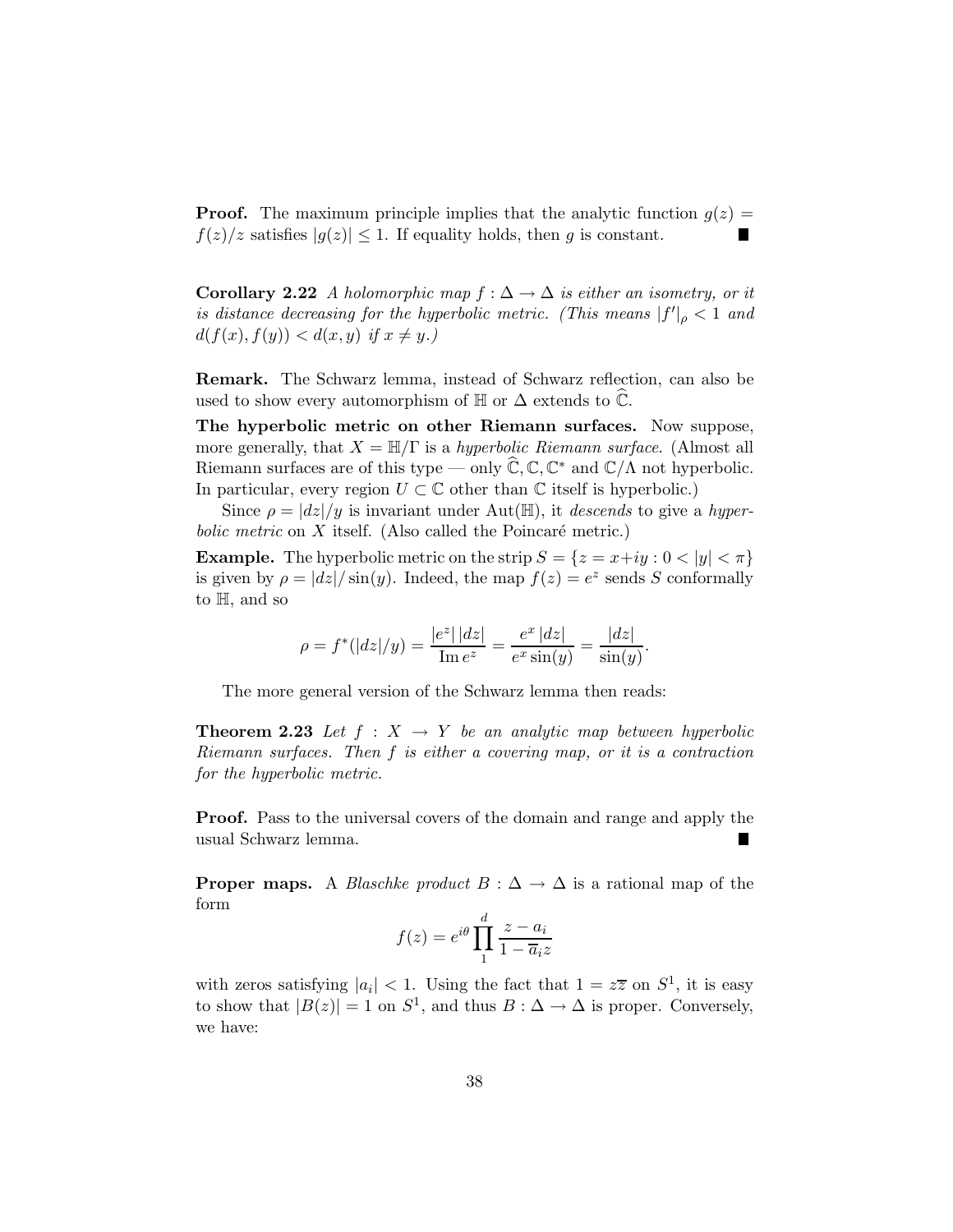**Theorem 2.24** *Every proper analytic map*  $f : \Delta \to \Delta$  *is a Blaschke product.*

**Proof.** A proper map is surjective, so  $f$  has at least one zero, say  $a$ . Let  $M(z) = (z - a)/(1 - \overline{a}z)$ . Then  $g = f(z)/M(z) : \Delta \to \overline{\Delta}$  is analytic, with one fewer zero than  $f$ . The proof now follows by induction on the degree of f.

### Dynamics and the Schwarz Lemma.

**Theorem 2.25** Let  $f : \hat{\mathbb{C}} \to \hat{\mathbb{C}}$  be a rational map of degree  $d > 1$ . Then the *immediate basin of any attracting cycle contains a critical point.*

Corollary 2.26 *The map* f *has at most*  $2d - 2$  *attracting cycles.* 

**Theorem 2.27 (Denjoy-Wolff)** *Let*  $f : \Delta \rightarrow \Delta$  *be a holomorphic map which is not conjugate to*  $z \mapsto e^{i\theta}z$ . Then there exists a point  $p \in \overline{\Delta}$  such *that*  $f^{n}(z) \rightarrow p$  *for all*  $z \in \Delta$ *.* 

## 3 Entire and meromorphic functions

This section discusses general constructions of functions on  $\mathbb C$  with given zeros and poles, and analyzes special cases such as the trigonometric functions and  $\Gamma(z)$ .

### 3.1 Infinite products

To start we recall that  $\prod_{n=1}^{\infty} (1 + a_n)$  converges (to an element of  $\mathbb{C}^*$ ) iff  $\sum |a_n|$ converges. (Note: we say  $\prod_{n=1}^{n} (1 - 1/n)$  *diverges to zero.*)

Similarly,  $\prod(1 + f_n(z))$  defines an entire function on  $\mathbb{C}$  iff  $\sum |f_n(z)|$ converges uniformly on compact sets.

Functions with infinitely many zeros. Given  $a_n \to \infty$  in  $\mathbb{C}$ , can one find an analytic function  $f(z)$  whose zeros are exactly these points? Is this function essentially unique, given e.g. some constraints on its growth?

For example, is  $sin(\pi z)$  simply a 'polynomial' with roots at all points of  $\mathbb{Z}$ ?

Polynomials work for finitely many zeros. We could try to address the case of infinitely many zeros by defining  $f(z) = \prod (z - a_i)$ . But this product has no chance of converging. A better choice – assuming  $a_i \neq 0$  — is  $\prod (1 - z/a_i)$ . And this works: we have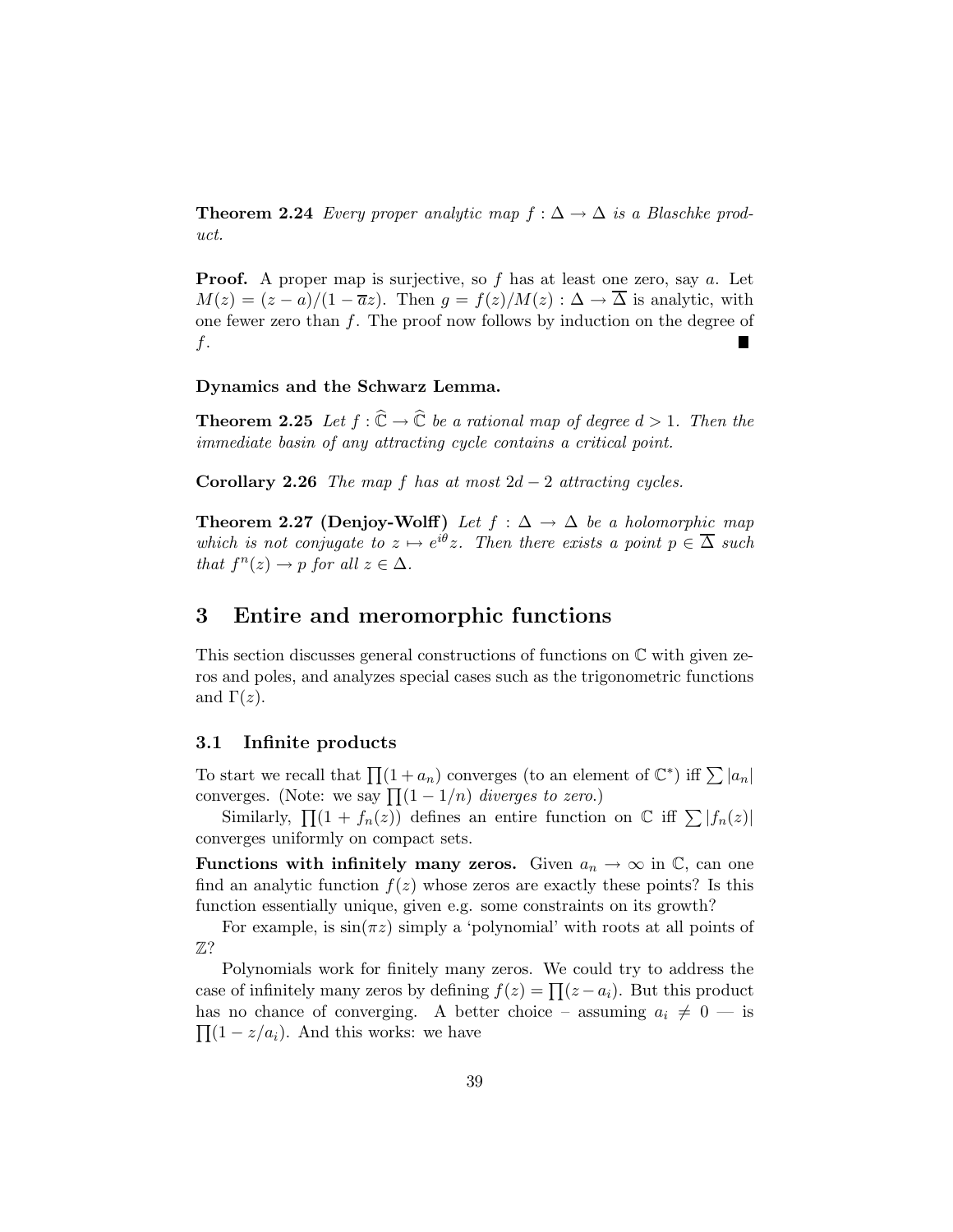**Theorem 3.1** *If*  $\sum 1/|a_n|$  *is finite, then*  $f(z) = \prod (1 - z/a_n)$  *defines an entire function with zeros exactly at these points.*

Multiplicities of zeros can also be specified – they just correspond to repetitions of the same number in the sequence  $a_i$ .

However this result is still too weak to address the case  $a_n = n$  needed for constructing  $sin(\pi z)$ .

Weierstrass factors. Here is an elegant expression for an entire function with a zero only at  $z = 1$ , which is also close to 1 for  $|z| < 1$ . It is called the *Weierstrass factor* of order p:

$$
E_p(z) = (1 - z) \exp\left(z + \frac{z^2}{2} + \dots + \frac{z^p}{p}\right).
$$

By convention,  $E_0(z) = (1 - z)$ .

The idea behind this expression is that  $\log(1/(1-z)) = z + z^2/2 + z^3/3 + z^4$  $\cdots$ , and hence the two terms 'almost cancel' to give  $(1-z)/(1-z) = 1$ . (For more insight, compute the logarithmic derivative  $E'_p/E_p$  or see the proof below.)

Since we have truncated at the term  $z^p$ , it is easy to see that for  $|z| < 1/2$ (say) we have

$$
|E_p(z) - 1| = O(|z|^{p+1}).
$$

For many purposes this bound is sufficient, however it is sometimes useful to have a bound which works for any  $z \in \Delta$  and where the implicit constant (which might depend on  $p$ ) is explicit. Such a bound is provided by:

**Theorem 3.2** *For*  $|z| < 1$ *, we have*  $|E_p(z) - 1| \le |z|^{p+1}$ *.* 

**Proof.** The negative of the logarithmic derivative of  $E_p$ , we obtain:

$$
-E'_p(z)/E_p(z) = 1/(1-z) - 1 - z - \dots z^{p-1} = z^p/(1-z).
$$

Hence for all  $z$  we have

$$
-E'_p(z) = z^p \exp(z + z^2/2 + \cdots z^p/p) = z^p \sum_0^{\infty} a_k z^k,
$$

with  $a_k \geq 0$  for all k. Integrating term by term and using the fact that  $E_p(0) = 1$ , we find

$$
1 - E_p(z) = z^{p+1} \sum_0^{\infty} b_k z^k
$$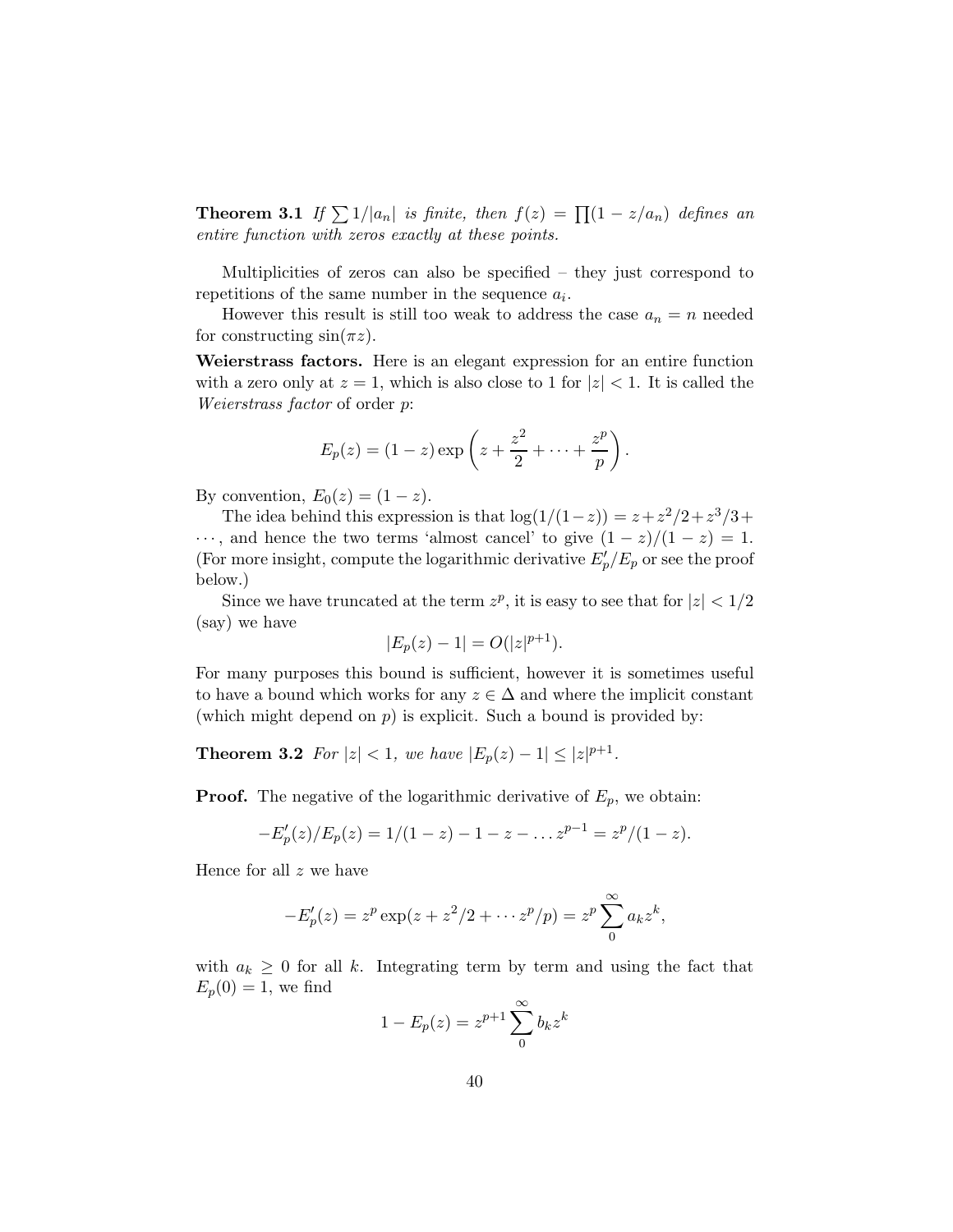with  $b_k \geq 0$ . We also have  $\sum b_k = 1 - E_p(1) = 1$ , and hence for  $|z| < 1$  we have

$$
|1 - E_p(z)| \le |z|^{p+1} \sum b_k = |z|^{p+1}.
$$

П

 $\blacksquare$ 

∎

**Theorem 3.3** *For any sequence of nonzero complex numbers*  $a_n \rightarrow \infty$ *, the formula*  $f(z) = \prod_{1}^{\infty} E_n(z/a_n)$  *converges for all* z *and defines an entire analytic function with zero set exactly*  $(a_n)$ *.* 

**Proof.** The previous estimate yields convergence of the tail of the series: for all  $z \in B(0, R)$ , we have:

$$
\sum_{|a_n|>2R} |1 - E_n(z/a_n)| \le \sum_{n=1}^{\infty} (|z|/|a_n|)^{n+1} < \sum_{n=1}^{\infty} (R/2R)^{n+1} < \infty.
$$

**Canonical products.** In general using  $E_n(z/a_n)$  is overkill. Then the same argument shows:

**Theorem 3.4** If  $\sum 1/|a_n|^{p+1} < \infty$ , then  $P(z) = \prod E_p(z/a_n)$  defines an *entire analytic function.*

**Proof.** For  $|z| < R$  we have

$$
\sum_{|a_n|>2R} |1 - E_p(z/a_n)| \sum_{1}^{\infty} (|z|/|a_n|)^{p+1} < \infty. \leq R^{p+1} \sum_{n} 1/|a_n|^{p+1} < \infty.
$$

If  $p \geq 0$  is the *least integer* such that  $\sum 1/|a_n|^{p+1} < \infty$ , then we say  $P(z) = \prod E_p(z/a_n)$  is the *canonical product* associated to  $(a_n)$ .

The counting function. It is also useful to introduce the *counting function*  $N(r) = |\{n : |a_n| < r\}|.$  Then r  $\sum$  $-\beta N(r)$  is a rough approximation to  $|a_n| < r 1/|a_n|^{\beta}$ . Consequently we have:

$$
\alpha = \limsup_{r \to \infty} \frac{\log N(r)}{\log r}.
$$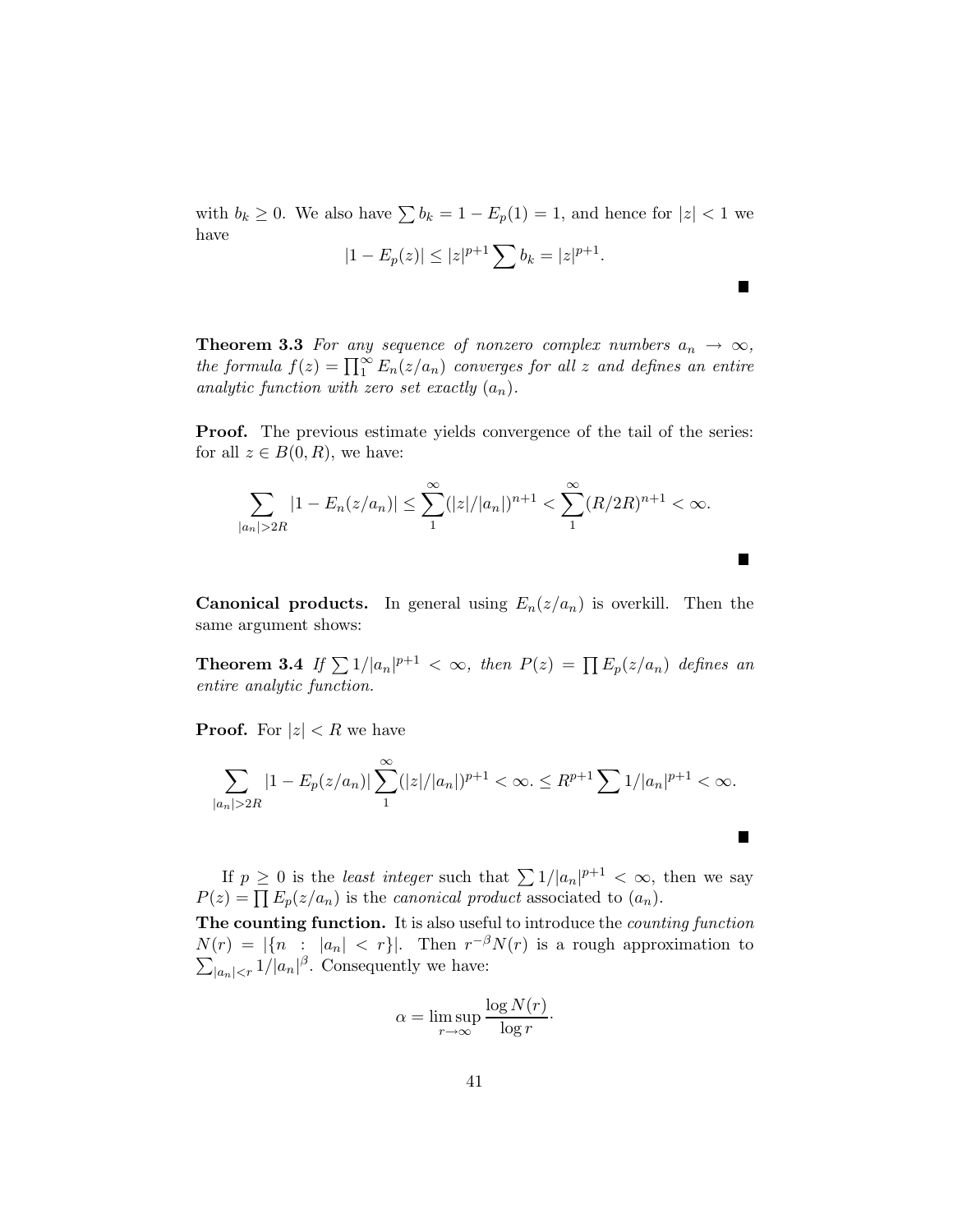In more detail: suppose  $N(r) \leq r^{\beta}$ ; then we can collect the points  $a_n$  into groups where  $2^n < |a_n| \leq 2^{n+1}$ ; then

$$
\sum |a_n|^{-\alpha} \le \sum (2^n)^{-\alpha} N(2^{n+1}) \le 2^{\beta} \sum 2^{n(\beta-\alpha)} < \infty
$$

if  $\alpha > \beta$ . So  $\beta$  is an upper bound for the critical exponent. Similarly, if  $N(r) \ge r^{\beta}$ , then  $\beta$  is a lower bound, since  $\sum |a_n|^{-\alpha} \ge r^{-\alpha} N(r) \ge r^{\beta-\alpha} \to \infty$ if  $\alpha < \beta$ .

Observe that knowledge of  $N(r)$  is the same as knowledge of  $r_n = |a_n|$ for all *n*. Thus we can also express functions of  $r_n$  in terms of  $N(r)$ . A typical example is:

$$
\sum |a_n|^{-\alpha} = \int_0^\infty N(r) \alpha r^{-\alpha} \frac{dr}{r}.
$$

A similar expression will arise in connection with Jensen's formula.

**Entire functions of finite order.** An entire function  $f : \mathbb{C} \to \mathbb{C}$  is of *finite order* if there is a  $\rho > 0$  such that  $|f(z)| = O(\exp|z|^\rho)$ . The infimum of all such  $\rho$  is the *order*  $\rho(f)$ . It is standard to denote the maximum and minimum of |f| on  $|z| = r$  by  $M(r)$  and  $m(r)$ . Thus the order f is given by

$$
\rho(f) = \limsup_{r \to \infty} \frac{\log \log M(r)}{\log r}.
$$

**Examples:** Polynomials have order 0;  $sin(z)$ ,  $cos(z)$  and  $exp(z)$  have order 1;  $\cos(\sqrt{z})$  has order 1/2;  $E_p(z)$  has order p;  $\exp(\exp(z))$  has infinite order. Hadamard's 3-circles theorem. Here is useful general property of the function  $M(r) = \sup_{|z|=r} |f(z)|$ . The following result applies not just to entire functions, but also to functions analytic in an annulus of the form  $r_1 < |z| < r_2$ .

**Theorem 3.5** For any analytic function  $f(z)$ , the quantity  $\log M(r)$  is a *convex function of* log r*.*

**Proof.** A function  $\phi(s)$  of one real variable is convex if and only if  $\phi(s)$  + ar satisfies the maximum principle for any constant a. This holds for  $log M(exp(s))$  by considering  $f(z)z^a$  locally.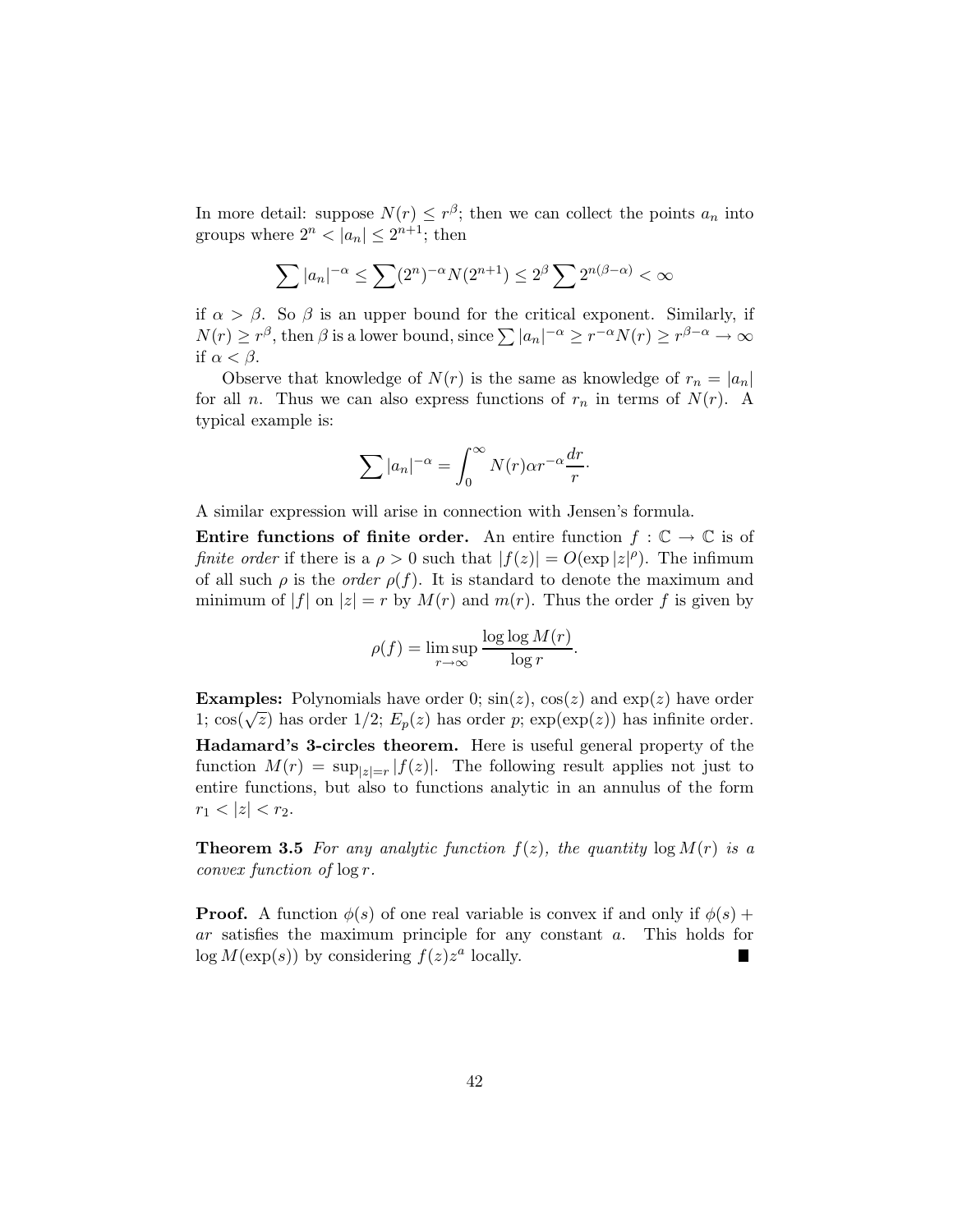Corollary 3.6 *We have*  $M(\sqrt{rs}) \leq \sqrt{M(r)M(s)}$ .

The convex functions satisfying  $F(\log r) = \log M(r)$  look roughly linear for polynomials, e.g. like  $F(x) = \deg(f)x + c$ , and look roughly exponential for functions of finite order, e.g.  $F(x) = \exp(\rho(f)x)$ .

Hadamard's factorization theorem. We can now state a formula that describes every entire function of finite order in terms of its zeros and an additional polynomial.

**Theorem 3.7 (Hadamard)** *A entire function*  $f(z) \neq 0$  *of finite order*  $\rho$ *can be uniquely expressed in the form:*

$$
f(z) = zm \prod E_p(z/a_n) e^{Q(z)},
$$

*where*  $(a_n)$  *are the zeros of*  $f, p \ge 0$  *is the least integer such that*  $\sum 1/|a_n|^{p+1}$  <  $\infty$ *, and*  $Q(z)$  *is a polynomial of degree q. We have*  $p, q \leq \rho$ *.* 

The number p is called the *genus* of f. Note that ordinary polynomials arise as a special case, where  $p = q = \rho = 0$ .

**Remark.** This theorem shows that the zeros of  $f$  determine  $f$  up to finitely many additional constants, namely the coefficients of  $Q(z)$ . It is tempting to conclude then that if  $f(z)$  has no zeros, it is determined by its values at any  $|\rho + 1|$  points. This is not quite true, however, since  $f(z)$  only determines  $Q(z) \mod 2\pi i \mathbb{Z}$ ; for example,  $\exp(2\pi i z)$  and the constant function 1 agree on the integers.

It *is*, however, true that  $f'/f = Q'$  in this case, so knowing the logarithmic derivative at enough points almost determines Q. This shows:

Corollary 3.8 *Suppose* f(z) *and* g(z) *are entire functions of order* ρ *with the same zeros, and*  $f'/f = g'/g$  *at*  $\lfloor \rho \rfloor$  *distinct points (where neither function vanishes). Then* f *is a constant multiple of* g*.*

I. Entire functions without zeros. The simplest case of Hadamard's theorem in which there is no canonical product, is handled by:

**Theorem 3.9** Let  $f(z)$  be an entire function of finite order with no zeros. *Then*  $f(z) = e^{Q(z)}$ *, where*  $Q(z)$  *is a polynomial of degree d, and*  $\rho(f) = d$ *.* 

To prove it we strengthen our earlier characterization of polynomials by  $M(r) = O(r^d).$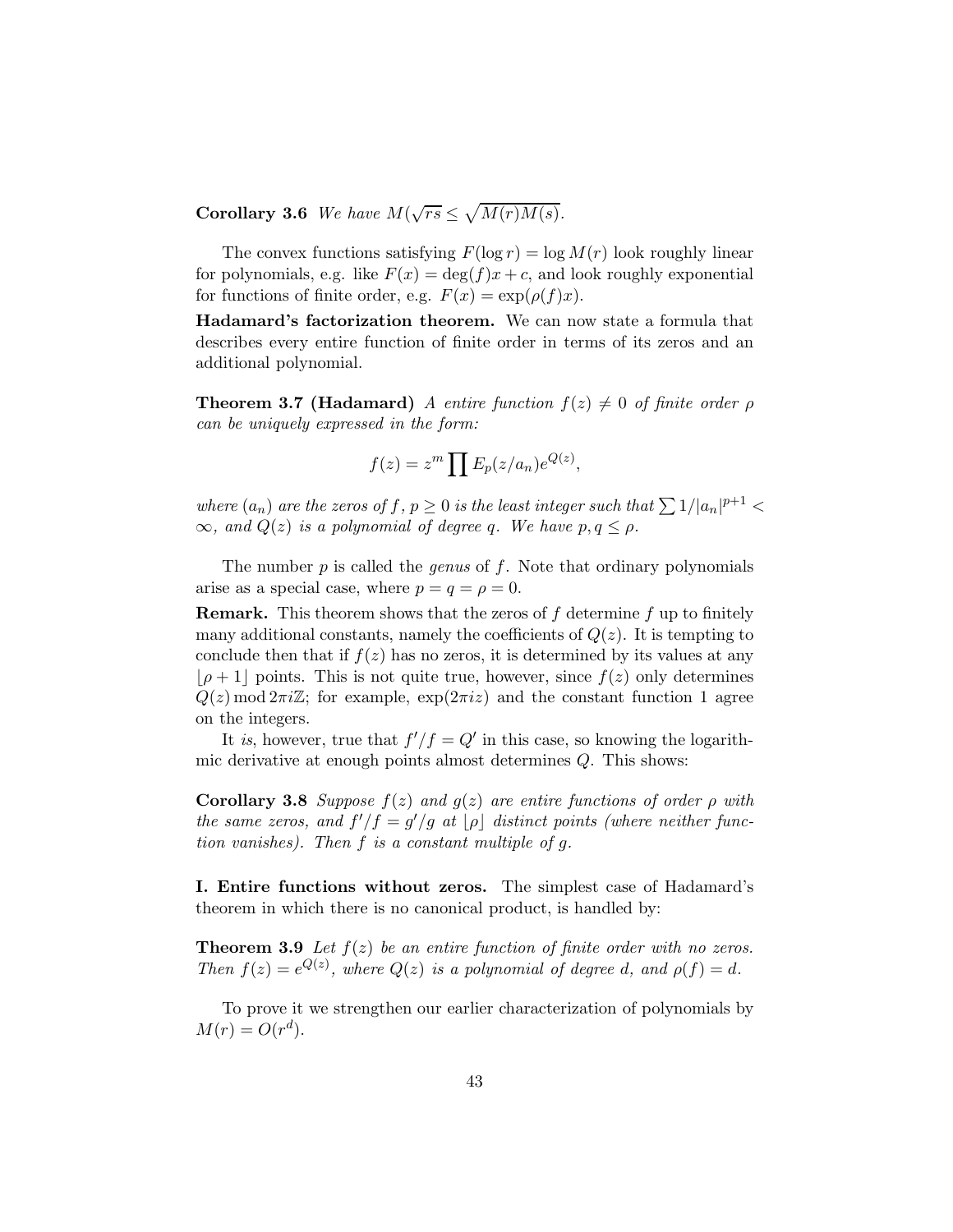**Lemma 3.10** *Let*  $Q(z)$  *be an entire function satisfying*  $\text{Re } Q(z) \leq A|z|^d + B$ *for some*  $A, B > 0$ *. Then*  $Q$  *is a polynomial of degree at most d.* 

**Proof.** There is a constant  $C > 0$  such that for  $R > 1$ , Q maps  $\Delta(2R)$  into the half-plane  $U(R) = \{z : \text{Re } z < CR^d\}$ . By the Schwarz Lemma, Q is distance-decreasing from the hyperbolic metric on  $\Delta(2R)$  to the hyperbolic metric on  $U(R)$ . Since  $\Delta(R) \subset \Delta(2R)$  has bounded hyperbolic diameter, the same is true for  $Q(\Delta(R)) \subset U(R)$ . Therefore in the Euclidean metric,

$$
\operatorname{diam} Q(\Delta(R)) = O(d(Q(0), \partial U(R))) = O(R^d).
$$

This shows  $|Q(z)| = O(|z|^d)$  for  $|z| > 1$ , and hence Q is a polynomial of degree at most d.

**Proof of Theorem 3.9.** Since f has no zeros,  $f(z) = e^{Q(z)}$  for some entire function  $Q(z)$ . Since f has finite order,  $|f(z)| = O(e^{|z|^d})$  for some d, and thus  $\text{Re } Q(z) \leq |z|^d + O(1)$ ; now apply the Lemma above. Г

II. Functions with zeros. Next we analyze entire functions with zeros. We will show:

**Theorem 3.11** *Let*  $f(z)$  *be an entire function of order*  $\rho$  *with zeros*  $(a_n)$ *. Then*  $\sum 1/|a_n|^{\rho+\epsilon} < \infty$  *for all*  $\epsilon > 0$ *.* 

In general, a sequence  $a_n \to \infty$  has a *critical exponent*  $\alpha$ , the least number such that  $\sum 1/|a_n|^{\alpha+\epsilon} < \infty$ . The result above states that the critical exponent of the zeros of f satisfies  $\alpha \leq \rho(f)$ . Thus if  $p = |\rho(f)|$ , then  $p + 1 > \rho(f) \ge \alpha$ , and hence  $\sum |a_n|^{p+1} < \infty$ . This gives:

**Corollary 3.12** *The genus of* f *satisfies*  $p \leq \rho(f)$ *.* 

**Jensen's formula.** Informally, the result above says that if  $f$  has many zeros, then  $M(r)$  must grow rapidly. The relation between the size of f and its zeros is made precise by the following important result:

Theorem 3.13 (Jensen's formula) *Let* f(z) *be a holomorphic function on*  $B(0, R)$  *with zeros*  $a_1, \ldots, a_n$ . *Then:* 

$$
\arg_{S^1(R)} \log |f(z)| = \log |f(0)| + \sum \log \frac{R}{|a_i|}.
$$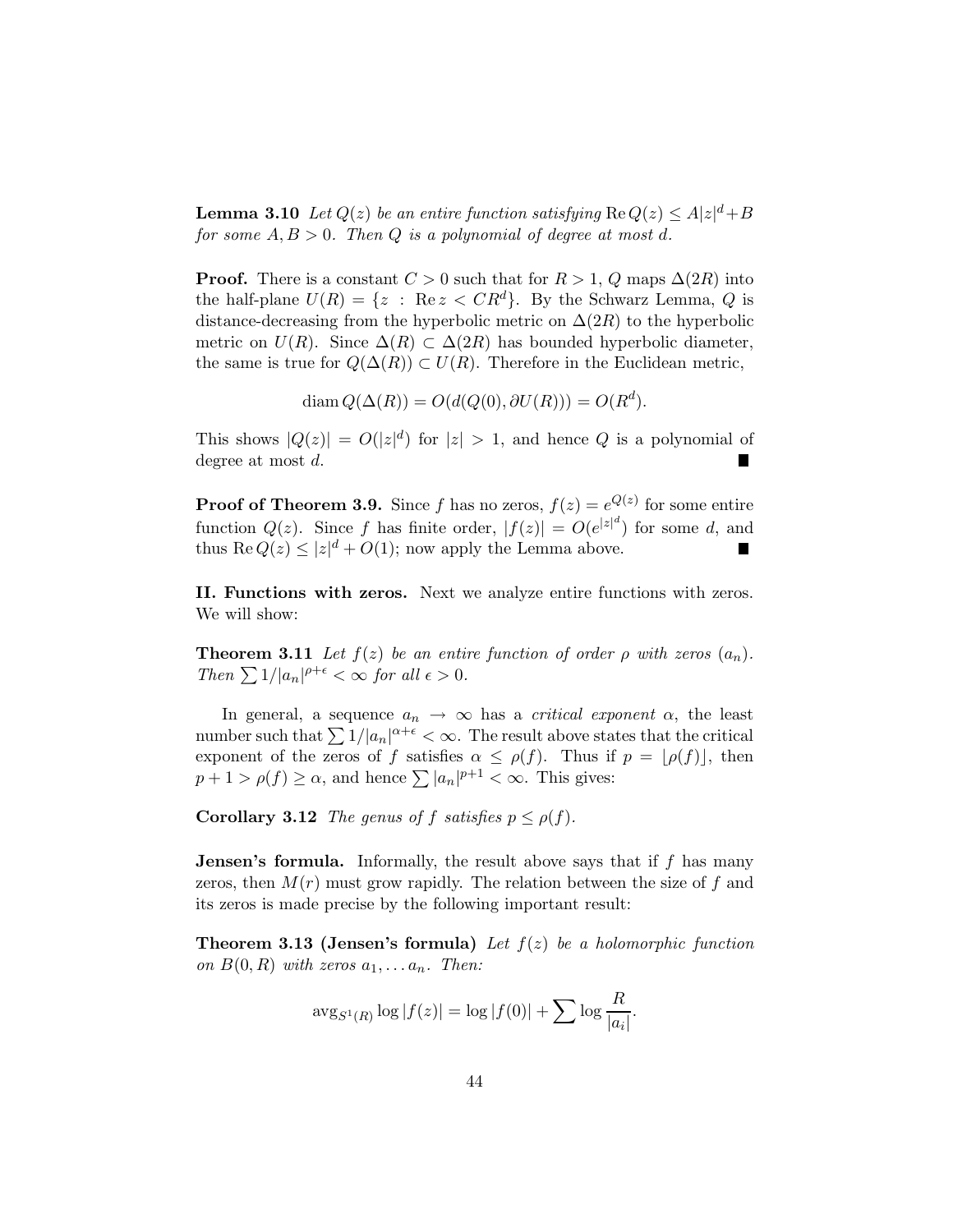**Proof.** We first note that if f has no zeros, then  $\log|f(z)|$  is harmonic and the formula holds. Moreover, if the formula holds for  $f$  and  $g$ , then it holds for fg; and the case of general R follows from the case  $R = 1$ .

Next we verify that the formula holds when  $f(z) = (z - a)/(1 - \overline{a}z)$  on the unit disk, with  $|a| < 1$ . Indeed, in this case  $\log |f(z)| = 0$  on the unit circle, and  $\log |f(0)| + \log(1/|a|) = \log |a/a| = 0$  as well.

The general case now follows, since a general function  $f(z)$  on the unit disk can be written in the form  $f(z) = g(z) \prod (z - a_i)/(1 - \overline{a}_i z)$ , where  $g(z)$ has no zeros.

**Remark.** The physical interpretation of Jensen's formula is that  $\log|f|$  is the potential for a set of unit point charges at the zeros of  $f$ .

**Counting zeros.** Here is another way to write Jensen's formula. Let  $N(r)$ be the number of zeros of  $f$  inside the circle of radius  $r$ . Then:

$$
\int_0^R N(r) \frac{dr}{r} = \arg_{S^1(R)} \log |f(z)| - \log |f(0)|.
$$

We can now show  $\alpha \leq \rho$ .

**Proof of Theorem 3.11.** Since  $N(r)$  is an increasing function, by integrating from  $r/2$  to r we find

$$
N(r/2)\log(r/2) \leq \log M(r) + O(1),
$$

and hence  $\alpha = \limsup \log N(r)/\log r \leq \limsup \log M(2r)/\log(2r) = \rho$ .

Of course functions can also grow rapidly without having any zeros. But then Jensen's formula shows the average of log |f| is *constant* over every circle  $|z| = R$ ; so if f is large over much of the circle, it must also be close to zero somewhere on the same circle. (For example,  $e^z$  is very large over half the circle  $|z| = R$ , and very small over the rest.)

III. Canonical products. Our next task is to determine the order of a canonical product. It will also be useful, to complete the proof of Hadamard's theorem, to obtain *lower bounds* for such a product.

**Theorem 3.14** Let  $\alpha$  be the critical exponent of the sequence  $a_n \to \infty$ . *Then the canonical product*  $P(z) = \prod E_p(z/a_n)$  *has order*  $\rho(P) = \alpha$ *.* 

**Proof.** Let  $r_n = |a_n|$  and  $r = |z|$ . Recall that p is the least integer such that  $\sum (1/r_n)^{p+1} < \infty$ . So we also have  $\sum 1/r_n^p = +\infty$ . This implies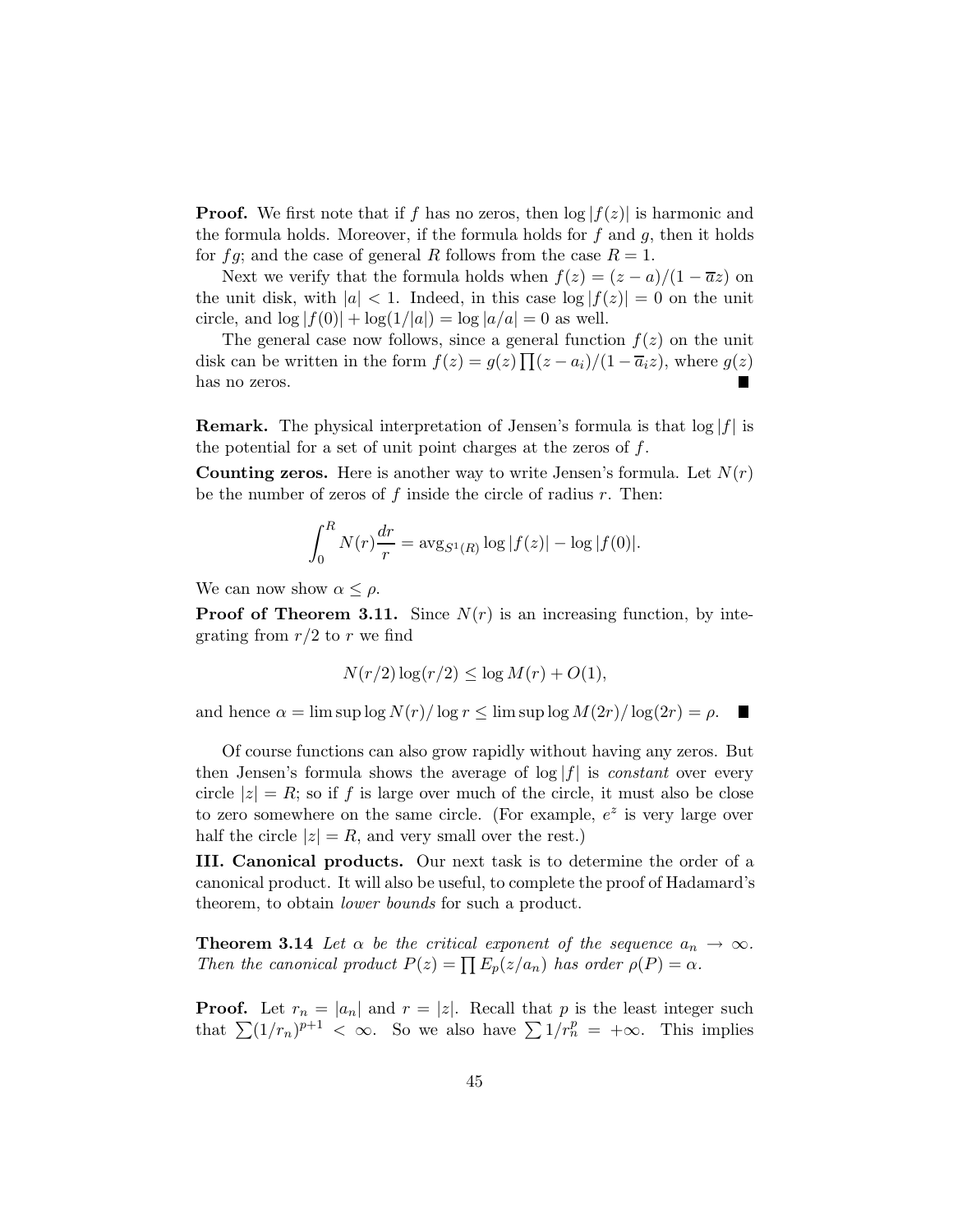$p \le \alpha \le p+1$ . For convenience we will assume  $\sum (1/r_n)^{\alpha} < \infty$ . (For the general case, just replace  $\alpha$  with  $\alpha + \epsilon$ .)

As we have seen, the Weierstrass factor

$$
E_p(z) = (1-z)\exp\left(z + \frac{z^2}{2} + \dots + \frac{z^p}{p}\right)
$$

satisfies, for 'small z' meaning  $|z| < 1/2$ , the inequality  $|1 - E_p(z)| \le |z|^{p+1} \le$ 1/2, and hence also the inequality

$$
|\log E_p(z)| = O(|z|^{p+1}).\tag{3.1}
$$

On the other hand, for 'large z', meaning  $|z| \geq 1/2$ , we have

$$
|\log E_p(z)| = O(|\log(1-z)| + |z|^p). \tag{3.2}
$$

(To be precise — since the logarithm is multivalued — these inequalities mean the logarithm can be chosen so the desired bound holds.) The  $log(1-z)$ can term be ignored unless z is very close to 1, in which case  $E_p(z)$  is close to zero. So it can also be ignored when bounding  $E_p(z)$  from above.

Combining these estimates for  $P(z) = \prod E_p(z/a_n)$ , we get the upper bound:

$$
\log |P(z)| \le O\left(r^{p+1} \sum_{r_n > 2r} \frac{1}{r_n^{p+1}} + r^p \sum_{r_n \le 2r} \frac{1}{r_n^p}\right).
$$

Now in the second sum, since  $p \leq \alpha$ , we have

$$
\sum_{r_n \le 2r} \frac{1}{r_n^p} = \sum \frac{r_n^{\alpha - p}}{r_n^{\alpha}} \le (2r)^{\alpha - p} \sum \frac{1}{r_n^{\alpha}} = O(r^{\alpha - p}).
$$

Similarly in the first sum, since  $\alpha \leq p+1$ , we have

$$
\sum_{r_n > 2r} \frac{1}{r_n^{p+1}} = \sum_{r_n > 2r} \frac{1}{r_n^{p+1-\alpha}} \frac{1}{r_n^{\alpha}} \le (2r)^{\alpha - p - 1} \sum \frac{1}{r_n^{\alpha}} = O(r^{\alpha - p - 1}).
$$

Altogether this gives

$$
\log |P(z)| \leq O(r^{\alpha}).
$$

Thus  $\log M(r) = O(r^{\alpha})$  and hence  $\rho(P) \leq \alpha$ . By Jensen's theorem, the order of  $P(z)$  is exactly  $\alpha$ .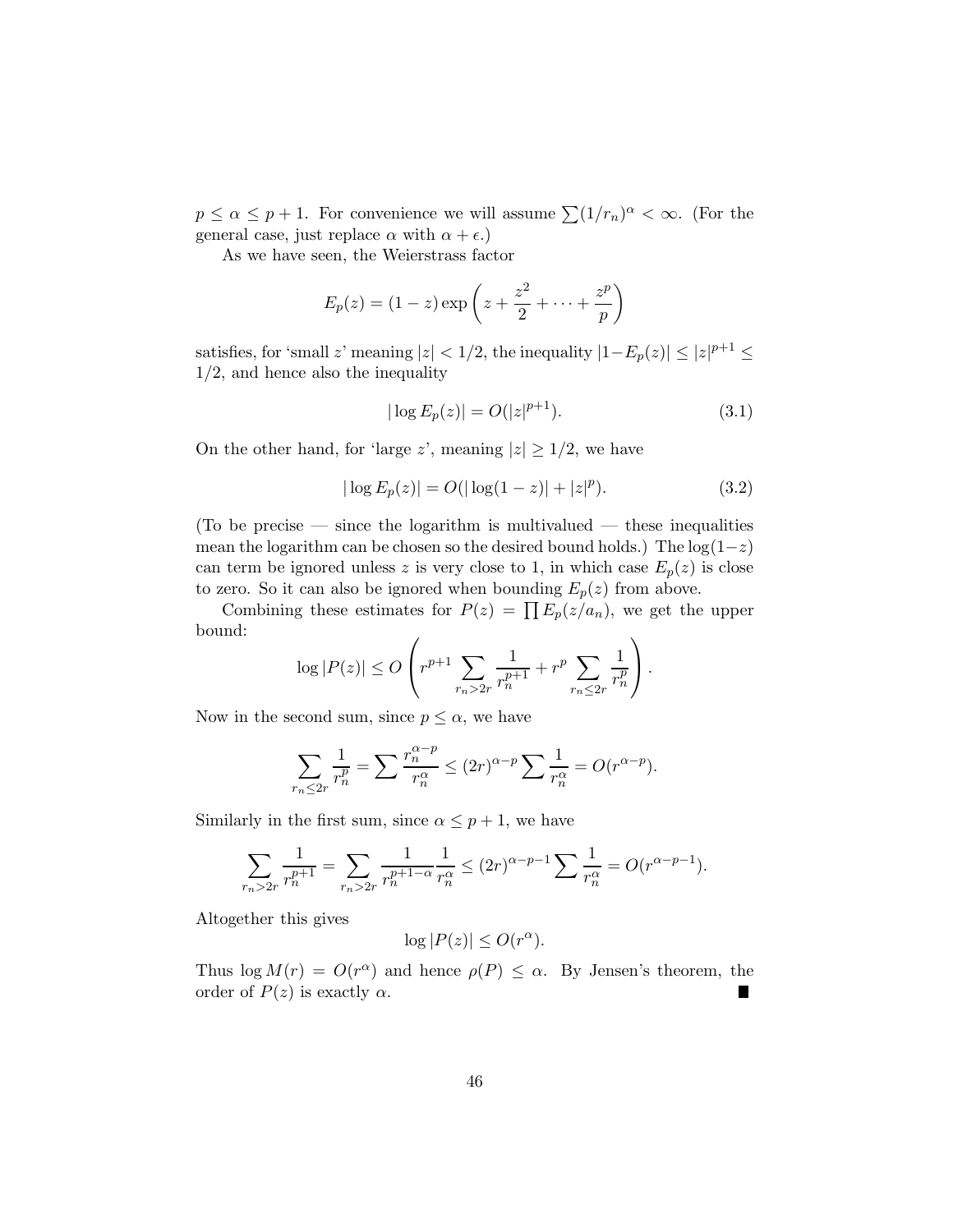The minimum modulus. To control the result of division by a canonical product, we now estimate its minimum modulus. As an example — for  $\sin(z)$ , we have  $m(r) \approx 1$  for infinitely many r.

**Theorem 3.15** *The minimum modulus of the canonical product*  $P(z)$  *above satisfies*  $m(r) \geq \exp(-r^{\alpha+\epsilon})$  *for arbitrarily large r.* 

**Proof.** We must show  $|\log m(r)| = O(r^{\alpha+\epsilon})$ . The follows the same lines as the bound  $\log M(r) = O(r^{\alpha})$  just obtained, since (3.1) and (3.2) give bounds for  $|\log E_p(z)|$ . The only nuance is that we cannot ignore the logarithmic term in (3.2). We must also decide which values of r to choose, since  $m(r)$  = 0 whenever  $r = |a_n|$ .

To this end, we fix  $\epsilon > 0$  and exclude from consideration the balls  $B_n$ defined by  $|z - a_n| < 1/r_n^{\alpha + \epsilon}$ . Since the sum of the radii of the excluded balls in finite, there are plenty of large circles  $|z| = r$  which avoid  $\bigcup B_n$ .

To complete the proof, it suffices to show that for z on such circles, we have

$$
\sum_{|z-a_n|< r_n} |\log(1-z/a_n)| = O(r^{\alpha+\epsilon}).
$$

Note that the number of terms in the sum above is at most  $N(2r) = O(r^{\alpha})$ . Because we have kept z away from  $a_n$ , we have

$$
|\log(1 - z/a_n)| = O(\log r).
$$

Consequently

$$
\sum_{|z-a_n|< r_n} |\log(1-z/a_n)| = O(N(2r)\log r) = O(r^{\alpha+\epsilon}),
$$

П

as desired.

**Proof of the Hadamard factorization theorem.** Let  $f(z)$  be an entire function of order  $\rho$  with zeros  $(a_i)$ , and let  $P(z)$  be the corresponding canonical product. Then P also has order  $\rho$ , as we have just seen. Since f and P have the same zeros, the quotient  $f/P$  is an entire function with no zeros. The lower bound on  $m(r)$  just established implies that  $f/P$  *also* has order  $\rho$ , and hence  $f/P = \exp Q(z)$  where deg  $Q \leq \rho$ . H.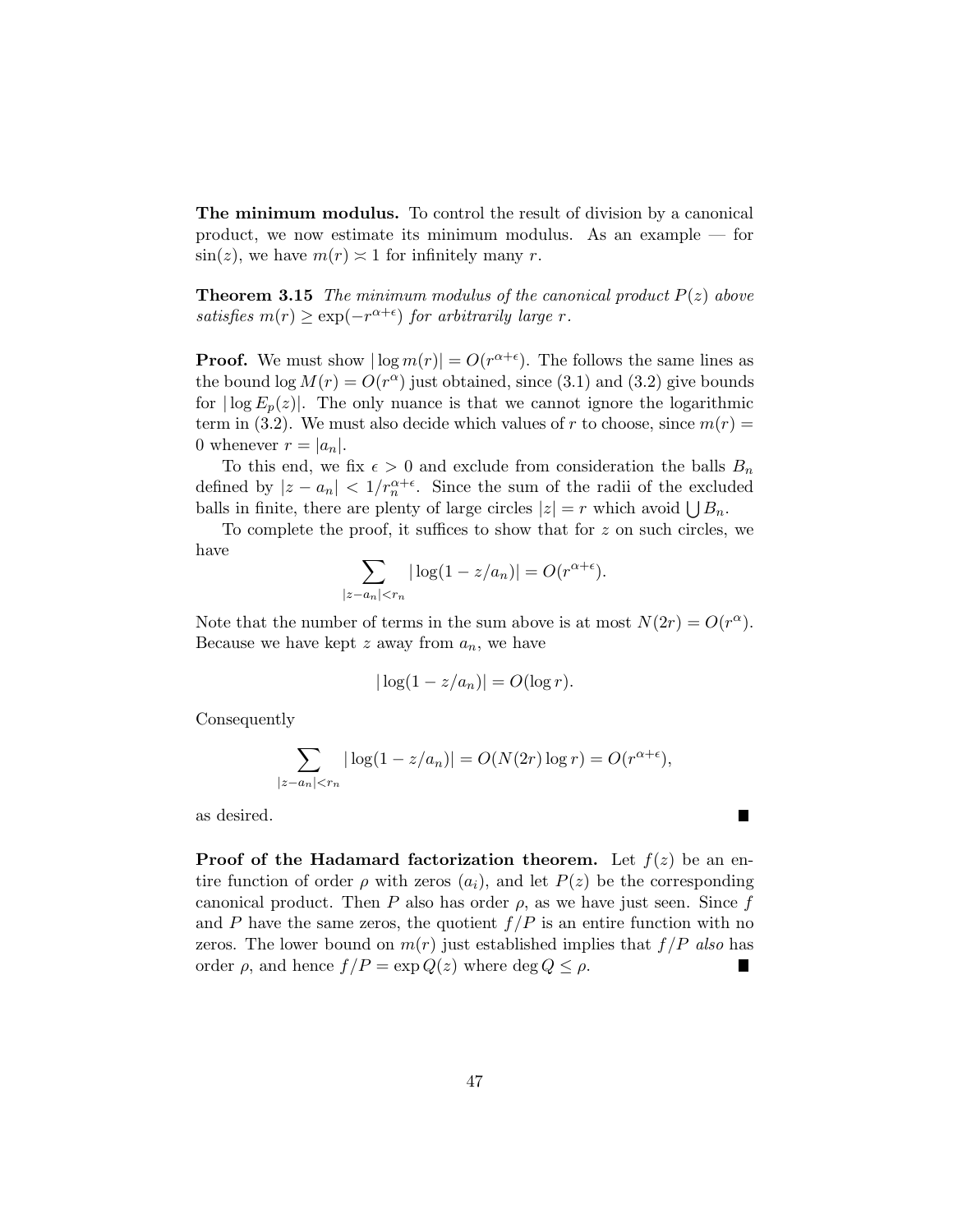Trigonometric functions. As a first example, we determine the canonical factorization of the sine function:

Theorem 3.16 *We have*

$$
\sin(\pi z) = \pi z \prod_{n \neq 0} \left( 1 - \frac{z^2}{n^2} \right).
$$

**Proof.** Indeed, the right hand side is a canonical product, and  $\sin(\pi z)$  has order one, so the formula is correct up to a factor  $\exp Q(z)$  where  $Q(z)$  has degree one. But since  $\sin(\pi z)$  is odd, we conclude Q has degree zero, and by checking the derivative at  $z = 0$  of both sides we get  $Q = 0$ .

Use of the logarithmic derivative. For later application, we record some useful properties of the logarithmic derivative  $f'/f$  of an entire function  $f(z)$ .

- 1. We have  $(fg)'/fg = f'/f + g'/g$ .
- 2. If  $f'/f = g'/g$ , then  $f = Cg$  for some constant  $C \neq 0$ .
- 3. We have  $f'(az + b)/f(az + b) = a(f'/f)(az + b)$ .

Sine, cotangent and zeta. The product formula above gives, under logarithmic differentiation,

$$
\frac{(\sin(\pi z))'}{\sin(\pi z)} = \pi \cot(\pi z) = \frac{1}{z} + \sum_{1}^{\infty} \frac{1}{z - n} + \frac{1}{z + n}.
$$

This formula is useful in its own right: it shows  $\pi \cot(\pi z)$  has simple poles at all points of  $\mathbb Z$  with residue one. This property can be used, for example, to evaluate  $\zeta(2k) = \sum_{1}^{\infty} 1/n^{2k}$  and other similar sums by the residue calculus — see the examples in Chapter 1.

We note that the product formula for  $sin(z)$  can also be used to prove  $\zeta(2) = \pi^2/6$ , by looking at the coefficient of  $z^2$  on both sides of the equation. The sine formula also shows  $\sum_{a,  $\sum_{a$$  $\pi^6/7!$ , etc., so with some more work it can be used to evaluate  $\zeta(2k)$ . For example, we have

$$
\zeta(4) = \left(\sum \frac{1}{a^2}\right) \left(\sum \frac{1}{b^2}\right) - 2 \left(\sum_{a < b} \frac{1}{(ab)^2}\right) = \frac{\pi^4}{36} - \frac{\pi^4}{60} = \frac{\pi^4}{90}.
$$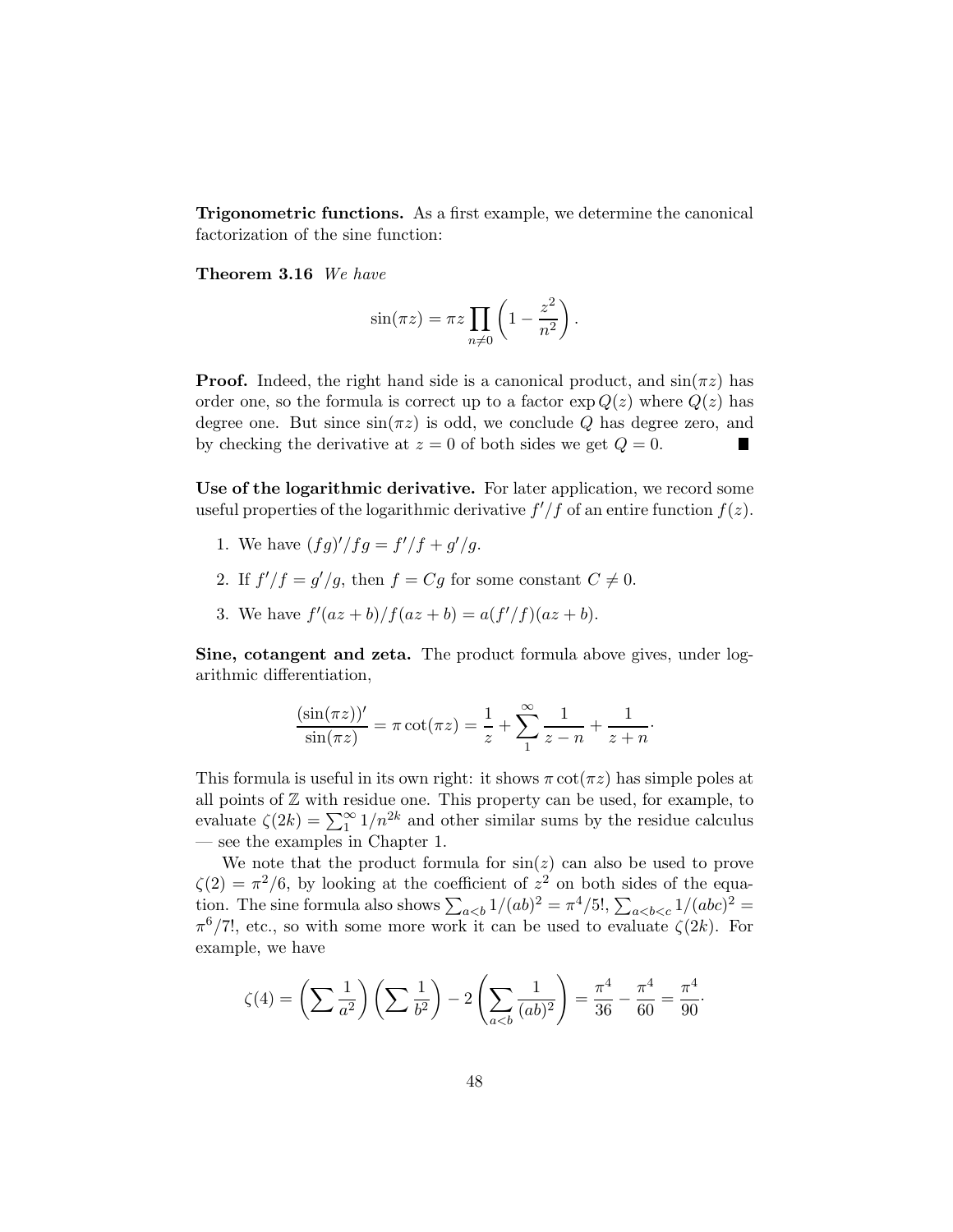Translation and duplication formulas. Many of the basic properties of the sine and cosine functions can be derived from the point of view of the uniqueness of an odd entire function with zeros at  $\mathbb{Z}\pi$ . For example, equations  $\sin(z + \pi) = \sin(z)$  and  $\sin(2z) = 2\sin(z)\sin(z + \pi/2)$  hold up to a factor of  $\exp(az + b)$  as a consequence of the fact that both sides have the same zero sets.

### 3.2 The Gamma Function

We now turn to a discussion of the extension of the factorial function  $n \mapsto n!$ to the complex numbers.

We begin by studying the canonical product associated to the *negative integers*: namely

$$
G(z) = \prod_{n=1}^{\infty} \left(1 + \frac{z}{n}\right) e^{-z/n}.
$$

It has half the terms that appear in the factorization of  $\sin(\pi z)$ ; indeed, we have

$$
G(z)G(-z) = \frac{\sin(\pi z)}{\pi z}.
$$
\n(3.3)

**Euler's constant.** We have  $G(0) = 1$ , but what is  $G(1)$ ? To answer this, we define *Euler's constant* by:

$$
\gamma = \lim_{n \to \infty} (1 + 2 + \dots + 1/n) - \log(n + 1).
$$

This expression gives the limiting error obtained when one approximates  $\int_1^{n+1} dx/x$  by n unit rectangles lying above the graph of  $y = 1/x$ . (The sum is finite because these areas can all be slid horizontally to lie disjointly inside a fixed rectangle of base one.)

Then, using the fact that  $(1+1)(1+1/2)\cdots(1+1/n) = (n+1)$ , we find  $G(1) = \exp(-\gamma).$ 

**Functional equation.** The functions  $G(z-1)$  and  $zG(z)$  have the same zeros. How are they related? By Hadamard's theorem, we have  $G(z-1)$  =  $z \exp(az + b)G(z)$  for a, b. In fact:

**Theorem 3.17** *We have*  $G(z-1) = ze^{\gamma}G(z)$ *.* 

**Proof.** The logarithmic derivative of  $zG(z)$  is given by:

$$
\frac{1}{z} + \sum_{1}^{\infty} \frac{1}{z+n} - \frac{1}{n},
$$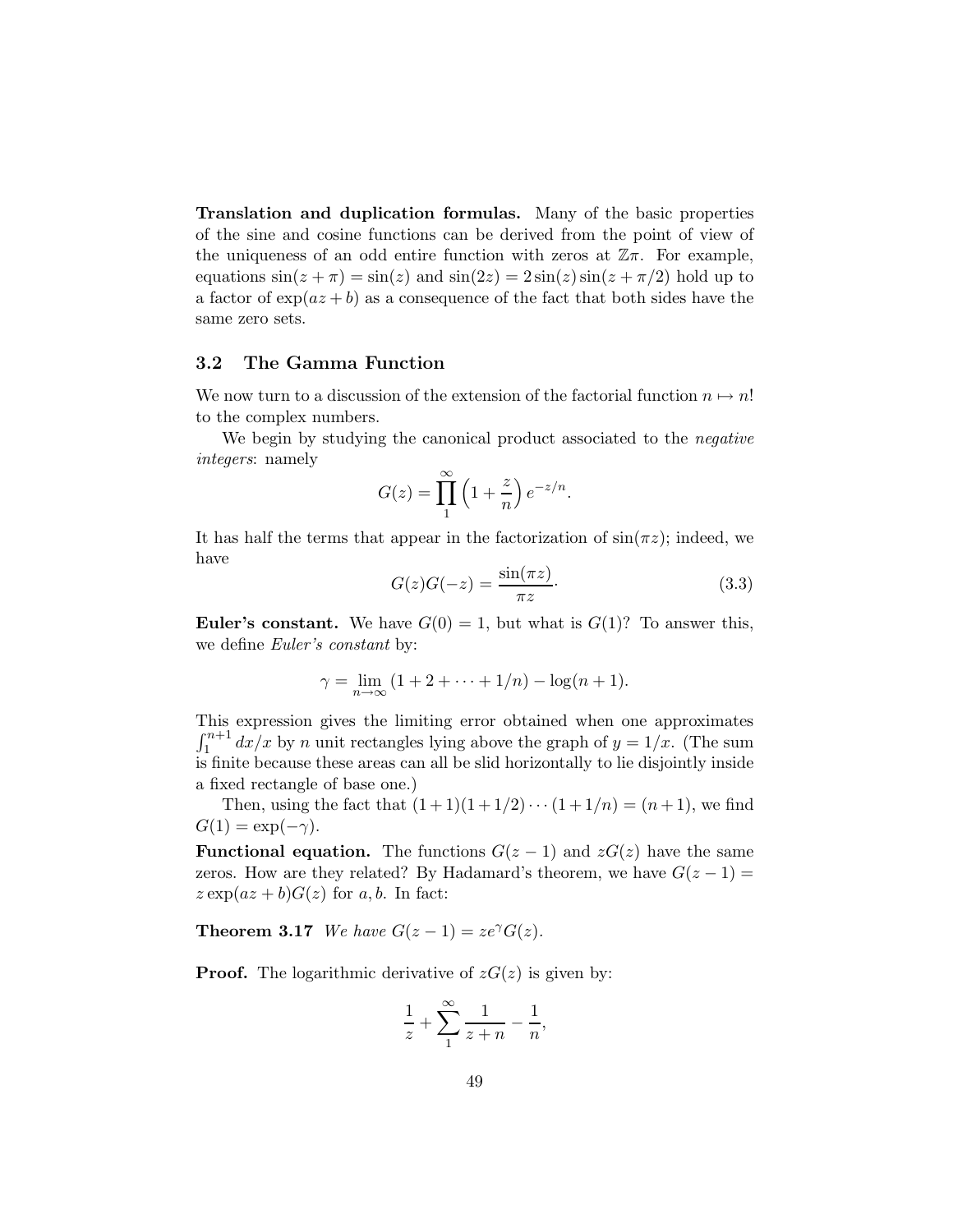while the logarithmic derivative of  $G(z-1)$  is just

$$
\sum_{1}^{\infty} \frac{1}{z+n-1} - \frac{1}{n} = \frac{1}{z} - 1 + \sum_{1}^{\infty} \frac{1}{z+n} - \frac{1}{n+1}.
$$

Since  $\sum_{1}^{\infty} (1/n - 1/(n+1))$  telescopes to 1, these series are equal, and hence  $G(z-1)$  and  $zG(z)$  agree up to a constant. The value of this constant is determined by setting  $z = 1$ .



Figure 5. The Γ function.

The Γ function. We now define

$$
\Gamma(z) = \frac{1}{ze^{\gamma z} G(z)}.
$$

Note especially that we have added a factor of  $\exp(\gamma z)$  to compensate for the multiplicative factor of  $e^{\gamma}$ . This equation is sometimes written more explicitly as

$$
z\Gamma(z) = e^{-\gamma z} \prod_{n=1}^{\infty} \left(1 + \frac{z}{n}\right)^{-1} e^{z/n}.
$$

From the discussion above we find:

- 1.  $\Gamma(z+1) = z\Gamma(z); \Gamma(1) = 1;$  and hence
- 2.  $\Gamma(n+1) = n!$  for  $n \geq 0$ ;
- 3.  $\Gamma(z)$  has no zeros; and
- 4.  $\Gamma(z)$  has simple poles at 0, -1, -2, -3, ....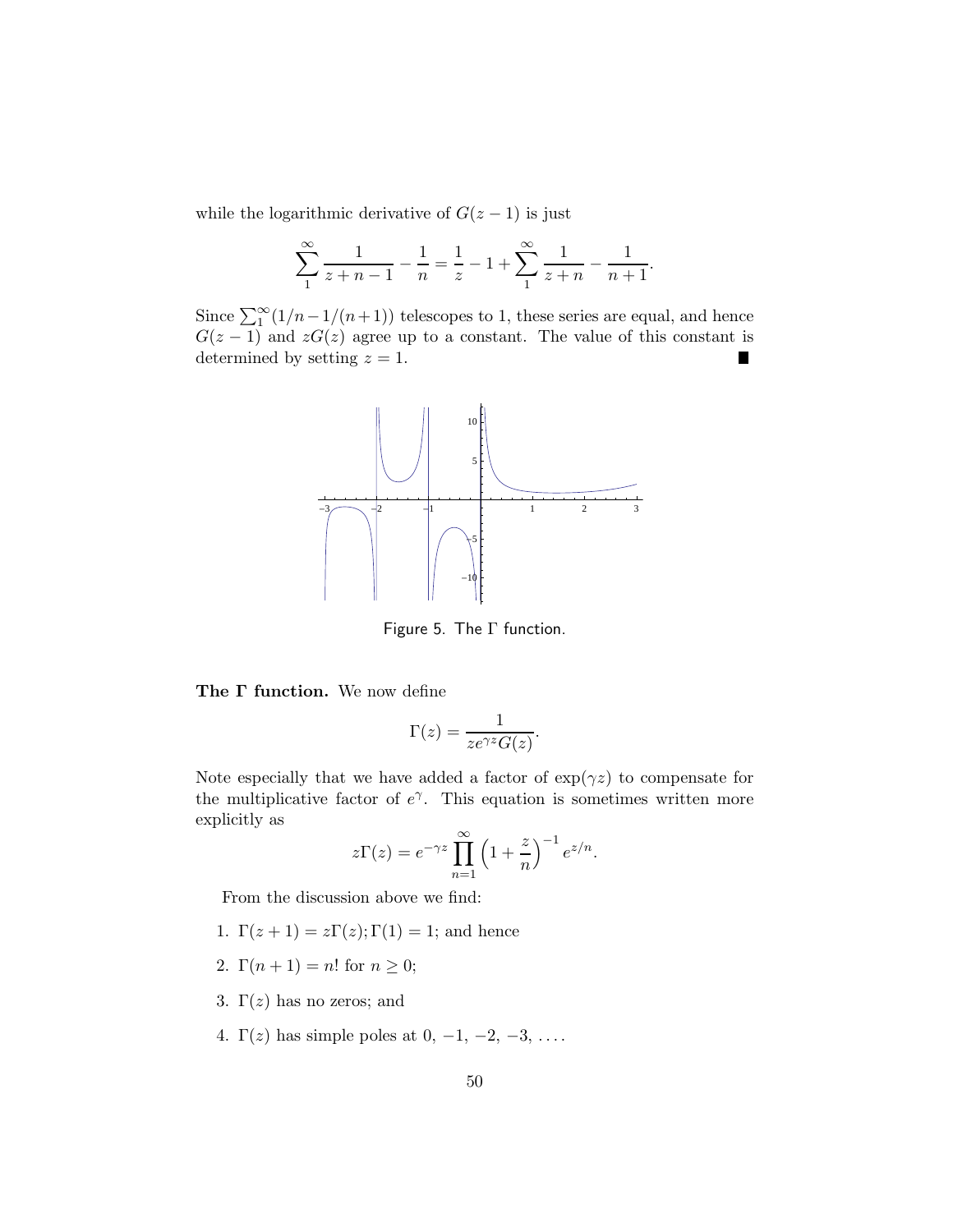Using the fact that

$$
\Gamma(z-n) = \frac{\Gamma(z+1)}{(z-n)\cdots(z-1)z},
$$

we find

$$
\mathrm{Res}_{-n}(\Gamma(z)) = \frac{(-1)^n}{n!} \cdot
$$

From (3.3) we obtain *Euler's supplement*j

$$
\frac{\pi}{\sin(\pi z)} = \Gamma(z)\Gamma(1-z),
$$

which implies, for example:

$$
\Gamma(1/2) = \sqrt{\pi}.
$$

Variants of the sine formula are:

$$
\Gamma\left(\frac{1}{2}+z\right)\Gamma\left(\frac{1}{2}-z\right) = \frac{\pi}{\cos \pi z}
$$
 and  $\Gamma(z)\Gamma(-z) = -\frac{\pi}{z\sin(\pi z)}$ .

Using the fact that  $\Gamma(\overline{z}) = \overline{\Gamma(z)}$ , we find from this last that

$$
|\Gamma(iy)|^2 = \frac{\pi}{y \sinh(\pi y)}.
$$

We also note that by the functional equation,  $\Gamma(z)$  has constant sign on each interval of the form  $(n, n+1)$ ; in fact the sign is positive for  $n > 0$  and  $(-1)^n$  for  $n < 0$ .

Gauss's formula. The formula above for the  $\Gamma$  function would not be easy to discover from scratch. Here is a formula that could also be taken as a simpler definition of the Gamma function.

Theorem 3.18 *We have*

$$
\Gamma(z) = \lim_{n \to \infty} \frac{n! n^z}{z(z+1) \cdots (z+n)}.
$$

As motivation, we note that for integers z we have  $z' = \lim_{n \to \infty} n^{z} \binom{z+n}{n}$  $\binom{+n}{n}^{-1},$ which is consistent with the formula above if we multiply both sides by  $z$ . Indeed, formally we have

$$
\binom{z+n}{n} = \frac{(z+1)\cdots(z+n)}{n!} = \frac{(n+1)\cdots(n+z)}{z!} \approx \frac{n^z}{z!},
$$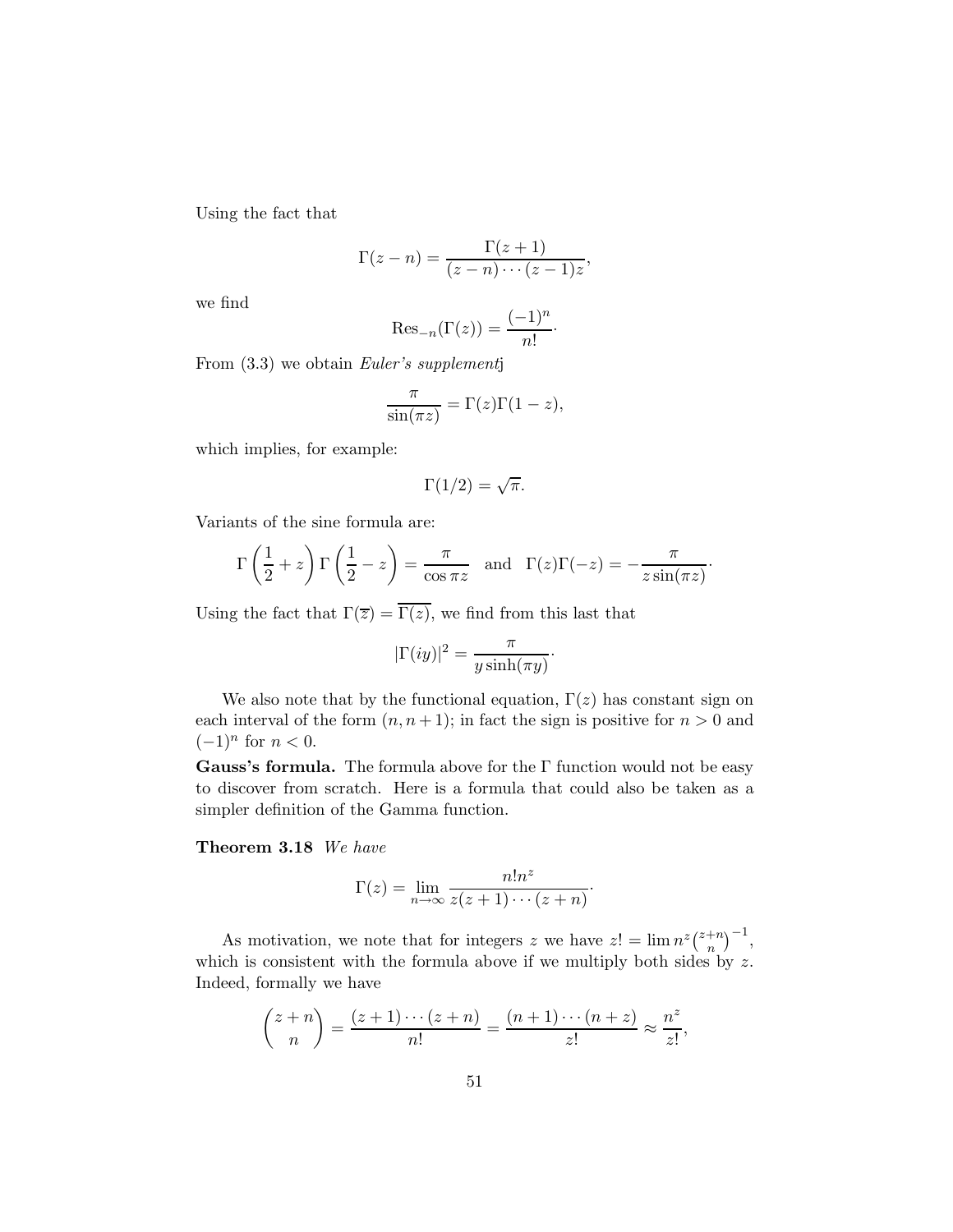and solving for z! and taking the limit gives the formula above. Proof. By definition, we have:

$$
\frac{1}{\Gamma(z)} = \lim_{n \to \infty} z e^{\gamma z} \prod_{k=1}^{n} \left( 1 + \frac{z}{k} \right) e^{-z/k}.
$$

Now  $\gamma - 1 - 1/2 - \cdots - 1/n \approx -\log(n)$ , and  $(1 + z/k) = (k + z)/k$ , so this becomes

$$
\frac{1}{\Gamma(z)} = \lim_{n \to \infty} \frac{z(z+1)\cdots(z+n)n^{-z}}{n!},
$$

П

П

which gives the formula above.

**Corollary 3.19** *We have*  $|\Gamma(z)| \leq |\Gamma(\text{Re } z)|$  *for all z.* 

**Proof.** This inequality holds for each term in the product above.

This Corollary gives us good estimates on  $\Gamma(z)$ : it is *uniformly bounded* in any region of the form  $0 < a < \text{Re}(z) < b$ , and for  $-n < \text{Re}(z) < b$  the function  $z(z + 1) \cdots (z + n) \Gamma(z)$  is uniformly bounded.

**Characterizing Γ(z).** In fact these properties are enough to characterize the Γ function.

Note that  $\exp(2\pi i z)\Gamma(z)$  satisfies the same functional equation as  $\Gamma(z)$ , and its reciprocal still has order 1; but it violates the growth condition. The boundedness is also needed.

**Theorem 3.20 (Wielandt)** *If*  $F(z + 1) = zF(z)$  *for*  $\text{Re } z > 0$ ,  $F(1) = 1$ *and*  $F(z)$  *is bounded on the strip*  $\{z : \text{Re } z \in [1,2]\},\$  *then*  $F(z) = \Gamma(z)$ *.* 

**Proof.** The functional equation allows one to extend  $F(z)$  to a meromorphic function on the whole plane, whose poles and their residues agree with those of  $\Gamma(z)$ . Thus  $G(z) = F(z) - \Gamma(z)$  is entire,  $G(0) = G(1) = 0$  and  $G(z+1) =$  $zG(z)$ . Our boundedness assumptions now imply that  $G(z) = G(z+1)/z$  is bounded in the strip  $S = \{ \text{Re } z \in [0,1] \}$ , since it has a removable singularity at  $z = 0$ . Thus  $H(z) = G(z)G(1 - z)$  is also bounded in S. The functional equation for G implies  $H(z+1) = -H(z)$  (as in the sine formula), and thus H is a constant, which must be zero. H is a constant, which must be zero.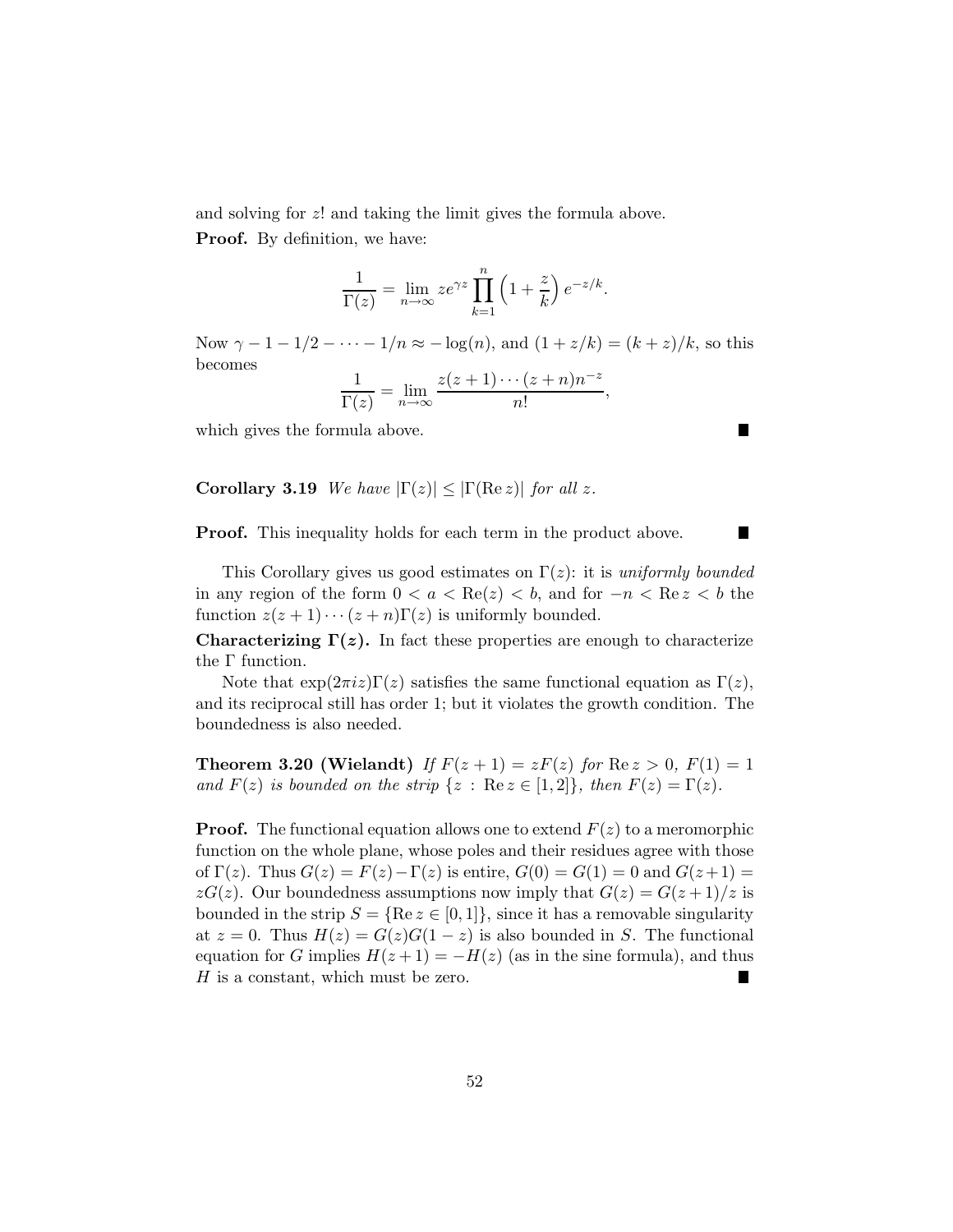A duplication formula. As an application one can prove 'multiple angle' formulas for  $\Gamma(nz)$ . The simplest is:

**Corollary 3.21** *We have*  $2\sqrt{\pi}\Gamma(2z) = 2^{2z}\Gamma(z)\Gamma(z + 1/2)$ *.* 

**Proof.** Let  $F(z) = \Gamma(z/2)\Gamma(z/2 + 1/2)$ . Then  $F(z + 1) = \Gamma(z/2 + 1/2)$ .  $1/2\Gamma(z/2+1) = zF(z)/2$ . So if write instead  $F(z) = 2^{z}\Gamma(z/2)\Gamma(z/2+1/2)$ , then  $F(z+1) = zF(z)$ . Since  $F(z)$  is also bounded for Re  $z \in [1,2]$ , we have  $F(z) = C\Gamma(z)$  for some C; and indeed,  $C = F(1) = 2\Gamma(1/2) = 2\sqrt{2\pi}$ . The result above now follows, upon replacing z with 2z.

The integral representation: the Mellin transform. We now turn to a second motivation for introducing the Γ function.

**Theorem 3.22** *For*  $Re(z) > 0$ *, we have* 

$$
\Gamma(z) = \int_0^\infty e^{-t} t^z \frac{dt}{t}.
$$

In other words,  $\Gamma(z)$  is the *Mellin transform* of the function  $e^{-t}$  on  $\mathbb{R}^*$ .

The Mellin transform is an integral against characters  $\chi : \mathbb{R}^* \to \mathbb{C}^*$  (given by  $\chi(t) = t^z$ ), and as such it can be compared to the Fourier transform (for the group  $\mathbb R$  under addition) and to Gauss sums. Indeed the Gauss sum

$$
\sigma(\chi)=\sum_{(n,p)=1}\chi(n)e^{2\pi in/p}
$$

is the analogue of the Gamma function for the group  $(\mathbb{Z}/p)^*$ .

**Proof.** Apply the uniqueness theorem above.

П

Stirling's formula. Here is a very brief introduction to the method of steepest descent, with the aim of explaining Stirling's formula: as  $s \to \infty$ , we have:

$$
\Gamma(s) \sim \sqrt{\frac{2\pi}{s}} \left(\frac{s}{e}\right)^s.
$$

The idea is to model  $\Gamma(s) = \int_0^\infty e^{-t} t^{s-1} dt$  by the more easily understood Gaussian integral:

$$
\int_{-\infty}^{\infty} e^{a - b(t - t_0)^2/2} dt = e^a \sqrt{2\pi/b},
$$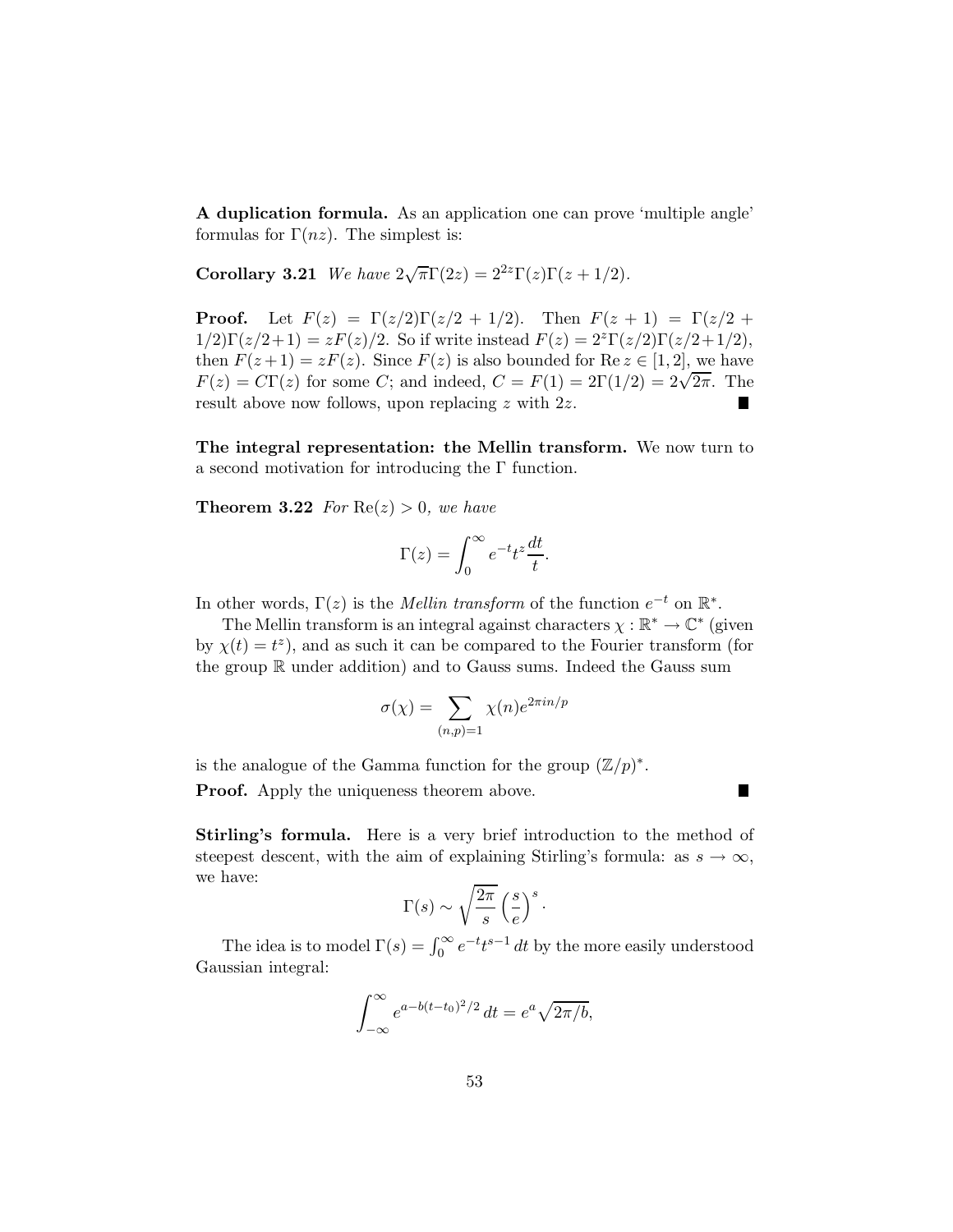which is itself proved using the identity

$$
\left(\int_{-\infty}^{\infty} e^{-x^2/2} dx\right)^2 = \int e^{-r^2/2} r dr d\theta = 2\pi.
$$

To this end we rewrite  $\Gamma(s) = \int_0^\infty e^{\phi(t)} dt$ , where  $\phi(t) = -t + (s-1) \log t$ . Then  $\phi'(t) = -1 + (s-1)/t$  vanishes at  $t_0 = s-1$ , with  $\phi''(t_0) = -(s-1)/t_0^2 =$  $-1/(s-1)$ . So we have

$$
\phi(t) \approx \phi(t_0) + \phi''(t_0)(t - t_0)^2/2 = a - b(t - t_0)^2/2
$$

with  $a = 1 - s + (s - 1) \log(s - 1)$  and  $b = 1/(s - 1)$ . This gives

$$
\Gamma(s) \sim e^{1-s}(s-1)^{s-1}\sqrt{2\pi(s-1)}
$$
.

Using the fact that  $(s-1)^s \sim s^s/e$  and  $\sqrt{s-1} \sim \sqrt{s}$ , this gives Stirling's formula.

As a simple check, we note that Stirling's formula implies:

$$
\lim (n!/n^n)^{1/n} = 1/e.
$$

This can be seen by interpreting  $(1/n)(2/n)(3/n) \cdots (n/n)$  as the exponential of an integral, and using the fact that  $\int_0^1 \log x \, dx = -1$ .

The name *steepest descent* comes from the fact that the real axis passes through the saddle pass of the absolute value of the integrand at its critical point, and proceeds in the direction where the absolute value decreases fastest. Compare [MH, p. 438].

#### 3.3 Meromorphic functions: The Mittag-Leffler theorem

We now turn to the problem of describing meromorphic functions with *prescribed principal parts*. This means we specify a sequence of *distinct points*  $a_n \rightarrow \infty$ , and a finite *Laurent tail* 

$$
p_n(z) = \frac{b_k}{(z-a_n)^k} + \dots + \frac{b_1}{z-a_n}
$$

at each point. (The values of k and  $b_1, \ldots, b_k$  depend on n.) We say  $p_n(z)$ is the principal part of a meromorphic function  $f(z)$  if  $f(z) - p_n(z)$  is holomorphic at  $z = a_n$ .

**Theorem 3.23** For any sequence of points  $a_n \to \infty$  and principal parts  $p_n(z)$ *, there exists a meromorphic function*  $f(z)$  *with poles exactly at*  $a_n$ *, and with the prescribed principal parts.*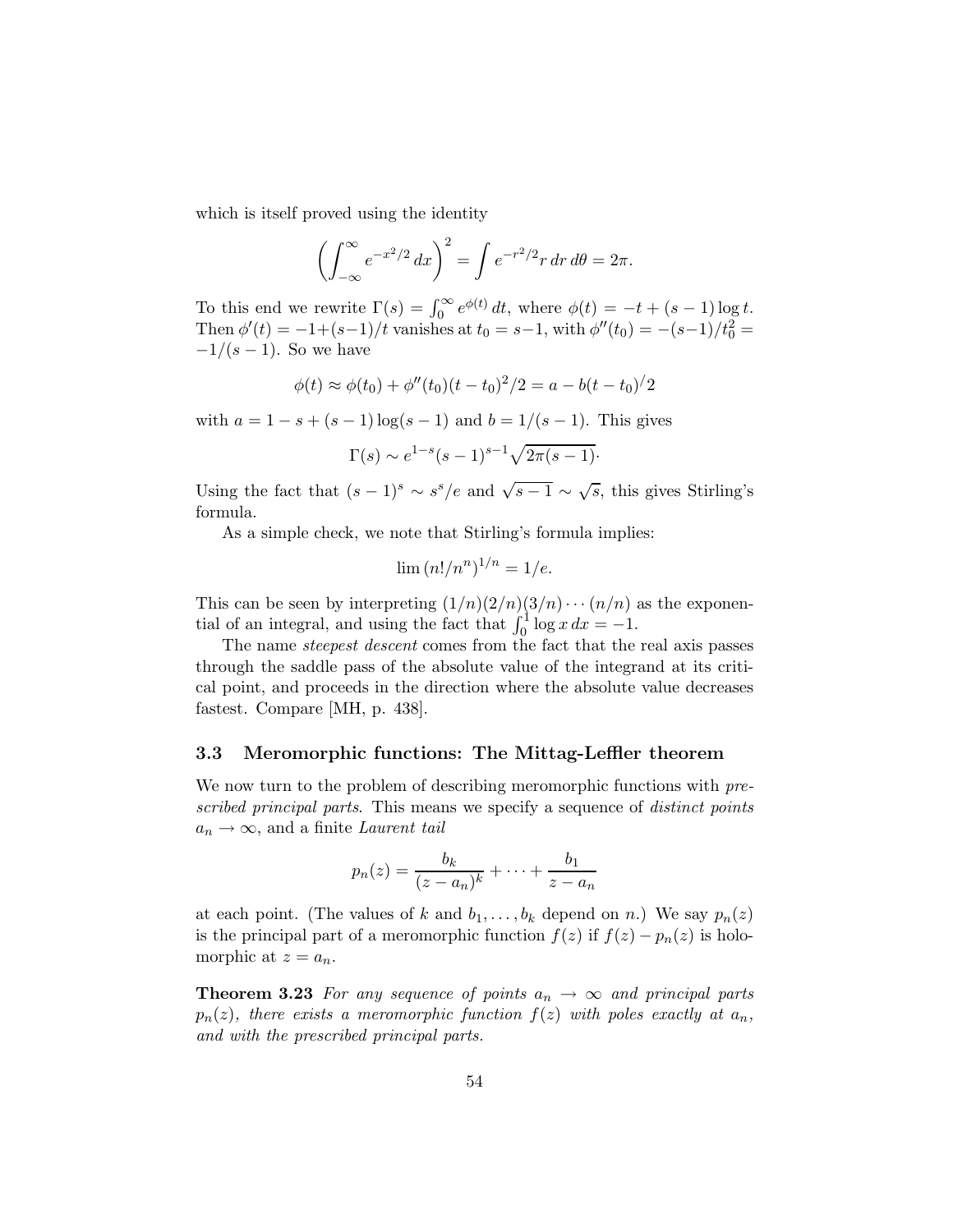**Proof.** Let  $q_n(z)$  be the polynomial given by truncating the power series for  $p_n(z)$  so that  $|p_n(z) - q_n(z)| < 2^{-n}$  when  $|z| < |a_n|/2$ . Then  $f(z) =$  $\sum (p_n(z) - q_n(z))$  is the desired function.

Singly-periodic functions. (This is a hint of the theory of elliptic or doubly-periodic functions to come.)

Any meromorphic function satisfying  $f(z+1) = f(z)$  has the form  $f(z) =$  $F(e^{2\pi i z})$  for some meromorphic function  $F: \mathbb{C}^* \to \widehat{\mathbb{C}}$ . This leads to formulas such as:

$$
\sum_{-\infty}^{\infty} \frac{1}{(z-n)^2} = \frac{\pi^2}{\sin^2(\pi z)}.
$$

Note that the right hand side is a sum of principal parts. Also, compare this to the series for  $\pi \cot(\pi z)$ .

To verify this equation, first note that  $|z - n|^2 \ge |\operatorname{Im} z|^2 + n^2 - O(1)$  for  $0 \leq Re z \leq 1$ , and hence the sum on the left converges *uniformly* in this strip so long as  $|\text{Im } z| \geq 1$ . Thus both sides tends to 0 as  $|\text{Im } z| \to \infty$ . But their difference is holomorphic and periodic, and so it must vanish identically.

On the other hand, by evaluating the constant term in the Laurent series on both sides, we obtain the formula  $\sum_{1}^{\infty} 1/n^2 = \pi^2/6$ .

From Mittag–Leffler to Weierstrass. The Weierstrass Theorem — that there exists a function  $g(z)$  with prescribed zeros — is a Corollary of the Mittag–Leffler theorem (which historically came later).

Indeed, to construct an entire function with zeros of multiplicities  $m_n$ at distinct points  $a_n \to \infty$ , we can simply first construct a meromorphic function  $f(z)$  with principle part  $p_n(z) = m_n/(z - a_n)$  at  $a_n$ , and then take  $g(z) = \exp(\int f(z) dz)$ . Since the residues of  $f(z)$  are integers, the integral is only well-defined modulo  $2\pi i\mathbb{Z}$ , but this is sufficient to make its exponential well-defined.

*...this topsy–turvy way of doing things (*die Dinge auf dem Kopf zu stellen*) should be not sanctioned by anyone who sees mathematics as something other than a disordered heap of mathematical results.*

—A. Pringsheim, 1915.

(See [Re, p.131].)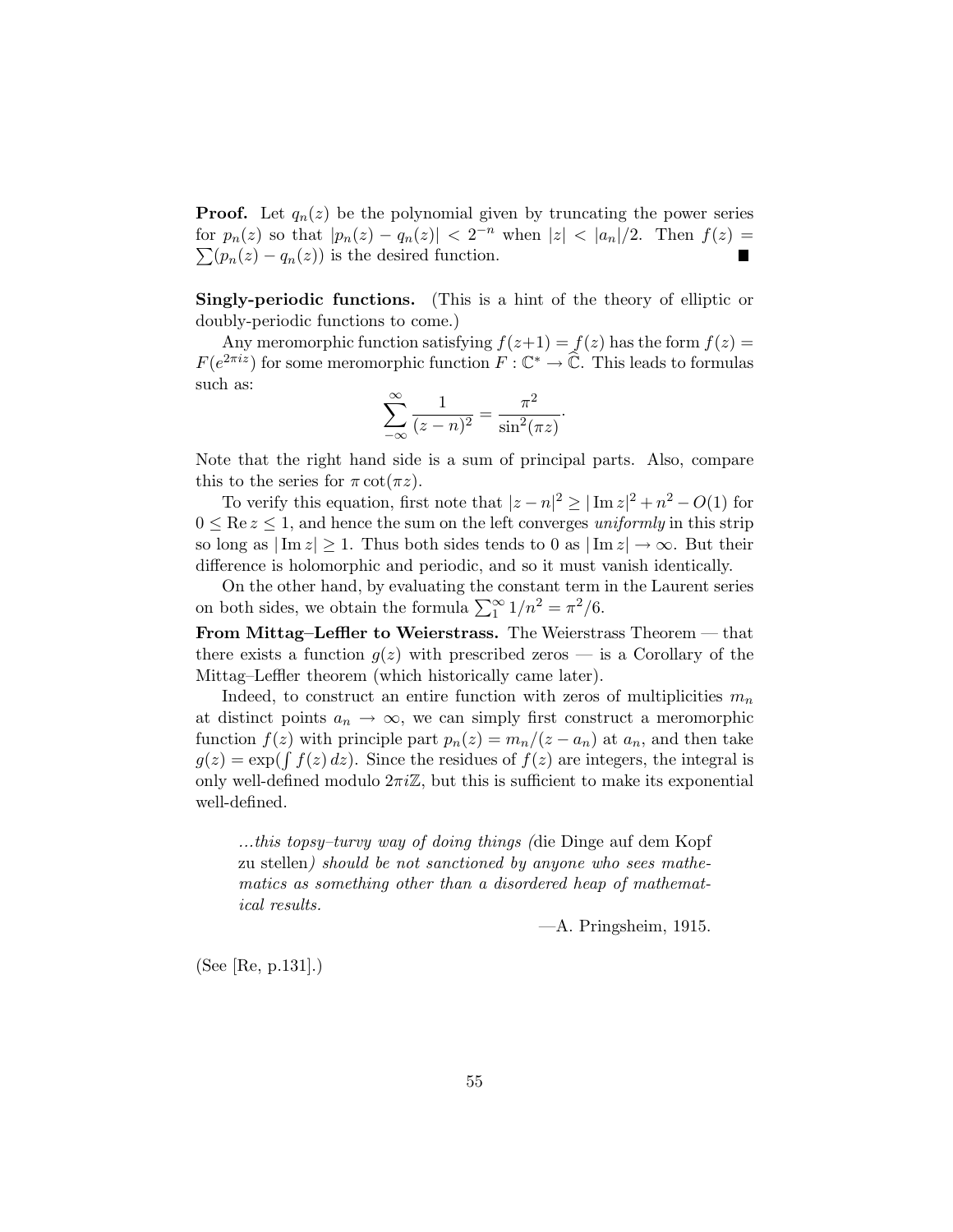# 4 Conformal mapping

We now turn to the theory of analytic functions as mappings. Here the dominant operation is composition, rather than addition or multiplication.

### 4.1 The Riemann mapping theorem

A conformal homeomorphisms between plane domains is an isomorphism in the category of Riemann surfaces. The first main result classifies these domains when they are simply-connected.

**Theorem 4.1 (Riemann mapping theorem)** Let  $U \subset \mathbb{C}$  be a simply *connected domain, other than* C *itself. Then there exists a conformal homeomorphism*  $f: U \to \Delta$ .

The same result holds for any simply-connected region  $U \subset \widehat{\mathbb{C}}$  such that  $|\widehat{\mathbb{C}}-U| \geq 1$ . Note that  $\pi_1(U) = (1)$  iff  $\widehat{\mathbb{C}}-U$  is connected, so the complement is either empty, one point or a nontrivial continuum.

Since Aut( $\Delta$ ) is large, the Riemann map is not unique. It can be made unique by picking a point  $p \in \Delta$  and requiring  $f(p) = 0$  and  $f'(p) > 0$ . The value of  $f'(p)$  is an interesting invariant of  $(U, p)$ ; its reciprocal is called the *conformal radius* of U with center p.

### Examples of Riemann maps.

1. We first note that  $\Delta \cong \mathbb{H}$ , e.g. by the Möbius transformation  $A(z)$  =  $-i(z-1)/(z+1)$ . We also remark that  $A: S^1 \to \mathbb{R}$  becomes in angular coordinates,

$$
A(\theta) = \frac{2}{2i} \frac{e^{i\theta/2} - e^{-i\theta/2}}{e^{i\theta/2} + e^{-i\theta/2}} = \tan(\theta/2).
$$

This is the change of variables used in calculus to integrate rational functions of sine and cosine.

- 2. We also remark that  $(\Delta, 0) \cong (\Delta, p)$ , and  $(\mathbb{H}, i) \cong (\mathbb{H}, p)$ , as can be seen using the Möbius transformations  $B(z) = (z + p)/(1 + \overline{p}z)$  and  $C(z) = az + b$  where  $p = ai + b$ .
- 3. Of course any region in  $\hat{\mathbb{C}}$  bounded by a circle (or line) is also isomorphic to  $\Delta$ .
- 4. Let  $L \subset \widehat{\mathbb{C}}$  be a *lune* the region between two circular arcs. Apply a Möbius transformation so the vertices of L are at 0 and  $\infty$ ; then after a rotation, we can assume  $L = \{z : 0 < \arg z < \alpha\}$ , and  $f(z) = z^{\pi/\alpha}$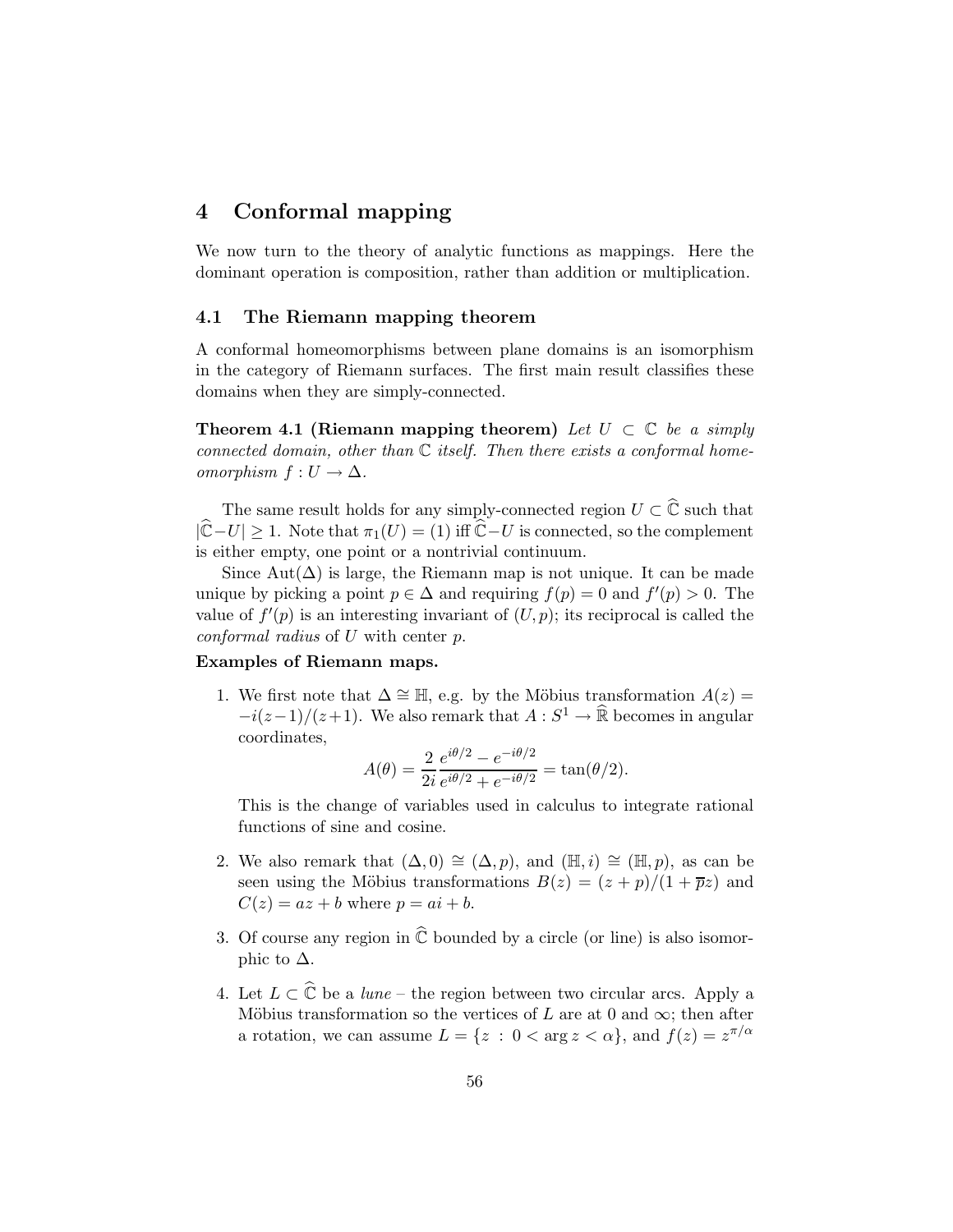send L to H. (This illustrates the idea that the Riemann map  $U \cong \Delta$  is often constructed as a composition of several simple transformations.)

- 5. The map  $f(z) = z + 1/z$  sends the region  $\Omega = \mathbb{H} \overline{\Delta}$  to  $\mathbb{H}$ . This is a particular case of a lune.
- 6. The strip  $S = \{z : 0 < \text{Im } z < \pi\}$  is a lune with angle zero; it is sent to  $\mathbb{H}$  by  $f(z) = e^z$ . The region between any two tangent circles is isomorphic to  $S$  by a Möbius transformation.

This is related to the problem of extending the harmonic function  $u(z) = 1$  for Im  $z > 0$  and 0 for Im  $z < 0$  from  $S<sup>1</sup>$  to  $\Delta$ ; we can take  $u = \text{Re } f(z)/\pi$  where  $f : \Delta \to S$  sends  $\pm 1$  to the two ends of S.

- 7. Let us write  $S = S_+$  and  $S_-$  according to the sign of Re(z). Note that  $f(z) = e^z$  sends the imaginary axis to  $S^1$ . Thus f sends  $S_-$  to  $\Delta \cap \mathbb{H}$ , and sends  $S_+$  to  $\mathbb{H} - \overline{\Delta}$ . Both of these regions are lunes. The map  $g(z) = (z + 1/z)/2$  sends  $f(S_+)$  to  $-\mathbb{H}$  and  $f(S_+)$  to  $+\mathbb{H}$ .
- 8. As a variation on the discussion above, we observe that  $f(z) = \cos z$ maps the half-strip  $T \subset \mathbb{H}$  defined by  $0 < \text{Re } z < \pi$  to  $-\mathbb{H}$ . Indeed,  $cos(z) = (e^{iz} + e^{-iz})/2$  is simply the composition of the map  $z \mapsto e^{iz}$ , which sends T to  $\Delta \cap \mathbb{H}$ , with the map  $g(z) = (z + 1/z)/2$ .

If we reflect  $T$  through its sides, we obtain a tiling of  $\mathbb{C}$ . The map  $\cos(z)$  sends half the tiles to H and the other half to  $-\mathbb{H}$ , as can be seen by Schwarz reflection.

9. One last trigonometric example: the map  $f(z) = \sin(z)$  sends  $T =$  ${z \in \mathbb{H} : 0 < \text{Re } z < \pi/2}$  to the first quadrant. As an alternative way to see this, use the fact that  $sin(iy) = sinh(iy)$  and  $sin(\pi/2 + iy) =$  $\cosh(y)$ .

Consequently  $\sin^2(z)$  maps T to H. This is consistent with the previous example, because  $\sin^2(z) = (1 - \cos(2z))/2$ .

10. We note that  $\Delta^*$  is isomorphic to  $\mathbb{C} - \overline{\Delta}$  by  $z \mapsto 1/z$ . The Riemann mapping theorem shows there is a conformal map

$$
\mathbb{C} - \overline{\Delta} \to \mathbb{C} - K
$$

for any connected set K with  $|K| > 1$ .

Univalence and compactness. To begin the proof of the Riemann mapping theorem, we recall a few fundamental facts.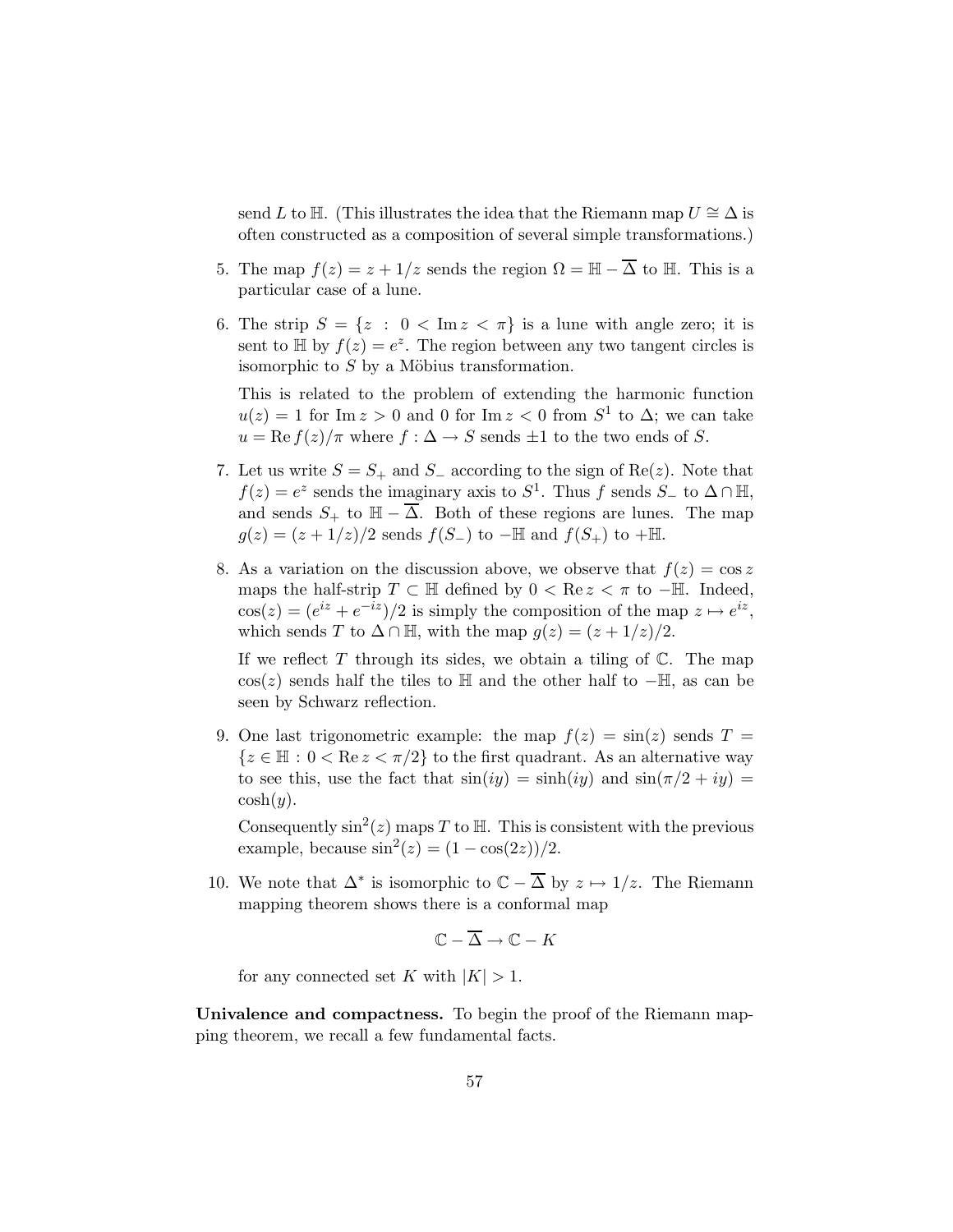Let us say  $f: U \to \mathbb{C}$  is *univalent* if f is injective and analytic. By injectivity, its inverse is analytic, and  $f$  provides a homeomorphism between U and  $V = f(U)$ . (It need *not* provide a homeomorphism between their closures.) We then have:

**Lemma 4.2** *Let*  $f_n: U \to \mathbb{C}$  *be a sequence of univalent maps, converging locally uniformly to*  $f: U \to \mathbb{C}$ *. If*  $f$  *is nonconstant, it too is univalent.* 

**Proof.** Suppose  $f(a) = f(b)$  with  $a \neq b$ , but f is nonconstant. Then  $g(z) = f(z) - f(b)$  has a zero at  $z = a$  and  $g(z) = \lim g_n(z) = f_n(z) - f_n(b)$ . It follows by Rouché's theorem that for  $n \gg 0$  we have  $g_n(a_n) = 0$  with  $a_n \to a$ . But then  $f_n(a_n) = f_n(b)$ , contrary to univalence of  $f_n$ .

**Lemma 4.3** *The space of analytic maps*  $f : U \rightarrow \overline{\Delta}$  *is compact in the topology of locally uniform convergence.*

**Proof.** This is a consequence of Arzela-Ascoli and the fact that  $|f'(z)| \le$  $1/d(z, \partial U)$  by Cauchy's integral formula.

**Lemma 4.4** *If*  $U \subset \mathbb{C}$  *is simply-connected and*  $0 \notin U$ *, then there exists a univalent map*  $f: U \to \mathbb{C}$  *such that*  $f(z)^2 = z$ .

**Proof of the Riemann mapping theorem.** Pick  $p \in U$  and let  $\mathcal F$  denote the space of univalent maps  $f : (U, p) \to (\Delta, 0)$ . For convenience, we will also impose the condition that  $f'(p) > 0$ .

We first observe that  $\mathcal F$  is nonempty. This is clear if U is bounded. It is also true if  $U \neq \mathbb{C}$ , for in this case we can translate to  $0 \notin U$ ; then the image V of a particular branched of  $\sqrt{z}: U \to \mathbb{C}$  is disjoint from  $-V$ , so by composing with  $1/(z - a)$ ,  $a \in -V$ , we obtain a univalent map from U to a bounded region.

Note that if  $B(p,r) \subset U$ , then by the Schwarz lemma we have  $|f'(p)| \leq$  $1/r$  for all  $f \in \mathcal{F}$ . Thus  $M = \sup_{\mathcal{F}} f'(p)$  is finite. By the preceding lemmas, the bound M is actually realized: there exists an  $f \in \mathcal{F}$  such that  $f'(p) = M$ .

To complete the proof, we need to show  $f(U) = \Delta$ . If not, there is an  $a \in \Delta - f(U)$ . Let  $A : \Delta \to \Delta$  be an automorphism such that  $A(a) = 0$ . Let  $s(z) = z<sup>2</sup>$ , and construct a branched of  $s<sup>-1</sup>$  on the simply-connected region  $A(f(U)) \subset \Delta^*$ . Let  $B : \Delta \to \Delta$  be an automorphism such that

$$
g = B \circ s^{-1} \circ A \circ f : U \to \Delta
$$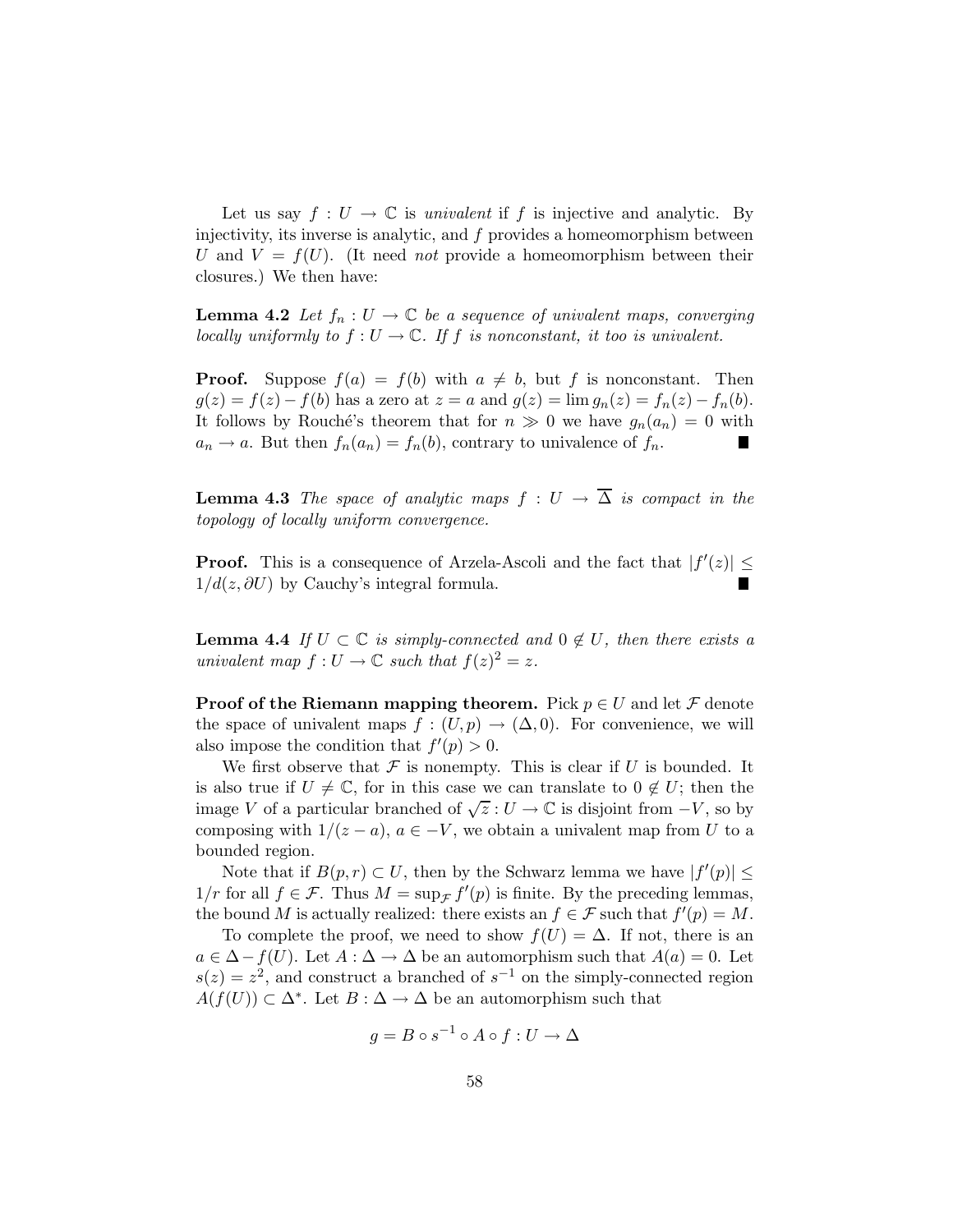satisfies  $g(p) = 0$  and  $g'(p) > 0$ . Then  $g \in \mathcal{F}$  as well.

Now notice that  $f = (A \circ s \circ B) \circ g = h \circ g$ . By construction,  $h : \Delta \to \Delta$ is a proper map of degree two, with  $h(0) = 0$ . Thus  $|h'(0)| < 1$  by the Schwarz lemma. But  $g'(0) = h'(0)f'(0)$ , so  $g'(0) > f'(0) = M$ , contrary to the definition of M since  $g \in \mathcal{F}$ .

Thus f must have been surjective after all, so it provides the desired conformal map between U and  $\Delta$ . H.

Boundary behavior. It is now convenient to reverse domain and range and consider a Riemann map  $f : \Delta \to U \subset \mathbb{C}$ . We will investigate the question of extending f at least to a *continuous* map on ∂U.

Here is one of the main results. Recall that a compact set  $J \subset \mathbb{C}$  is a *Jordan curve* if it is homeomorphic to a circle.

**Theorem 4.5** *If*  $\partial U$  *is a Jordan curve, then any conformal map*  $f : \Delta \to U$ *extends to a homeomorphism between*  $\overline{\Delta}$  *and*  $\overline{U}$ *.* 

**Length–area.** Here is the basic argument, exploiting the fact that  $f$ stretches all directions by the same factor,  $|f'(z)|$ .

Let  $R(a, b) = [0, a] \times [0, b] \subset \mathbb{C}$ . For each  $y \in [0, b]$ , let  $L_x = [0, a] \times \{y\}$ . Then we have

**Lemma 4.6** For any conformal map  $f : R(a, b) \to U \subset \mathbb{C}$ , there exists a  $y \in [0, b]$  *such that* 

$$
b^2 \operatorname{length}(f(L_y))^2 \le \operatorname{area}(U) \operatorname{area}(R).
$$

*In other words, the length of the image of some horizontal line is bounded above by*  $\sqrt{\text{area}(U)a/b}$ *.* 

**Corollary 4.7** If  $\text{area}(U) = \text{area}(R(a, b))$ , then the image of some horizon*tal line is shorter in* U *(or at least no longer).*

**Proof of Lemma 4.6** The average length of  $f(L_y)$ , squared, satisfies

$$
\left(\frac{1}{b}\int_0^b \text{length}(L_y) \, dy\right)^2 = \frac{1}{b^2} \left(\int_{R(a,b)} |f'(z)| \, |dz|^2\right)^2
$$
\n
$$
\leq \frac{1}{b^2} \int 1^2 \int |f'|^2 = \frac{\text{area}(U) \, \text{area}(R(a,b))}{b^2}.
$$

Since the average exceeds the minimum, the result follows.

П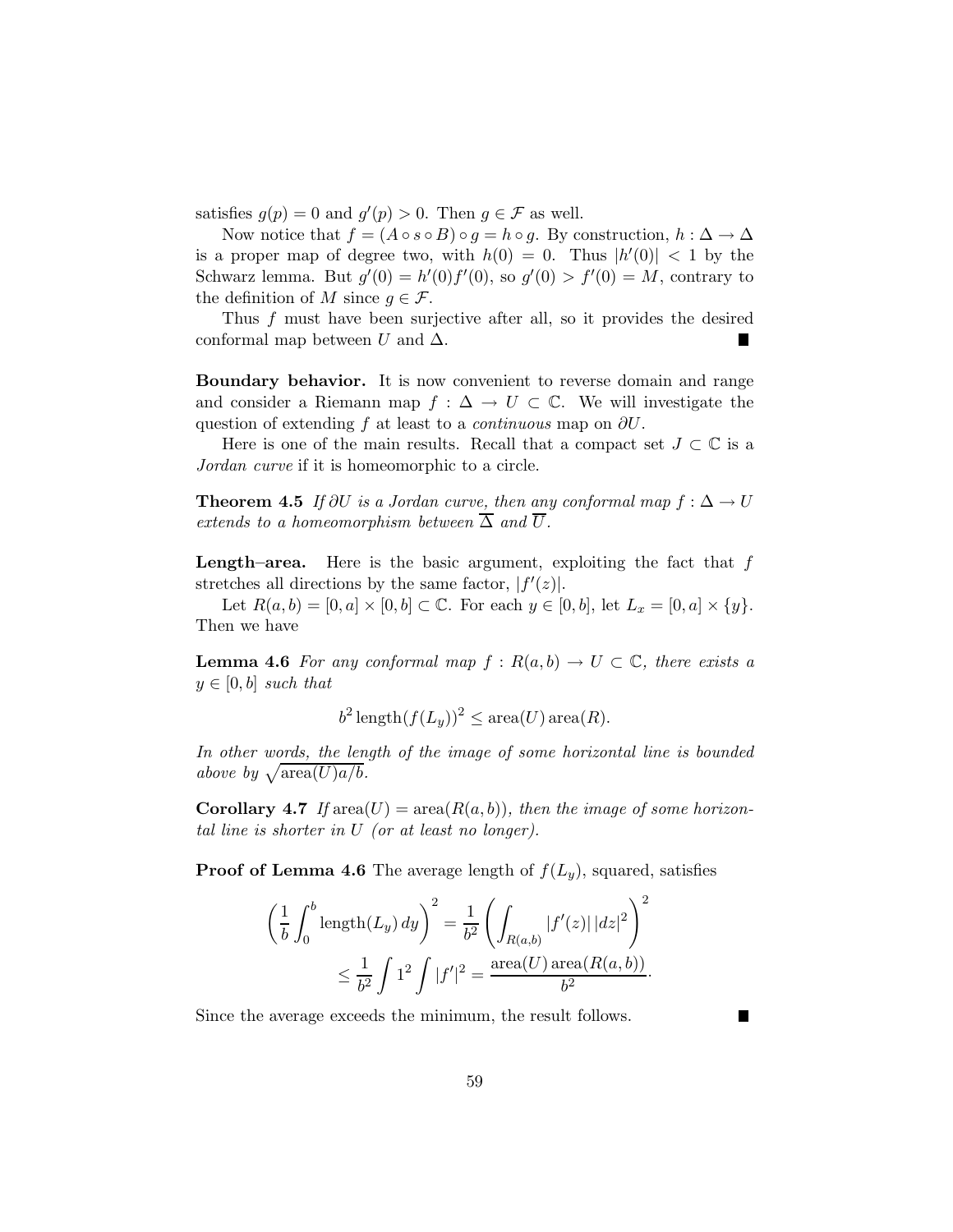**Jordan curves.** Here is a basic fact about a Jordan curve  $J \subset \mathbb{C}$ . Given  $a, b \in J$ , let  $[a, b] \subset J$  be the subarc joining these two points with smallest diameter. Then diam $[a, b] \rightarrow 0$  if  $|a - b| \rightarrow 0$ .

**Proof of Theorem 4.5.** Given a point  $z \in \partial \Delta$ , map  $\Delta$  to an infinite strip, sending  $z$  to one end. Then there is a sequence of disjoint squares in the strip tending towards that end. The images of these squares have areas tending to zero, so there are cross-cuts  $\gamma_n \subset \overline{\Delta}$  enclosing z such that length $(f(\gamma_n)) \to 0$ . Thus the endpoints of  $f(\gamma_n)$  converge to points  $a_n, b_n \in J$ , with  $z \in [a_n, b_n]$ for  $n \gg 0$ . Since diam $[a_n, b_n] \to 0$ , the disk bounded by  $f(\gamma_n) \cup [a_n, b_n]$ shrinks to z, and this implies  $f(z_n) \to f(z)$  whenever  $z_n \to z$  in  $\Delta$ .

Consequently f extends to a continuous map  $S^1 \to J$ . Since  $f|\Delta$  is a homeomorphism,  $f|S^1$  is monotone; thus it is injective unless it is constant on an arc. But it cannot be constant on an arc, since f is nonconstant.  $\blacksquare$ 

Local connectivity. The key point in the proof above is the following property of a Jordan domain  $\overline{U}$ : if  $a, b \in \partial U$  are joined by a short arc  $\alpha \subset U$ , then the disk cut off by  $\alpha$  has small diameter. This principle is called 'short dam, small lake'.

Recall that a compact set K is *locally connected* if for every open set  $U \subset K$  and  $x \in U$  there is a connected open set with  $x \in V \subset U$ .

**Exercise.** If there exists a continuous surjective map  $f : S^1 \to K$ , then K is locally connected.

The argument in the proof of Theorem 4.5 furnishes short cross-cuts for any Riemann map, so it also shows:

Theorem 4.8 *The Riemann map extends continuously to* S 1 *iff* ∂U *is locally connected.*

Finally, using Schwarz reflection one has the useful statement:

**Theorem 4.9** *The Riemann map extends analytically across an arc*  $\alpha \subset S^1$ *iff*  $f(\alpha)$  *is a real-analytic arc in* ∂U.

Remark. The length–area method also easily shows:

**Theorem 4.10** *Any Riemann mapping*  $f : \Delta \to \mathbb{C}$  *has radial limits almost everywhere; that is,*  $\lim_{r\to 1} f(re^{i\theta})$  *exists for almost every*  $\theta$ *.* 

**Proof.** We may assume the image of f is bounded; then  $\int |f'|^2 < \infty$ , which implies by Cauchy-Schwarz that  $\int |f'| < \infty$  along almost every ray.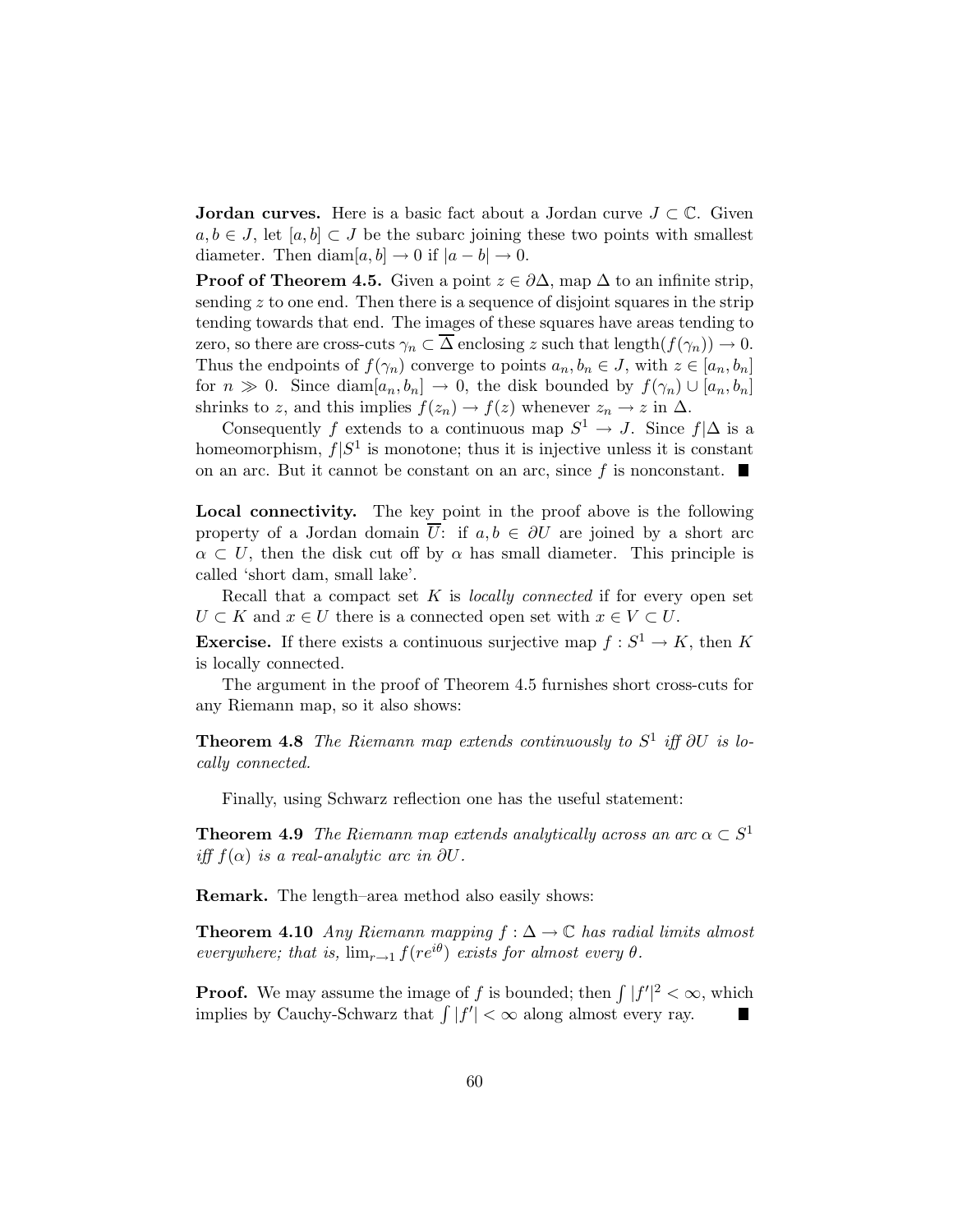More generally, it is known that any bounded analytic function has radial limits a.e. By [Ko], not much more can be said — given a  $G_{\delta\sigma}$  set  $A \subset S^1$  of measure zero, there exists a bounded function that fails to have radial limits exactly on the set A. For *Riemann mappings*, radial limits exist except outside a very small set — the exceptional set A has capacity zero and in particular H. dim $(A) = 0$ .

Harmonic functions and boundary values. Recalling that if  $u$  is harmonic and f is analytic then  $u \circ f$  is also harmonic, it is now a simple matter to solve the Dirichlet problem (at least implicitly) on any Jordan domain.

**Theorem 4.11** *For any Jordan domain*  $U \subset \mathbb{C}$ *, there exists a unique map*  $P: C(\partial U) \to C(\overline{U})$  such that  $Pu|\partial U = u$  and  $Pu$  is harmonic in U.

**Proof.** Let  $f : \overline{\Delta} \to \overline{U}$  be the Riemann map, and let  $Pu = P_0(u \circ f) \circ f^{-1}$ , where  $P_0$  is given by the Poisson kernel on the unit disk.

**Annuli.** A domain  $U \subset \widehat{\mathbb{C}}$  is an *annulus* if  $\widehat{\mathbb{C}} - U = K_1 \sqcup K_2$  has exactly two connected components. Equivalently,  $\pi_1(U) \cong \mathbb{Z}$ . Note: in general  $H_0(S^2 - U) \cong H_1(U)$ ; this is an example of *Alexander duality*.

The *standard annulus* is  $A(R) = \{z : 1 < |z| < R\}$ . Other examples of annuli are  $\mathbb{C}^*$  and  $\Delta^*$ . Exercise: none of these annuli are isomorphic.

**Theorem 4.12** *The universal cover of any annulus*  $U \subset \hat{\mathbb{C}}$  *is isomorphic*  $to \mathbb{C}$  *or*  $\mathbb{H}$ *.* 

**Proof.** We may suppose the two complementary components of  $U$  contain 0 and  $\infty$  respectively. Then the map  $U \hookrightarrow \mathbb{C}^*$  induces an isomorphism  $\pi_1(U) \cong \pi_1(\mathbb{C}^*) \cong \mathbb{Z}$ . The universal cover of  $\mathbb{C}^*$  is given by  $\pi : \mathbb{C} \to \mathbb{C}^*$ ,  $\pi(z) = e^z$ , so

$$
V = \log U = \pi^{-1}(U) \subset \mathbb{C}
$$

gives the universal cover of  $U$ . By the Riemann mapping theorem,  $V$  itself is isomorphic to  $H$  or  $\mathbb{C}$ . П

**Remark.** Clearly  $U \cong \Delta^*$  or  $\mathbb{C}^*$  iff one or both of its complementary components are singletons. This can be proved e.g. by applying the removable singularities theorem to  $f : \Delta^* \to U$ .

**Theorem 4.13** *Any annulus* U *is isomorphic to*  $\mathbb{C}^*$ ,  $\Delta^*$ *, or*  $A(R)$  *for a unique*  $R > 1$ *.*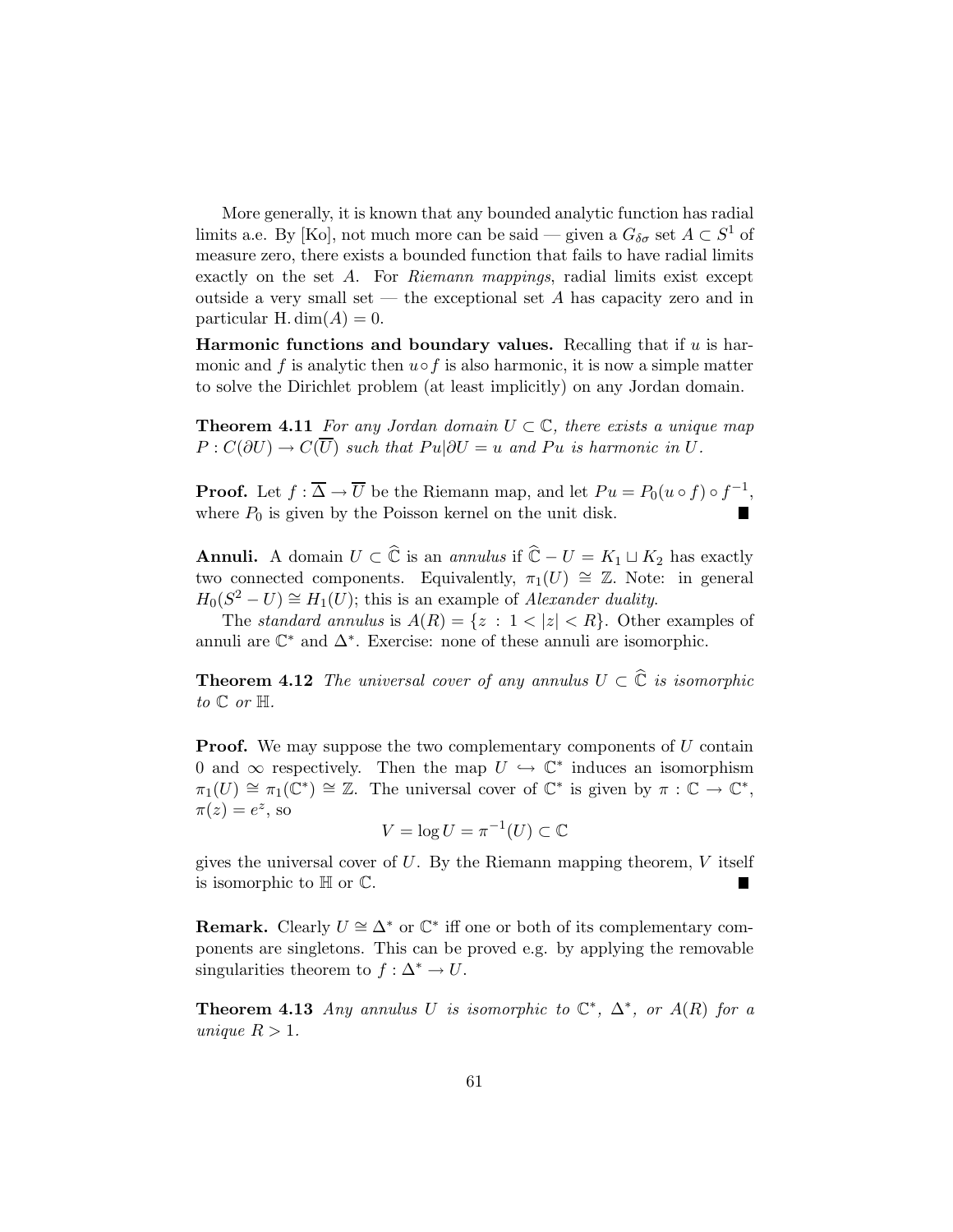**Proof.** Let  $g: V \to V$  denote a generator for  $\pi_1(U) \cong \mathbb{Z}$  acting on its universal cover. If  $V \cong \mathbb{C}$  then g is conjugate to  $g(z) = z + 1$  and we have  $U \cong \mathbb{C}/\langle g \rangle \cong \mathbb{C}^*$  by the map  $\pi(z) = \exp(2\pi i z)$ . The same reasoning shows  $U \cong \Delta^*$  if  $V \cong \mathbb{H}$  and g is parabolic.

Otherwise  $V \cong \mathbb{H}$  and we can assume  $g(z) = \lambda z, \lambda > 1$ . This means the core curve of U is a geodesic of length  $L = \log \lambda$ . Then  $\pi(z) = z^{\alpha}$  maps V to  $A(R)$  if we choose  $\alpha$  correctly. We want  $\pi$  to map  $[1, \lambda]$  onto the unit circle, so we want  $\pi(\lambda) = \lambda^{\alpha} = \exp(\alpha L) = 1$ ; so we take  $\alpha = -2\pi i/L$ . Note that this is a purely imaginary number, so  $\pi$  sends  $\mathbb{R}_+$  to the unit circle and  $\mathbb{R}_-$  to a circle of radius  $R = (-1)^\alpha = \exp(\alpha \pi i) = \exp(2\pi^2/L)$ . (We put a minus sign in  $\alpha$  so that  $R > 1$ .)  $\blacksquare$ 

Modulus of an annulus. Two natural invariants of an annulus are the number R such that  $U \cong A(R)$ , and the hyperbolic length L of its core geodesic. These are related by  $\log R = 2\pi^2/L$  as we have just seen. For a direct proof, consider the metric  $|dz|/|z|$  on  $A(R)$ . This makes it into a right cylinder with height over circumference given by  $h/c = \log R/2\pi$ . On the other hand, the same metric makes  $\mathbb{H}/(z \mapsto e^L z)$  into a right cylinder with  $h/c = \pi/L$ . Equating these two expressions gives the desired relation.

The quantity  $h/c$  is often called the *modulus* of A, written  $mod(A)$ .

The space of all Riemann mappings. It is traditional to denote the set of univalent mappings  $f: \Delta \to \mathbb{C}$  such that  $f(0) = 0$  and  $f'(0) = 1$  by S, for *schlicht* (plain, simple). So

$$
f(z) = z + a_2 z^2 + z_3 z^3 \cdots
$$

We give  $S$  the topology of uniform convergence on compact sets. We will soon show:

#### Theorem 4.14 *The space* S *is compact.*

As a consequence, the coefficients  $a_n$  are bounded. The deeper Bieberbach Conjecture, now a theorem, asserts that  $|a_n| \leq n$ . This is also more than sufficient to show that  $S$  is compact.

Remark: no nesting. There are no nesting relations among the images of  $f \in S$ ; that is, the Schwarz lemma implies that if  $f(\Delta) = g(\Delta)$  then  $f = g$ . So if  $f(\Delta)$  contains some points outside the unit disk, it must also omit some points inside the unit disk.

Maps to the outside. It is somewhat easier to start with the space  $\Sigma$  of all univalent maps  $F : \widehat{\mathbb{C}} - \overline{\Delta} \to \widehat{\mathbb{C}}$  with  $F(\infty) = \infty$ , normalized so that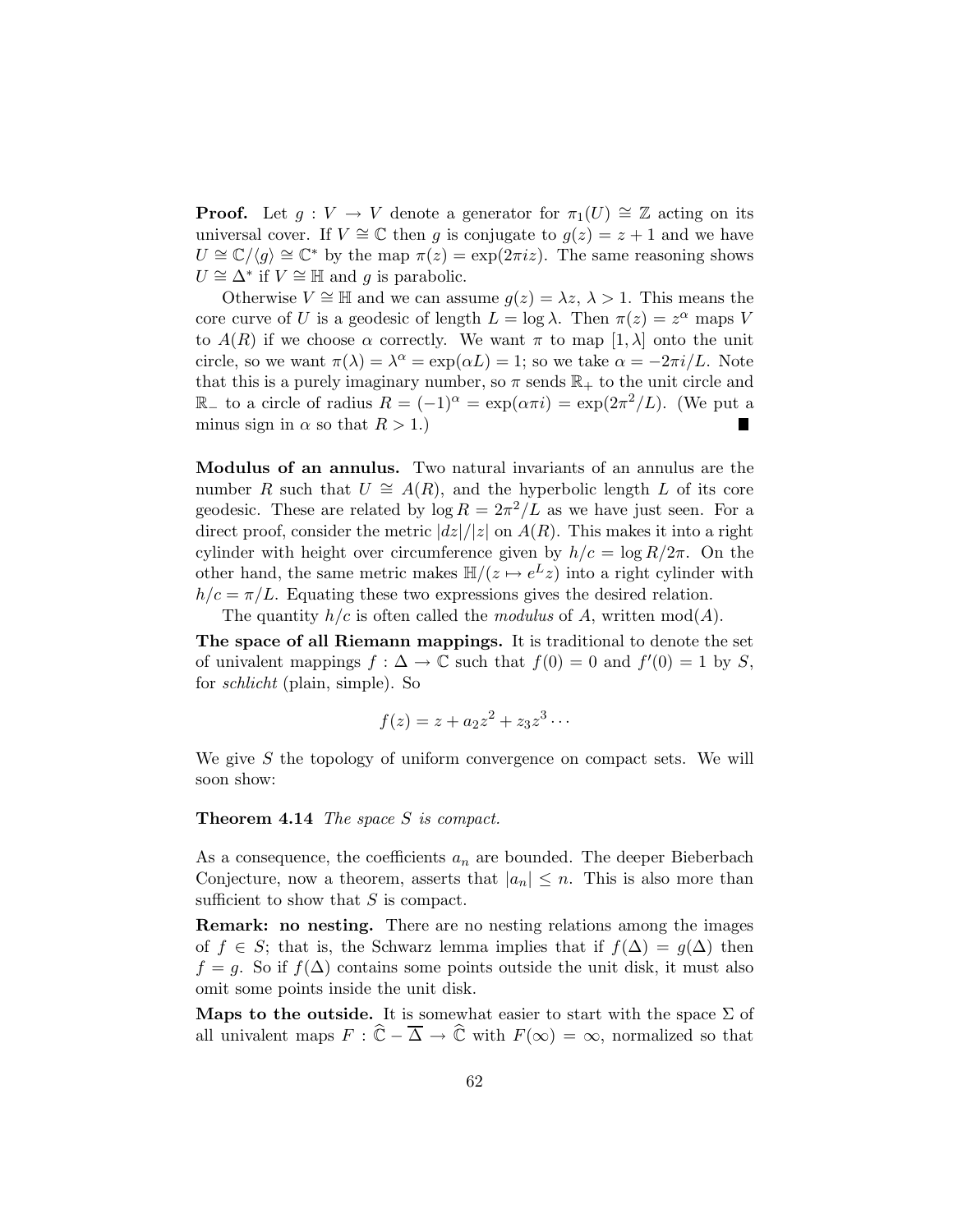their Laurent series has the form:

$$
F(z) = z + \sum_{n=1}^{\infty} \frac{b_n}{z^n}.
$$

Since F is an open mapping near  $\infty$ , the complement of its image is a compact set  $K(F) \subset \mathbb{C}$ .

**Example.** If we set  $b_2 = 1$  we get  $F(z) = z + 1/z$  which satisfies  $K(F) =$  $[-2, 2].$ 

**Theorem 4.15** *The area of*  $K(F)$  *is given by*  $A = \pi(1 - \sum n|b_n|^2)$ *.* 

**Proof.** Integrate  $\overline{F}dF$  over the unit circle and observe that, since  $|dz|^2 =$  $(-i/2)d\overline{z} dz$ , the area A of  $K(F)$  is given by:

$$
A = -\frac{i}{2} \int_{S^1} \overline{F} dF = -\frac{i}{2} \left( 1 - \sum n |b_n|^2 \right) \int_{S^1} \frac{dz}{z} = \pi \left( 1 - \sum n |b_n|^2 \right).
$$

**Corollary 4.16** We have  $\sum n |b_n|^2 \leq 1$ . In particular, we have  $|b_n| \leq$  $1/\sqrt{n}$ .

Corollary 4.17 *The space* Σ *is compact.*

**Proof.** This follows from the fact that  $|b_n| \leq n^{-1/2}$ . So if we fix  $R > 1$ , then for  $|z| \geq R$  we have

$$
|F(z) - z| \le \sum n|b_n|/R^{n+1} = C(R) < \infty.
$$

This uniform bound implies every sequence has a subsequence converging uniformly on compact sets. As usual, univalence is also preserved in the limit.

**Remark.** Little is known about optimal bounds for  $|b_n|$  over  $\Sigma$ . It is conjectured that  $|b_n| = O(1/n^{3/4})$ ; see [CJ].

We can now use the statement  $|b_1| \leq 1$  to prove the first case of the Bieberbach conjecture. Note that the case of equality, we must have all other  $b_n = 0$ , and hence up to a rotation,  $F(z) = z + 1/z$  and  $K(F) = [-2, 2]$ .

**Theorem 4.18** For all  $f \in S$  with have  $|a_2| \leq 2$ .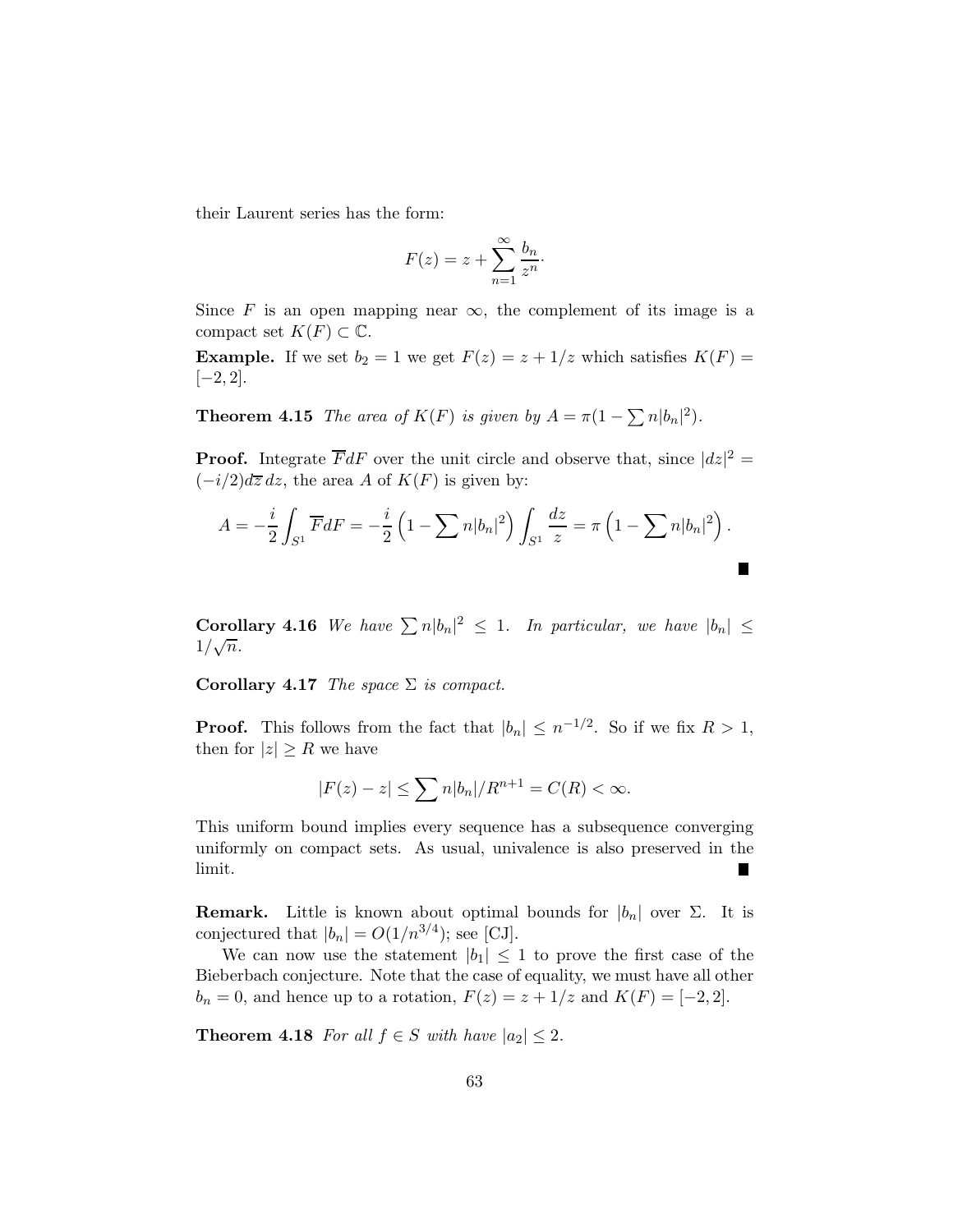**Proof.** We first note that  $F(z) = 1/f(1/z) + a_2$  is in  $\Sigma$ . Indeed, we find:

$$
1/f(1/z) = \frac{z}{1 + a_2/z + a_3/z^2 + \cdots}
$$
  
=  $z(1 - (a_2/z + a_3/z^2 + \cdots) + (a_2/z + a_3/z^2 + \cdots)^2 - \cdots)$   
=  $z - a_2 + \frac{a_2^2 - a_3}{z} + \cdots$ 

and thus  $F(z)$  has  $b_1 = a_2^2 - a_3$ . So we find  $|a_2^2 - a_3| \le 1$ , which is sort of interesting, but not what we are aiming for yet.

Next we use a nice trick to make  $f(\Delta)$  more symmetrical: we consider, instead of  $f(z)$ , the new map  $g(z) = \sqrt{f(z^2)}$ . This map is also in S and it is given by

$$
g(z) = z\sqrt{1 + a_2 z^2 + a_3 z^2 + \dots} = z + (a_2/2)z^3 + \dots
$$

П

 $\blacksquare$ 

Thus  $|a_2/2| \leq 1$  and hence  $|a_2| \leq 2$ .

Corollary 4.19 S *is compact.*

**Proof.** Suppose  $f_i \in S$  and let  $F_i(z) = 1/f(1/z) + a_2(i) \in \Sigma$ . Pass to a subsequence so  $F_i(z)$  converges in  $\Sigma$ , and so  $a_2(i)$  converges. Then  $G_i(z)$  =  $F_i(z) - a_2(i)$  converges outside the disk, and hence  $f_i(z) = 1/G_i(1/z)$  converges on the unit disk.

Here is a useful geometric consequence of the bound on  $a_2$ .

**Theorem 4.20 (Koebe 1/4 theorem)** *For any*  $f \in S$  *we have*  $B(0, 1/4) \subset$  $f(\Delta)$ .

**Proof.** Suppose  $p \notin f(\Delta)$ . Note that  $A(z) = z/(1 - z/p)$  has  $A(0) = 0$  and  $A'(0) = 1$ . Thus

$$
g(z) = \frac{f(z)}{1 - f(z)/p} = (z + a_2 z^2 + \dots)(1 + z/p + \dots) = z + (a_2 + 1/p)z^2 + \dots
$$

belongs to S. Thus  $2 \geq |a_2 + 1/p| \geq |1/p| - 2$  and hence  $|p| \geq 1/4$ .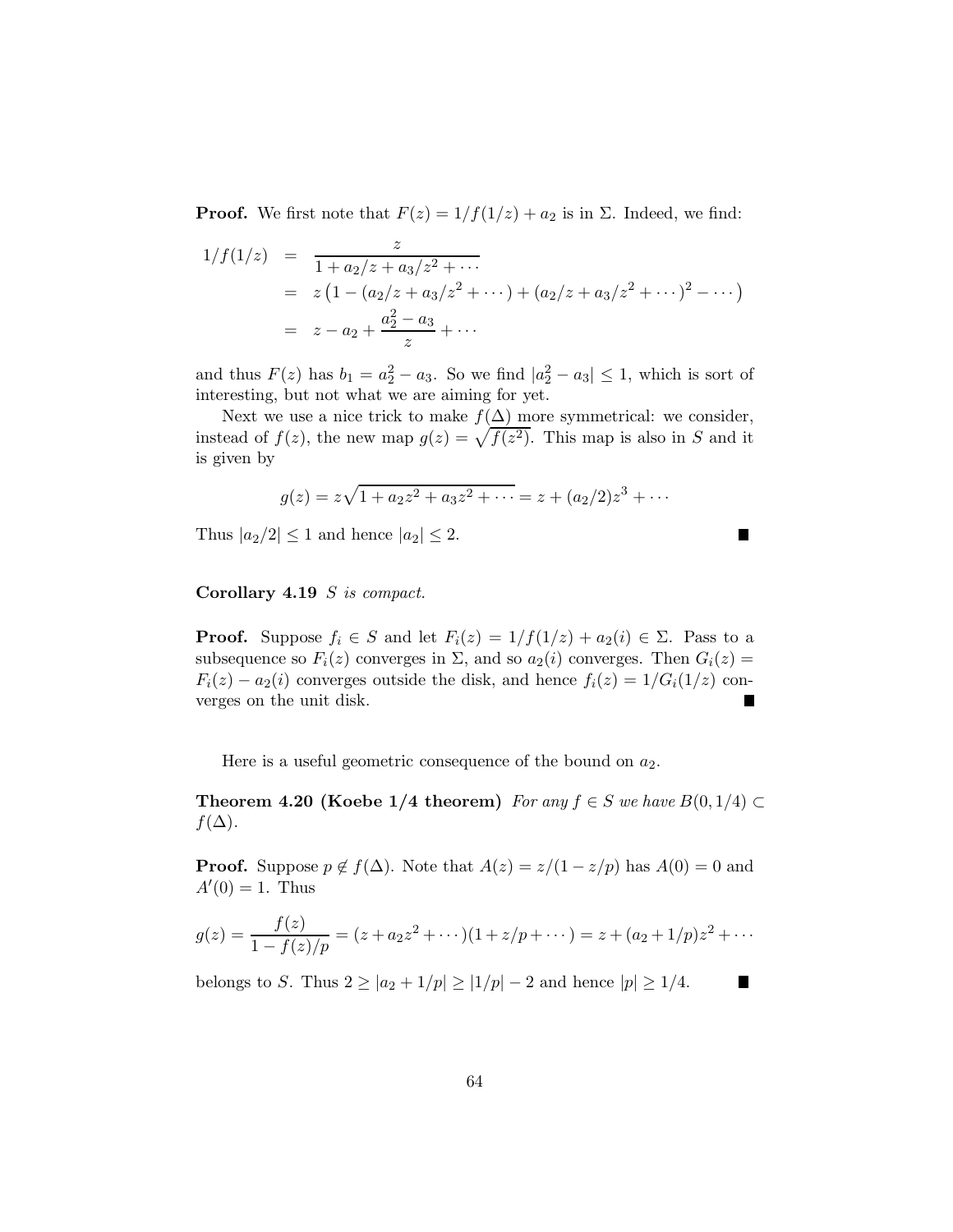From the Koebe theorem we get an important comparison between the hyperbolic metric  $\rho$  and the '1/d' metric  $\delta = \delta(z)|dz| = |dz|/d(z, \partial U)$ .

**Corollary 4.21** *The hyperbolic metric*  $\rho(z) |dz|$  *on a simply-connected region*  $U \subset \mathbb{C}$  *is comparable to the*  $1/d$  *metric: we have*  $\rho(z)/\delta(z) \in [1/2, 2]$ *for all*  $z \in U$ *. Equivalent,*  $\rho(z)d(z,\partial U) \in [1/2,2]$ *.* 

**Proof.** We will check this at a given  $p \in U$ . Let  $f : (\Delta, 0) \to (U, p)$  be a Riemann mapping. We may suppose  $p = 0$  and  $f'(0) = 1$ ; then  $f \in S$ , and  $\rho_U(p) = \rho_{\Delta}(p) = 2$ . By the Schwarz lemma we have  $d(p, \partial U) \leq 1$  and by Koebe we have  $d(p, \partial U) \geq 1/4$ ; hence the result. п

Comparison of S and  $\Sigma$ . The most important mapping in  $\Sigma$  is  $F(z) =$  $z + 1/z$ ; the most important one in S is

$$
f(z) = \sum nz^n = z \frac{d}{dz} \frac{1}{1-z} = \frac{z}{(1-z)^2}.
$$

These maps are equivalent:  $F(z) = 1/f(1/z) + 2$ . We have  $K(F) = [-2, 2]$ and  $K(f) = (-\infty, -1/4]$ . The map  $f(z)$  shows the Bieberbach conjecture is sharp. We also note the problem with trying to find a 'Bieberbach conjecture' for  $\Sigma$ : there is no map which simultaneously maximizes all the  $b_n$ 's. Indeed, by the area theorem, if  $b_1 = 1$  then the rest of the  $b_n$ 's are zero.

The distortion theorems. Given  $f \in S$ , think of  $f(\Delta)$  as a splattered egg; then one finds that no matter what, the yolk  $f(B(0,r))$ ,  $r < 1$ , is still good (not too distorted). For example, the curvature of  $f(S^1(r))$  is bounded by a constant  $K_r$  independent of f. Also,  $f(S^1(r))$  is convex if r is small enough.

Qualitative theorems of this type can be easily deduced from compactness of S. The Koebe distortion theorems make these results more precise. They state:

**Theorem 4.22** *For all*  $f \in S$  *and*  $z \in \Delta$  *with*  $|z| = r$ *, we have* 

$$
\frac{(1-r)}{(1+r)^3} \le |f'(z)| \le \frac{(1+r)}{(1-r)^3}
$$

$$
\frac{r}{(1+r)^2} \le |f(z)| \le \frac{r}{(1-r)^2}.
$$
(4.1)

*and*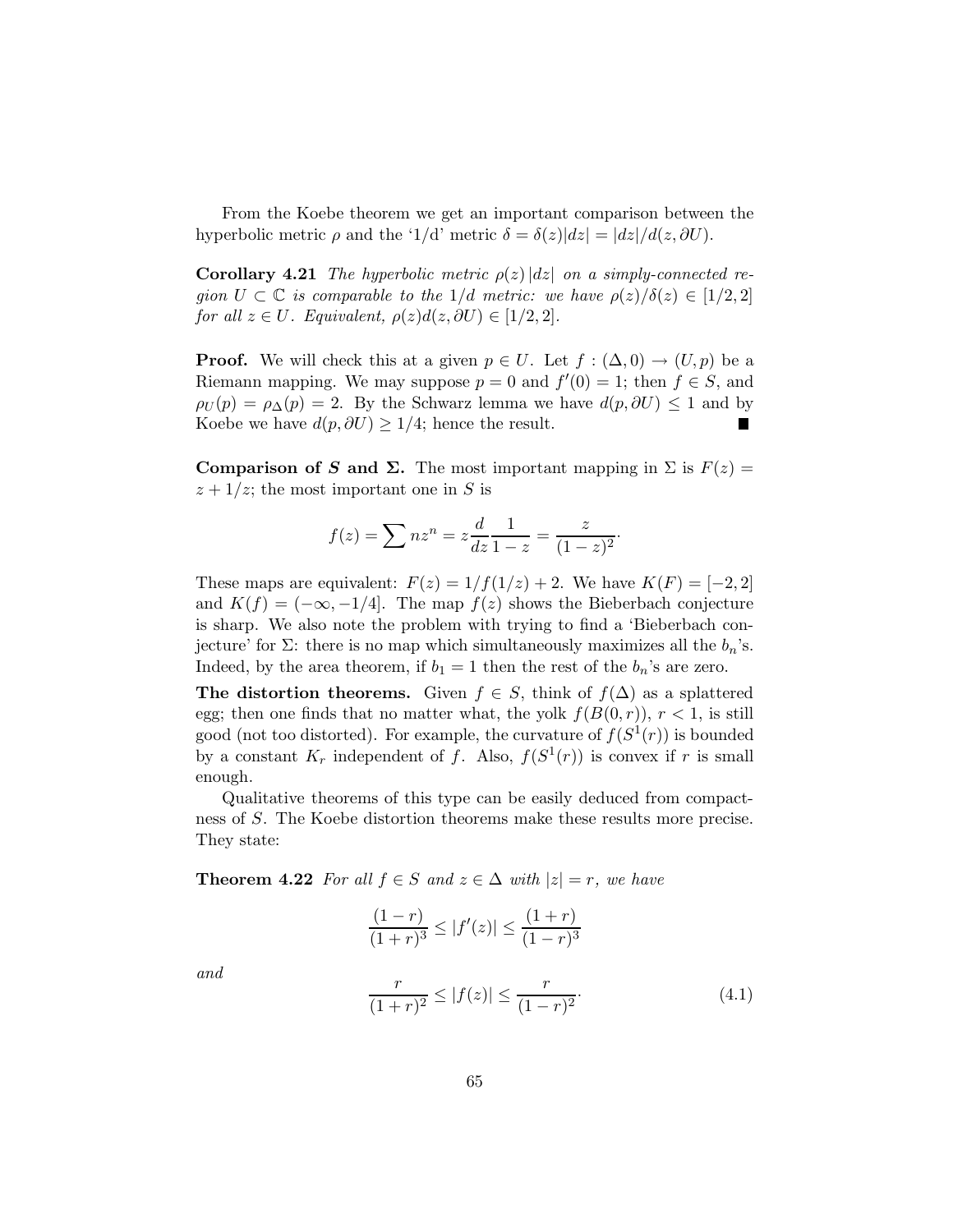The proof can be made rather conceptual. Let  $U \subset \mathbb{C}$  be a proper simply-connected region, and let  $f: U \to \mathbb{C}$  be a univalent map. We will use the hyperbolic metric  $\rho(z)|dz|$  on U and the Euclidean metric  $|dz|$  on  $\mathbb C$ . It is then natural to study how these metrics compare under f. To this end we define

$$
\delta(z)=\log(|f'(z)|/\rho(z))
$$

Note that if we replace  $f(z)$  with  $af(z) + b$ , it only changes  $\delta(z)$  to  $\delta(z)$  +  $\log |a|$ .

**Lemma 4.23** *The gradient of*  $\delta(z)$  *in the hyperbolic metric on* U *satisfies*  $|d\delta|/\rho \leq 2$ .

**Proof.** We can assume  $U = \Delta$ ,  $z = 0$  and  $f \in S$  by the Riemann mapping theorem and by the observations above. Then  $\rho(z) = 2/(1-|z|^2)$  is stationary at  $z = 0$ . Thus  $|d\delta| = |f''(0)|/|f'(0)| = |2a_2| \le 4$ . Since  $\rho(0) = 2$  we get the bound above.

**Proof of Theorem 4.22.** We continue to assume  $U = \Delta$  and  $f \in S$ . Let  $D(z) = \exp \delta(z) = |f'(z)|/\rho(z)$ . Integrating along the hyperbolic geodesic from 0 to  $z$ , we find

$$
|\delta(z) - \delta(0)| \le \int_0^z |d\delta| \le \int_0^z 2\rho = 2 d(0, r),
$$

and thus  $D(z)/D(0) \leq \exp(2d(0,r))$ ,  $r = |z|$ . But  $\exp(d(0,r)) = (1 +$ r)/(1 − r), as can be seen by using  $i(1-z)/(1+z)$  to map to H. Thus  $D(z)/D(0) \le (1+r)^2/(1-r)^2$ . It follows that for  $f \in S$ , since  $f'(0) = 1$ , we have:

$$
|f'(z)| = \frac{|f'(z)|}{|f'(0)|} \le \frac{(1+r)^2}{(1-r)^2} \cdot \frac{\rho(r)}{\rho(0)} = \frac{(1+r)}{(1-r)^3}.
$$

The reverse inequality is similar: we have

$$
|f'(z)| \ge \frac{(1-r)^2}{(1+r)^2} \cdot \frac{\rho(r)}{\rho(0)} = \frac{(1-r)}{(1+r)^3}.
$$

 $\blacksquare$ 

Integrating these bounds gives (4.1).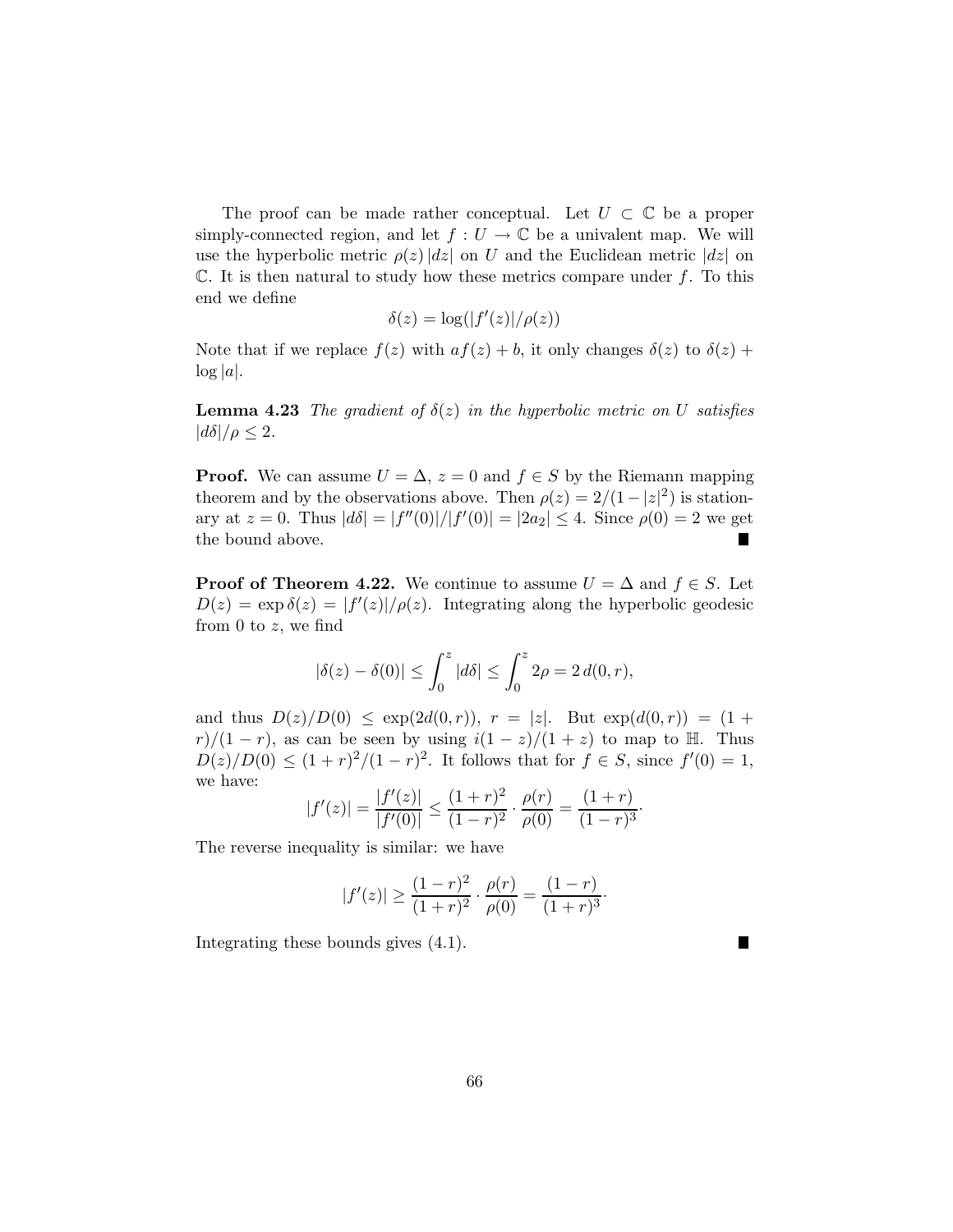These results also show that S is compact.

Multiply-connected regions. We briefly mention one of the standard forms for a region that has 'more than two holes'.

Suppose  $U = \mathbb{C} - (K_1 \cup \cdots \cup K_n)$ , where the  $K_i$  are disjoint compact connected sets, none of which is a single point. We then have:

**Theorem 4.24** *There exists a unique conformal map*  $F: U \to \mathbb{C}$  *of the form*  $F(z) = z + b_1/z + \cdots$  *such that*  $K(F)$  *consists of n disjoint horizontal segments.*

Remark: smoothing the boundary. As a preliminary remark, we note that by applying the Riemann mapping to  $\mathbb{C} - K_i$  for each i, one can arrange (if desired) that each  $K_i$  is a Jordan domain with real-analytic boundary.

An extremal problems for slits. For the proof of Theorem 4.24, it is useful to introduce the family F of all univalent conformal maps  $f: U \to \mathbb{C}$ of the form above. We then have the following complement:

*The map* F *maximizes*  $\text{Re } b_1(f)$  *over all*  $f \in \mathcal{F}$ *.* 

The proof depends on the following observations. (Cf. [Gol, V.2].)

- 1. The theorem is true in the case  $n = 1$ . Indeed, in this case we can assume  $U = \mathbb{C} - \overline{\Delta}$ , and then  $\mathcal{F} = \Sigma$ , and  $F(z) = z + 1/z$ . This is the unique map maximizing  $\text{Re } b_1$ , by the area theorem.
- 2. For any pair of maps defined near  $\infty$  by  $z+b_1/z+\ldots$ , we have  $b_1(f\circ g)=$  $b_1(f) + b_1(g)$ .
- 3. Thus the complement is also true in the case  $n = 1$ . For in this case we can assume (after translation) that U is the image of  $g \in \Sigma$ . Then  $F = f \circ g^{-1}$ , and  $\text{Re } b_1(F) = \text{Re } b_1(f) - b_1(g) = 1 - \text{Re } b_1(g)$ .

But even more is true! Unless U is already a slit domain,  $\text{Re } b_1(F) > 0$ , by the area theorem applied to  $g$  — since  $|b_1(g)| \leq 1$ .

4. Now return to the case of general U, and suppose  $F \in \mathcal{F}$  maximizes  $\text{Re }b_1$ . We have  $K(F) = L_1 \cup \cdots \cup L_n$ . Suppose one of these components — say  $L_1$  — is not a horizontal slit. Then we can find a map G :  $\mathbb{C} - L_1 \to \mathbb{C} - [a, b]$  such that  $\text{Re } b_1(G) > 0$  by what we have just observed. But then  $G \circ F \in \mathcal{F}$  and  $b_1(G \circ F) > b_1(F)$ , contrary to the extremal property of F.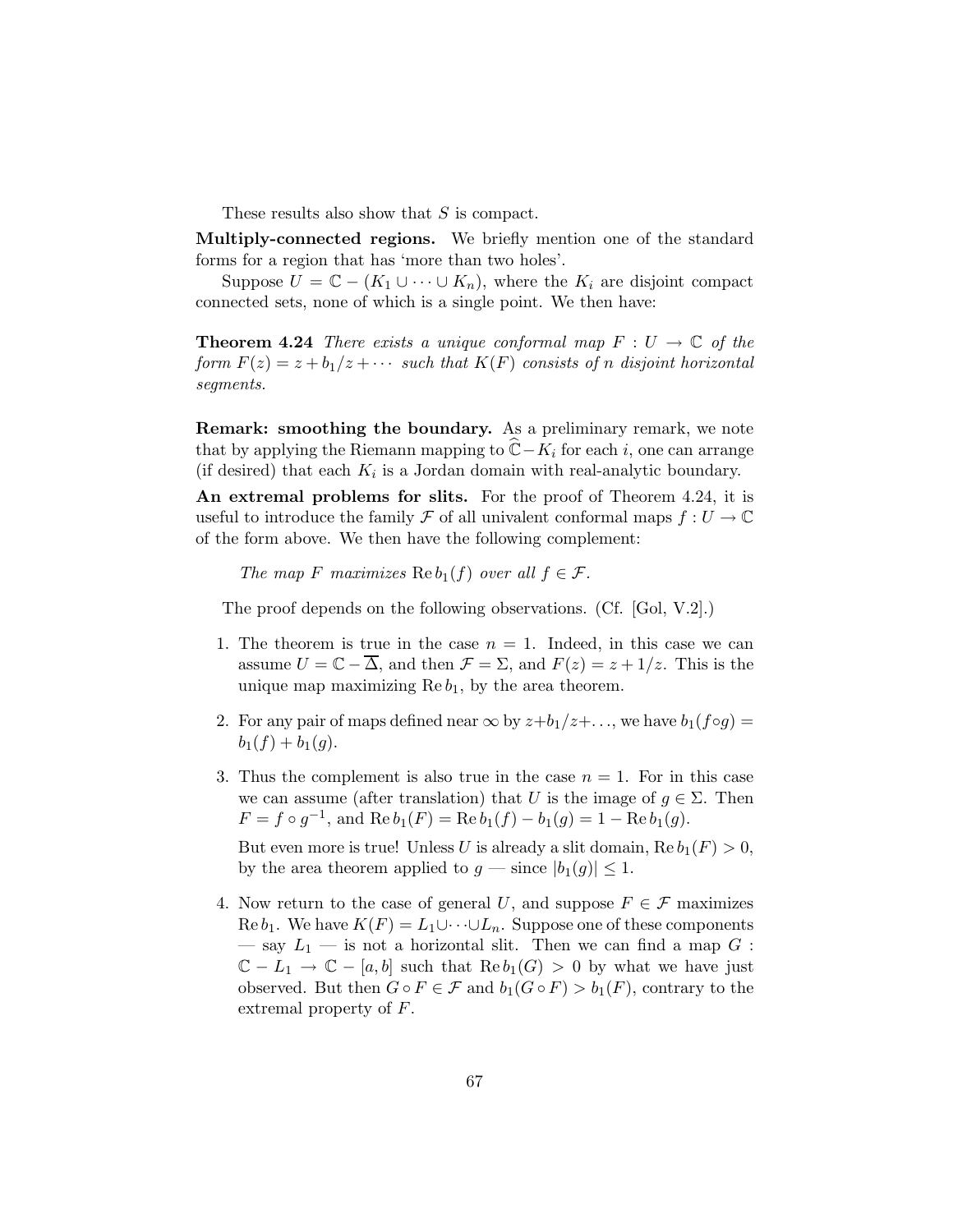5. We should also check uniqueness. For this it is useful to think of U as the interior of a compact, smoothly bounded domain in  $\mathbb{C}$ , and  $f_1, f_2 : U \to \mathbb{C}$  as normalized maps of the form  $f_i(z) = 1/(z-p)+g_i(z)$ whose images are horizontal slit domains. Then the bounded analytic function  $h(z) = f_1(z) - f_2(z)$  on U also sends each component of  $\partial U$ into a horizontal line. Thus  $h(\partial U)$  has winding number zero about points not on these lines, so h must be constant.

**Number of moduli.** The number of *n*-slit regions in  $\mathbb{C}$ , i.e. those of the form  $S = \mathbb{C} - \bigcup_{i=1}^{n} [z_i, z_i + a_i]$  with  $a_i \in \mathbb{R}$ , has real dimension 3n. We can normalize by an affine transformation so the first slit is, say, [−2, 2]; so up to isomorphism, the number of such slit regions is  $3n-3$ .

Now to take an *n*-connected region  $U$  and produce a slit region, we need to choose a point  $p \in U$  to send to infinity and we need to choose a 'horizontal' direction at p. That gives 3 more real parameters. But of course these choices are only relevant up to the action of the automorphism group of U, which has dimension 3, 1 and 0 for  $n = 1, 2$  and  $n \geq 3$ . Altogether we find:

$$
d_n = \dim\{\text{moduli space of } n\text{-connected regions}\}
$$
  
=  $3n - 6 + \dim\text{Aut}(U)$ 

and hence  $d_1 = 0$ ,  $d_2 = 1$  (the modulus of an annulus),  $d_3 = 3$ ,  $d_4 = 6$ , etc. **Rigidity.** We remark that although an *n*-connected region  $U$  can have automorphisms, it cannot have a positive–dimensional set thereof, when  $n >$ 2. To see this, we can assume  $U$  is a plane region bounded by real-analytic Jordan curves. Then dim  $Aut(U) > 0$  would imply there is a holomorphic vector field  $v = v(z)(d/dz)$  on U tangent to  $\partial U$ . If  $v \neq 0$ , then the Euler characteristic of U can be expressed as sum of positive contributions, one for each zero of v on  $\partial U$  or in U. But  $\chi(U) < 0$ , so  $v = 0$ .

A more geometric proof can be given once one knows that  $U \cong \Delta/\Gamma$ (a proof will be sketched below). Then any automorphism must be an isometry, and hence send geodesics to geodesics. By looking at intersections of geodesics one can easily conclude that  $f$  is the identity.

### 4.2 Conformal mappings of polygons

To get explicit forms for Riemann mappings, it is useful to initially try to determine, not f itself, but the deviation of f from a simpler class of mappings. This deviation will be a form in general, so we first make some remarks on forms.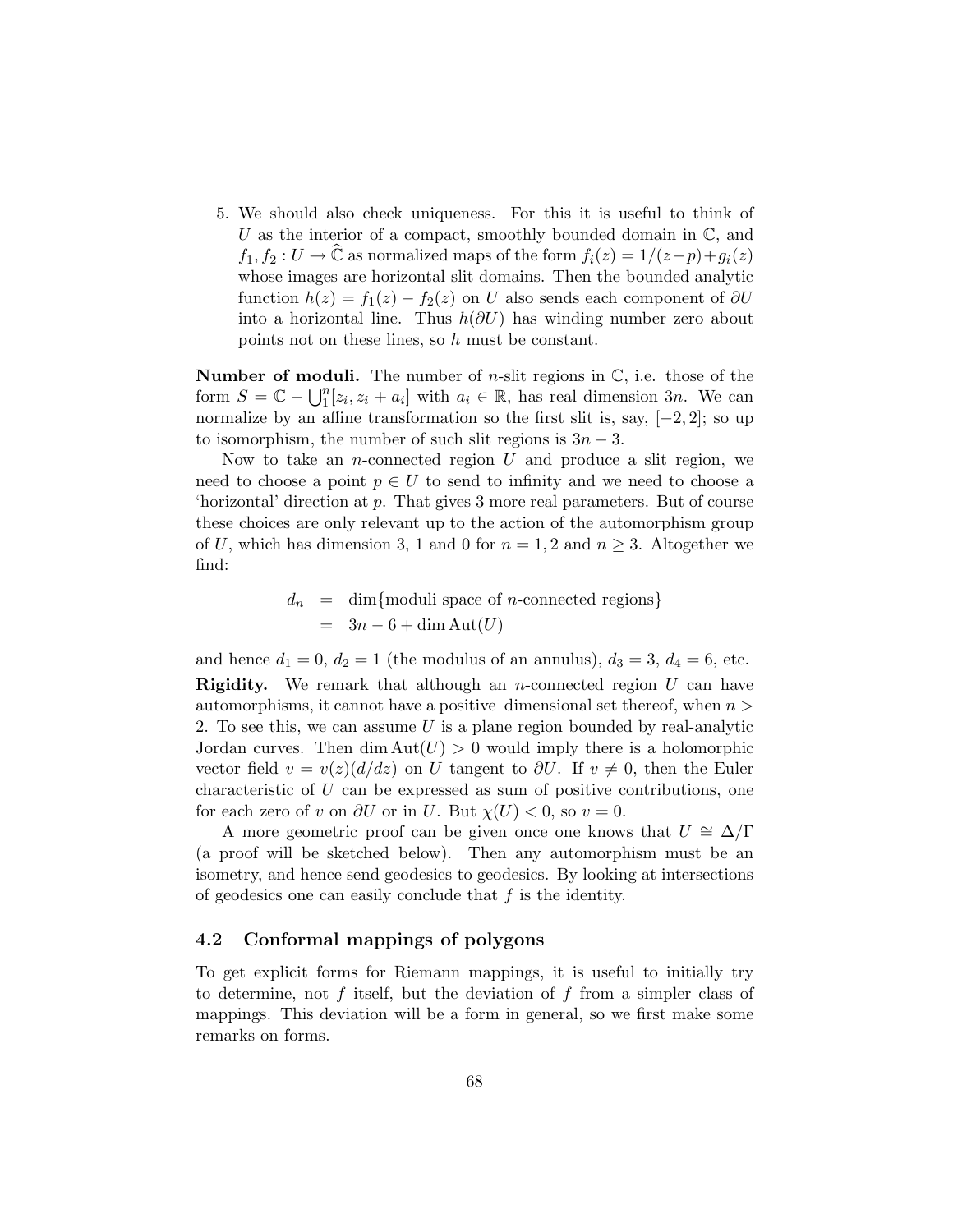Let  $f: X \to \widehat{\mathbb{C}}$  be a meromorphic function on a Riemann surface. Then  $\omega = df = f'(z) dz$  is naturally a 1-form. That is, if we change coordinates by setting  $z = \phi(w)$ , then in these new coordinates we have

$$
\phi^*(df) = d(f(\phi(w))) = f'(\phi(w))\phi'(w) dw.
$$

We can similarly define quadratic differentials  $q(z) dz^2$  which transform by  $\phi^* q = q(\phi(z))\phi'(z)^2 dz^2.$ 

In more intrinsic terms, these forms are sections of the complex cotangent bundle  $T^*X$  and its tensor product with itself.

For a meromorphic 1-form, the *residue*  $\text{Res}_p(\omega)$  is also coordinate independent, since it can be expressed as  $(2\pi i)^{-1} \int_{\gamma} \omega$  for a small loop around p. Stokes' theorem implies:

Theorem 4.25 (The Residue Theorem) *If* ω *is a nonzero meromorphic 1-form on a compact Riemann surface* X, then  $\sum_{p \in X} \text{Res}_p(\omega) = 0$ .

Let's check this in an example: if we take  $\omega(z) = dz/P(z)$  where  $P(z)$ is a polynomial of degree  $d \geq 2$ , then it says:

$$
\sum_{P(z)=0} \frac{1}{P'(z)} = 0.
$$

This can be verified using partial fractions: we have  $P(z) = \sum a_i/(z - b_i)$ and  $\sum a_i = 0$  because  $|P(z)| = O(|z|^{-2})$  for large z. It can also be proved by integrating  $dz/P(z)$  around a large circle and taking the limit.

If  $\omega = \omega(z) dz$  is a meromorphic 1-form on the sphere, we can set  $\pi(z) =$  $1/z$  and form  $\pi^*\omega$  to find:

$$
\operatorname{Res}_{\infty}(\omega) = \operatorname{Res}_{0}(-\omega(1/z) dz/z^{2}).
$$

In particular  $\text{Res}_{\infty}(dz/z) = -1$ .

Theorem 4.26 *Every meromorphic 1-form on the sphere has 2 more poles than zeros.*

**Proof.** This is true for  $\omega = dz/z$ , which has a simple poles at 0 and  $\infty$ and no zeros. It then follows for any other 1-form  $\eta$ , since  $f = \eta/\omega$  is a meromorphic function, which must have the same number of poles as zeros.

Ξ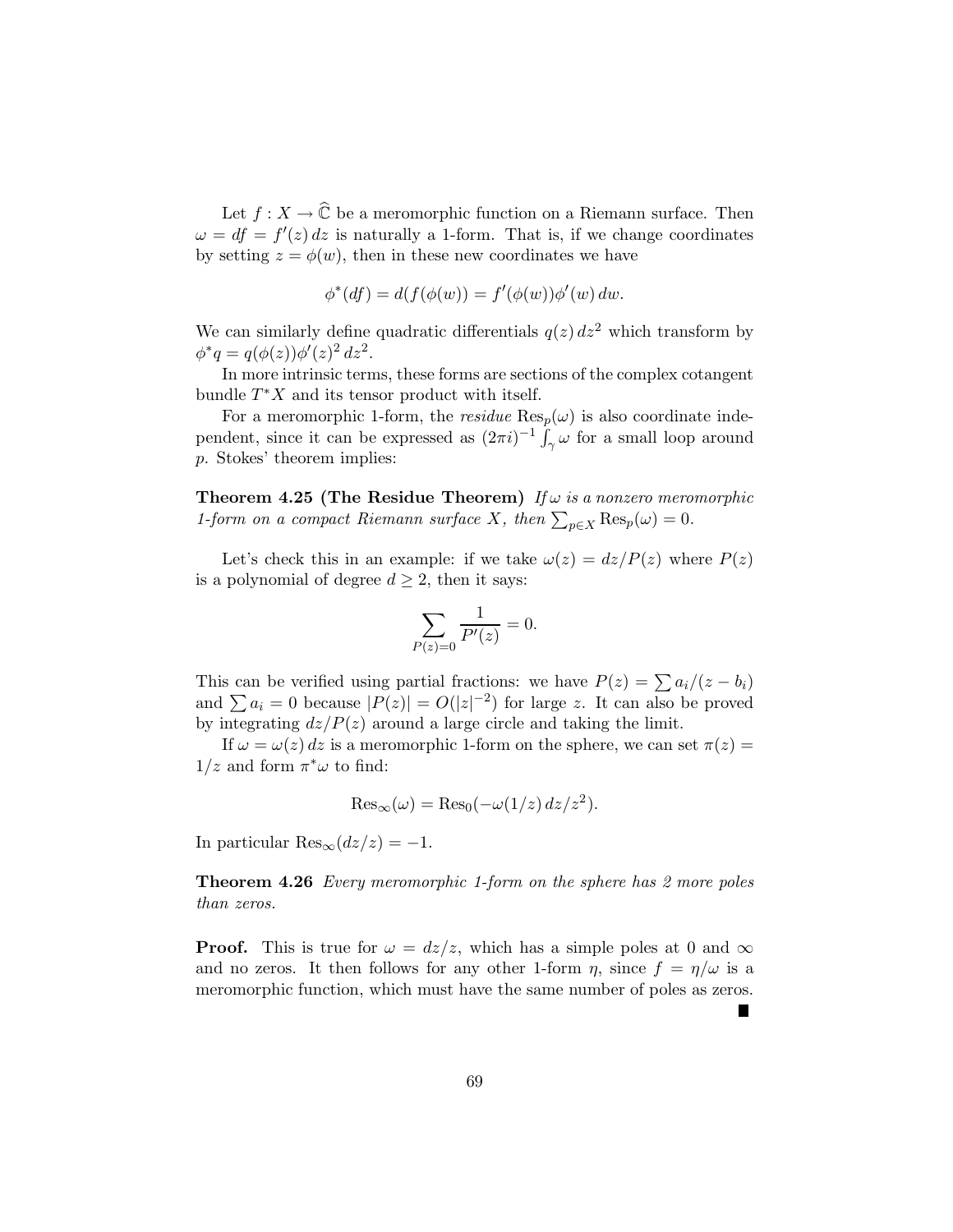Corollary 4.27 *A holomorphic 1-form on* Cb *must be zero. In particular, if*  $\omega_1$  *and*  $\omega_2$  *are 1-forms with the same principal parts, then*  $\omega_1 = \omega_2$ *.* 

Remark: one forms and vector fields in higher genus. The first assertion can also be seen by integrating  $\omega$  to obtain a global holomorphic function on  $\widehat{\mathbb{C}}$ . On a Riemann surface of genus g, a meromorphic 1-form has  $2g - 2$  more zeros than poles, and dim  $\Omega(X) = g$ . The space of holomorphic vector fields, on the other hand, satisfies dim  $\Theta(\hat{C}) = 3$ , dim  $\Theta(E) = 1$  on a torus, and dim  $\Theta(X) = 0$  in higher genus. This is because a meromorphic vector field has  $2g - 2$  more poles than zeros.

One can use the vanishing of  $\Theta(X)$  is see an *n*-connected plane region U has a zero-dimensional automorphism group for  $n \neq 3$ ; if not, there would be a boundary-parallel holomorphic vector field on  $U$ , but then the double X of U would satisfy dim  $\Theta(X) > 0$ ; while its genus is given by  $q = n - 1$ . **Measuring distortion: the 3 great cocycles.** Now let  $C(f)$  be a differential operator that sends meromorphic functions to meromorphic forms. We say C is a *cocycle* if it satisfies:

$$
C(f \circ g) = C(g) + g^*C(f).
$$

This formula implies the maps satisfying  $C(f) = 0$  form a group.

There are 3 important cocycles in complex analysis:

- 1. The *derivative*  $Df(z) = \log f'(z)$ .
- 2. The *nonlinearity*  $Nf(z) dz = d Df = (f''/f')(z) dz$ .
- 3. The *Schwarzian derivative*

$$
Sf(z) dz^{2} = (Nf)' - \frac{1}{2}(Nf)^{2} = \left[ \left( \frac{f''}{f'} \right)' - \frac{1}{2} \left( \frac{f''}{f'} \right)^{2} \right] dz^{2}.
$$

Their values are functions, 1-forms and 2-forms respectively. The groups they annihilate are transformations of the form  $f(z) = z + a$ ,  $f(z) = az + b$ and  $f(z) = (az + b)/(cz + d)$ .

Let us check this for Sf: if  $f(z) = (az + b)/(cz + d)$  and  $ad - bc = 1$ , then  $f'(z) = 1/(cz + d)^2$ , hence  $Nf(z) = -2c/(cz + d)$ , which satisfies

$$
(Nf)' = \frac{2c^2}{(cz+d)^2} = \frac{1}{2}(Nf)^2.
$$

**Higher cocycles?** There are in fact operators  $T_d f$  generalizing Sf with the property that  $T_d f = 0$  iff f is a rational map of degree  $d > 1$ . But these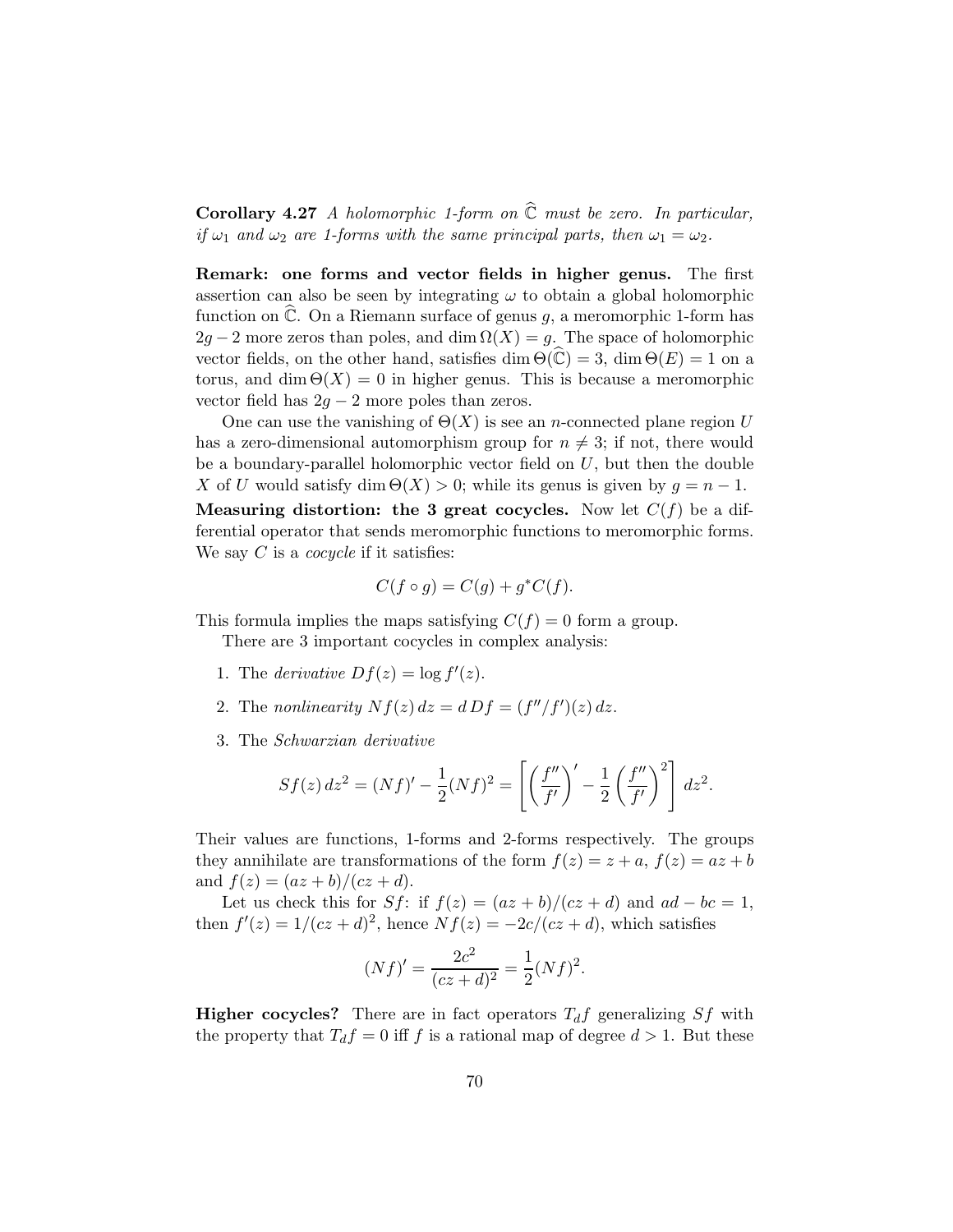cannot be cocycles, because the rational maps of degree  $d > 1$  do not form a group.

To get some insight into Sf (and T<sub>d</sub>), note that if  $f(z) = \sum a_i z^i$  $\frac{(\overline{az} + \overline{b})}{cz + d}$ , then  $\frac{(\overline{cz} + \overline{d})}{z}$   $\frac{\sum a_i z_i}{z} = \overline{az} + \overline{b}$  and hence there must be a linear relation between most of the coefficients of  $zf(z)$  and  $f(z)$ ; in particular, we must have

$$
\det \begin{pmatrix} a_1 & a_2 \\ a_2 & a_3 \end{pmatrix} = a_2^2 - a_1 a_3 = 0,
$$

which just says that  $f'f''' - (3/2)(f'')^2$  vanishes. This expression is also the denominator of Sf. Simiarly a rational map of degree two is characterized by the property that

$$
\det \begin{pmatrix} a_1 & a_2 & a_3 \\ a_2 & a_3 & a_4 \\ a_3 & a_4 & a_5 \end{pmatrix} = 0.
$$

It is natural to divide this expression by  $a_1^3$  just as we have divided  $Sf$  by  $a_1^2 = (f')^2$ , so we have  $T_d(af + b) = T_d(f)$ .

The Schwarz-Christoffel formula. We can now use the nonlinearity to derive a formula for the Riemann mapping to a polygonal region. It is based on the fact that

$$
N(z^{\alpha}) = (\alpha - 1)\frac{dz}{z}.
$$

**Theorem 4.28** Let  $f : \mathbb{H} \to U$  be the Riemann mapping to a polygon with *vertices*  $p_i$ ,  $i = 1, ..., n$  *and exterior angles*  $\pi \mu_i$ *. Then* 

$$
f(z) = \alpha \int \frac{d\zeta}{\prod_1^n (\zeta - q_i)^{\mu_i}} d\zeta + \beta,
$$

*where*  $f(q_i) = p_i$ .

Proof. We will show that:

$$
Nf = \sum \frac{-\mu_i \, dz}{(z - q_i)}.
$$

We first observe that Nf extends to a holomorphic 1-form on  $\mathbb{C}-\{p_1,\ldots,p_n\}$ . This follows by Schwarz reflection across each complementary interval on the real axis. These reflected maps  $g_i$  do not agree, but they differ by linear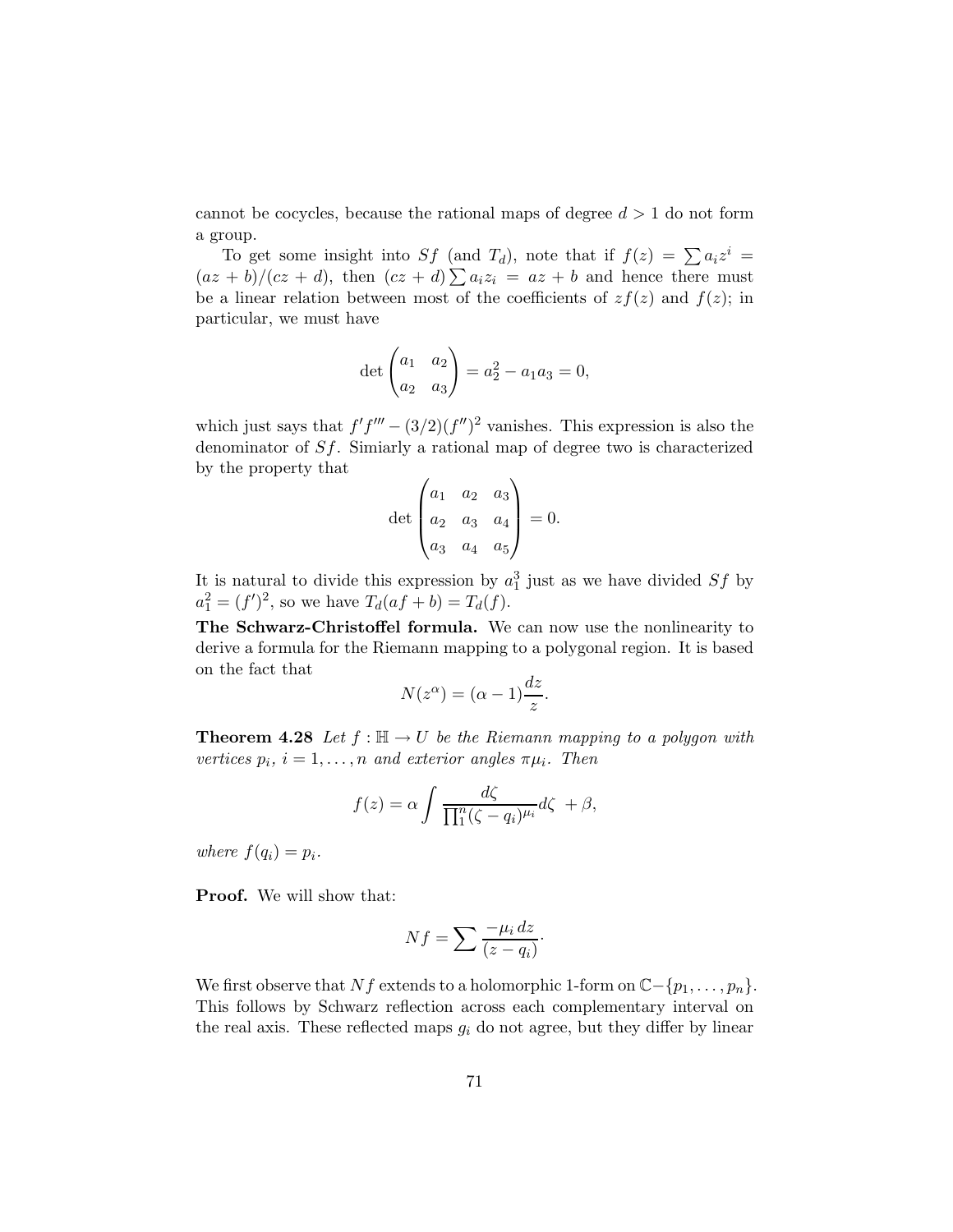maps:  $g_j = A_{ij} \circ g_i$ , and thus  $N(g_i) = N(g_j)$ . It remains to show Nf has simple poles with the given residues at the  $p_i$ , and at infinity.

Let  $\alpha_i = 1 - \mu_i$ . The idea of the proof is that  $f(z)$  behaves like  $(z - p_i)_i^{\alpha}$ near  $p_i$ , and thus Nf has the same residue, which is  $\alpha_i - 1 = -\mu_i$ . To check this, we note that  $g(z) = (f(z) - p_i)^{1/\alpha_i}$  extends by Schwarz reflection across  $q_i$ , to give a conformal map near  $q_i$ . Thus we can locally write

$$
g(z)^{\alpha_i} = f(z) - p_i.
$$

Taking the nonlinearity of both sides, and using the fact that the residue is preserved under pullback, we find  $\text{Res}_{q_i}(Nf) = 1 - \alpha_i = -\mu_i$ .

Near infinity,  $f(z)$  behaves like  $1/z$  which has nonlinearity  $-2dz/z$  and hence residue 2 at infinity. This is consistent with the residue theorem, because  $\sum \pi \mu_i = 2\pi$ . Since a 1-form is determined by its singularities, we have justified the formula for  $Nf$ .

Integrating, we find

$$
\log f' = \sum -\mu_i \log(z - q_i) + C;
$$

by exponentiating and integrating again, we get the desired formula for  $f$ . П

Two Examples. This formula explains the geometric connection between Riemann maps to polygons and transcendental functions we have seen in two examples, namely:

$$
\log(z) = \int \frac{dz}{z}
$$

maps H to a bigon with external angles of  $\pi$ , namely the strips  $0 < \text{Im } z < \pi$ ; and

$$
\sin^{-1}(z) = \int \frac{dz}{\sqrt{1 - z^2}}
$$

maps H to a triangle with external angles  $\pi/2$ ,  $\pi/2$  and  $\pi$ , namely the halfstrip defined by Im  $z > 0$ ,  $|\text{Re}(z)| < \pi/2$ .

Unit disk version. The key point in the proof above was that the various results of extending f by Schwarz reflection through ∂H agree up to composition with linear maps. The same is true if H is replaced by the unit disk. Thus if we choose the domain of f to be  $\Delta$ , with  $q_i \in S^1$ , we find exactly the same formula for  $f$ .

Regular polygons. As a particular example, we find: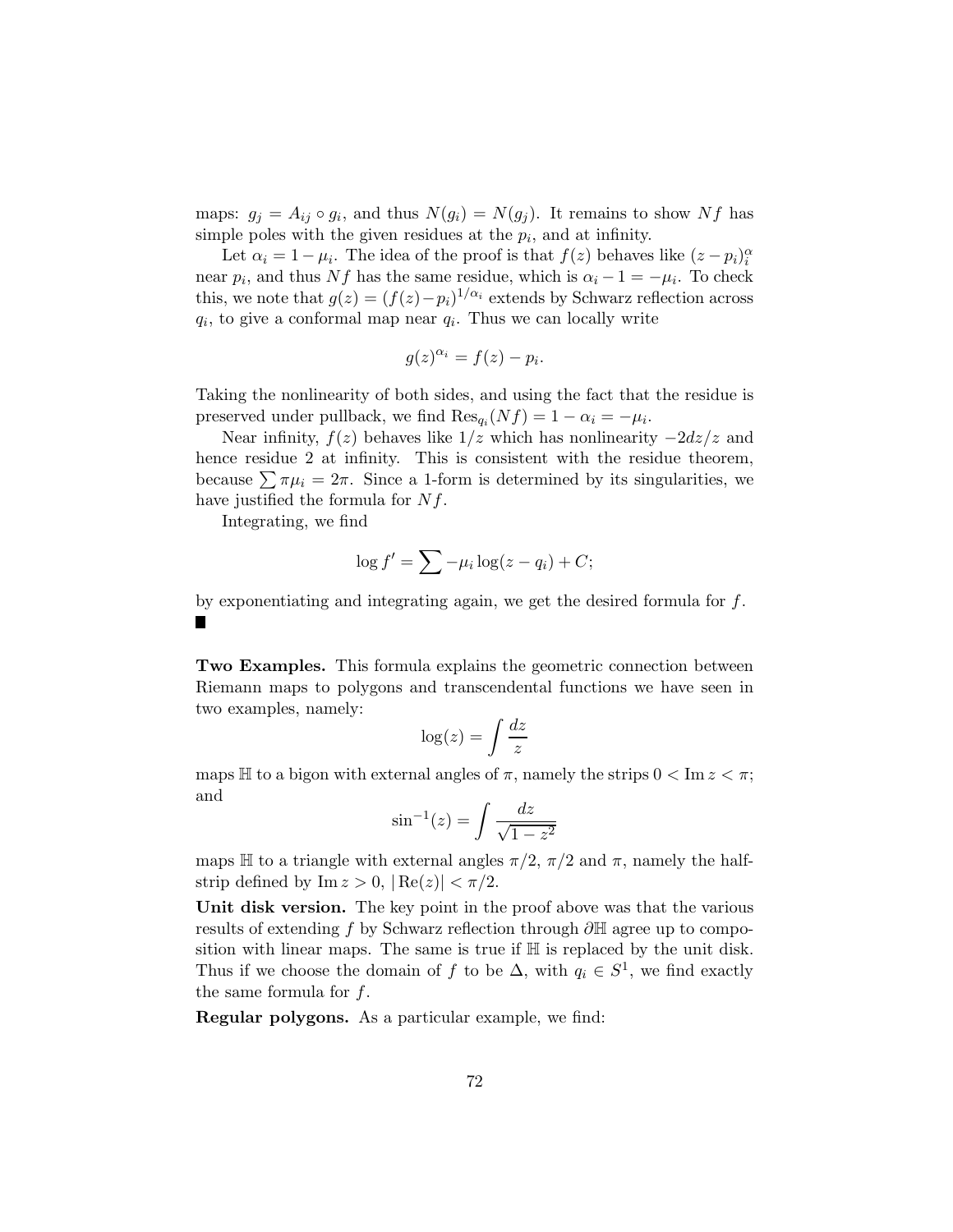**Theorem 4.29** *The map*  $f(z) = \int (1 - z^n)^{-2/n} dz$  *maps the unit disk to a regular* n*-gon, sending* 0 *to its center and the* n*th roots of unity to its vertices.*

Note that  $f'(0) = 1$ , and the distance from the center of the polygon to one of its vertices is given by

$$
R_n = \int_0^1 (1 - z^n)^{-2/n} \, dz.
$$

The Beta function and conformal radius. The quantity  $R_n$  can be computed explicitly. To this end, we recall the Euler Beta-function

$$
B(\alpha, \beta) = \int_0^1 u^{\alpha} (1 - u)^{\beta} \frac{du}{u(1 - u)} = \frac{\Gamma(\alpha)\Gamma(\beta)}{\Gamma(\alpha + \beta)}.
$$

Note that it is elementary to prove the integral above satisfies  $B(\alpha, 1) = 1/\alpha$ , and integration by parts gives  $B(\alpha, \beta) = ((\beta + 1)/\alpha)B(\alpha + 1, \beta - 1)$ ; this easily implies

$$
B(\alpha + 1, \beta + 1) = \frac{\alpha! \beta!}{(\alpha + \beta + 1)!}
$$

for integral values of  $\alpha, \beta$ . We also note that  $|dx|/x$ , which appears in the integral definition of the Γ function, is the hyperbolic metric on  $\mathbb{R}_+$ , and  $\frac{dx}{x(1-x)}$  is the hyperbolic metric on  $(0, 1)$ . Note that formally these one forms have residue 1 at the endpoints of the interval, just as  $2|dx|/(1-|x|^2)$  does on  $(-1,1)$ .

Making the substitution  $u = 1-z^n$ ,  $du = -nz^{n-1}dz$ ,  $dz = -(1/n)u^{1/n-1} du$ , we find

$$
R_n = \frac{1}{n} \int_0^1 u^{-2/n} (1-u)^{1/n-1} du = \frac{\Gamma(1-2/n)\Gamma(1/n)}{n\Gamma(1-1/n)}.
$$

Note that  $R_n \to 1$  as  $n \to \infty$ , since  $\Gamma(1/n) \sim n$ , and  $R_n < 1$  by the Schwarz lemma.

Now if we let  $S_n$  be the side length of the polygon, then  $S_n = 2 \sin(\pi/n)R_n$ . But  $\Gamma(1/n)\Gamma(1-1/n) = \pi/\sin(\pi/n)$ , so we get

$$
S_n = \frac{2\pi\Gamma(1-2/n)}{n\Gamma(1-1/n)^2}.
$$

Note that  $nS_n \to 2\pi$  as  $n \to \infty$ , since  $\Gamma(1) = 1$ . The factor  $P_n$  by with the perimeter exceeds the perimeter of the unit circle is given by  $(P_3, P_4, P_5, P_6) \approx (1.461, 1.180, 1.098, 1.043).$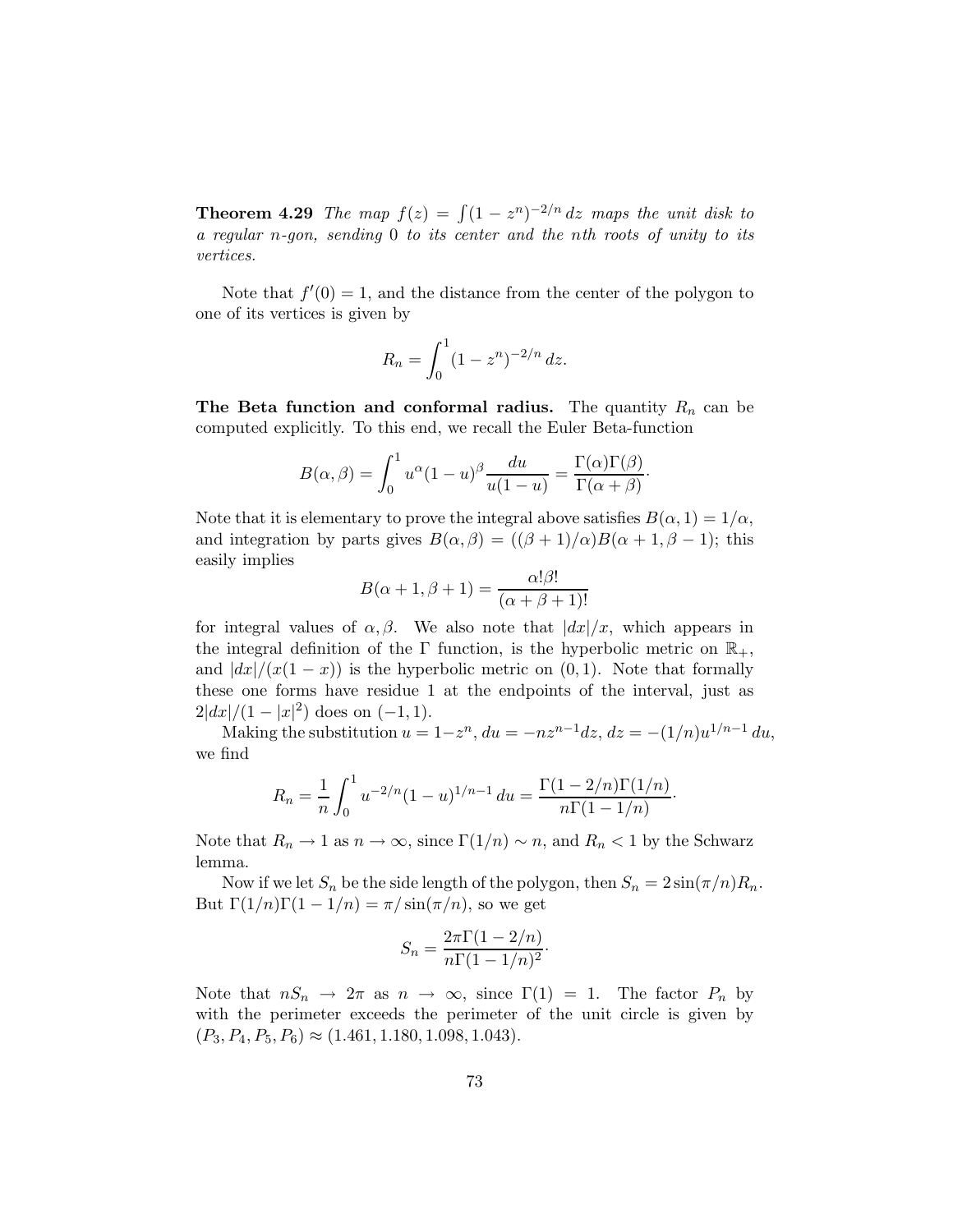In particular, the conformal radius of the unit square (sides of length 2) is  $2/S_4 = 4\Gamma[3/4]^2/\pi^{3/2} = 1.078705...$  (It is clear that the conformal radius of the unit square lies between 1 and  $\sqrt{2}$ .

Quadrilaterals. A *quadrilateral* Q is a Jordan domain with 4 distinguished points on its boundary. A conformal map between quadrilaterals is required to preserve these points as a set.

Theorem 4.30 *Any quadrilateral is conformally equivalent to a rectangle of the form*  $R(a) = [0, a] \times [0, 1]$ ,  $a > 0$ *. This rectangle is unique up to*  $a \mapsto 1/a$ .

**Proof.** By the Riemann mapping theorem, any quadrilateral is isomorphic to H with 4 distinguished points,  $q_1, \ldots, q_4 \in \mathbb{R}$ . By the Schwarz-Christoffel formula,  $f(z) = \int \prod (z - q_i)^{-1/2} dz$  maps  $\mathbb H$  to a Euclidean rectangle, sending  $q_i$  to its vertices.

Besikovitch lemma. As an exercise, one can now use the method of extremal length to show, for any quadrilateral  $Q \subset \mathbb{C}$ , we have area $(Q)$ AB where A and B are the minimum distances between opposite sides of  $Q$ .

The Schwarzian derivative and hypergeometric functions. Just as the nonlinearity can be used to find a formula for the Riemann mapping to a polygon with linear sides, the Schwarzian derivative can be used to find the Riemann mapping to a polygon with circular sides.

To describe a result in this direction, we first recall that for  $f(z) = z^{\alpha}$ we have  $Nf(z) = (\alpha - 1)/z$ , and thus

$$
Sf(z) = (Nf)' - \frac{(Nf)^2}{2} = \frac{1 - \alpha^2}{2} \frac{dz^2}{z^2}.
$$

The quantity  $1 - \alpha^2$  is a version of the residue for the quadratic differential  $Sf(z) dz^2$ . Now given  $\alpha, \beta, \gamma$  there is a unique quadratic differential with double poles at  $0, 1, \infty$  with the corresponding residues, and no other singularities. It is given by

$$
Q(\alpha, \beta, \gamma) = \frac{1}{2} \left[ \frac{1 - \alpha^2}{z^2} + \frac{1 - \beta^2}{(z - 1)^2} + \frac{1 - \gamma^2 - (2 - \alpha^2 - \beta^2)}{z(z - 1)} \right] dz^2.
$$

The third term is chosen to that  $Q \sim (1 - \gamma^2)/z^2$  as  $z \to \infty$ .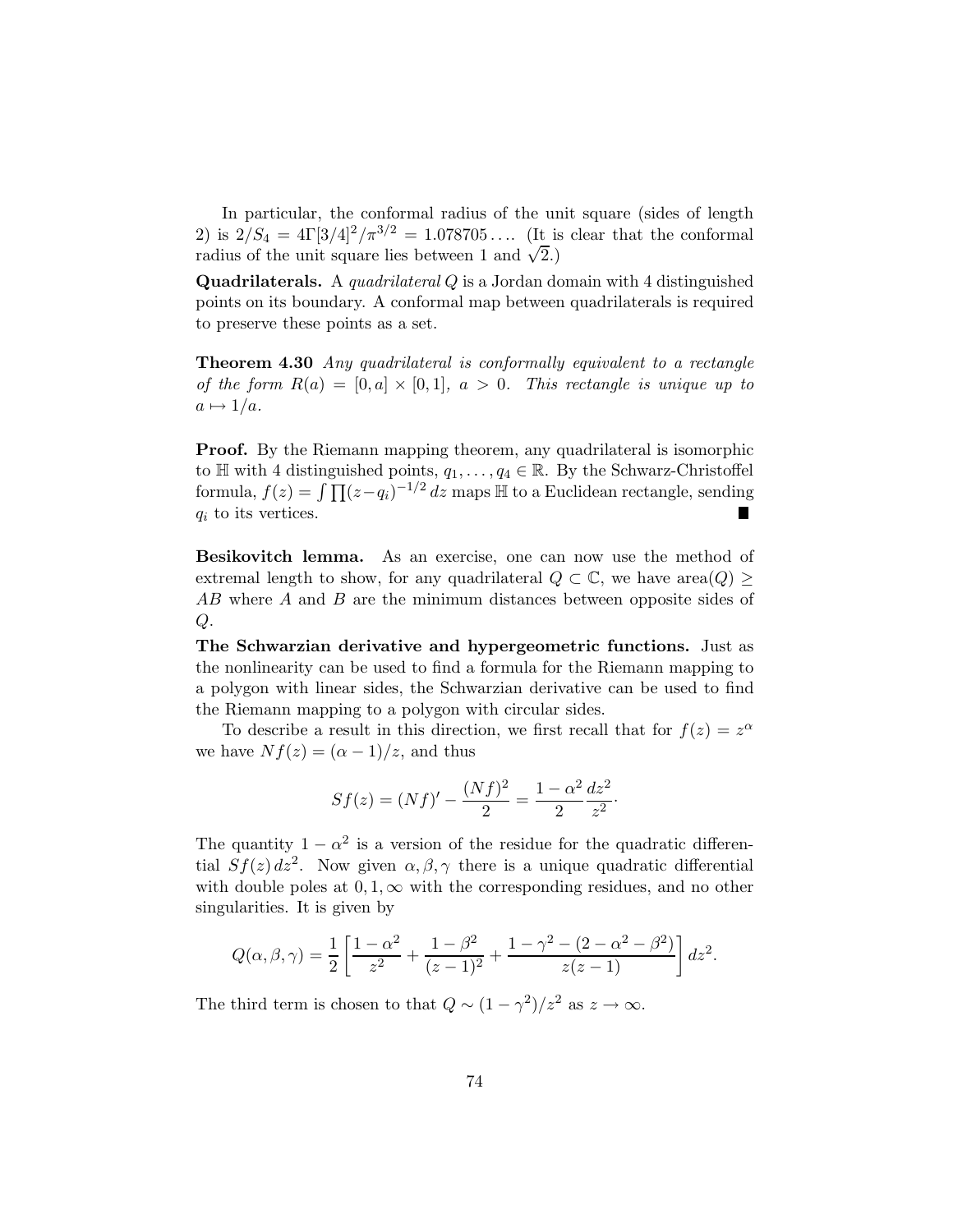**Theorem 4.31** *Let* P *be a circular triangle with interior angles*  $\pi \alpha$ ,  $\pi \beta$  *and*  $\pi\gamma$ . Then the Riemann mapping  $f : \mathbb{H} \to P$  sending 0, 1 and  $\infty$  to these *vertices satisfies*  $Sf = Q(\alpha, \beta, \gamma)$ *.* 

Proof. By Schwarz reflection, Sf extends to a meromorphic quadratic differential on  $\hat{\mathbb{C}}$  whose residues at 0, 1 and  $\infty$  are determined by the angles of P.

Ideal triangles. As an example, if  $P$  is an ideal triangle, then we have

$$
Q = Q(0,0,0) = \frac{z^2 - z + 1}{2z^2(z - 1)^2}.
$$

This differential is symmetric under the action of  $S_3$  on  $\mathbb{H}$ , and it has zeros at the primitive sixth roots of unity.

Second order differential equations. To find  $f$  itself, we remark that any function f satisfying  $Sf = Q$  can be expressed as the ratio  $f = u_1/u_2$ of two independent solutions to the differential equation

$$
u'' + (Q/2)u = 0.
$$

In the case at hand, these solutions in turn can be expressed in terms of solutions to the *hypergeometric equation*

$$
z(1-z)u'' + Au' + Bu = 0
$$

for suitable constants A and B.

#### 4.3 The Picard theorems

We conclude this section with two further results concerning entire functions that can be related to geometric function theory.

**Theorem 4.32 (Little Picard Theorem)** An entire function  $f : \mathbb{C} \to \mathbb{C}$ *which omits two values must be constant.*

Corollary 4.33 *A meromorphic function on* C *can omit at most two values*  $\overline{c}$ *on*  $\widehat{c}$ *.* 

The Little Picard Theorem is equivalent to the assertion that there is no solution to the equation  $e^f + e^g = 1$  where f and g are nonconstant entire functions. Similarly, it implies there is no solution to Fermat's equation  $f^{n} + g^{n} = 1, n \ge 3$ , unless the entire functions f and g are constant.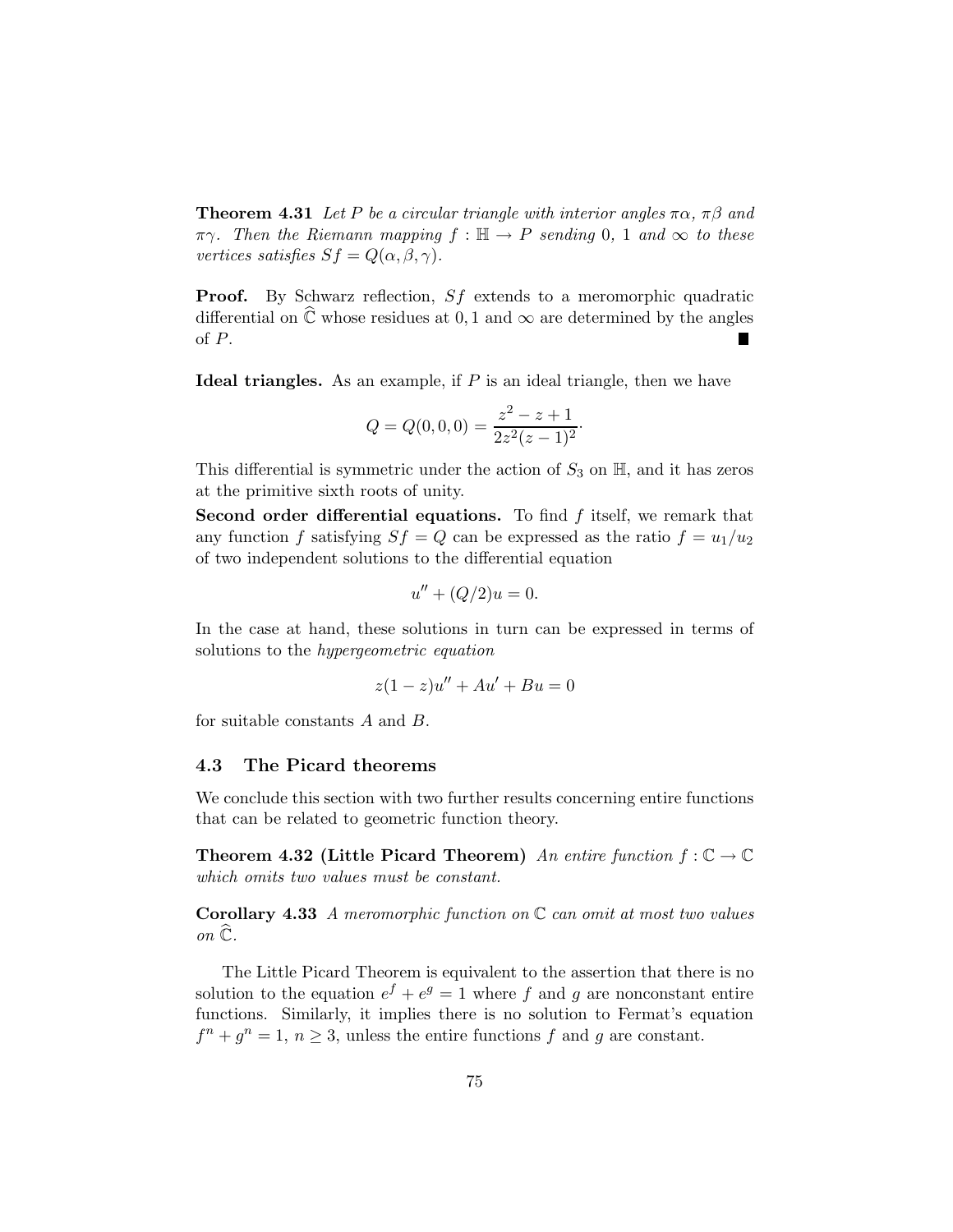**Theorem 4.34 (Great Picard Theorem)** An analytic function  $f: U \rightarrow$ C *takes on every value in* C*, with at most one exception, in every neighborhood of an essential singularity* p*.*

The first theorem follows from the second by considering the essential singularity at  $z = 0$  of  $f(1/z)$ . These results generalize Liouville's theorem and the Weierstrass-Casorati theorem respectively.

Rescaling arguments. Here is a third result that initially seems unrelated to the first two.

Theorem 4.35 (Bloch's Theorem) *There exists a universal* R > 0 *such that for any*  $f: \Delta \to \mathbb{C}$  *with*  $|f'(0)| = 1$ , not *necessarily univalent, there is an open set*  $U \subset \Delta$  *(perhaps a tiny set near*  $S^1$ *) such that*  $f$  *maps*  $U$ *univalently to a ball of radius* R*.*

Corollary 4.36 *For any analytic map on* ∆*, the image* f(∆) *contains a ball of radius*  $R|f'(0)|$ .

Note that the ball usually *cannot* be centered at  $f(0)$ ; for example,  $f(z) = \exp(nz)/n$  satisfies  $f'(0) = 1$  but the largest ball about  $f(0) = 1/n$ in  $f(\Delta)$  ⊂  $\mathbb{C}^*$  has radius  $1/n$ .

The optimal value of R is known as *Bloch's constant*. It satisfies 0.433 <  $\sqrt{3}/4 \le R < 0.473$ . The best-known upper bound comes from the Riemann surface branched with order 2 over the vertices of the hexagonal lattice.

These apparently unrelated theorems can both be proved using the same idea. (Cf. [BD] and references therein; for another way to relate these theorems, see [Re, Ch. 10].)

**Proof of Bloch's theorem.** Given  $f : \Delta \to \mathbb{C}$ , let

$$
||f'(z)|| = ||f'(z)||_{\Delta,\mathbb{C}} = (1/2)|f'(z)|(1-|z|^2)
$$

denote the norm of the derivative from the hyperbolic metric to the Euclidean metric. By assumption,  $||f'(0)|| = 1/2$ . We can assume (using  $f(rz)$  that f is smooth on  $S^1$ ; then  $||f'(z)|| \rightarrow 0$  as  $|z| \rightarrow 1$ , and thus  $\sup ||f'(z)||$  is achieved at some  $p \in \Delta$ .

Now replace f with  $f \circ r$  where  $r \in Aut(\Delta)$  moves p to zero. Replacing f with  $af + b$  with  $|a| < 1$ , we can also arrange that  $f(0) = 0$  and  $||f'(0)|| =$ 1; this will only decrease the size of its unramified disk. Then  $||f'(z)|| \le$  $|| f'(0) || = 1$ , and thus  $f|∆(1/2)$  ranges in a compact family of nonconstant analytic functions. Thus the new  $f$  has an unramified disk of definite radius; but then the old  $f$  does as well.  $\blacksquare$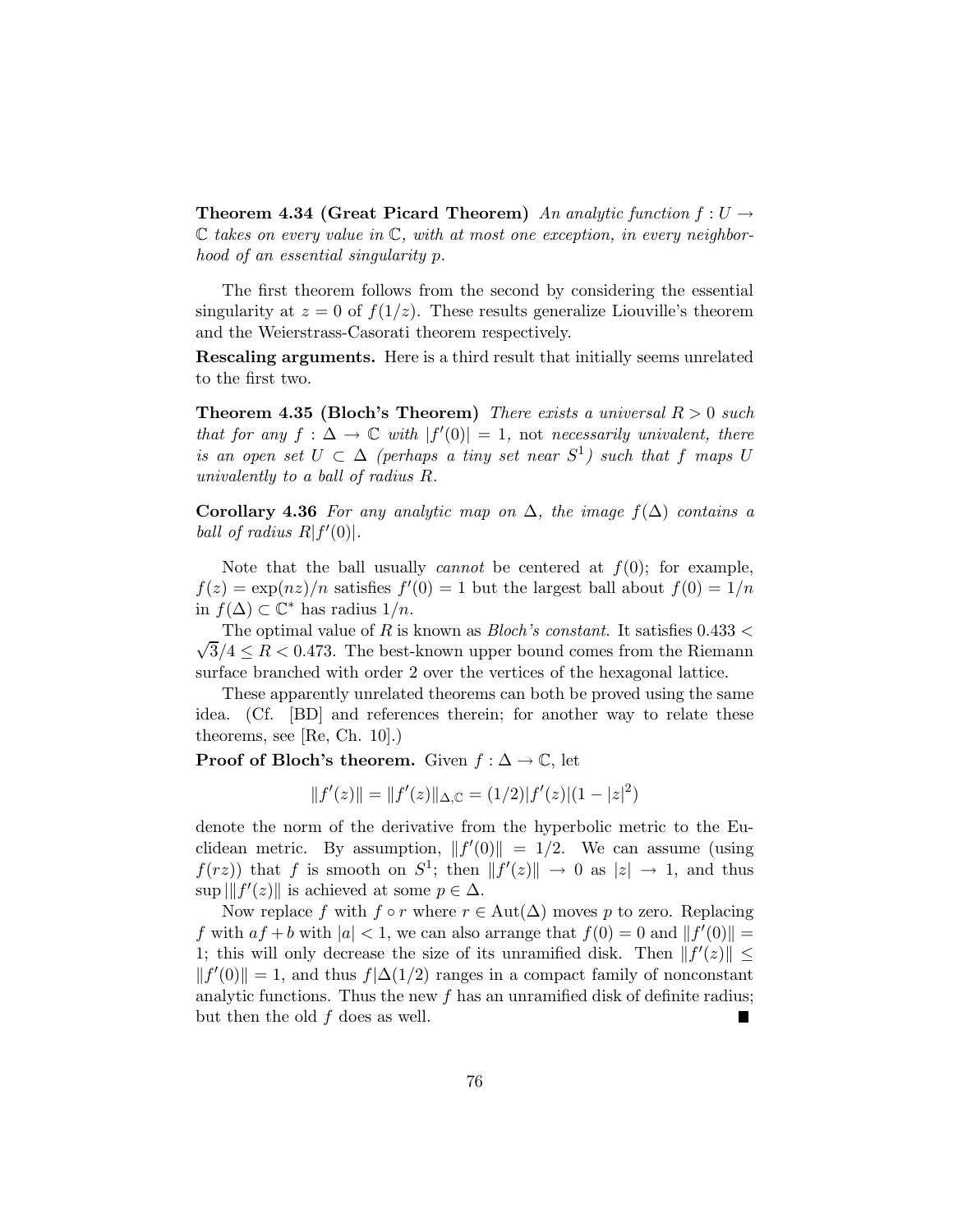Rescaling proof of Picard's theorem. The proof will use the following remarkably general rescaling theorem. This argument is related to Bloch's proof, to Brody's reparameterization theorem and to other results in complex analysis.

**Theorem 4.37** Let  $f_n : \mathbb{C} \to \mathbb{C}$  be a sequence of nonconstant entire func*tions. There after passing to a subsequence, there is a sequence of Möbius transformations*  $A_n$  *and a nonconstant entire function*  $g: \mathbb{C} \to \mathbb{C}$  *such that*  $g = \lim f_n \circ A_n$  *uniformly on compact subsets of*  $\mathbb{C}$ *.* 

We note that the  $A_n$  need not fix infinity, so  $f_n \circ A_n$  is undefined at some point  $p_n \in \widehat{\mathbb{C}}$ , but we will have  $p_n \to \infty$ .

**Example.** For  $f_n(z) = z^n$  we can take  $f_n \circ A_n(z) = (1 + z/n)^n \to e^z$ . **Metrics.** As a preliminary to the proof, for  $g : \mathbb{C} \to \widehat{\mathbb{C}}$  we define

$$
||g'(z)||_{\infty} = \frac{|g'(z)|}{(1+|g(z)|^2)},
$$

and  $||g'||_{\infty} = \sup ||g'(z)||$  over all  $z \in \mathbb{C}$ . This is the norm of the derivative from the scaled Euclidean metric  $\rho_{\infty} = 2|dz|$  to the spherical metric. Note that  $g(z) = \exp(z)$  has  $||g'||_{\infty} = 1/2$ ; a function with bounded derivative can be rather wild.

Similarly, for  $g : \Delta(R) \to \widehat{\mathbb{C}}$ , we define

$$
||g'(z)||_R = |g'(z)| \frac{1 - |z/R|^2}{1 + |g(z)|^2}.
$$

This is the derivative from a suitably rescaled hyperbolic metric  $\rho_R$  on  $\Delta(R)$ to C. Clearly  $\rho_R \to \rho_\infty$  uniformly on compact sets. Its key property is that  $||(g \circ A)'||_R = ||g'||_R$  for all  $A \in Aut(\widehat{\mathbb{C}})$  stabilizing  $\Delta(R)$ .

We also note that the set of maps with uniformly bounded derivatives in one of these norms is compact.

Proof of Theorem 4.37. Let us first consider an arbitrary nonconstant analytic function  $f(z)$  and a radius  $R > 0$ . We claim there exists an  $S \geq R$ and an  $A \in Aut(\mathbb{C})$  such that  $g = f \circ A$  is analytic on  $\Delta(S)$ , and

$$
||g'(0)||_S = ||g'||_S = 1.
$$

Indeed, by replacing f with  $f(az + b)$ , we can assume  $||f'(0)||_R = 1$ . Then  $||f'||_R \geq 1$ . On the other hand, the R-norm of the derivative of f tends to zero at the boundary of  $\Delta(R)$ . Thus we can choose  $B \in \text{Aut}(\Delta(R))$  such

$$
M = ||(f \circ B)'(0)||_R = ||(f \circ B)'||_R \ge 1.
$$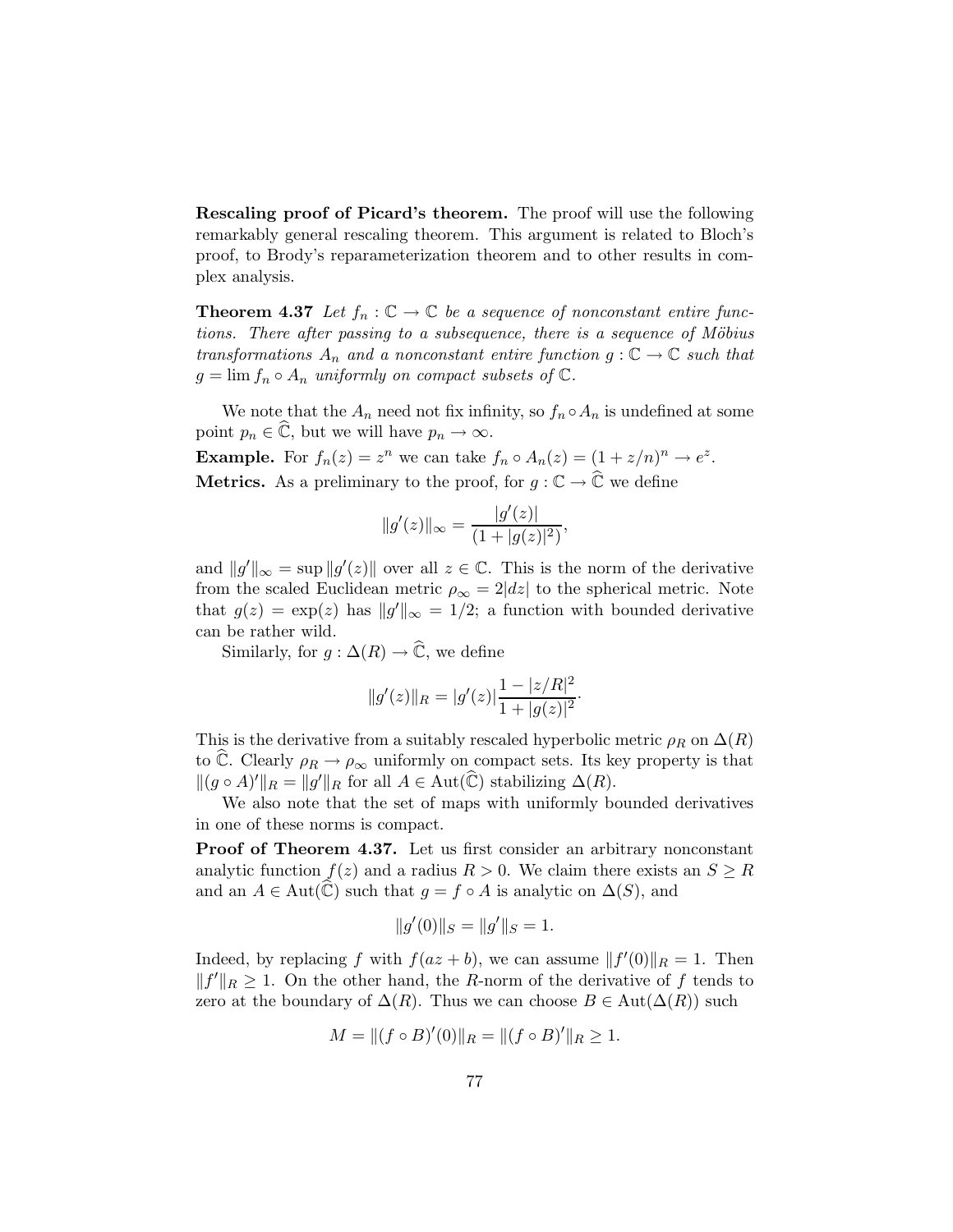Now just let  $g(z) = (f \circ B)(z/M)$ , and  $S = RM$ .

Applying this claim to  $f_n$  and a sequence  $R_n \to \infty$ , we obtain  $S_n \to \infty$ and maps  $g_n = f_n \circ A_n$  with  $||g'_n(0)||_{\infty} = 1$  and  $||g'_n||_{S_n} \leq 1$ . Now pass to a convergent subsequence.

To complete the proof of Picard's theorem, we observe:

**Lemma 4.38** If  $f_n \to f$  and f is nonconstant, then any value omitted by *all*  $f_n$  *is also omitted by*  $f$ *.* 

**Proof of the Little Picard Theorem.** Suppose if  $f : \mathbb{C} \to \mathbb{C}$  is nonconstant and omits 0 and 1. Then  $f_n(z) = f_n^{1/n}(z)$  omits more and more points on the unit circle. We can of rescale in the domain so the spherical derivative satisfies  $||f'_n(0)||_{\infty} \to \infty$ . Passing to a subsequence and reparameterizing, we obtain in the limit a nonconstant entire function that omits the unit circle. This contradicts Liouville's theorem.

Classical proof. The classical proof of the Little Picard Theorem is based on the fact that the universal cover of  $\mathbb{C} - \{0,1\}$  can be identified with the upper halfplane.

To see this, it is useful to start by considering the subgroup  $\Gamma_0 \subset \text{Isom}(\Delta)$ generated by reflections in the sides of the ideal triangle  $T$  with vertices  $\{1, i, -1\}$ . For example,  $z \mapsto \overline{z}$  is one such reflection, sending T to  $-T$ . By considering billiards in  $T$ , one can see that its translates tile the disk and thus T is a fundamental domain for  $\Gamma_0$ . Thus the quadrilateral  $F = T \cup (-T)$ is a fundamental domain for the orientation-preserving subgroup  $\Gamma \subset \Gamma_0$ , and the edges of  $-T$  are glued to the edges of T to give a topological triplypunctured sphere as quotient.

Now let  $\pi : T \to \mathbb{H}$  be the Riemann mapping sending T to  $\mathbb{H}$  and its vertices to  $\{0, 1, \infty\}$ . Developing in both the domain and range by Schwarz reflection, we obtain a covering map  $\pi : \Delta \to \mathbb{C} - \{0, 1, \infty\}.$ 

Given this fact, we lift an entire function  $f : \mathbb{C} \to \mathbb{C} - \{0,1\}$  to a map  $f: \mathbb{C} \to \mathbb{H}$ , which is constant by Liouville's theorem.

Uniformization of planar regions. Once we know that  $\hat{\mathbb{C}} - \{0, 1, \infty\}$  is uniformized by the disk, it is straightforward to prove:

**Theorem 4.39** *The universal cover of any region*  $U \subset \hat{\mathbb{C}}$  *with*  $|\hat{\mathbb{C}} - U| \geq 3$ *is isomorphic to the unit disk.*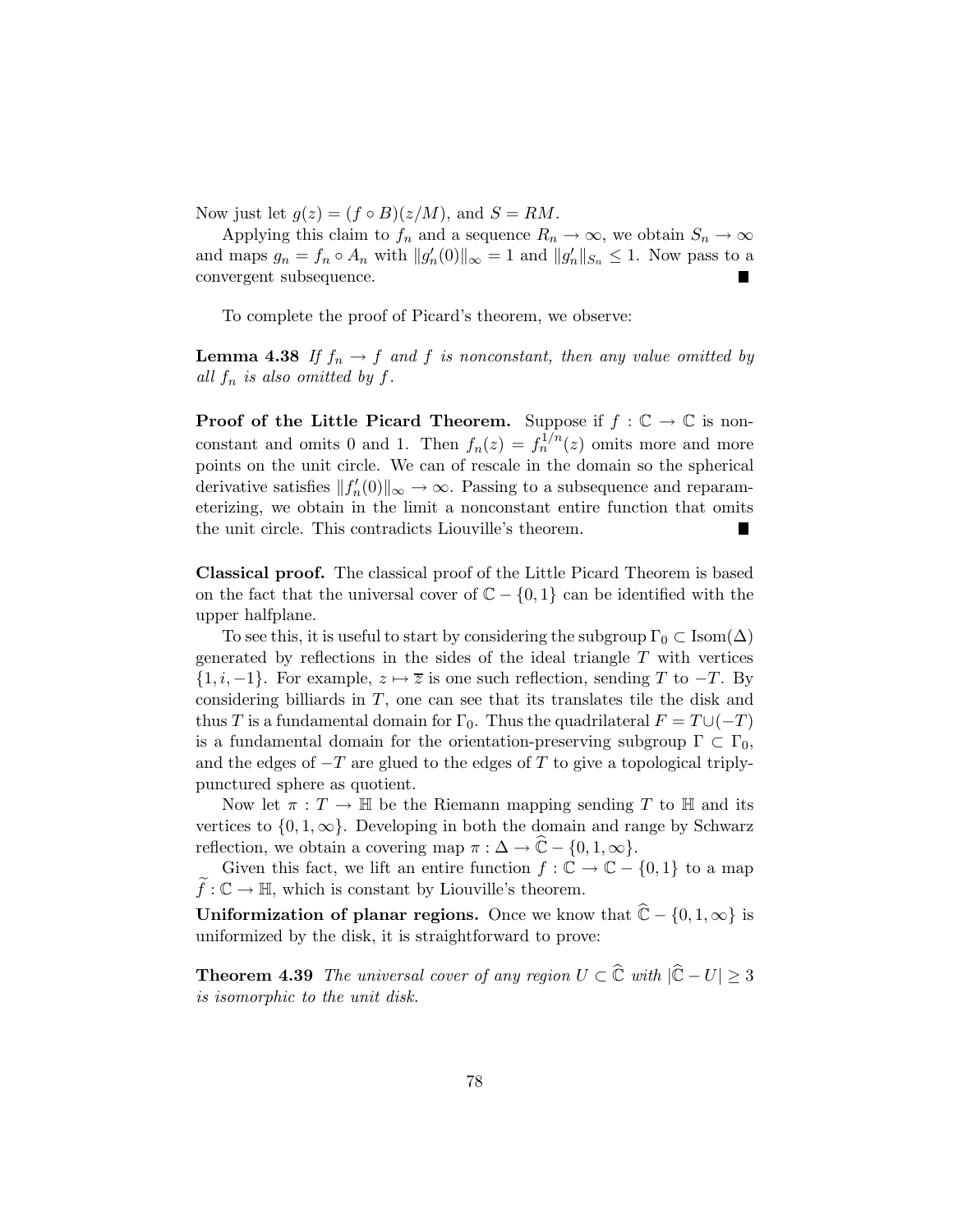**Sketch of the proof.** Consider a basepoint  $p$  in the abstract universal cover  $\pi: U \to U$ , and let F be the family of all holomorphic maps

$$
f:(\tilde{U},p)\to(\Delta,0)
$$

that are covering maps to their image. Using the uniformization of the triply-punctured sphere, we have that  $\mathcal F$  is nonempty. It is also a closed, normal family of functions in  $\mathcal{O}(U)$ ; and by the classical square-root trick, it contains a surjective function (which maximizes  $|f'(p)|$ ). By the theory of covering spaces, this extremal map must be bijective.

**Proof of the Great Picard Theorem.** Let  $f : \Delta^* \to \hat{\mathbb{C}} - \{0, 1, \infty\}$  be an analytic function. We will show  $f$  does not have an essential singularity at  $z=0$ .

Consider a loop  $\gamma$  around the puncture of the disk. If f sends  $\gamma$  to a contractible loop on the triply-punctured sphere, then  $f$  lifts to a map into the universal cover H, which implies by Riemann's removability theorem that f extends holomorphically over the origin.

Otherwise, by the Schwarz lemma,  $f(\gamma)$  is a homotopy class that can be represented by an arbitrarily short loop. Thus it corresponds to a puncture, which we can normalize to be  $z = 0$  (rather than 1 or  $\infty$ ). It follows that f is bounded near  $z = 0$  so again the singularity is not essential is bounded near  $z = 0$  so again the singularity is not essential.

# 5 Elliptic functions and elliptic curves

In this section we discuss the field of meromorphic functions on the first compact Riemann surfaces after  $\widehat{\mathbb{C}}$ , namely complex tori of the form  $E =$  $\mathbb{C}/\Lambda$ .

These functions arise naturally when trying to solve one of the simplest calculus integrals:

$$
F(x) = \int \frac{dx}{\sqrt{x^3 + ax + b}}.
$$

Just as the inverses of the exponential and trigonometric functions arise from integrating  $1/x$  and  $1/\sqrt{x^2 + ax + b}$ , the integrals of cubic polynomials involve *inverses* of elliptic functions. We will ultimately see this geometrically, using the Schwarz-Christoffel formula.

From the perspective of algebraic geometry, elliptic functions arise if one tries to sweep out or parameterize all solutions of a cubic equation such as

$$
y^2 = x^3 + ax + b.
$$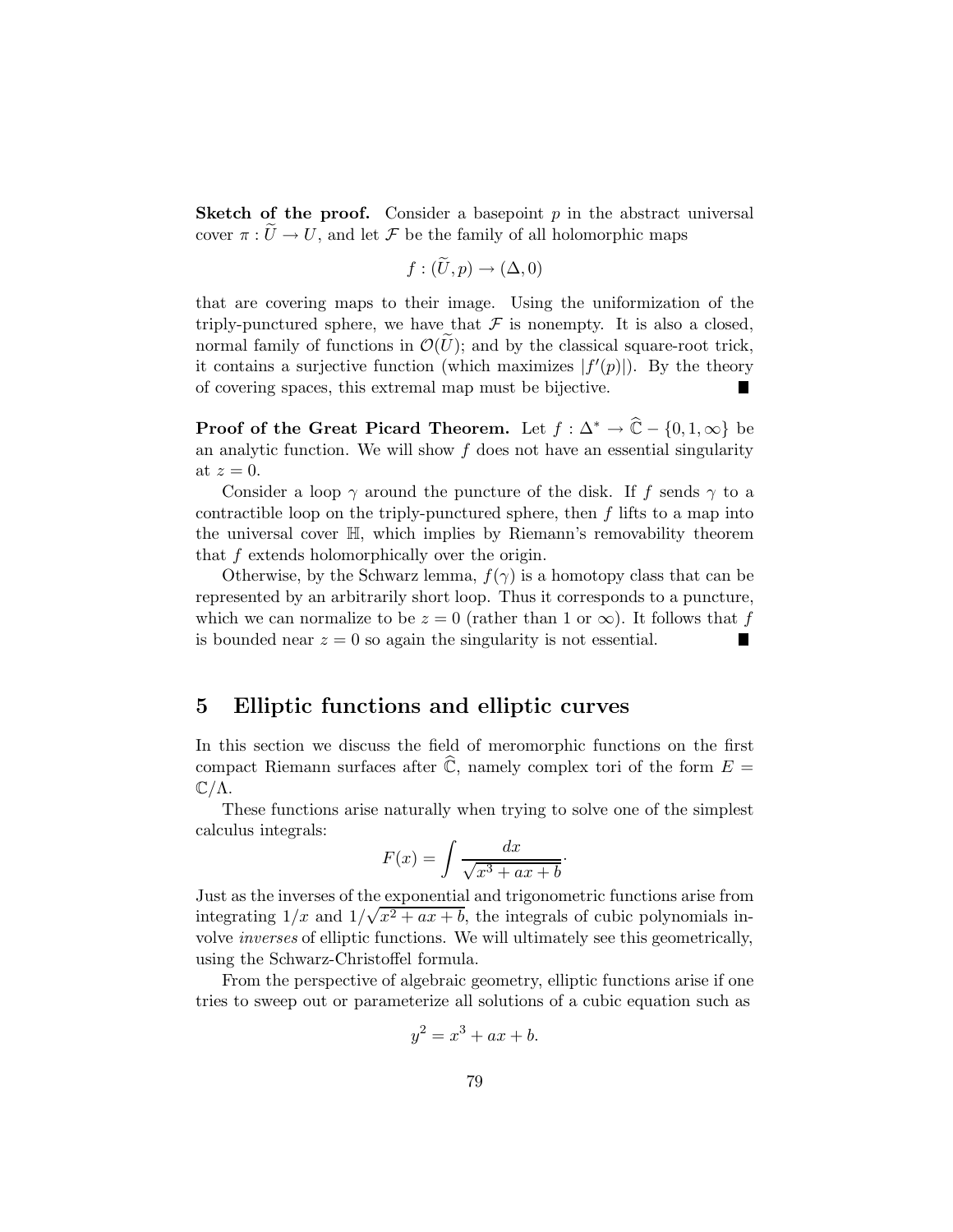A special feature of the case of cubics is that the solutions (in projective space) form a group.

#### 5.1 Doubly–periodic functions

Let  $\Lambda \subset \mathbb{C}$  be a lattice – meaning a discrete subgroup such that  $E = \mathbb{C}/\Lambda$ is compact. Then  $\Lambda \cong \mathbb{Z}^2$  as an abstract group. We can choose a basis such that

$$
\Lambda=\mathbb{Z}\alpha\oplus\mathbb{Z}\beta.
$$

Every point of E is represented by an essentially unique point in the *period parallelogram* with vertices  $0, \alpha, \beta$  and  $\alpha + \beta$ .

Meromorphic functions  $F : E \to \hat{\mathbb{C}}$  are the same thing as *doubly periodic functions*  $f: \mathbb{C} \to \mathbb{C}$ , i.e. meromorphic functions satisfying

$$
f(z + \alpha) = f(z + \beta) = f(z)
$$

(and hence  $f(z + \lambda) = f(z)$  for all  $\lambda \in \Lambda$ . For a fixed  $\Lambda$ , these functions form a *field*, denoted  $K(E)$ .

Note that E forms a group under addition, and hence  $E \subset Aut(E)$ . We also have an involution  $\eta : E \to E$  given by  $\eta(z) = -z$ . This is the full automorphism group of E provided  $\Lambda$  is not a square or hexagonal lattice. In the latter cases,  $Aut(E)$  also contains a cyclic group  $\mathbb{Z}/4$  or  $\mathbb{Z}/6$ .

Because of these automorphisms, if  $F \in K(E)$  then so is  $F(-z)$  and  $F(z+p), p \in E.$ 

We note that a holomorphic doubly-periodic function must be constant, by Liouville's theorem, because the period parallelogram is compact. So to find other functions we must allow poles. The simplest are constructed for each  $k \geq 3$  by setting

$$
\zeta_k(z) = \sum_{\Lambda} \frac{1}{(z-\lambda)^k}.
$$

This sum does not quite converge for  $k = 2$ ; it can be made to converge by writing

$$
\wp(z) = \frac{1}{z^2} + \sum_{\Lambda} \frac{1}{(z-\lambda)^2} - \frac{1}{\lambda^2}.
$$

The critical properties of  $\varphi(z)$  are that is it *even*, and it has a unique pole of order 2 on E.

**Theorem 5.1** *The Weierstrass*  $\wp$ -function is doubly-periodic.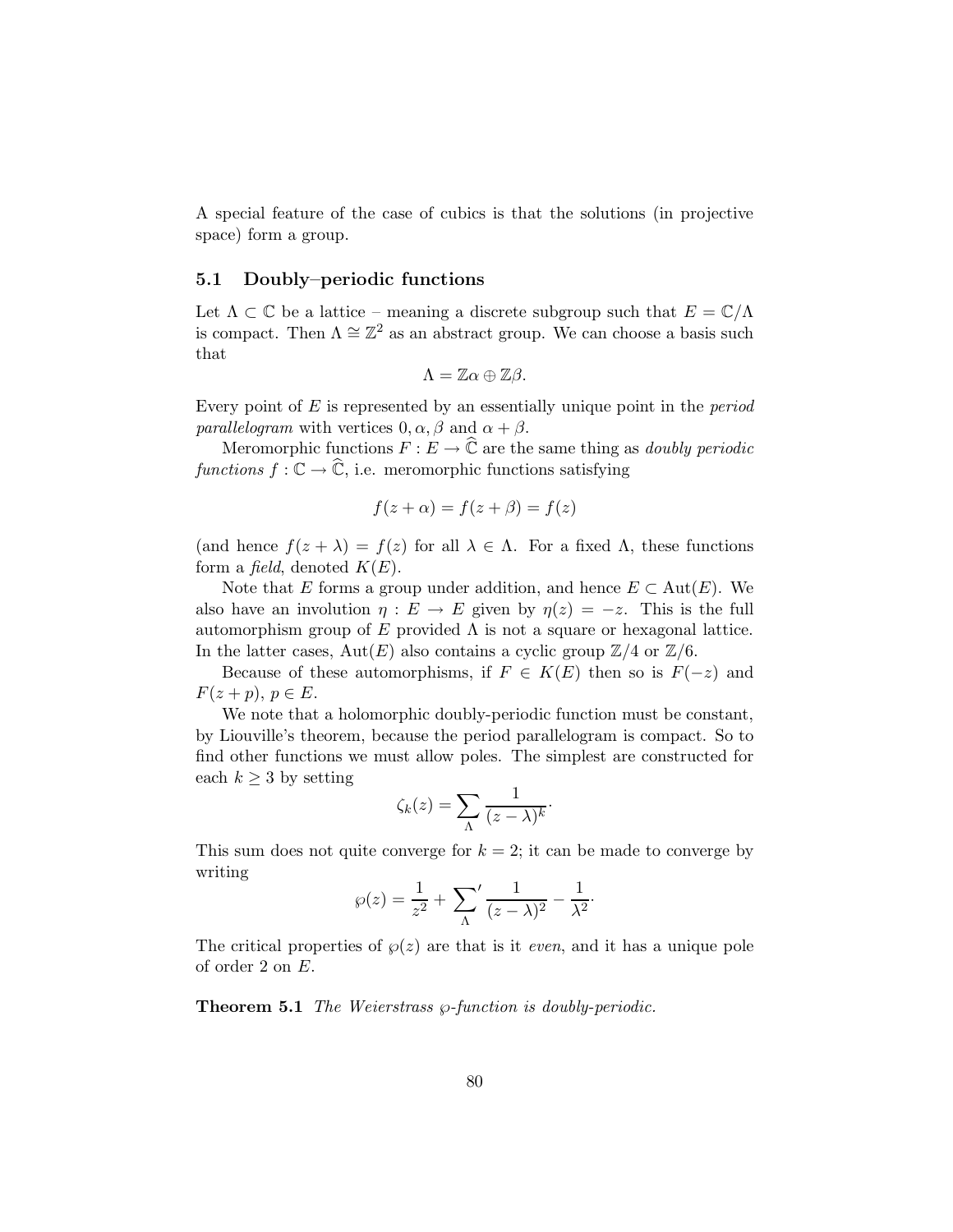

Figure 6. The Weierstrass  $\varnothing$ -function for the hexagonal lattice.

**Proof.** Note that  $\wp'(z) = -2\zeta_3(z)$  is doubly-periodic. Thus  $\wp(z+1) =$  $\wp(z) + A$  and  $\wp(z + \lambda) = \wp(z) + B$  for some constants A and B. But we also have  $\wp(-z) = \wp(z)$ ; setting  $z = -1/2$  and  $-\lambda/2$ , we find  $A = B = 0$ .

Uniformization of cubic curves. We can now state the main theorems regarding elliptic functions.

**Theorem 5.2** *The map*  $\pi : \mathbb{C} \to \mathbb{P}^2$  *given by* 

 $\pi(z) = (\wp(z), \wp'(z))$ 

*gives an isomorphism between the Riemann surface*  $E = \mathbb{C}/\Lambda$  *and a smooth cubic curve of the form*  $y^2 = (4x^3 + ax + b)$ *.* 

Theorem 5.3 *The field of all doubly-periodic functions for a given lattice* Λ *satisfies*

$$
K(\mathbb{C}/\Lambda) \cong \mathbb{C}[x, y]/(y^2 - (4x^3 + ax + b)),
$$

where  $(x, y) = (\varphi, \varphi')$ . In particular, every doubly-periodic function is a *rational function of*  $\wp$  *and*  $\wp'$ *.* 

We remark that any smooth cubic curve  $C \subset \mathbb{P}^2$  can be put into the form above by applying a change of coordinates (an automorphism of  $\mathbb{P}^2$ ). Later, will see that *every* cubic curve occurs for suitable choice of Λ.

Basic properties of elliptic functions. Let  $f(z)$  be a nonconstant doubly-period function for a lattice  $\Lambda \subset \mathbb{C}$  with period parallelogram P. Then f defines a meromorphic function on the compact Riemann surface  $E = \mathbb{C}/\Lambda$ . We also note that the form dz is invariant under  $\Lambda$ , so we also get a meromorphic 1-form  $\omega = f(z) dz$  on E. Here are some basic facts.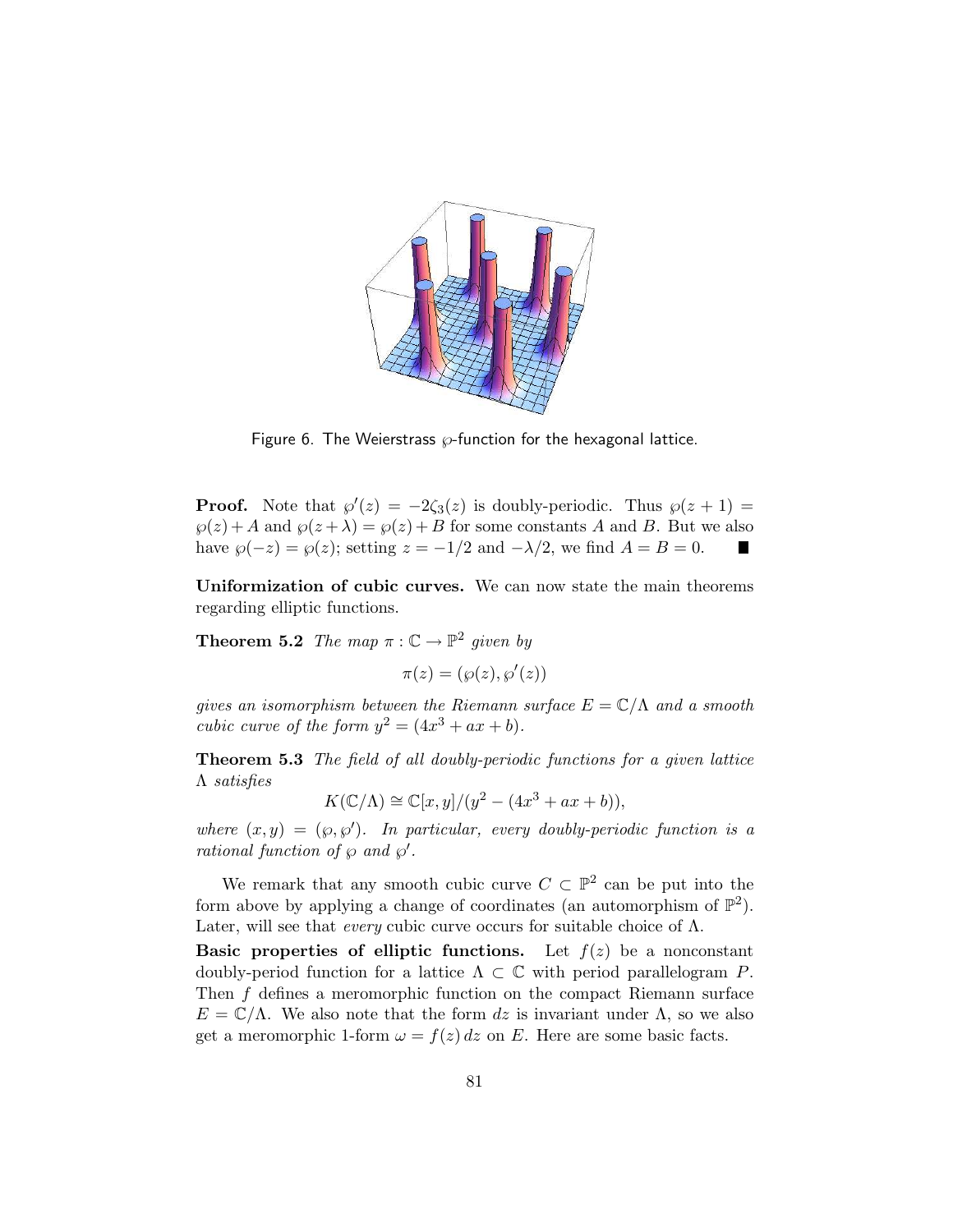- 1. The sum of the residues of  $f(z) dz$  over E, or over points in P, is zero.
- 2. The function  $f$  has the same number of zeros as poles. The number of each is called the *degree*  $d = \deg(f)$ .
- 3. If f has poles  $p_1, \ldots, p_d$  and zeros  $a_1, \ldots, a_d$  in E, then  $\sum p_i = \sum a_i$ in the group law on E.

**Proofs.** (1) This follows applying Stokes' theorem to the closed form  $f(z) dz$ on  $E - \{p_1, \ldots, p_d\}$ , or by integrating  $f(z) dz$  around the boundary of P (we may assume f has no poles on  $\partial P$ .)

(2) This is a general property of proper maps between Riemann surfaces. For a direct proof, one can also apply the residue theorem to  $df/f$ .

(3) This property is special to elliptic curves. Let  $P = [0, \alpha] \times [0, \beta]$ , and assume  $f$  has no zeros or poles in  $P$ . Then we have

$$
\sum a_i - \sum p_i = (2\pi i)^{-1} \int_{\partial P} \frac{zf'(z) dz}{f(z)}.
$$

We wish to show that this quantity lies in  $\Lambda$ . The integrals over opposite edges cancel, up to a terms of the form  $\lambda(2\pi i)^{-1} \int_e f'(z)/f(z) dz$  with  $\lambda \in \Lambda$ . Since the f is periodic, it has an integral winding number  $N(e)$  on each edge, and these terms have the form  $N(e)\lambda \in \Lambda$ .

We will later see that we may *construct* an elliptic function with given zeros and poles subject only to constraint (3).

**Pushforward.** Here is another way to see property (3). Let  $f : E \to \widehat{\mathbb{C}}$ be a nonconstant meromorphic function. Then  $f_*(dz) = 0$ , since  $\Omega(\widehat{\mathbb{C}}) = 0$ . Now choose a path  $C \subset \widehat{\mathbb{C}}$  running from 0 to  $\infty$  and avoiding the critical values of f. Then  $\tilde{C} = f^{-1}(C) \subset E$  gives a collection of arcs connecting  $(a_i)$  and  $(p_i)$  in pairs, which we can assume have the same indices. We then have

$$
0 = \int_C f_* \omega = \int_{\widetilde{C}} dz = \sum p_i - a_i \mod \Lambda.
$$

The differential equation. We can now give a cubic equation relating  $x = \wp(z)$  and  $y = \wp'(z)$ .

Since  $\wp'(z)$  is an odd function of degree three, its zeros coincide with the points E[2] of order two on E. Using our chosen basis  $\Lambda = \mathbb{Z} \alpha \oplus \mathbb{Z} \beta$ , we can explicitly label representatives of these points:

$$
E[2] = \{0, c_1, c_2, c_3\} = \left\{0, \frac{\alpha}{2}, \frac{\beta}{2}, \frac{\alpha + \beta}{2}\right\}.
$$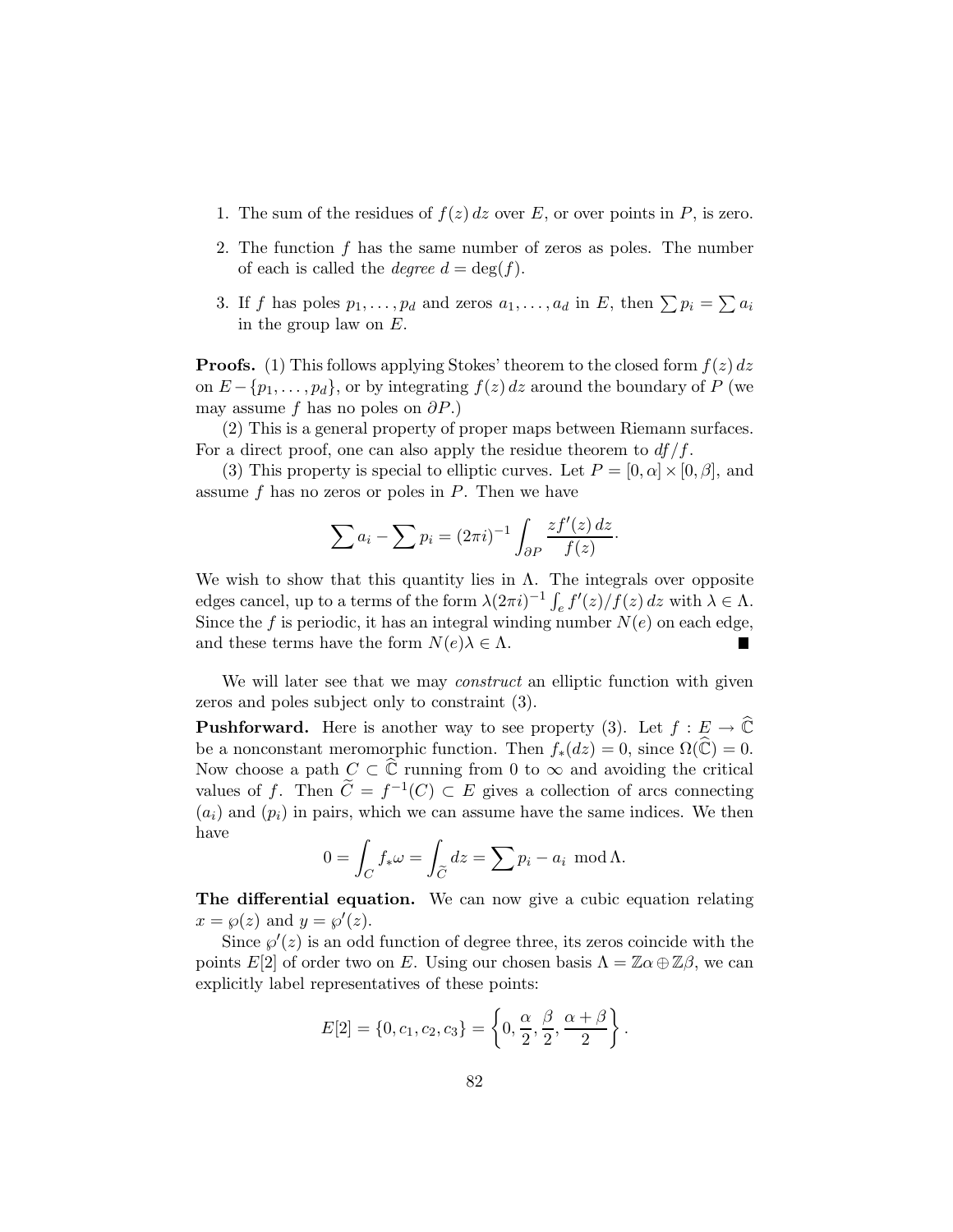Let  $e_i = \wp(c_i)$ .

We note that the critical values  $e_i$  are distinct; indeed, since  $\wp'(z_i) = 0$ , the function  $\wp(z) - e_i$  has a double zero at  $z_i$ , so it cannot vanish anywhere else. This shows:

The zeros of  $\wp'(z)$  coincide with the points of order two  $c_1, c_2, c_3$ .

(Morally there is also a critical point at  $z = 0$ .) Consequently:

*The function*  $\wp(z) - e_i$  *has a double zero at*  $c_i$  *and no other zeros.* 

(Note: it is not at all easy to say where the two zeros of  $\wp(z)$  lie, except in the case of symmetric lattices.)

**Theorem 5.4** *For all*  $z \in \mathbb{C}$ *, we have* 

$$
\wp'(z)^{2} = 4(\wp(z) - e_{1})(\wp(z) - e_{2})(\wp(z) - e_{3}).
$$

**Proof.** From what we have seen above, the two sides are doubly-periodic functions with the same zeros and poles. Thus they are multiples of one another. They are equal since near zero they are both asymptotic to  $4/z<sup>6</sup>$ . П

**Corollary 5.5** *The map*  $\wp : E \to \hat{\mathbb{C}}$  *presents* E *as a 2-sheeted covering space of*  $\widehat{\mathbb{C}}$ *, branched over*  $e_1, e_2, e_3$  *and*  $\infty$ *. It gives the quotient of* E *by the involution*  $z \mapsto -z$ *.* 

**Proof.** By construction  $\wp$  is even and 2-to-1, and we have just identified its critical points and values. П

**Corollary 5.6** *The map*  $\pi(z) = (\wp(z), \wp'(z))$  *maps*  $E = \mathbb{C}/\Lambda$  *bijectively to the smooth projective cubic curve* E *defined by*

$$
y^2 = 4(x - e_1)(x - e_2)(x - e_3).
$$

**Proof.** Since E is compact, the function  $x = \varphi(z)$  maps E onto  $\hat{\mathbb{C}}$ ; and for a given  $x$ , the two possible values of  $y$  solving the equation above are given by  $y = \wp'(\pm z)$ .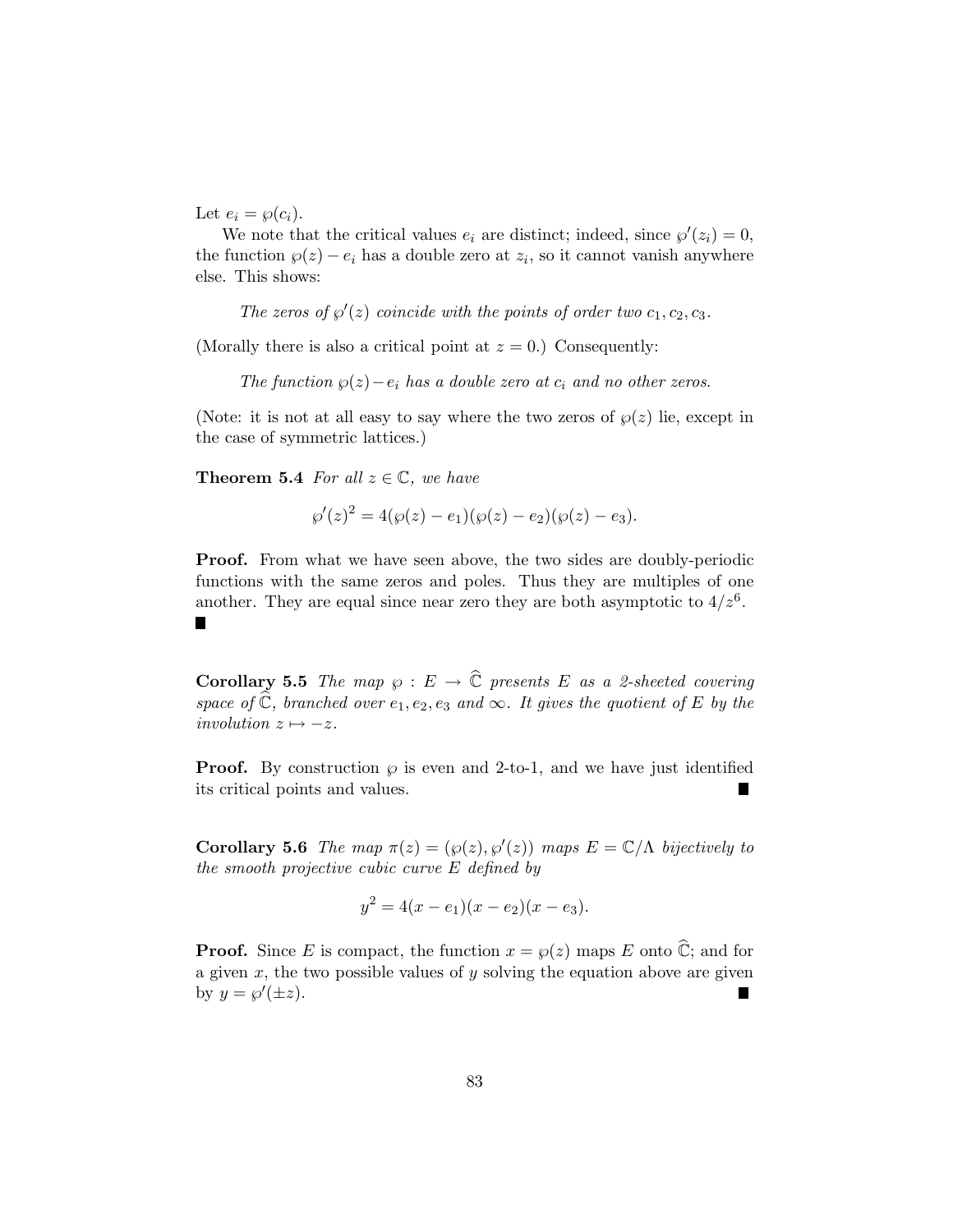

Figure 7. Visualizing the degree two map from  $E$  to  $E/\eta \cong \widehat{\mathbb{C}}$ , where  $\eta(z) = -z.$ 

**Power series expansion.** Let  $\mathcal{O}(d) \subset K(E)$  be the vector space of doubly– periodic functions with a pole of order  $d$  at  $z = 0$  and no other poles.

**Theorem 5.7** *We have* dim  $\mathcal{O}(d) = d$  *for*  $d \geq 2$ *, and* dim  $\mathcal{O}(0) = 1$ *.* 

**Proof.** Clearly a function in  $\mathcal{O}(d)$  is uniquely determined by its polar part up to the constant term,  $a_d/z^d + \cdots + a_0$ . Moreover  $a_1 = 0$  by the residue theorem. Thus dim  $\mathcal{O}(d) \leq d$ . Using  $\wp(z)$  and  $\zeta_k(z)$  we obtain the reverse inequality inequality.

Which element of  $\mathcal{O}(2)$  is  $\wp$ ? In fact, it is the unique element with  $a_2 = 1$ and  $a_0 = 0$ . This is evident from its definition, since each term in the series for  $\wp(z)$ , apart from the initial term  $1/z^2$ , is normalized to vanish at the origin.

More precisely, using the expansion

$$
\frac{1}{(z-\lambda)^2} - \frac{1}{\lambda^2} = \frac{1}{\lambda^2} \left[ \frac{2z}{\lambda} + \frac{3z^2}{\lambda^2} + \cdots \right] = \frac{2z}{\lambda^3} + \frac{3z^2}{\lambda^4} + \frac{4z^3}{\lambda^5} + \cdots,
$$

we obtain:

**Theorem 5.8** *The Weierstrass*  $\wp$ -function is given near  $z = 0$  by:

$$
\wp(z) = \frac{1}{z^2} + 3G_2 z^2 + 5G_3 z^4 + \dots = \frac{1}{z^2} + \sum_{1}^{\infty} (2n+1) z^{2n} G_{n+1}
$$

*where*

$$
G_n = G_n(\Lambda) = \sum_{\Lambda} \frac{1}{\lambda^{2n}}.
$$

**Corollary 5.9** *We have*  $\wp'(z)^2 = 4\wp(z)^3 - g_2\wp(z) - g_3$ *, where*  $g_2 = 60G_2$ *and*  $g_3 = 140G_3$ *.*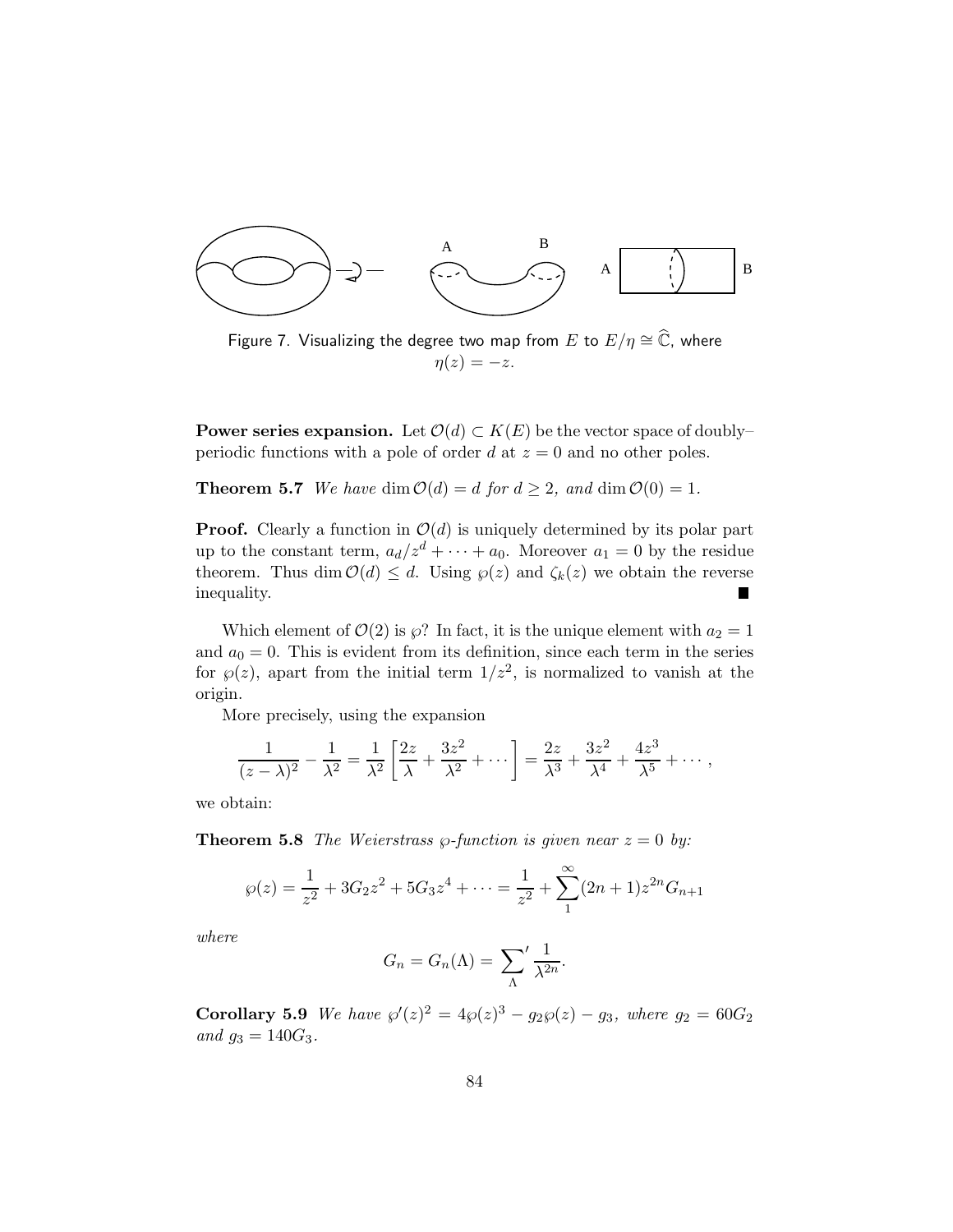**Proof.** Neglecting terms of order  $O(z^2)$ , we have:

$$
\wp(z)^3 = \frac{1}{z^6} + \frac{9G_2}{z^2} + 15G_3 \text{ and}
$$
  
\n
$$
\wp'(z)^2 = \left(\frac{-2}{z^3} + 6G_2z + 20G_3z^3 + \cdots\right)^2 = \frac{4}{z^6} - \frac{24G_2}{z^2} - 80G_3.
$$

 $\blacksquare$ 

Thus  $4\wp(z)^3 - \wp'(z)^2 = 60G_2/z^2 + 140G_3 + O(z^2) = g_2\wp(z) + g_3.$ 

Corollary 5.10 *We have*  $\sum e_i = 0$ *.* 

Remark: other constructions of elliptic functions. To construct elliptic functions of degree two: if  $\Lambda = \mathbb{Z} \oplus \mathbb{Z}\tau$ , one can first sum over  $\mathbb Z$  to get:

$$
f_1(z) = \sum_{-\infty}^{\infty} \frac{1}{(z-n)^2} = \frac{\pi^2}{\sin(\pi z)^2};
$$

then

$$
f(z) = \sum_{-\infty}^{\infty} f_1(z - n\tau)
$$

converges rapidly, and defines an elliptic function of degree two. Similarly, if  $E = \mathbb{C}^*/\langle z \mapsto \alpha z \rangle$ , with  $|\alpha| \neq 0, 1$ , then we

$$
F(w) = \sum_{-\infty}^{\infty} \frac{\alpha^n w}{(\alpha^n w - 1)^2}
$$

defines a function on  $\mathbb{C}^*$  with a double pole at  $w = 1$  satisfying  $F(\alpha w) =$  $F(w)$ ; thus  $f(z) = F(e^z)$  is a degree two doubly-periodic function for the lattice  $\Lambda = \mathbb{Z}2\pi i \oplus \mathbb{Z} \log \alpha$ . (Note that  $z/(z-1)^2$  has simple zeros at  $0, \infty$ ) and a double pole at  $z = 1$ .)

These functions are not quite canonical; there is a choice of direction in the lattice to sum over first. As a consequence they agree with  $\wp(z)$  only up to a constant. This constant is a multiple of the important *quasimodular form*

$$
G_1(\tau) = \sum_m \left( \sum_n \frac{1}{(m+n\tau)^2} \right).
$$

**The real case.** Now suppose  $\Lambda = \mathbb{Z}\alpha \oplus \mathbb{Z}\beta$  with  $\alpha \in \mathbb{R}_+$  and  $\beta \in i\mathbb{R}_+$ . Then the critical points  $(0, c_1, c_2, c_3)$  of  $\wp(z)$  bound a rectangle  $S \subset \mathbb{C}$  (see Figure 8).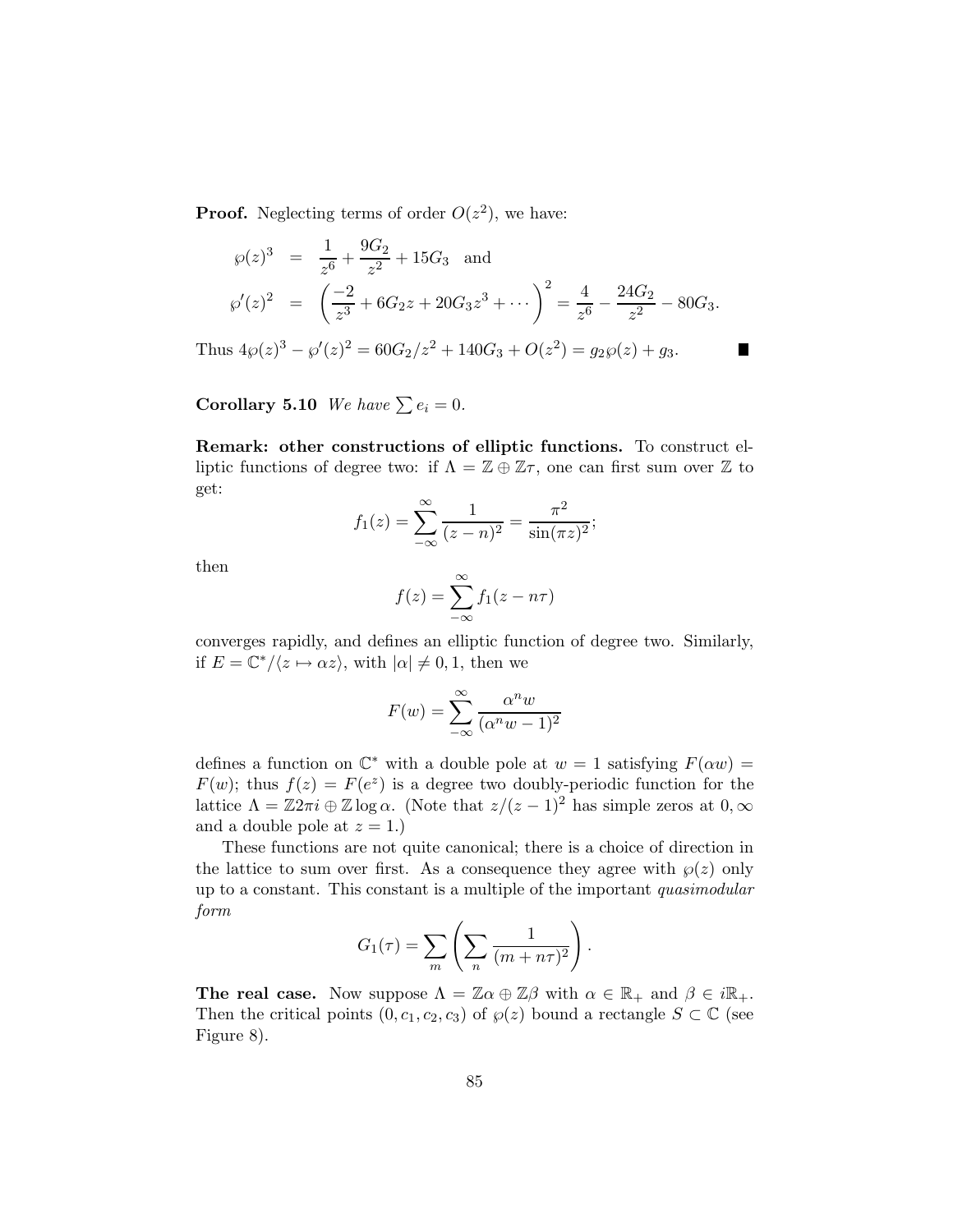**Theorem 5.11** *The value*  $\wp(z)$  *is real if and only if* z *lies on one of the vertical or horizontal lines through* (1/2)Λ*.*

**Proof.** Since  $\Lambda$  is invariant under both negation and complex conjugation, we have

$$
\wp(\overline{z}) = \wp(-\overline{z}) = \overline{\wp(z)}.
$$

Thus  $\wp(z)$  is real on the locus  $R \subset E$  which is fixed under  $z \mapsto \overline{z}$  or  $z \mapsto -\overline{z}$ . This locus is covered in  $\mathbb C$  by the vertical and horizontal lines through the points of  $(1/2)\Lambda$ . (E.g. the locus fixed by  $z \mapsto \overline{z}$  consists of two horizontal loops on E, because  $x + \beta/2 \rightarrow x - \beta/2 \sim x + \beta/2$ .)

Now as z traverses  $\partial S$ , it moves monotonically along R passing through  $\infty$  just once. Thus  $\wp$  maps S bijectively to  $\hat{\mathbb{R}}$ , and the same for  $-S$ . Since  $\wp$  has degree two, there are no other preimages of  $\hat{\mathbb{R}}$ .  $\wp$  has degree two, there are no other preimages of  $\mathbb{R}$ .

**Corollary 5.12** *The map*  $\wp | S$  *gives the unique conformal map from* S *to*  $-\mathbb{H}$  *such that*  $\wp(c_i) = e_i$  *for*  $i = 1, 2, 3$  *and*  $\wp(0) = \infty$ *.* 

**Proof.** The region S is a component of the complement of  $\varphi^{-1}(\mathbb{R})$ , containing no critical points of  $\wp$ , so it maps homeomorphically to  $\mathbb{H}$  or − $\mathbb{H}$ . In fact the image is − $\mathbb{H}$  because Im  $\wp(z) \sim \text{Im } 1/z^2 < 0$  for small z in S. fact the image is  $-\mathbb{H}$  because Im  $\wp(z) \sim \text{Im } 1/z^2 < 0$  for small z in S.



Figure 8. The shaded rectangles map under  $\wp$  to  $\mathbb H$ ; the unshaded ones, to −H.

**Theorem 5.13** *Any branch*  $f : (\pm \mathbb{H}) \to \mathbb{C}$  *of*  $\wp^{-1}$  *satisfies* 

$$
f(z) = \int \frac{d\zeta}{\sqrt{4\zeta^3 - g_2\zeta - g_3}}.
$$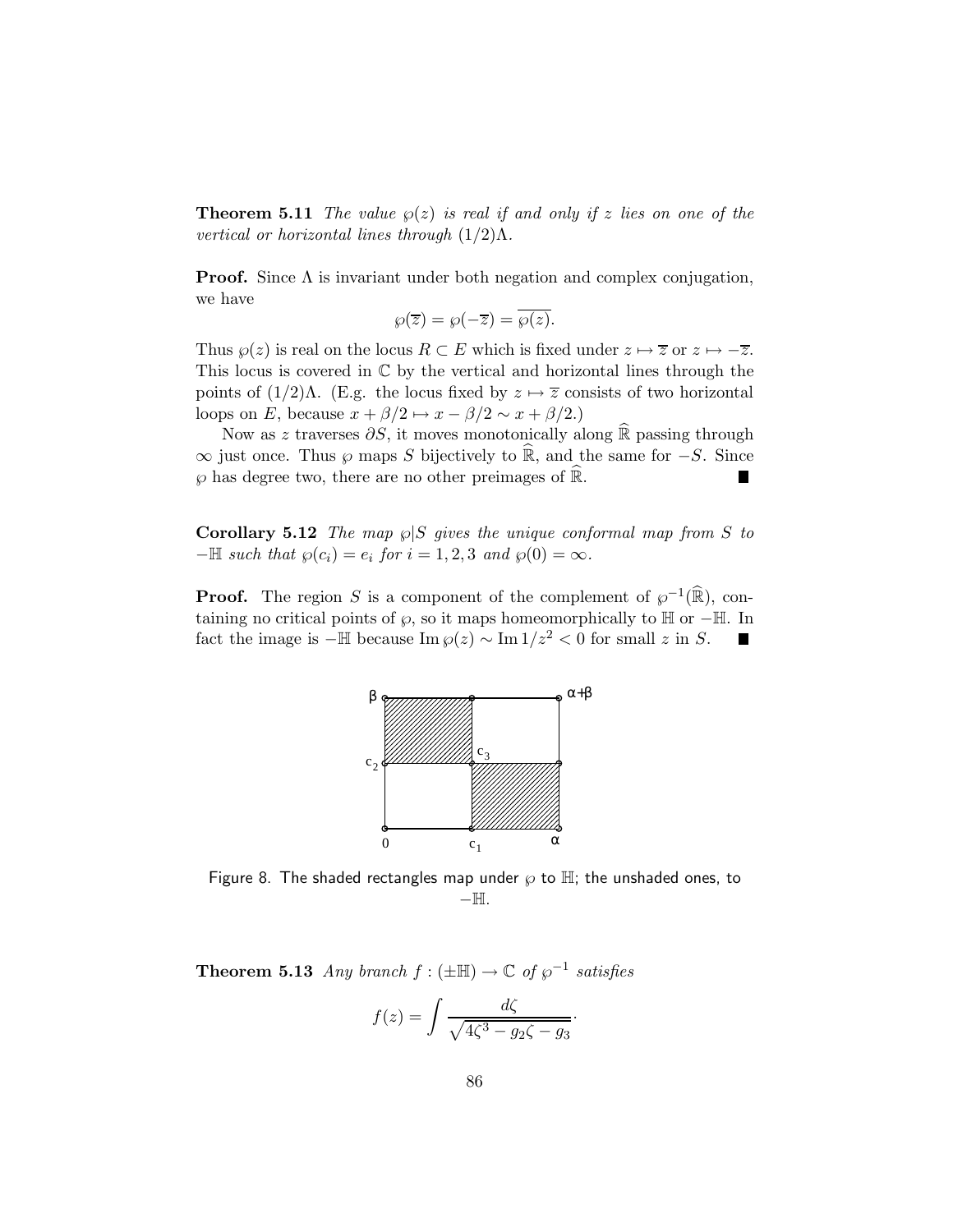**Proof.** If  $\zeta = \varphi(z)$  then  $f(\zeta) = z$ , and hence  $f'(\varphi(z))\varphi'(z) = 1$ . Consequently

$$
f'(\zeta) = \frac{1}{\wp'(z)} = \frac{1}{\sqrt{4\wp(z)^3 - g_2\wp(z) - g_3}} = \frac{1}{\sqrt{4\zeta^3 - g_2\zeta - g_3}}.
$$

Thus the theory of elliptic functions emerges as the special case of the Schwarz-Christoffel formula giving the Riemann map for a rectangle.



Figure 9. The elliptic curve  $y^2 = 4x^3 - 8x + 2$ .

**Location of roots.** Note that the argument shows the roots of  $4x^3 - g_2x$  $g_3 = 0$  are real, and satisfy  $e_2 < e_3 < e_1$ . We also note that  $\wp'(z) \in \mathbb{R}$ along the horizontal lines forming  $\varphi^{-1}(\mathbb{R})$ , and  $\varphi'(z) \in i\mathbb{R}$  along the vertical lines, since  $\wp$  most rotate the latter by 90 $\degree$  to make them real. Thus only the horizontal lines map to the real points of the cubic  $y^2 = 4x^3 - g_2x - g_3$ . Periods. This picture makes clear the close relationship between the generators  $\alpha, \beta$  of  $\Lambda$  and the cubic polynomial

$$
4x^3 - g_2x - g_3 = 4(x - e_1)(x - e_2)(x - e_3);
$$

namely, we have

$$
\frac{\alpha}{2} = \int_{e_1}^{\infty} (4x^3 - g_2x - g_3)^{-1/2} dx = \int_{e_2}^{e_3} (4x^3 - g_2x - g_3)^{-1/2} dx,
$$

and

$$
\frac{\beta}{2i} = \int_{-\infty}^{e_2} (g_3 + g_2 x - 4x^3)^{-1/2} dx = \int_{e_3}^{e_1} (g_3 + g_2 x - 4x^3)^{-1/2} dx.
$$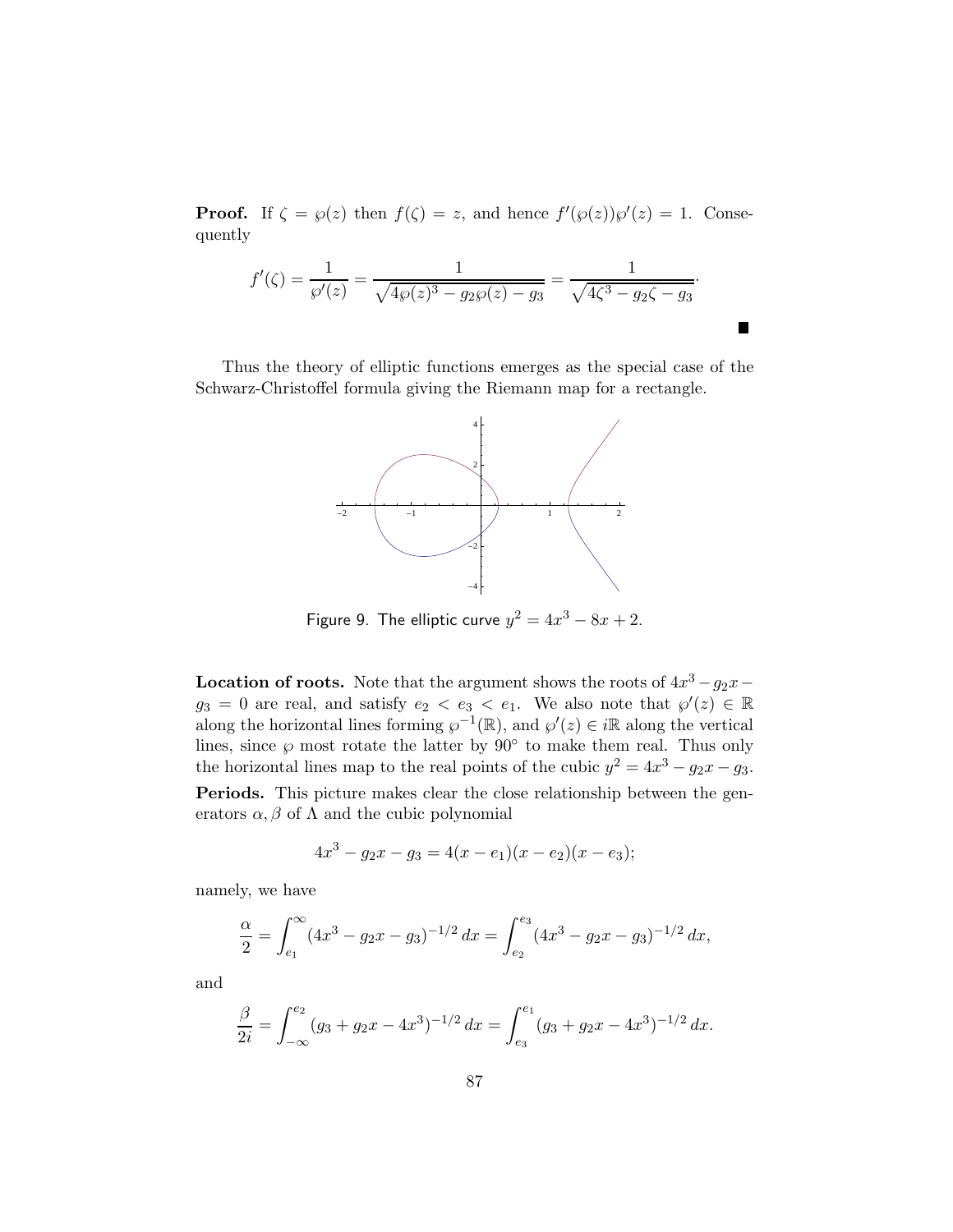In all 4 integrals we take the positive square-root; thus, these are simply integrals of  $|(\wp')^{-1}(x)|$ .

In each case, the fact that the two integrals agree follows from Cauchy's theorem (applied to two homotopic loops in C− {e1, e2, e3}), *or* via a change of variables coming from a Möbius transformation that swaps one interval for the other.

More generally, we have:

**Theorem 5.14** *The lattice*  $\Lambda$  *with invariants*  $g_2$  *and*  $g_3$  *is generated by the values of*

$$
\pm \int_{\gamma} \frac{dz}{\sqrt{4z^3 - g_2 z - g_3}},
$$

*where* γ *ranges over all oriented loops in* C *which enclose exactly two roots of the cubic in the denominator.*

The condition on the roots insures that the integrand can be defined continuously on a neighborhood of  $\gamma$ .

Evaluation of  $g_2$  and  $g_3$ . The preceding formula sometimes permits the evaluation of  $g_2$  and/or  $g_3$ . For example, we have

$$
140 \sum_{\mathbb{Z}[\rho]} \lambda^{-6} = 4 \left( \int_1^{\infty} \frac{dx}{\sqrt{x^3 - 1}} \right)^6 = \frac{256 \pi^3 \Gamma [7/6]^6}{\Gamma [2/3]^6}.
$$

This follows from the fact that for  $\Lambda = \mathbb{Z}[\rho]$ , we have  $g_2 = 0$  and  $g_3 > 0$ satisfies

$$
\frac{1}{2} = \int_{e_1}^{\infty} \frac{dx}{\sqrt{4x^3 - g_3}},
$$

where  $e_1 = (g_3/4)^{1/3}$ . Similarly, we have

$$
60\sum_{\lambda \in \mathbb{Z}[i]} \lambda^{-4} = \frac{64\pi^2 \Gamma[5/4]^4}{\Gamma[3/4]^4}.
$$

Function fields. We now return to the case of general elliptic curves.

**Theorem 5.15** *The function field of*  $E = \mathbb{C}/\Lambda$  *is generated by*  $x = \wp$  *and*  $y = \wp'$ ; more precisely, we have

$$
K(E) = \mathbb{C}(x, y)/(y^2 - 4x^3 + g_2x + g_3).
$$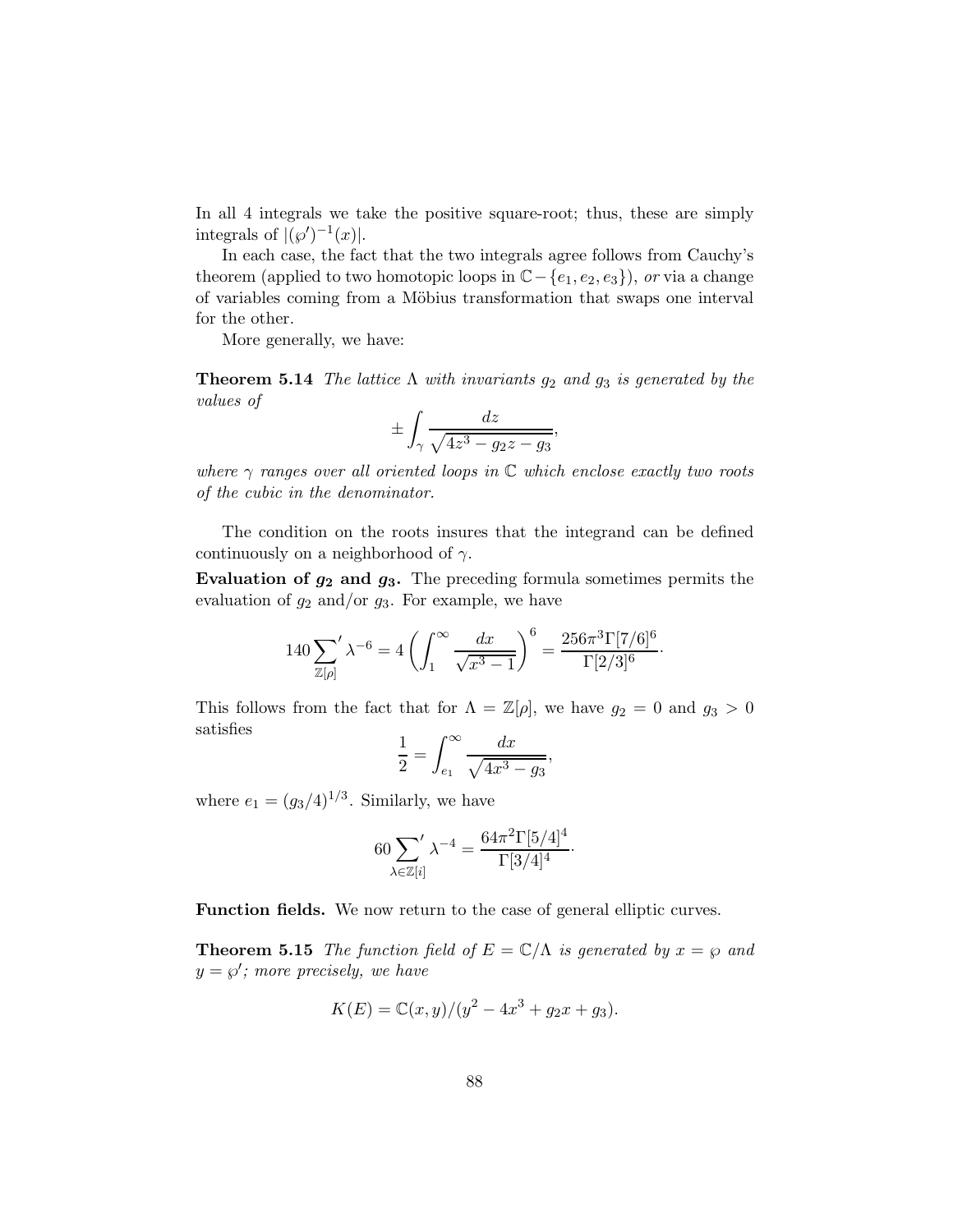**Proof.** To see that  $\wp$  and  $\wp'$  generate  $K(E)$  is easy. Any even function  $f: E \to \mathbb{C}$  factors through  $\wp: f(z) = F(\wp(z))$ , and so lies in  $\mathbb{C}(\wp)$ . Any odd function becomes even when multiplied by  $\wp'$ ; and any function is a sum of one even and one odd.

To see that the field is exactly that given is also easy. It amounts to showing that  $K(E)$  is of degree exactly two over  $\mathbb{C}(\varphi)$ , and  $\varphi$  is transcendental over  $\mathbb C$ . The first assertion is obvious (else  $\wp$  would be constant), and if the second fails we would have  $K(E) = \mathbb{C}(\varphi)$ , which is impossible because  $\wp$  is even and  $\wp'$  is odd.

The addition law on an elliptic curve. Consider the curve  $E \subset \mathbb{P}^2$ defined by  $y^2 = 4x^3 - g_2x - g_3$  and parameterized by the Weierstrass  $\wp$ function via  $(x, y) = (\wp(z), \wp'(z)).$ 

**Theorem 5.16** For any line L, the intersection  $L \cap E = \{a, b, c\}$  where  $a + b + c = 0$  *on*  $E = \mathbb{C}/\Lambda$ .

**Proof.** The intersection  $L \cap E$  is simply the zero set of  $A\varphi' + B\varphi + C$  for some  $(A, B, C)$ . This function has all its poles at  $z = 0$ . Since the sum of the zeros and poles is zero, its zeros  $(a, b, c)$  also sum to zero.

Corollary 5.17 *For any*  $z, w \in \mathbb{C}$  *we have* 

|  | $\begin{vmatrix} \wp(-z) & \wp(-w) & \wp(z+w) \\ \wp'(-z) & \wp'(-w) & \wp(z+w) \end{vmatrix} = 0.$ |  |
|--|-----------------------------------------------------------------------------------------------------|--|
|  |                                                                                                     |  |

**Corollary 5.18** *The map*  $p \mapsto -p$  *on E is given by*  $(x, y) \mapsto (x, -y)$ *.* 

**Proof.** Then the line passes through  $\infty$  which is the origin of E, consistent with the equation  $p + (-p) + 0 = 0$ . (Alternatively, observe that  $x = \wp(z)$  is even and  $y = \wp(z)$  is odd.) is even and  $y = \varphi(z)$  is odd.)

**Corollary 5.19** *The point*  $c = a + b$  *is constructed geometrically by drawing the line* L *through*  $(a, b)$ *, finding its third point of intersection*  $(-c) = (x, -y)$ *on* E and then negating to get  $c = (x, y)$ .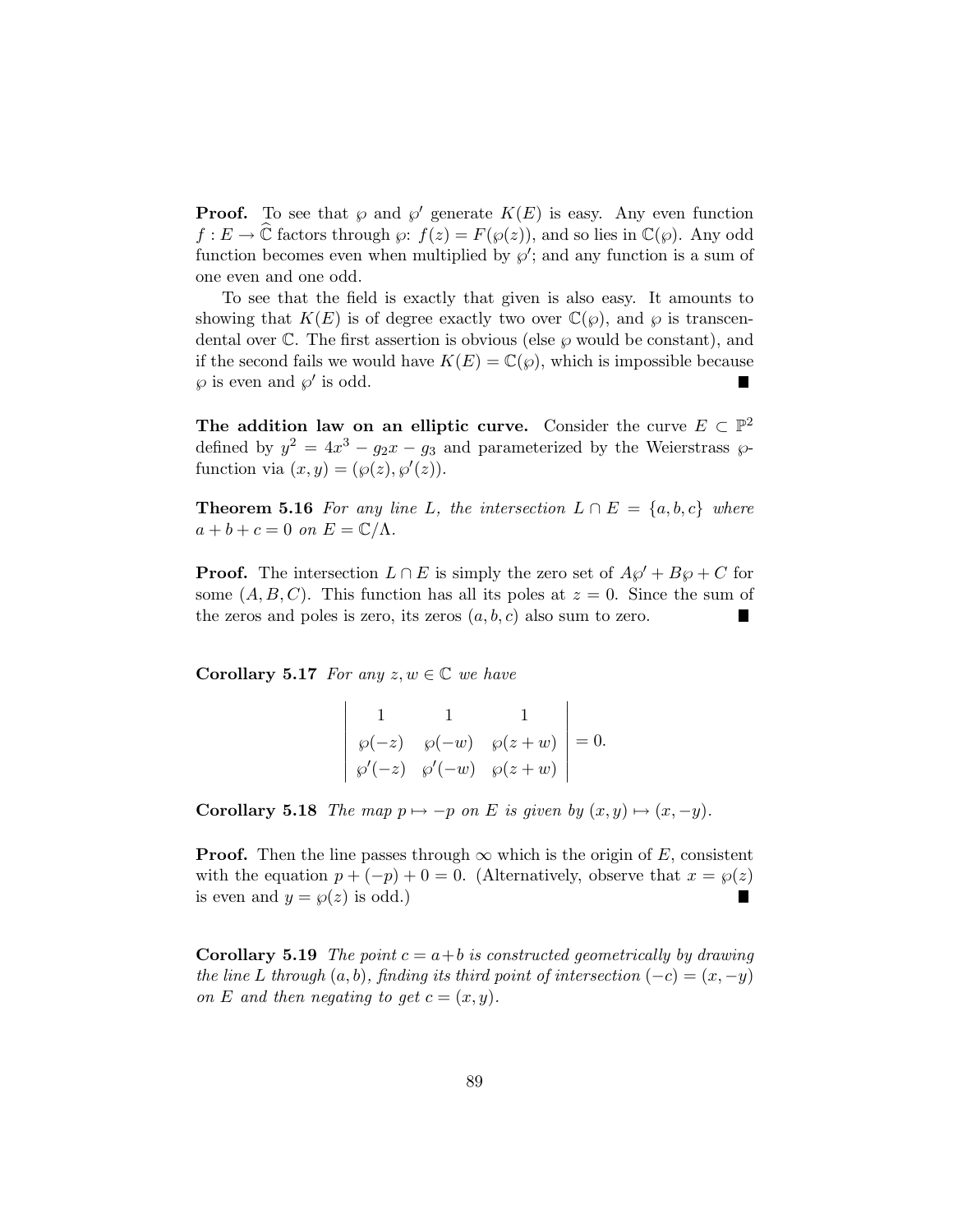

Figure 10. Image of  $2^{-5}\Lambda$  under  $\wp$ , for  $\Lambda=\mathbb{Z}[i]$  and  $\mathbb{Z}[\rho].$ 

Corollary 5.20 *The point* 2a *can be constructed by taking the line tangent to* E *at* a*, finding its other point of intersection with* E*, and then negating its* y *coordinate.*

**Dynamics of rational maps.** There is a rational function  $f(z)$  such that

$$
\wp(2z) = f(\wp(z)).
$$

The preimages of the critical points of f lie along the images of the horizontal and vertical lines in  $\mathbb C$  under  $\wp$ , so they give a way of visualizing the  $\wp$ function. For more details, see [Mil].

An elliptic function with given poles and zeros. It is natural to try to construct an elliptic function by forming the Weierstrass product for the lattice Λ:

$$
\sigma(z) = z \prod_{\Lambda} \left( 1 - \frac{z}{\lambda} \right) \exp\left(\frac{z}{\lambda} + \frac{z^2}{2\lambda^2}\right).
$$

Then  $(\log \sigma)'' = -\wp(z)$ , from which it follows that

$$
\sigma(z + \lambda) = \sigma(z) \exp(a_{\lambda} + b_{\lambda} z)
$$

for some  $a_{\lambda}, b_{\lambda} \in \mathbb{C}$ . From this it is easy to see that

$$
\frac{\sigma(z-a_1)\dots\sigma(z-a_n)}{\sigma(z-p_1)\dots\sigma(z-p_n)}
$$

defines an elliptic function whenever  $\sum a_i = \sum p_i$ . This demonstrates:

**Theorem 5.21** *A divisor*  $D = \sum a_i - \sum p_i$  *on E is principal (it arises from a meromorphic function) iff*  $\deg D = 0$  *and*  $\sum (a_i - p_i) = 0$  *in the group law on* E*.*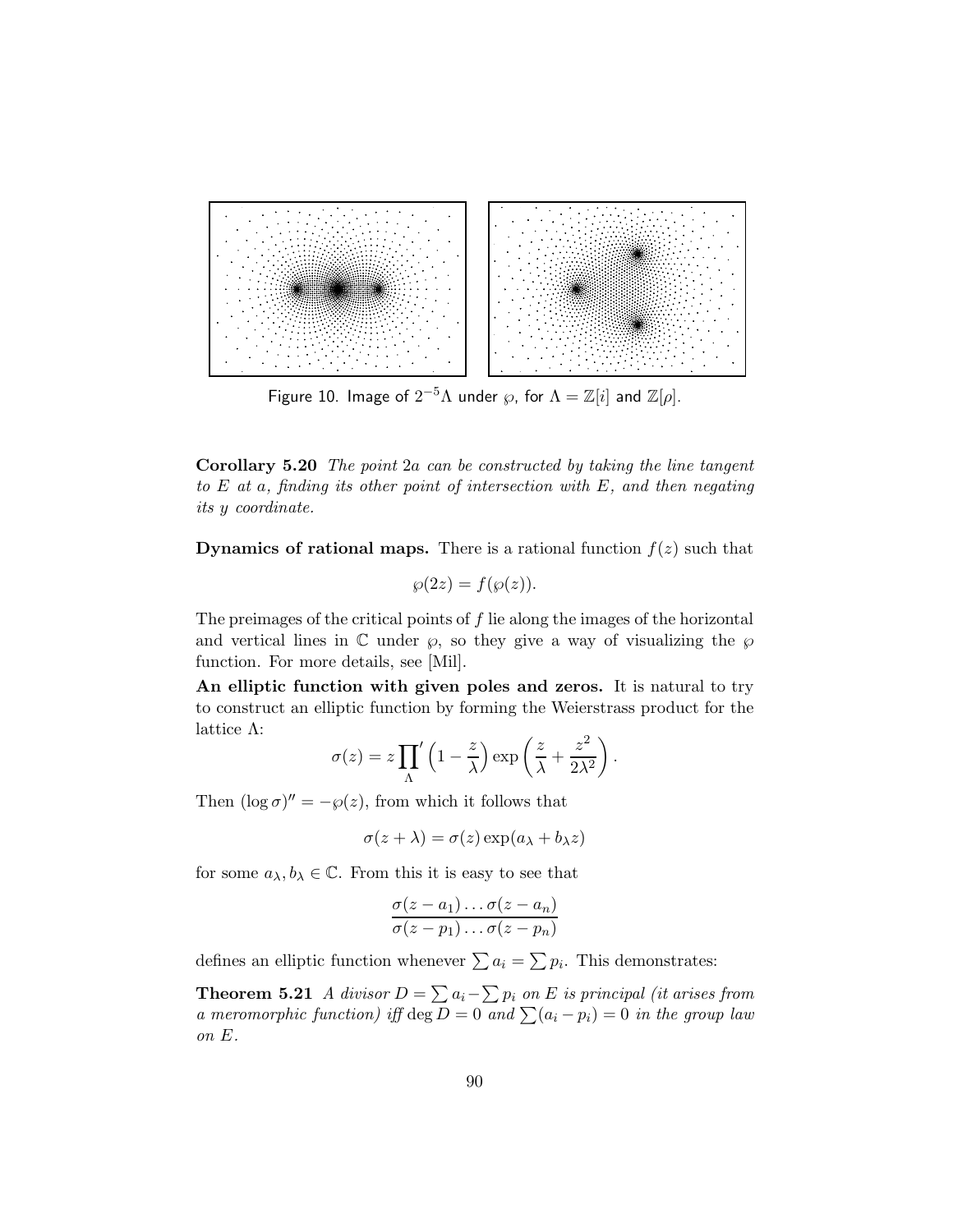## 5.2 Aside: Conics and singly-periodic functions

As a point of reference, we describe the parallel theory for conics and rank one lattices in C.

Let  $\Lambda \subset \mathbb{C}$  be a discrete subgroup isomorphic to  $\mathbb{Z}$ . Then we can rescale so  $\Lambda = \mathbb{Z}$ , and form, for  $k \geq 2$ , the singly-periodic functions

$$
Z_k(z) = \sum_{-\infty}^{\infty} \frac{1}{(z-n)^k}
$$

and the function

$$
P(z) = \frac{1}{z} + \sum_{-\infty}^{\infty} \frac{1}{(z - n)} - \frac{1}{n}.
$$

Note that we have the Laurent series (with  $\zeta(0) = -1/2$ ),

$$
P(z) = \frac{1}{z} - z \sum' \frac{1}{n^2} - z^3 \sum' \frac{1}{n^4} - \dots = \frac{2}{z} \sum_{0}^{\infty} \zeta(2k) z^{2k},
$$

i.e. the coefficients of  $P(z)$  carry interesting invariants of the lattice  $\Lambda = \mathbb{Z}$ . We then find:

**Theorem 5.22** *The map*  $P: \mathbb{C}/\mathbb{Z} \to \widehat{\mathbb{C}}$  –  $(\pm \pi i)$  *is an isomorphism, sending*  $[0, 1]$  *to*  $[\infty, -\infty]$ *.* 

**Proof.** As we have seen,

$$
P(z) = \pi \cot \pi z = \pi i \frac{e^{2\pi i z} + 1}{e^{2\pi i z} - 1} = A(e^{2\pi i z}),
$$

where  $A(z) = \pi i (z + 1)/(z - 1)$  sends the omitted values 0 and  $\infty$  for  $e^{2\pi i z}$ to  $\pm i$ . п

Just as we did for elliptic functions, we next note that the power series

$$
P(z) = \frac{1}{z} - \frac{\pi^2 z}{3} + \cdots
$$

gives

$$
-P'(z) = \frac{1}{z^2} + \frac{\pi^2}{3} + \cdots
$$
 and  $P(z)^2 = \frac{1}{z^2} - \frac{2\pi^2}{3} + \cdots$ 

yielding the differential equation

$$
-P'(z) = P(z)^{2} + \pi^{2}.
$$

Here we have used the fact that both  $P(z)$  and  $P'(z)$  are bounded as  $|\text{Im } z| \to \infty$ . Put differently, we have: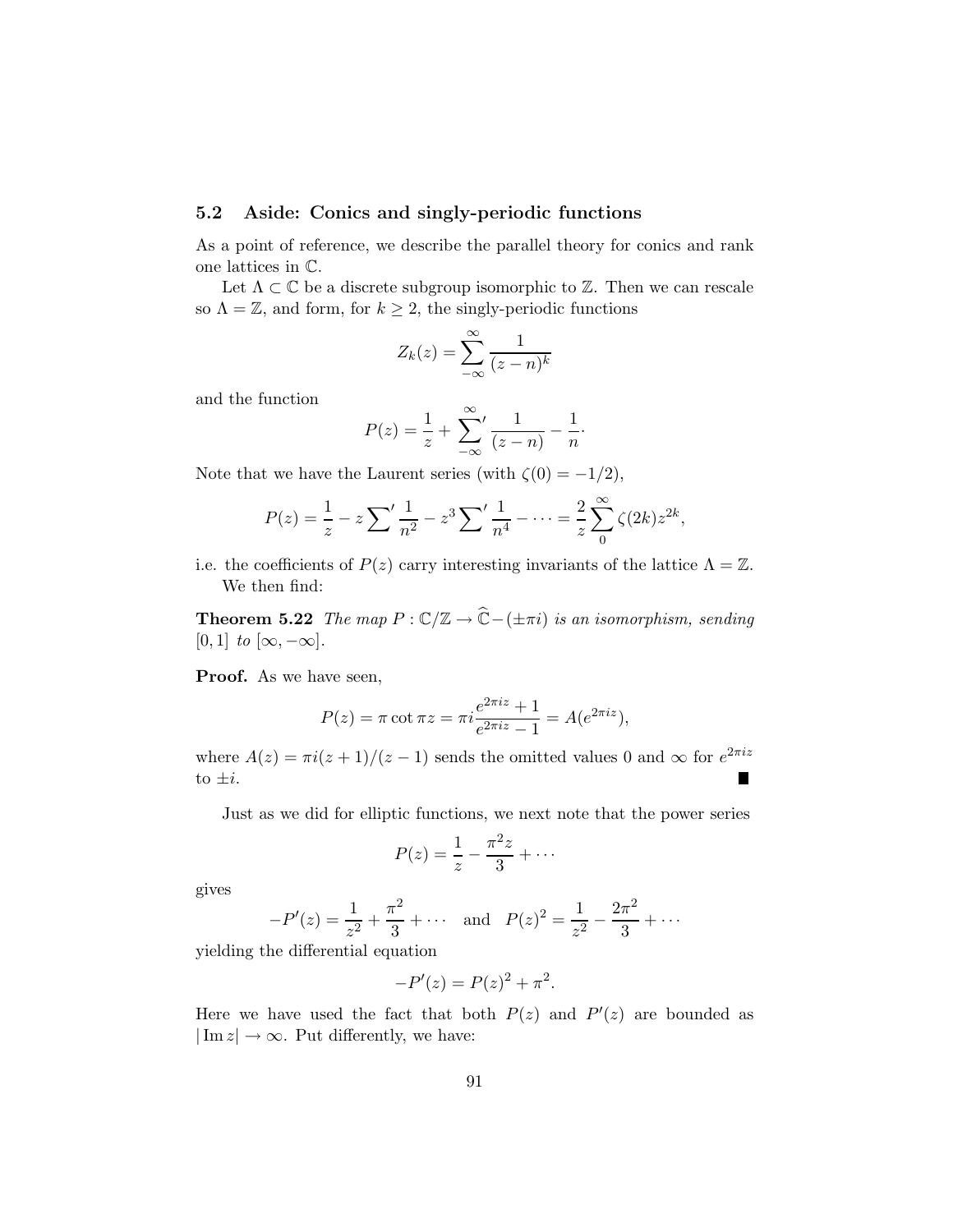**Theorem 5.23** *The map*  $\pi : \mathbb{C} \to \mathbb{P}^2$  *given by* 

$$
\pi(z) = (x, y) = (P(z), -P'(z))
$$

 $gives an isomorphism between the \mathbb{C}/\mathbb{Z} \cong \mathbb{C}^*$  *and the smooth projective conic defined by*  $y = x^2 + \pi^2$  *with two points removed.* 

The omitted values on the parabola  $y = x^2 + \pi^2$  are  $y = 0$ , where  $x = \pm i\pi$ . We could also verify the final identity using the fact that

$$
-P'(z) = \frac{\pi^2}{\sin^2 \pi z}.
$$

The fundamental period of  $\Lambda$  can now be expressed as

$$
\int_{-\infty}^{\infty} \frac{dx}{y} = \int_{-\infty}^{\infty} \frac{dx}{\pi^2 + x^2} = \int_{0}^{1} dz = 1.
$$

I.e. the change of variables  $x = P(z)$  transforms the integrand into the standard form  $dz$  on  $\mathbb{C}/\mathbb{Z}$ .

**Remark.** Any smooth conic in  $\mathbb{P}^2$  is equivalent to the parabola above, so we have uniformized all conics. The familiar conics  $x^2 + y^2 = 1$ ,  $x^2 - y^2 = 1$ and  $xy = 1$  are isomorphic to  $\mathbb{C}/2\pi\mathbb{Z}$  or  $\mathbb{C}/2\pi i\mathbb{Z}$ , and are uniformized by  $(\cos(t), \sin(t))$ ,  $(\cosh(t), \sinh(t))$  and  $(e^t, e^{-t})$  respectively. Note that all 3 curves have, over  $\mathbb{C}$ , two asymptotes, corresponding to the ends of  $\mathbb{C}^*$ .

#### 5.3 Moduli spaces and elliptic curves

We now turn to an important complement to the results above.

**Theorem 5.24** *Suppose the cubic polynomial*  $4x^3+ax+b$  *has distinct roots. Then there exists a lattice*  $\Lambda$  *such that*  $(x, y) = (\wp(z), \wp'(z))$  *satisfies*  $y^2 =$  $4x^3 + ax + b$ .

Corollary 5.25 *Any smooth cubic curve in*  $\mathbb{P}^2$  *is isomorphic to*  $\mathbb{C}/\Lambda$  *for some*  $\Lambda \subset \mathbb{C}$ *.* 

Moduli spaces. To approach this 'metatheory' of doubly-periodic functions — where the lattice is not fixed but allowed to vary — it is useful to discuss  $\mathcal{M}_1$ , the *moduli space of lattices*, and the *Teichmüller space*  $\mathcal{T}_1 \cong \mathbb{H}$ of *marked* lattices.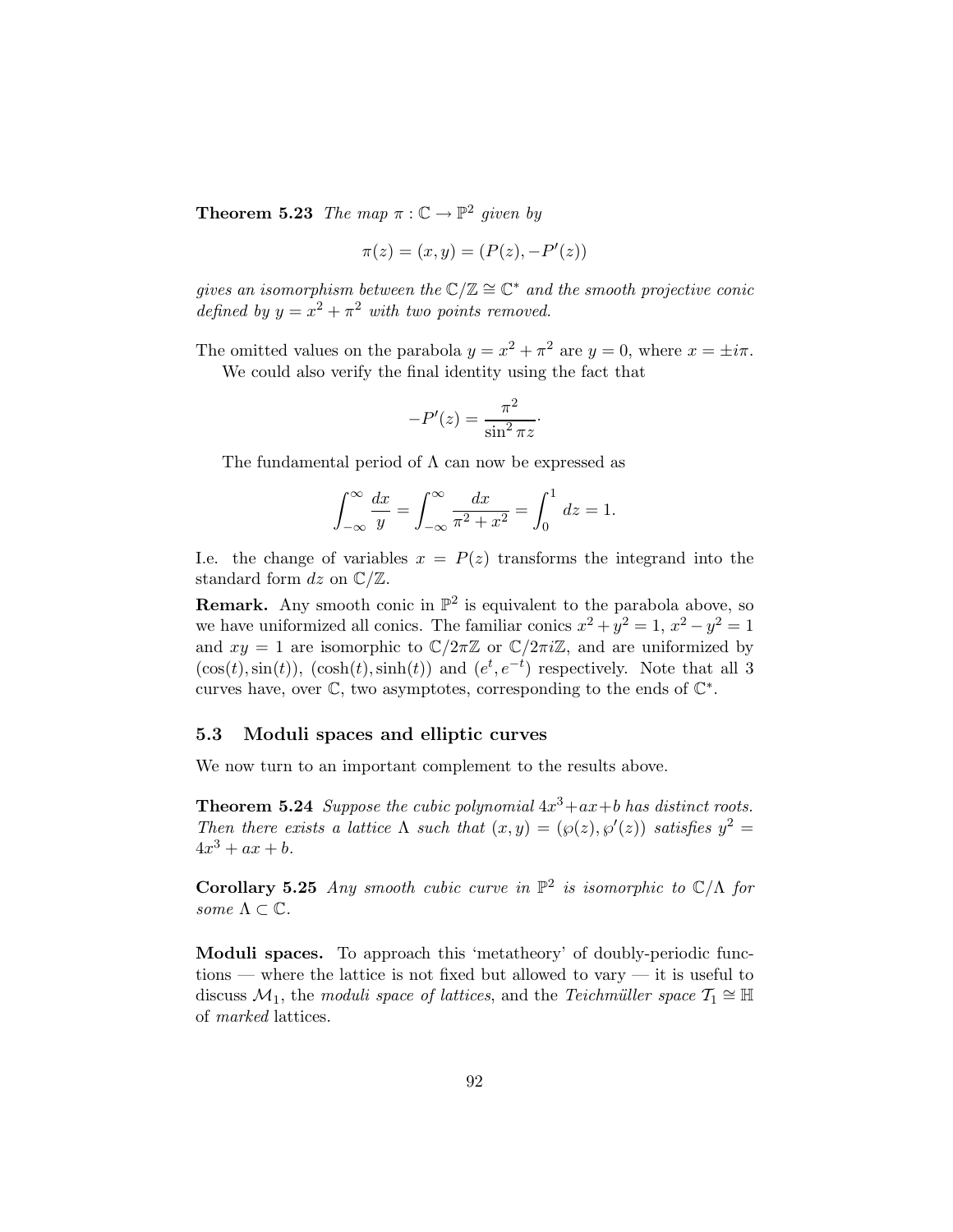As a set, we let

$$
\mathcal{M}_1 = \{\text{all lattices } \Lambda \subset \mathbb{C}\} / (\Lambda \sim \alpha \Lambda)
$$

denote the space of lattices up to similarity. By associating to  $\Lambda$  the complex torus  $E = \mathbb{C}/\Lambda$ , we find

 $\mathcal{M}_1 = \{\text{all Riemann surfaces of genus one}\}/(\text{isomorphism}).$ 

This is because any isomorphism  $E_1 \cong E_2$  lifts to an automorphism  $f(z) =$  $\alpha z + \beta$  of the universal cover  $\mathbb{C}$ .

There is a natural map  $\pi : \mathbb{H} \to \mathcal{M}_1$ , given by

$$
\pi(\tau)=[\mathbb{Z}\oplus\mathbb{Z}\tau]\in\mathcal{M}_1.
$$

This map is surjective, since  $\mathbb{Z}\alpha \oplus \mathbb{Z}\beta \sim \mathbb{Z}\oplus \mathbb{Z}(\beta/\alpha)$ . We can think of a point  $\tau \in \mathbb{H}$  as providing both a lattice  $\Lambda = \mathbb{Z} \oplus \mathbb{Z} \tau$  and a marking isomorphism,

$$
\phi:\mathbb{Z}^2\to\Lambda,
$$

coming from the basis  $(\tau, 1)$ . All other bases for  $\Lambda$  with the same orientation as this one are given by  $(a\tau + b, c\tau + d)$ , where  $g = \begin{pmatrix} a & b \\ c & d \end{pmatrix} \in SL_2(\mathbb{Z})$ . The marked lattice with this new basis is equivalent to  $(g(\tau), 1)$  where

$$
g(\tau) = \frac{a\tau + b}{c\tau + d}.
$$

Thus forgetting the marking altogether is the same as taking the quotient of  $\mathbb H$  by the action of all  $g \in SL_2(\mathbb Z)$ , and hence:

**Theorem 5.26** The moduli space  $\mathcal{M}_1$  is naturally isomorphic to the com*plex orbifold*  $\mathbb{H}/SL_2(\mathbb{Z})$ *.* 

Here  $SL_2(\mathbb{Z})$  acts by Möbius transformations. The quotient is an *orbifold* because the action is not quite free, e.g.  $\tau \mapsto -1/\tau$  fixes  $\tau = i$ .

Lie groups approach. More generally, we can specify a marked lattice  $\Lambda \subset \mathbb{R}^n$ , normalized so  $\mathbb{R}^n/\Lambda$  has volume one, by a linear map

$$
T:\mathbb{Z}^n\to\Lambda\subset\mathbb{R}^n
$$

with  $T \in SL_n(\mathbb{R})$ . Two such lattices are similar iff they differ by a rotation, i.e.  $T_1 = R \circ T_2$  where  $R \in \text{SO}_n(\mathbb{R})$ . Thus the Teichmüller space of lattices in  $\mathbb{R}^n$  is the homogeneous space

$$
\mathcal{H} = \mathrm{SO}_n(\mathbb{R}) \backslash \mathrm{SL}_n(\mathbb{R}).
$$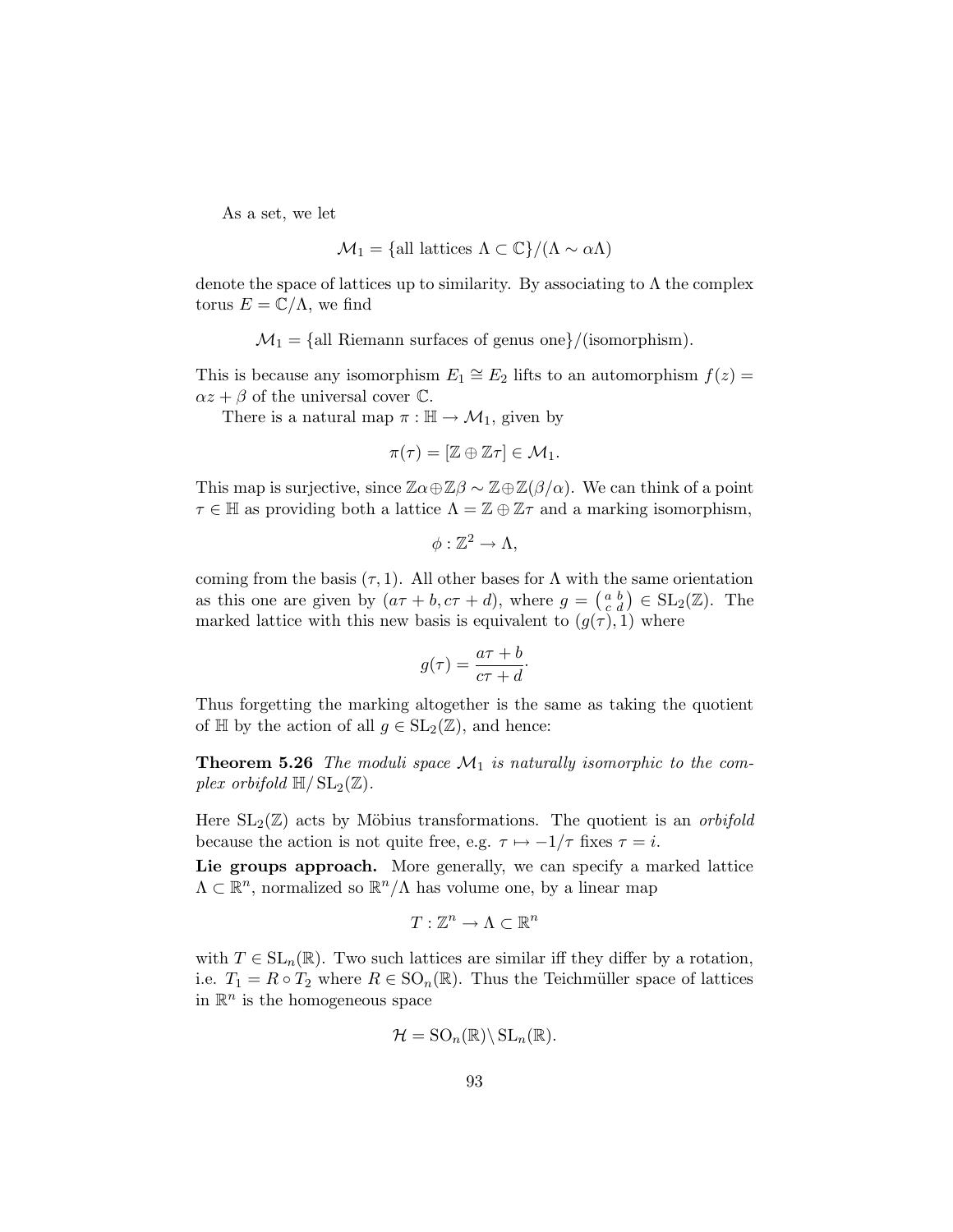For  $n = 2$  we have  $\mathcal{H} \cong \mathbb{H}$  because  $SO_2(\mathbb{R})$  is the stabilizer of  $\tau = i$  for the usual action of  $SL_2(\mathbb{R})$  on  $\mathbb{H}$ .

Finally  $T_1(\mathbb{Z}^n) = T_2(\mathbb{Z}^n)$  iff  $T_1 \circ T_2^{-1}$  gives an isomorphism of  $\mathbb{Z}^n$  to itself, which shows

**Theorem 5.27** *The moduli space of lattices in*  $\mathbb{R}^n$  *is isomorphic to* 

 $\mathcal{L}(\mathbb{R}^n) = \mathrm{SO}_n(\mathbb{R}) \backslash \mathrm{SL}_n(\mathbb{R}) / \mathrm{SL}_n(\mathbb{Z}).$ 

Fundamental domains. We can always normalize a lattice  $\Lambda$  by  $\mathbb{C}^*$  so that its shortest nonzero vector is  $z = 1$  and the shortest vector in  $\Lambda - \mathbb{Z}$  is  $\tau \in \mathbb{H}$ . Then  $|\tau| \geq 1$ , and  $\mathbb{Z} + \tau \subset \Lambda$  so  $|\operatorname{Re} \tau| \leq 1/2$ . Moreover  $\mathbb{Z} \oplus \mathbb{Z} \tau = \Lambda$ ; otherwise there would be a vector  $v \in \Lambda - \mathbb{R}$  of the form  $v = a + b\tau$  with  $a, b \in [0, 1/2]$ ; but then

$$
|v| < 1/2 + |\tau|/2 \le |\tau|,
$$

contrary to our assumption that the shortest vector in  $\Lambda - \mathbb{Z}$  has length  $|\tau|$ . The converse holds as well, and we have:

**Theorem 5.28** *The region*  $|\text{Re } \tau| \leq 1/2$ ,  $|\tau| > 1$  *in*  $\text{H}$  *is a fundamental domain for the action of*  $SL_2(\mathbb{Z})$  *on*  $\mathbb{H}$ *.* 

The subgroup  $\Gamma(2)$ . To study  $\mathcal{M}_1$  further, we now introduce the space of cross-ratios

$$
\mathcal{\tilde{M}}_{0,4}=\widehat{\mathbb{C}}-\{0,1,\infty\}
$$

and its quotient orbifold

$$
\mathcal{M}_{0,4}=\mathcal{M}_{0,4}/S_3.
$$

Here  $\widetilde{\mathcal{M}}_{0,4}$  is the moduli space of ordered quadruples of distinct points on  $\widehat{\mathbb{C}}$ , up to the action of  $Aut(\hat{\mathbb{C}})$ . Any such quadruple has a unique representative of the form  $(\infty, 0, 1, \lambda)$ , giving a natural coordinate for this moduli space.

If we reorder the quadruple, the cross-ratio changes, ranging among the six values

$$
\lambda, \frac{1}{\lambda}, 1 - \lambda, \frac{1}{1 - \lambda}, \frac{\lambda}{\lambda - 1}, \frac{\lambda - 1}{\lambda}.
$$

(There is a natural action of  $S_4$ , but the Klein 4-group  $\mathbb{Z}/2 \times \mathbb{Z}/2$  acts trivially.) There are 5 points in  $\mathcal{M}_{0,4}$  with nontrivial stabilizers under the action of  $S_3$ : the points

$$
\{-1, 1/2, 2\} = \text{zeros of } 2z^3 - 3z^2 - 3z + 2,
$$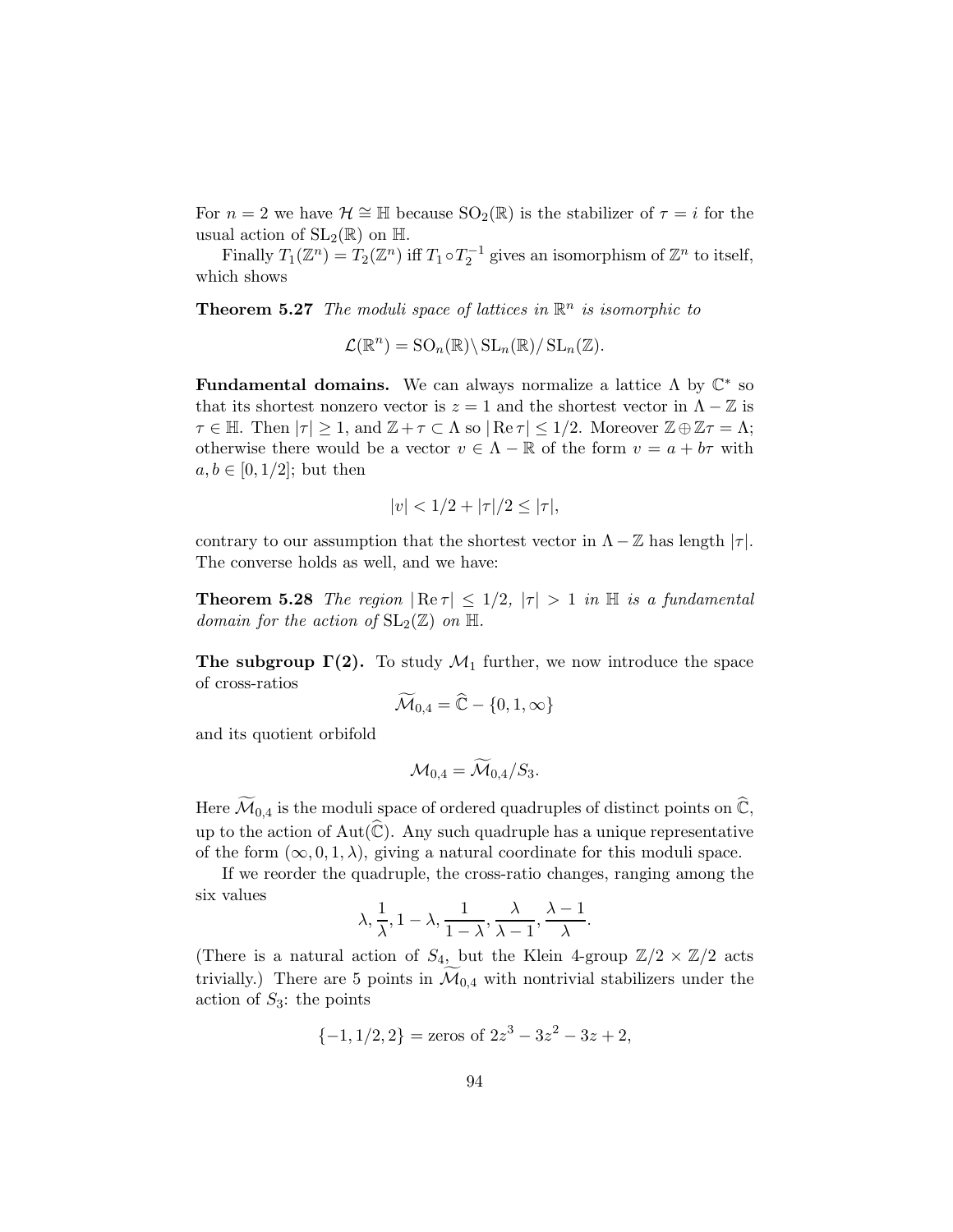which each have stabilizer  $\mathbb{Z}/2$  and correspond to the vertices of a square; and the points

$$
\{\rho,\overline{\rho}\} = \{1/2 \pm \sqrt{-3}/2\} = \text{zeros of } z^2 - z + 1,
$$

which have stabilizer  $\mathbb{Z}/3$  and correspond to the vertices of a tetrahedron.

The degree 6 rational map

$$
F(z) = \frac{4}{27} \frac{(z^2 - z + 1)^3}{z^2 (1 - z)^2}
$$

is invariant under  $S_3$ , and gives a natural bijection

$$
F: (\widehat{\mathbb{C}} - \{0, 1, \infty\})/S_3 \cong \mathbb{C}
$$

satisfying

$$
F(0, 1, \infty) = \infty, F(\rho, \overline{\rho}) = 0
$$
, and  $F(-1, 1/2, 2) = 1$ .

(The last fact explains the  $4/27$ .) We should really think of the image as  $\mathcal{M}_{0,4}$  and in particular remember the orbifold structure:  $\mathbb{Z}/2$  at  $F = 1$  and  $\mathbb{Z}/3$  at  $F=0$ .

**The modular function.** We now define a map  $J : \mathcal{M}_1 \to \mathcal{M}_{0,4}$  by associating to any complex torus, the four critical values of the Weierstrass  $\wp$ -function. (Note: any degree two map  $f: X = \mathbb{C}/\Lambda \to \widehat{\mathbb{C}}$  is equivalent, up to automorphisms of domain and range, to the Weierstrass  $\wp$  function, so the associated point in  $\mathcal{M}_{0,4}$  is canonically determined by X.)

More concretely, given  $\tau \in \mathbb{H}$  we define the half-integral points  $(c_1, c_2, c_3)$  =  $(1/2, \tau/2, (1 + \tau)/2)$  and the corresponding critical values by  $e_i = \varphi(c_i)$ . Then their cross-ratio (together with the critical value at infinity) is given by:

$$
\lambda(\tau) = \frac{e_3 - e_2}{e_1 - e_2}.
$$

For example, we have seen that if  $\tau = iy \in i\mathbb{R}_+$  then  $e_2 < e_3 < e_1$ , so  $\lambda(iy) \in (0,1)$ ; moreover  $e_3 = 0$  and  $e_2 = -e_1$  for  $\tau = i$ , and thus  $\lambda(i) = 1/2$ .

The value of  $\lambda(\tau)$  depends only on the ordering of  $E(2)^*$ , the three nontrivial points of order two on E. Now  $SL_2(\mathbb{Z}) = Aut(\Lambda)$  acts on  $E(2) \cong$  $(\mathbb{Z}/2)^2$  through the natural quotient

$$
0 \to \Gamma(2) \to SL_2(\mathbb{Z}) \to SL_2(\mathbb{Z}/2) \to 0.
$$

In particular,  $\lambda$  is invariant under the subgroup  $\Gamma(2)$  of matrices equivalent to the identity modulo two.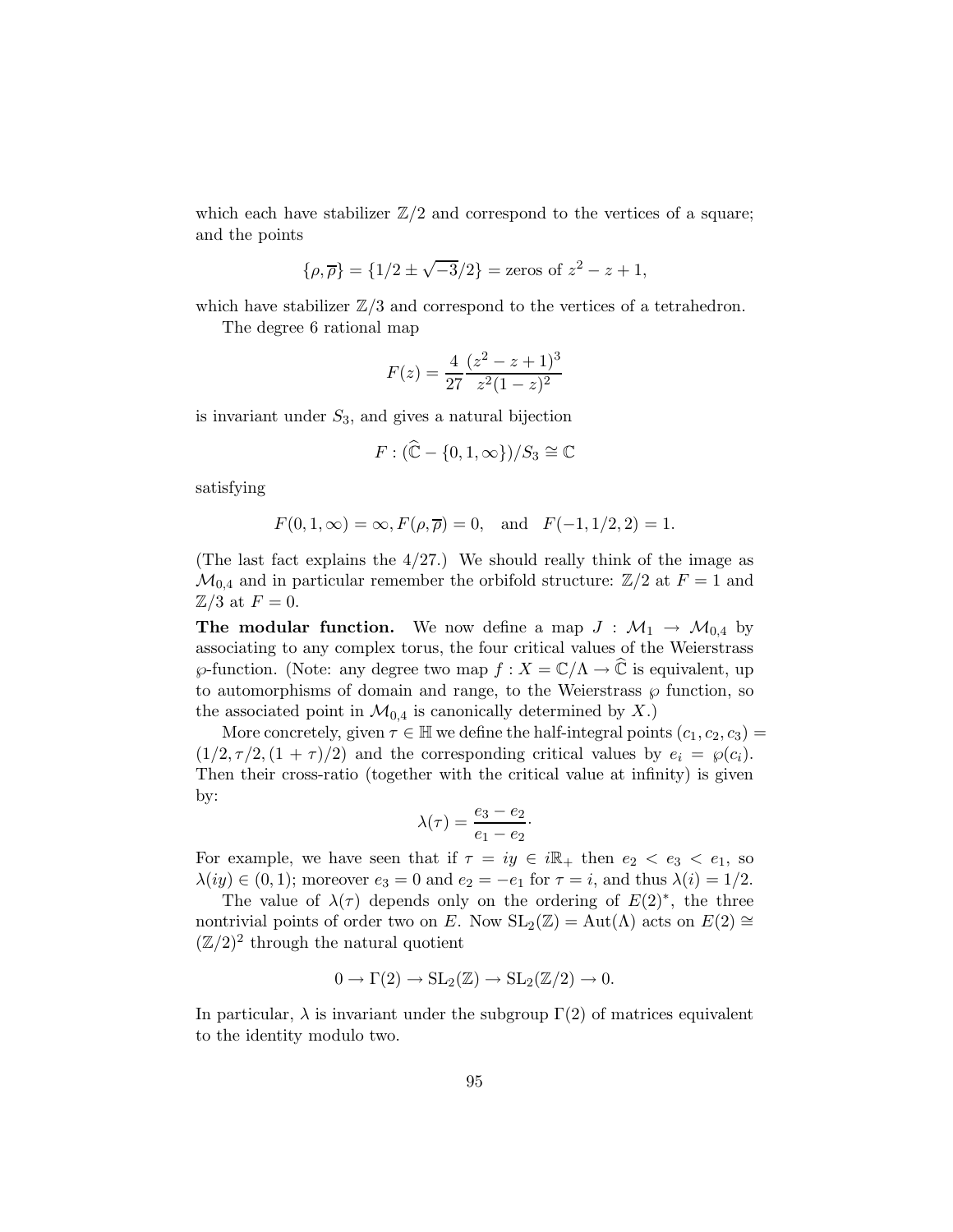Now any elliptic element in  $SL_2(\mathbb{Z})$  has trace  $-1, 0$  or 1, while the trace of any element in  $\Gamma(2)$  must be even. Moreover, trace zero cannot arise: if  $g = \begin{pmatrix} a & b \\ c & -a \end{pmatrix} \in \Gamma(2)$  then  $-a^2 - bc = 1$  implies  $-a^2 = 1 \mod 4$  which is impossible.

By assembling 6 copies of the fundamental domain for  $SL_2(\mathbb{Z})$  (some cut into two pieces), one can then show:

Theorem 5.29 *The group* Γ(2) *is torsion-free, with fundamental domain the ideal quadrilateral with vertices*  $\{\infty, -1, 0, 1\}$ *.* 

We may now state the main result relating lattices and cross-ratios.

Theorem 5.30 *The natural map*

 $\lambda : \widetilde{\mathcal{M}}_1 = \mathbb{H}/\Gamma(2) \rightarrow \widetilde{\mathcal{M}}_{0,4} = \widehat{\mathbb{C}} - \{0, 1, \infty\}$ 

*sending a torus to the cross-ratio of the critical values of*  $\wp$  *is a holomorphic bijection, respecting the action of* S3*.*

**Proof.** We first check that  $\lambda$  is injective. If  $z = \lambda(\tau_1) = \lambda(\tau_2)$ , then the corresponding complex tori  $E_1, E_2$  both admit degree two maps to  $\mathbb C$ branched over  $(0, 1, \infty, z)$ . Lifting one map composed with the inverse of the other gives an isomorphism  $E_1 \to E_2$ , and hence  $\tau_1 \in SL_2(\mathbb{Z}) \cdot \tau_2$ .

We have also seen that there exists a continuous map  $\mu : \mathcal{M}_{0,4} \to \mathcal{M}_1$ which satisfies  $\mu(\lambda(\tau)) = [\tau]$ ; it sends z to the lattice spanned by integrals of the form  $dw/(w(w-1)(w-z))$ . The existence of this map shows the image of  $\lambda$  is closed. It follows that  $\lambda$  is a bijection.

As we have seen, if  $\tau \in i\mathbb{R}$  then  $e_1, e_2, e_3 \in \mathbb{R}$ . This shows:

**Theorem 5.31** *The function*  $\lambda$  *is real on the orbit of the imaginary axis under*  $SL_2(\mathbb{Z})$ .

This orbit gives the edges of a tiling of  $\mathbb H$  by ideal triangles; see Figure 11.

Corollary 5.32 *The map* λ *gives an explicit Riemann map from the ideal triangle spanned by* 0, 1 *and*  $\infty$  *to*  $\mathbb{H}$ *, fixing these three points.* 

Thus  $S\lambda^{-1}$  is given by the quadratic differential  $Q(0,0,0)$  discussed earlier, and  $\lambda^{-1}$  itself can be given as a ratio of solutions to a linear differential equation of order two.

Picard's theorem revisited. This gives the one line proof of the Little Picard Theorem: 'consider  $\lambda^{-1} \circ f : \mathbb{C} \to \mathbb{H}$ .'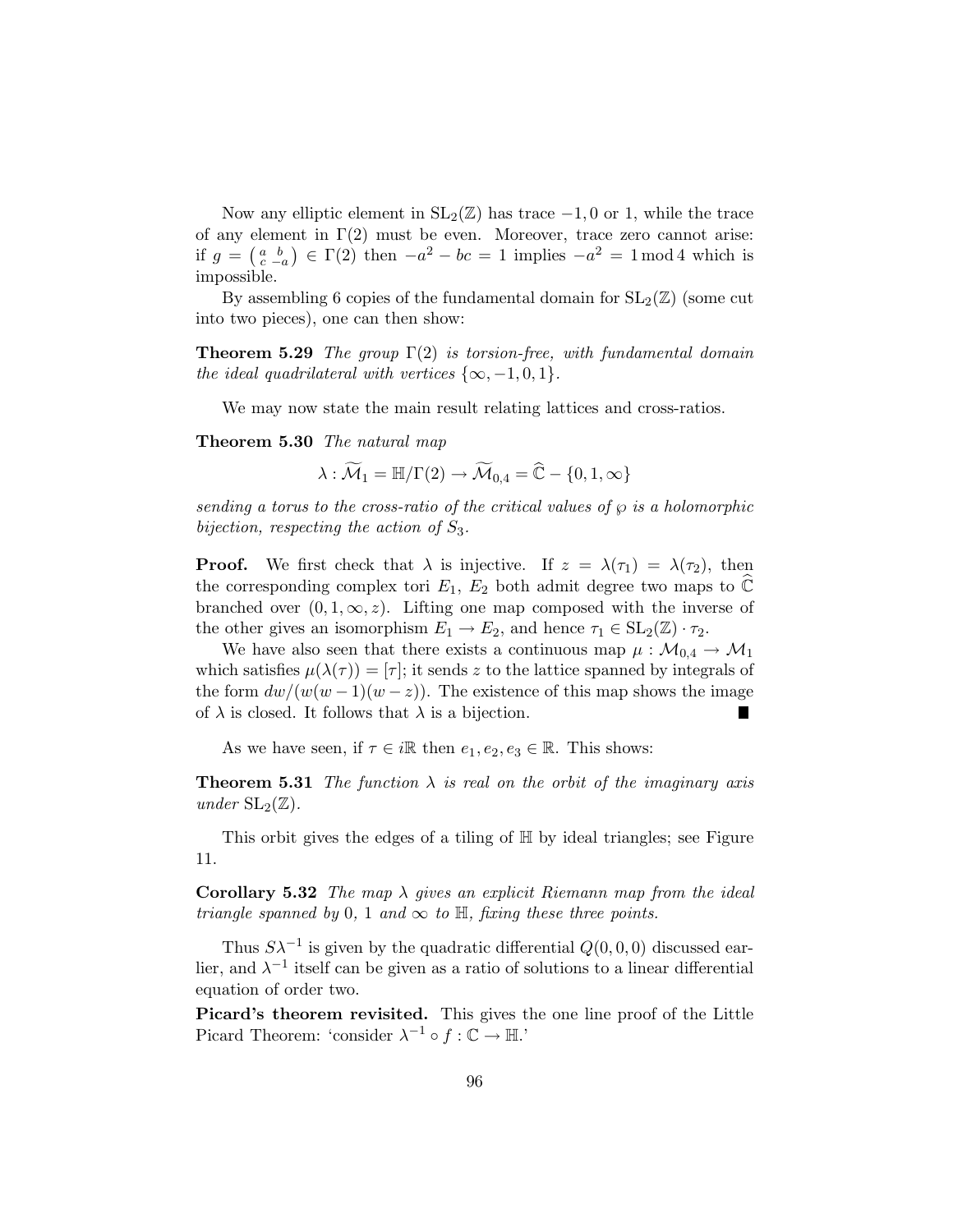

Figure 11. Tiling for  $\Gamma(2)$ .

*The question recently arose in conversation whether a dissertation of 2 lines could deserve and get a Fellowship... in mathematics the answer is yes....*

*(Theorem.) An integral function never* 0 *or* 1 *is a constant. (Proof.)* exp $\{i\Omega(f(z))\}$  *is a bounded integral function.* 

*...But I can imagine a referee's report: 'Exceedingly striking and a most original idea. But, brilliant as it undoubtedly is, it seems more odd than important; an isolated result, unrelated to anything else, and not likely to lead anywhere.'*

—J. E. Littlewood.

Cf. [Bol, p.39–40]: Here  $\Omega$  is our  $\lambda^{-1}$ .

The *J*-function. To remove the ambiguity of ordering, we now define

$$
J(\tau) = F(\lambda(\tau)) = \frac{4}{27} \frac{(\lambda^2 - \lambda + 1)^3}{\lambda^2 (1 - \lambda)^2}.
$$

The  $S_3$ -equivariance of  $\lambda$  then implies:

Theorem 5.33 *The map*

$$
J: \mathcal{M}_1 = \mathbb{H}/\operatorname{SL}_2(\mathbb{Z}) \to \mathcal{M}_{0,4} = (\mathbb{C} - \{0, 1, \infty\})/S_3
$$

*is a bijection, and a isomorphism of orbifolds.*

Forgetting the orbifold structure, we get an isomorphism  $J : \mathcal{M}_1 \cong$ C. In other words,  $J(\tau)$  is a complex number which depends only on the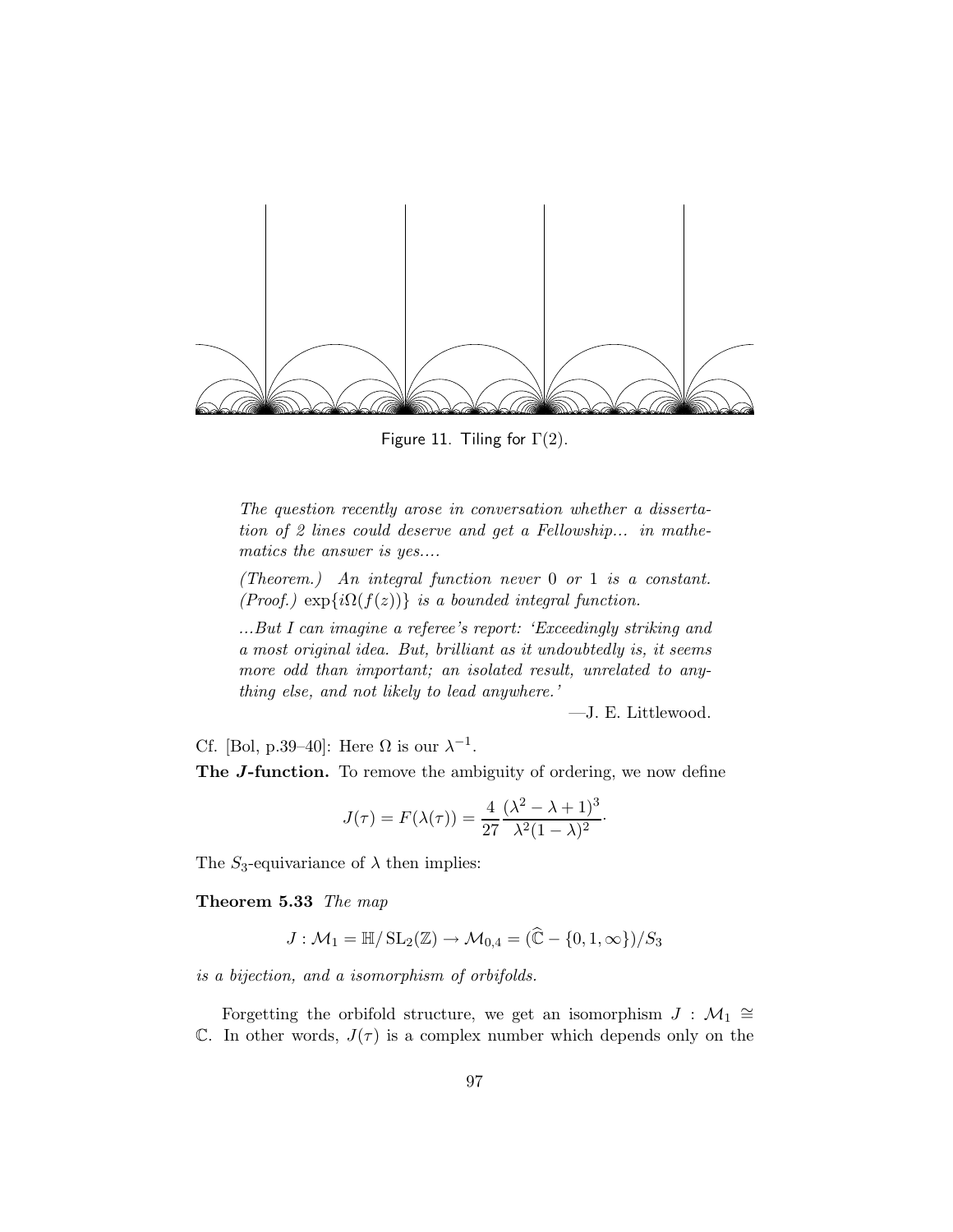isomorphism class of  $E = \mathbb{C}/(\mathbb{Z} \oplus \mathbb{Z} \tau)$ ; we have  $J(\tau_1) = J(\tau_2)$  iff  $E_1 \cong E_2$ ; and every complex number arises as  $J(\tau)$  for some  $\tau$ .

**Classical proof.** Here is the classical argument that  $J$  is a bijection. The value of  $J(\tau)$  determines a quadruple  $B \subset \mathbb{C}$  which in turn determines a unique Riemann surface  $X \to \hat{\mathbb{C}}$  of degree two, branched over B, with  $X \cong \mathbb{C}/\mathbb{Z} \oplus \tau \mathbb{Z}$ . Thus  $J(\tau_1) = J(\tau_2)$  iff the corresponding complex tori are isomorphic iff  $\tau_1 = g(\tau_2)$  for some  $g \in SL_2(\mathbb{Z})$ . Thus J is injective.

To see it is surjective, we first observe that  $J(\tau + 1) = J(\tau)$ . Now if Im  $\tau = y \to \infty$ , then on the region  $|\text{Im } z| < y/2$  we have

$$
\wp(z) = \frac{1}{z^2} + \sum' \frac{1}{(z-n)^2} - \frac{1}{n^2} + \epsilon(z) = \frac{\pi^2}{\sin^2(\pi z)} + C + \epsilon(z),
$$

where  $\epsilon(z) \to 0$  as  $y \to \infty$ . (In fact we have

$$
\epsilon(z) = \sum_{n}^{\prime} \frac{\pi^2}{\sin^2(\pi(z + n\tau))} = O(e^{-\pi y}).
$$

We really only need that it tends to zero; and we will not need the exact value of the constant  $C = -\pi^2/3$ .

Since  $\sin(z)$  grows rapidly as  $|\text{Im } z|$  grows, we have

$$
(e_1, e_2, e_3) = (\pi^2 + C, C, C) + O(\epsilon)
$$

and thus  $\lambda(\tau) = (e_3 - e_2)/(e_1 - e_2) \rightarrow 0$  and hence  $J(\tau) \rightarrow \infty$ .

Thus J is a *proper* open map, which implies it is surjective (its image is open and closed).

#### 5.4 Modular forms

In this section we will find an explicit formula for  $J(\tau)$ , and give a complete analysis of the holomorphic forms and functions on H (with controlled growth) that are invariant under  $SL_2(\mathbb{Z})$ .

Modular forms: analytic perspective. A holomorphic function  $f$ :  $\mathbb{H} \to \mathbb{C}$  is said to be a *modular form* of weight 2k for  $SL_2(\mathbb{Z})$  if it has the following properties:

- 1.  $f(\tau + 1) = f(\tau);$
- 2.  $f(-1/\tau) = \tau^{2k} f(\tau)$ ; and
- 3.  $\sup_{\text{Im } \tau > 1} |f(\tau)| < \infty$ .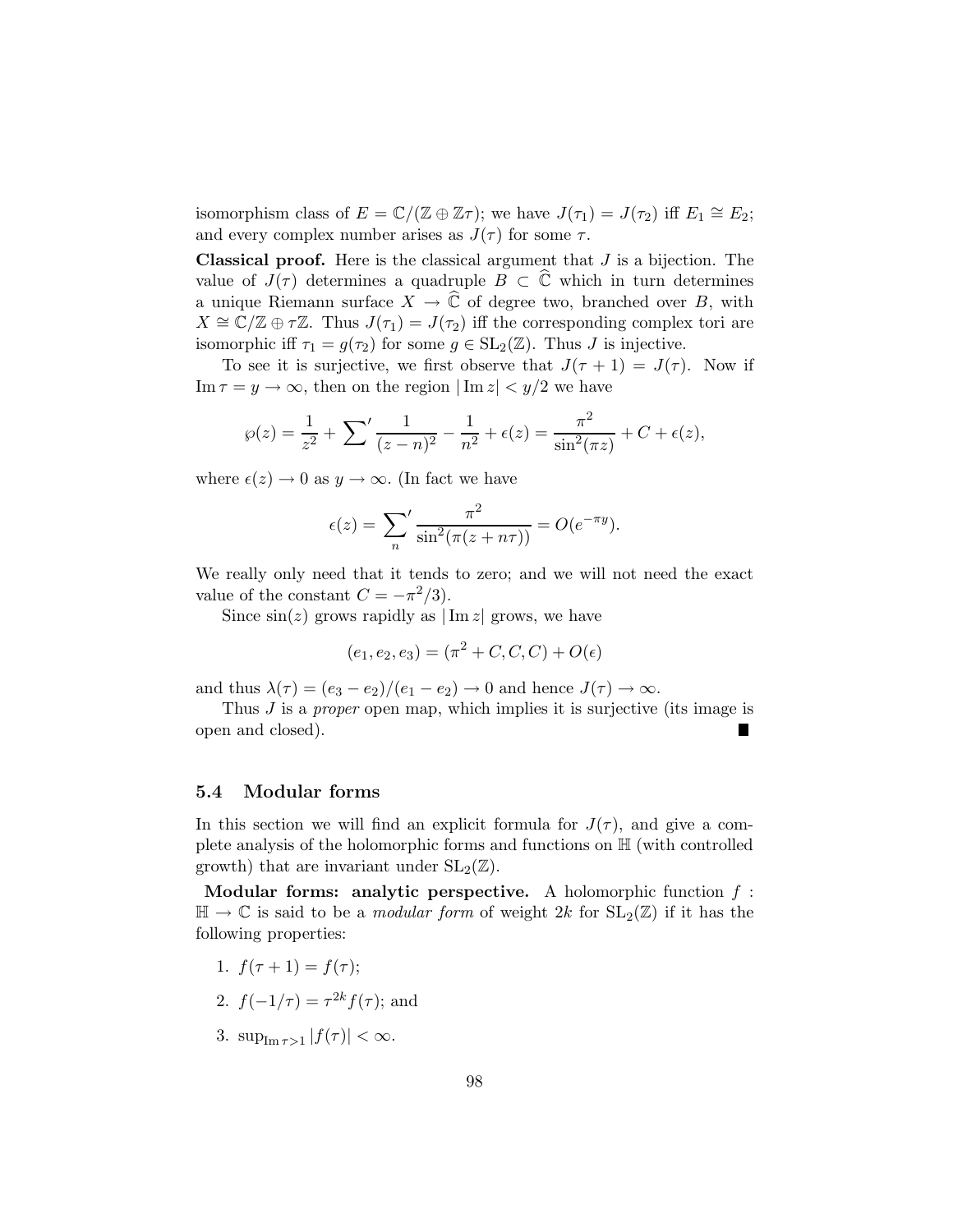The vector space of all such forms will be denoted by  $M_k$ . The product forms of weight 2k and 2l has weight  $2(k+\ell)$ , so  $\oplus M_k$  forms a graded ring.

The first two properties imply that

$$
f(g(\tau)) = (c\tau + d)^{2k} f(\tau)
$$

for all  $g = \begin{pmatrix} a & b \\ c & d \end{pmatrix} \in SL_2(\mathbb{Z})$ . The first and third properties imply that we can write

$$
f(\tau) = \sum_{n=0}^{\infty} a_n q^n,
$$

where  $q = \exp(2\pi i \tau)$ . In other words,  $f(\tau)$  descends to a holomorphic function on  $\Delta^* = \mathbb{H}/\mathbb{Z}$  with a removable singularity at  $q = 0$ . In particular,  $f(\tau) \to a_0$  as Im  $\tau \to \infty$ . One sometimes writes  $f(i\infty) = a_0$ .

If  $f(i\infty) = 0$ , one says that  $f(\tau)$  is *cusp form*. The cusp forms (*Spitzenformen*) give a natural subspace  $S_k \subset M_k$ .

### Examples.

1. Any holomorphic invariant  $F(\Lambda)$  of lattices that is homogeneous of degree  $-2k$  and satisfies the right growth conditions defines a modular form of weight 2k. That is, if  $F(t\Lambda) = t^{2k}\Lambda$ , then the function

$$
f(\tau) = F(\mathbb{Z} \oplus \tau \mathbb{Z})
$$

satisfies  $f(\tau + 1) = f(\tau)$  and

$$
f(-1/\tau) = F(\mathbb{Z} \oplus \tau^{-1}\mathbb{Z}) = F(\tau^{-1}(\mathbb{Z} \oplus \tau\mathbb{Z}) = \tau^{2k} f(\tau).
$$

2. In particular, for  $k \geq 2$  the *Eisenstein series* 

$$
G_k(\tau) = \sum'(n + m\tau)^{-2k}
$$

are modular forms of weight 2k. Evidentally  $G_k$  converges to  $2\zeta(2k)$ as Im  $\tau \to \infty$ , so these are holomorphic at infinity but not cusp forms.

3. Similarly for the normalized functions  $g_2 = 60G_2$ ,  $g_3 = 140G_3$ .

**Modular forms: algebraic perspective.** If we associate to  $f(\tau)$  the form

$$
\omega = f(\tau) d\tau^k,
$$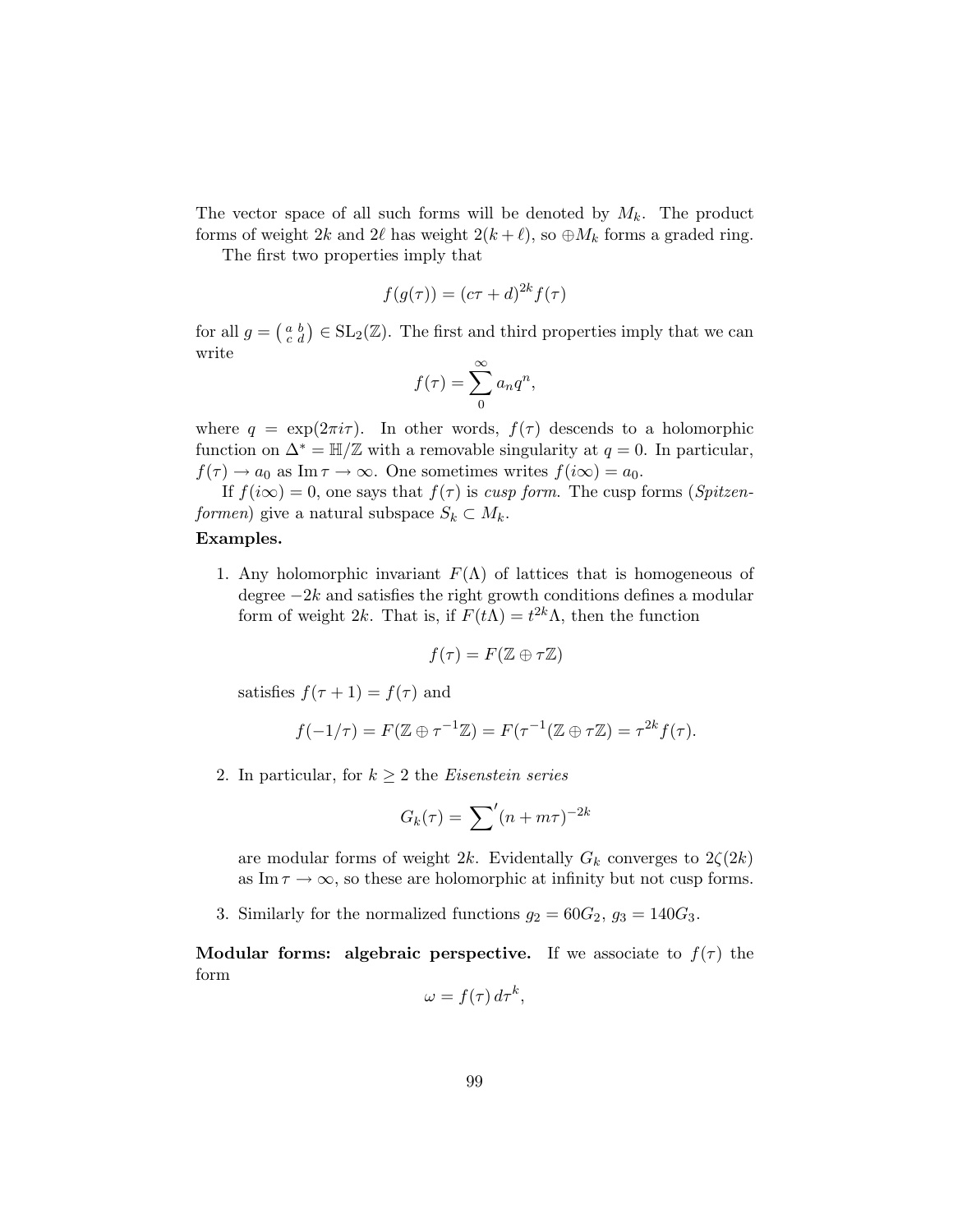then the first two conditions above just say that  $g^*\omega = \omega$  for all  $g \in SL_2(\mathbb{Z})$ . (Recall that  $g'(z) = (cz+d)^{-2}$ .) Since  $dz = (2\pi i)^{-1} dq/q$ , the third condition says that  $\omega$  descends to a form

$$
\omega = (2\pi i)^{-k} f(q) \left(\frac{dq}{q}\right)^k
$$

on  $\Delta^* = \mathbb{H}/\Gamma$  with at worst a pole of order k at  $q = 0$ .

Thus  $\omega$  also descends to an  $S_3$ -invariant holomorphic k-form on

$$
\widetilde{\mathcal{M}}_{0,4} = \widehat{\mathbb{C}} - \{0, 1, \infty\} = \mathbb{H}/\Gamma(2)
$$

with poles of order  $\leq k$  at 0, 1 and  $\infty$ . The converse is also true. This shows:

**Theorem 5.34** *The space*  $M_k$  *is naturally isomorphic to the space of*  $S_3$ *invariant rational forms*  $\omega(z) dz^k$  *on*  $\widehat{C}$  *with poles of order*  $\leq k$  *at* 0, 1,  $\infty$ *and no other poles.*

This provides a purely algebraic perspective on the initially transcendental– looking theory of automorphic forms.

We now wish to find all the rational holomorphic k-forms  $\omega \in M_k$ . Here are 2 key properties of any nonzero  $\omega \in M_k$ :

(i) The zeros  $Z(\omega)$  are invariant under  $S_3$  and satisfy  $|Z(\omega)| \leq k$ , when counted with multiplicity, and determine  $\omega$  up to constant multiple.

(ii) The poles of  $\omega$  at  $0, 1, \infty$  are all of the same order, which can be k,  $k-2$ ,  $k-4$ , etc. We have  $\omega \in S_k$  iff the order of pole is  $k-2$  or less.

Part (i) comes from the fact that  $\omega$  has at most 3k poles, hence at most  $3k - 2k = k$  zeros. The parity constraint in (ii) comes from the fact that  $g(z) = 1 - z$  leaves  $\omega$  invariant, and  $g'(\infty) = -1$ .

#### Examples.

- 1. We have  $M_0 = \mathbb{C}$ ; it consists of the constant functions.
- 2. We have dim  $M_1 = 0$ ; the group  $S_3$  has no fixed point, so there is no candidate for  $Z(\omega)$ .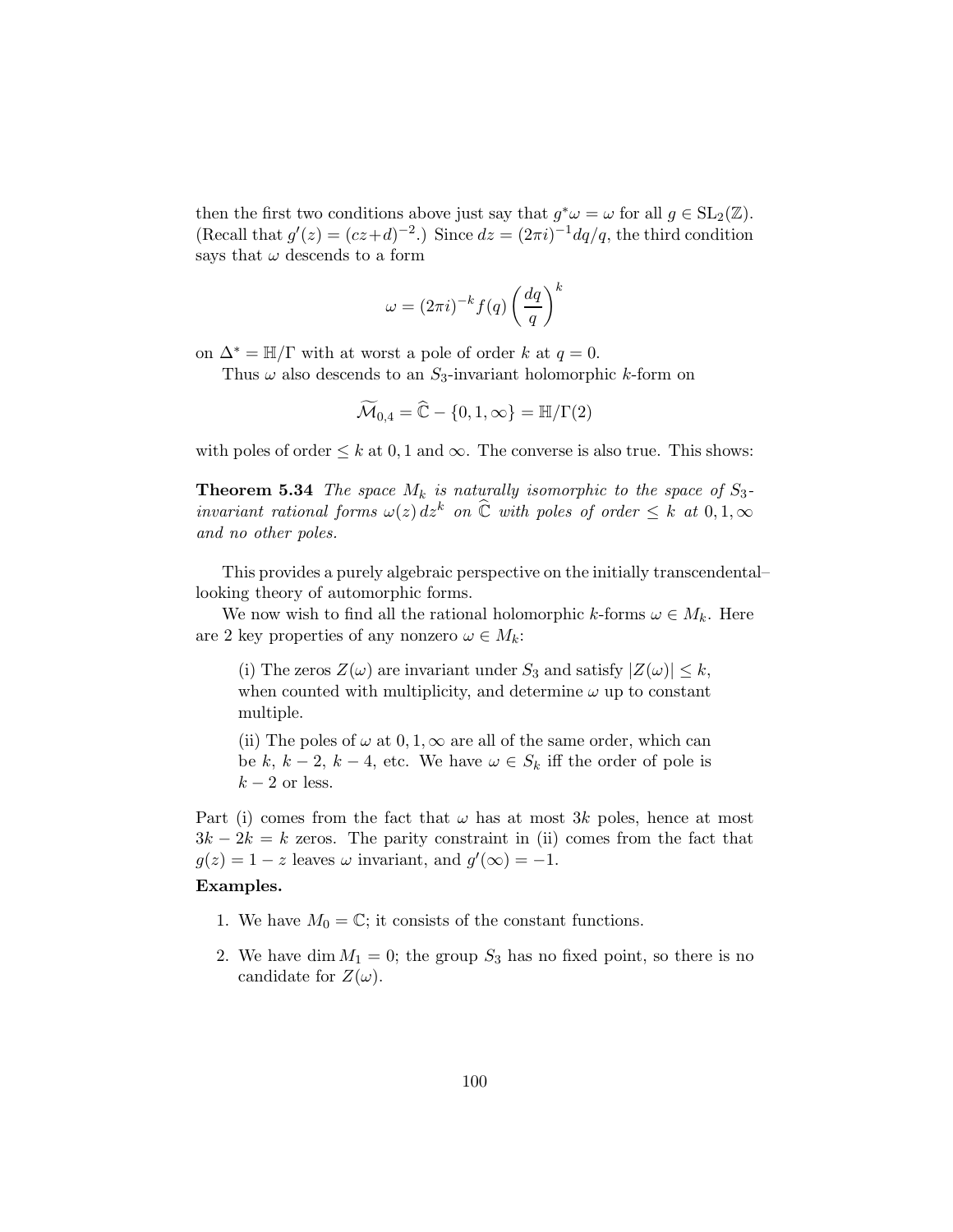3. We have dim  $M_2 = 1$ . The only possibility is  $Z(\omega) = \{\rho, \overline{\rho}\}\;$  thus the quadratic differential

$$
F_2 = \frac{(z^2 - z + 1) dz^2}{z^2 (z - 1)^2}
$$

spans  $M_2$ . (We have met this differential before in the study of Schwarz triangle functions.)

4. Similarly, dim  $M_3 = 1$ ; it is spanned by the cubic differential

$$
F_3 = \frac{(z-2)(z-1/2)(z+1) dz^3}{z^3(z-1)^3},
$$

which has zeros at  $-1$ ,  $1/2$ , 2.

- 5. The products  $F_2^2$  and  $F_3F_2$  span  $M_4$  and  $M_5$ . This is because  $S_3$  has unique invariant sets with  $|Z| = 4$  and 5.
- 6. We have dim  $M_6 = 2$ ; it is spanned by  $F_2^3$  and  $F_3^2$ . These two forms are linearly independent because they have different zero sets.
- 7. *The discriminant*

$$
D_6 = \frac{4}{27}(F_2^3 - F_3^2) = \frac{dz^6}{z^4(z-1)^4}
$$

is the first nontrivial cusp form; it has poles of order 4 at  $(0, 1, \infty)$  and no zeros. It spans  $S_6$ .

8. Ratios of forms of the same weight give all  $S_3$ -invariant rational functions. Indeed, as we have seen, an isomorphism  $\mathbb{C}/S_3 \cong \mathbb{C}$  sending  $(\infty, \rho, 2)$  to  $(\infty, 0, 1)$ , is given by

$$
F(z) = \frac{F_2^3(z)}{F_2(z)^3 - F_3(z)^2} = \frac{4}{27} \frac{(z^2 - z + 1)^3}{z^2(z - 1)^2}.
$$

More generally, any  $S_3$ -invariant rational function of degree d can be expressed as a ratio of modular forms of degree d.

9. If desired, we can regard  $F_2$  and  $F_3$  as forms on  $\widehat{\mathbb{C}}/S_3$  by substituting  $w = J(z)$ . They then come:

$$
F_2 = \frac{dw^2}{4w(w-1)}
$$
 and  $F_3 = \frac{dw^3}{8w^2(w-1)}$ .

We also find  $D_6 = (1/432)(w^{-4}(w-1)^{-3}) dw^6$ .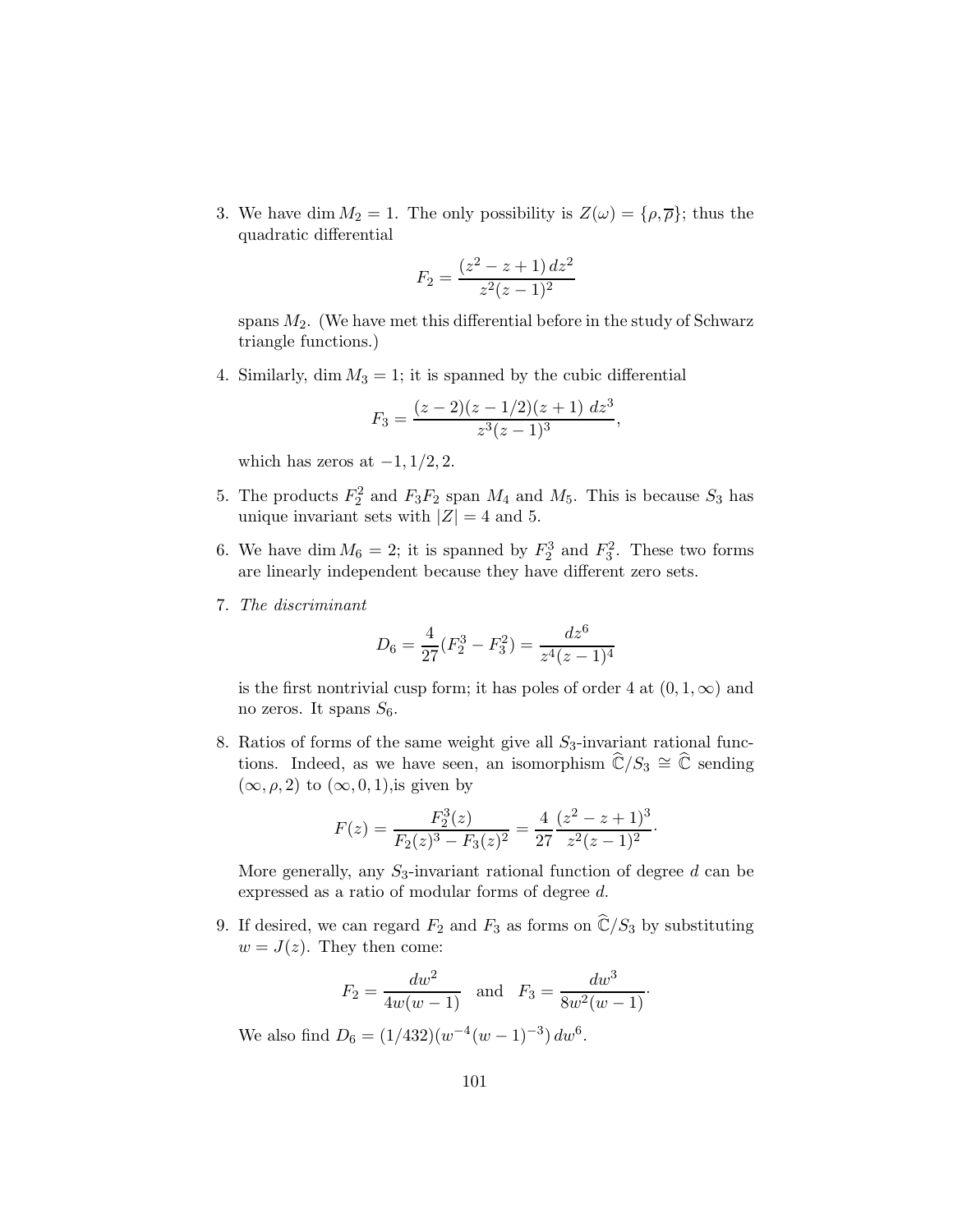**Cusp forms.** We let  $S_k \subset M_k$  denote the space of *cusp forms* with poles of order  $\leq k-2$  at  $0, 1, \infty$ .

**Theorem 5.35** *The map*  $\omega \mapsto D_6\omega$  *gives an isomorphism from*  $M_k$  *to*  $S_{k+6}$ *.* 

**Proof.** Any  $F \in M_k$  has poles of order  $\leq k$ , so  $FD_6$  has poles of order  $\leq k+4$  and hence lies in  $S_{k+6}$ . Conversely, if  $G \in S_{k+6}$  then  $F = G/D_6$  has poles of order at most k at  $0, 1, \infty$ , and it is otherwise holomorphic since  $D_6$ has no zeros.

Every space  $M_k$ ,  $k \geq 2$  contains a form of the type  $F_2^i F_3^j$  which is *not* a cusp form; thus  $M_k \cong \mathbb{C} \oplus S_k$ . By inspection,  $\dim S_k = 0$  for  $k \leq 5$ . On the other hand, any cusp form is divisible by  $D_6$ . This shows:

**Corollary 5.36** We have dim  $M_{6n+1} = n$ , and dim  $M_{6n+i} = n+1$  for  $i = 0, 2, 3, 4, 5.$ 

**Corollary 5.37** *The forms*  $F_2$  *and*  $F_3$  *generate the ring*  $M = \bigoplus M_k$ *.* 

**Corollary 5.38** *The forms*  $F_2^i F_3^j$  *with*  $2i + 3j = k$  *form a basis for*  $M_k$ *.* 

**Proof.** By the preceding Corollary these forms span  $M_k$ , and the number of them agrees with dim  $M_k$  as computed above.

Corollary 5.39 *The ring of modular forms* M *is isomorphic to the polynomial ring*  $\mathbb{C}[F_2, F_3]$ *.* 

**Proof.** The preceding results shows the natural map from the graded ring  $\mathbb{C}[F_2, F_3]$  to M is bijective on each graded piece.

We have already seen that, under the isomorphism  $\mathcal{M}_1 \cong \mathcal{M}_{0,4}$ , and analytic modular form is the same as an algebraic modular form. Thus we also have:

**Corollary 5.40** *The ring of modular forms is isomorphic to*  $\mathbb{C}[q_2, q_3]$ *.* 

**Corollary 5.41** For every  $k \geq 2$ , the quantity  $\sum' \lambda^{-2k}$  can be expressed *as a polynomial in*  $\sum' \lambda^{-4}$  *and*  $\sum' \lambda^{-6}$ .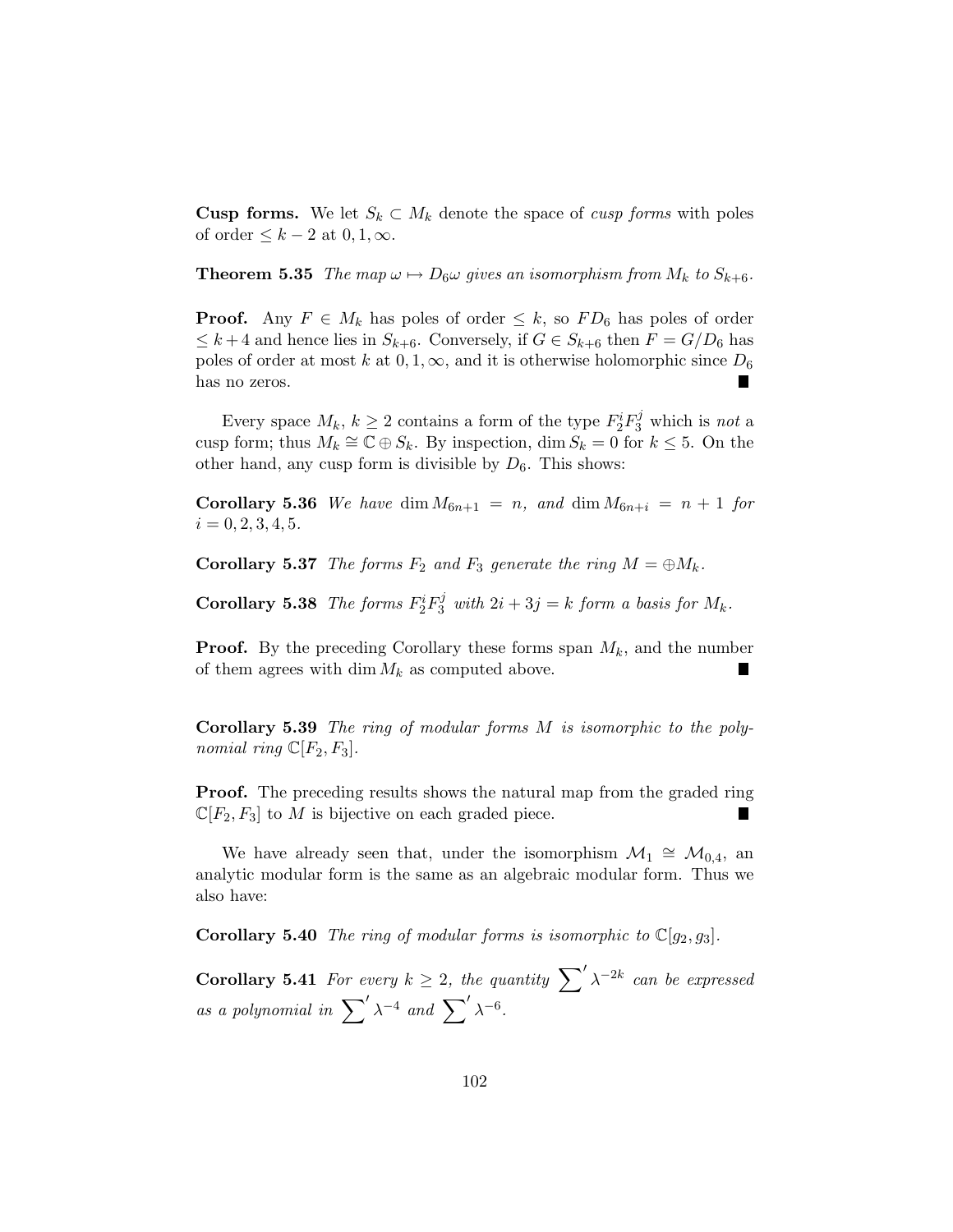**Values of**  $g_2$  **and**  $g_3$ **.** We now note that for  $\tau = i$ , the zeros of  $4\wp^3 - g_2\wp - g_3$ must look like  $(-1, 0, 1)$  and thus  $g_3(i) = 0$ . Similarly for  $\tau = \rho$  the zeros are arrayed like the cube roots of unity and hence  $g_3(\rho) = 0$ .

To determine the values at infinity, we observe that as  $\tau \to \infty$  we have

$$
G_2(\tau) \to 2\zeta(4) = \pi^4/45
$$

and

$$
G_3(\tau) \to 2\zeta(6) = 4\pi^6/945.
$$

This gives the values  $g_2(\infty) = 60G_2(\infty) = (4/3)\pi^4$  and  $g_3(\infty) = 140G_3(\infty) =$  $(8/27)\pi^6$ , and thus

$$
(g_2^3/g_3^2)(i\infty) = 27.
$$

The cusp form  $\Delta$  and the modular function J. By the preceding calculation, the *discriminant*

$$
\Delta(\tau) = g_2^3(\tau) - 27g_3(\tau)^2
$$

is a cusp form of weight 12. We have seen such a form is unique up to a scalar multiple, and is nonvanishing everywhere except for a simple zero at infinity. This form has a natural meaning: up to a multiple, it is the discriminant of the cubic polynomial  $4x^3 - g_2x - g_3$ . As we have seen, this polynomial has distinct roots whenever  $g_2$  and  $g_3$  come from a lattice; this explains why  $\Delta(\tau)$  has no zeros in H.

**Theorem 5.42** *We have*  $J(\tau) = g_2^3(\tau)/\Delta(\tau)$ *.* 

Proof. First note that this is a ratio of forms of weight 12 and hence a modular function, i.e. it is invariant under  $SL_2(\mathbb{Z})$ . Since  $g_2(\infty) \neq 0$ , it has a simple pole at infinity, and thus has degree one on  $\mathcal{M}_1$ . We also have  $J(\rho) = 0$  since  $g_2(\rho) = 0$ , and  $J(i) = 1$  since  $g_3(i) = 0$ .

Remarks. One can use residues to determine the exact relationship between  $F_2$  and  $g_2$ . Namely,  $F_2 \sim (1/4) dw^2/w^2$ , while for  $q = \exp(2\pi i \tau)$  we have  $dq = 2\pi i q d\tau$ , and hence

$$
g_2 = 60G_2(\tau) d\tau^2 \sim \frac{4\pi^4}{3} \frac{dq^2}{(2\pi i q)^2} = -\frac{\pi^2}{3} \frac{dq^2}{q^2}.
$$

Thus  $g_2 = -(4\pi^2/3)F_2$ . One can similarly calculate  $g_3/F_3$ .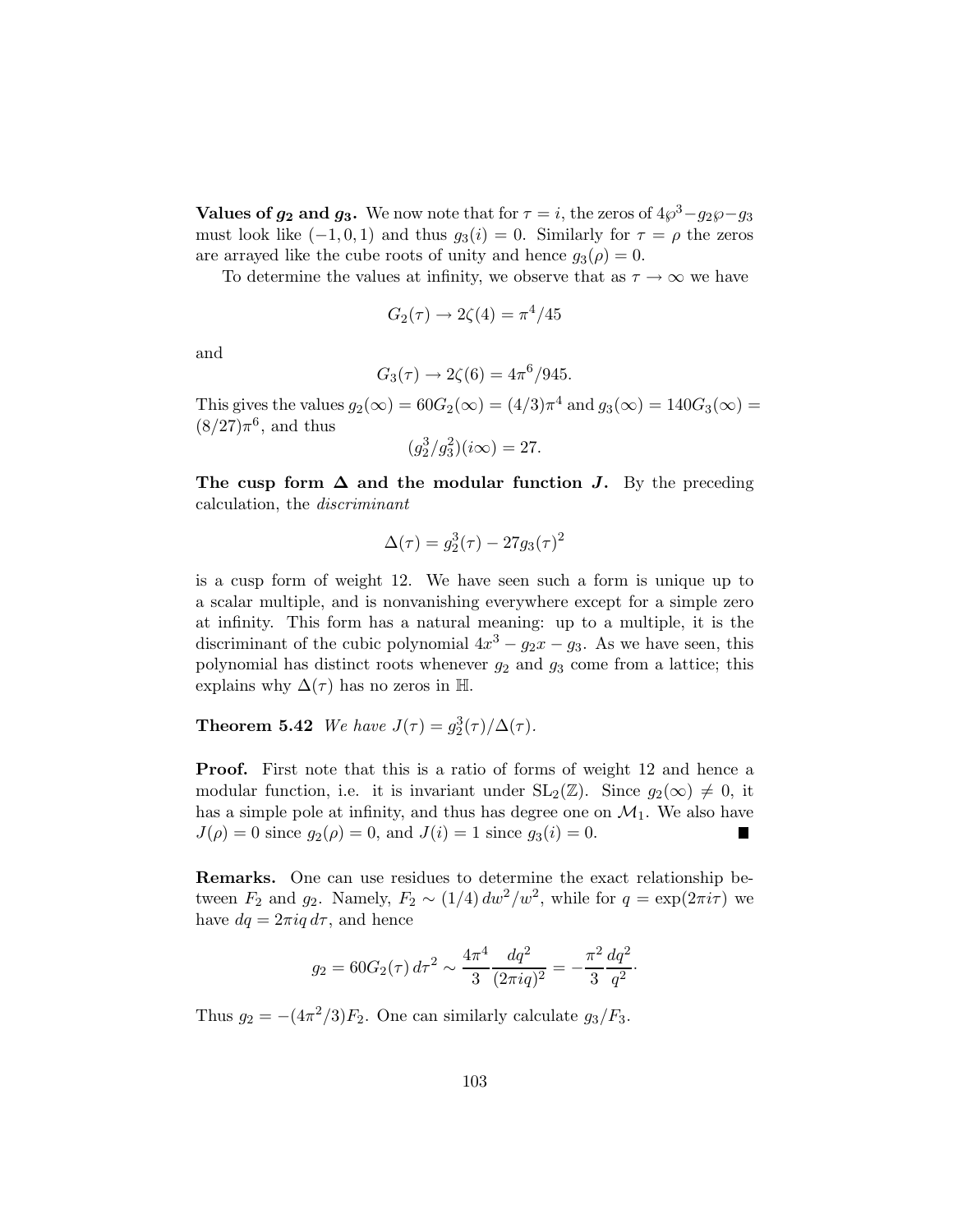If we let  $j(\tau) = 1728J(\tau)$ , then

$$
j(\tau) = \frac{1}{q} + 744 + \sum_{1}^{\infty} a_n q^n
$$

with  $a_n \in \mathbb{Z}$ .

Connections with additive and multiplicative number theory. Incredibly, we have

$$
\Delta(q) = (2\pi i)^{12} q \prod_{1}^{\infty} (1 - q^n)^{24}.
$$

This gives a close connection between the theory of modular forms and the partition function  $p(n)$ , since

$$
\prod (1 - q^n)^{-1} = \sum p(n)q^n.
$$

 $\sum_{d|n} d^k$ . The coefficients power series for  $G_k(\tau)$  involves the function  $\sigma_k(n)$ 

The Riemann function  $\zeta(s)$  arises as the Mellin transform of a theta function, and then modularity translates into the functional equation.

## References

- [BD] F. Berteloot and J. Duval. Sur l'hyperbolicité de certain compl`ementaires. *Enseign. Math.* 47(2001), 253–267.
- [Bol] B. Bollabas, editor. *Littlewood's Miscellany*. Cambridge University Press, 1986.
- [CJ] L. Carleson and P. Jones. On coefficient problems for univalent functions. *Duke Math. J.* 66(1992), 169–206.
- [Gam] T. W. Gamelin. *Uniform Algebras*. Prentice–Hall, 1969.
- [Gol] G. M. Goluzin. *Geometric Theory of Functions of a Complex Variable*. Amer. Math. Soc, 1969.
- [GM] J. D. Gray and S. A. Morris. When is a function that satisfies the Cauchy-Riemann equations analytic? *The American Mathematical Monthly* 85(1978), 246–256.